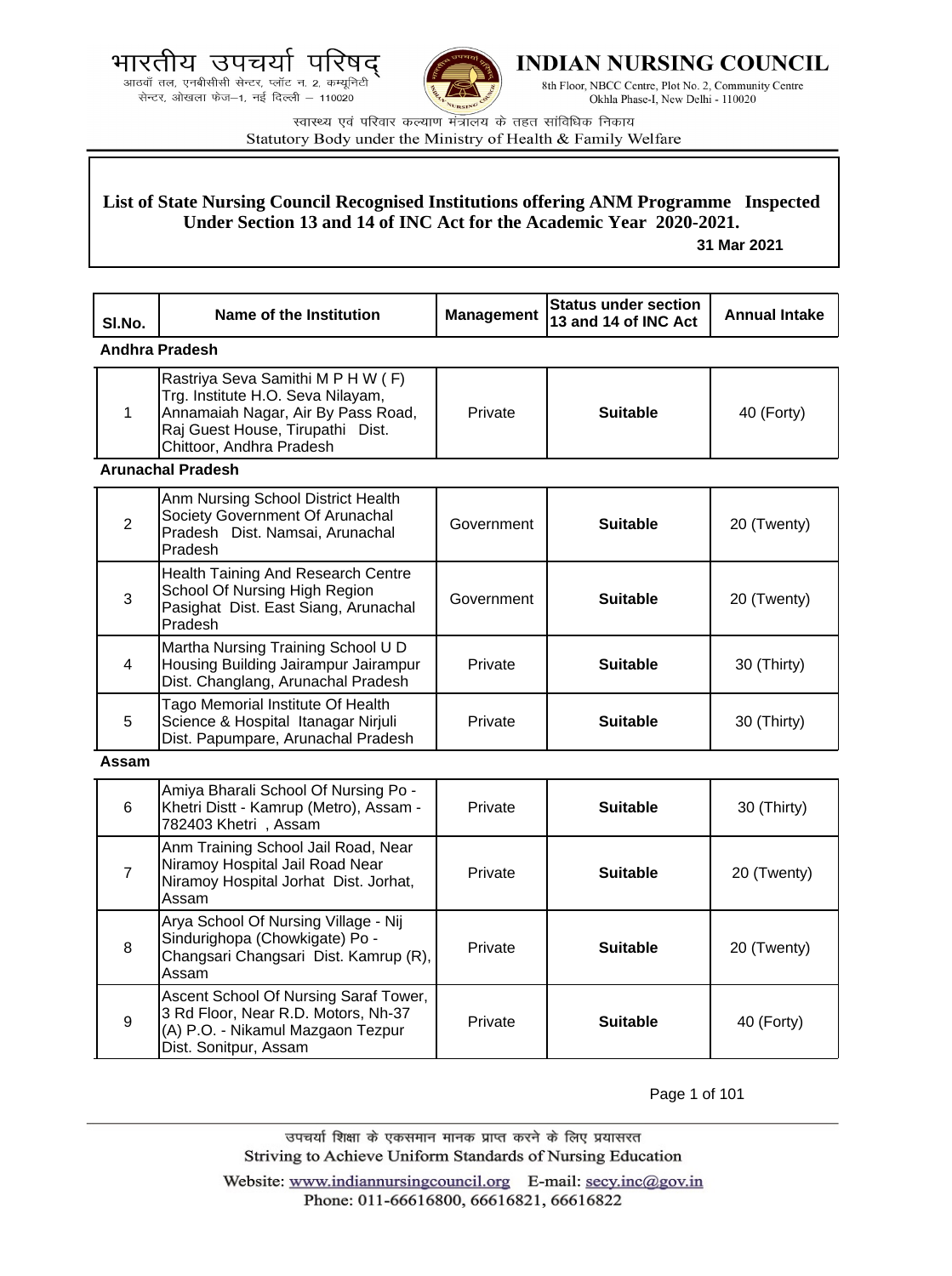.<br>आठवाँ तल, एनबीसीसी सेन्टर, प्लॉट न. 2, कम्यूनिटी<br>सेन्टर, ओखला फेज—1, नई दिल्ली — 110020



**INDIAN NURSING COUNCIL** 

8th Floor, NBCC Centre, Plot No. 2, Community Centre Okhla Phase-I, New Delhi - 110020

स्वास्थ्य एवं परिवार कल्याण मंत्रालय के तहत सांविधिक निकाय Statutory Body under the Ministry of Health & Family Welfare

|    | List of State Nursing Council Recognised Institutions offering ANM Programme Inspected<br>Under Section 13 and 14 of INC Act for the Academic Year 2020-2021.<br>31 Mar 2021 |         |                 |                  |  |
|----|------------------------------------------------------------------------------------------------------------------------------------------------------------------------------|---------|-----------------|------------------|--|
| 10 | Assam A N M (F H W) Nurses Training<br>Institute Near S. K. Roy Civil Hospital,<br>Lala Road, Lala Road Hailakandi Dist.<br>Hailakandi, Assam                                | Private | <b>Suitable</b> | 20 (Twenty)      |  |
| 11 | Assam Imdadna Hospital Committee<br>Fhw Training Centre Natboma, Sijubari<br>Sijubari, Tq - Hatigaon Guwahati Dist.<br>Kamrup, Assam                                         | Private | <b>Suitable</b> | 30 (Thirty)      |  |
| 12 | <b>Assam Nursing Institute</b><br>Amgurikhat, Dhodar Ali, Titabar Titabar,<br>Assam                                                                                          | Private | <b>Suitable</b> | 20 (Twenty)      |  |
| 13 | C P M S School Of Nursing Bonda,<br>Amgaon, Narengi Guwahati Guwahati<br>Dist. Kamrup, Assam                                                                                 | Private | <b>Suitable</b> | 40 (Forty)       |  |
| 14 | Dispur Nursing Institute House No. 51,<br>Basistha Basistha Guwahati Dist.<br>Guwahati, Assam                                                                                | Private | <b>Suitable</b> | 40 (Forty)       |  |
| 15 | Female Health Worker Training Centre<br>Makunda Christian Leprosy And<br>General Hospital Bazaricherra<br>Bazaricherra Dist. Karimganj, Assam                                | Private | <b>Suitable</b> | 25 (Twenty Five) |  |
| 16 | Gohain Institute Of Nursing<br>Milijulinagar, Namgharpath Panjabari,<br>Assam                                                                                                | Private | <b>Suitable</b> | 20 (Twenty)      |  |
| 17 | Holy Spirit School Of Nursing Convent<br>Road, Near To Dsa Ground Next To<br>Dsa Ground Haflong Dist. Dima Hasao,<br>Assam                                                   | Private | <b>Suitable</b> | 20 (Twenty)      |  |
| 18 | J B School Of Nursing Suncity Lane<br>House No. 3, Baghardori To Satgaon<br>Road Ambari, Tehsil - Satgaon<br>Guwahati Dist. Kamrup (M), Assam                                | Private | <b>Suitable</b> | 30 (Thirty)      |  |
| 19 | Lady With The Lamp Vill- Ratnapur<br>Polyroad P.O.- Itachali P.S.- Sadar<br>Nagaon, Assam                                                                                    | Private | <b>Suitable</b> | 20 (Twenty)      |  |
| 20 | Nepni School Of Nursing Hno 57, Idgah<br>Road, Pakiza Nagar Sijubari Hatigaon<br>Main Road, Dispur Guwahati Dist.<br>Kamrup, Assam                                           | Private | <b>Suitable</b> | 20 (Twenty)      |  |
| 21 | Nightingale School Of Nursing Village<br>Gasbari Ward No. 8 Post Office -<br>Morigaon, Tehsil - Morigaon Morigaon<br>Dist. Morigaon, Assam                                   | Private | <b>Suitable</b> | 20 (Twenty)      |  |

Page 2 of 101

उपचर्या शिक्षा के एकसमान मानक प्राप्त करने के लिए प्रयासरत Striving to Achieve Uniform Standards of Nursing Education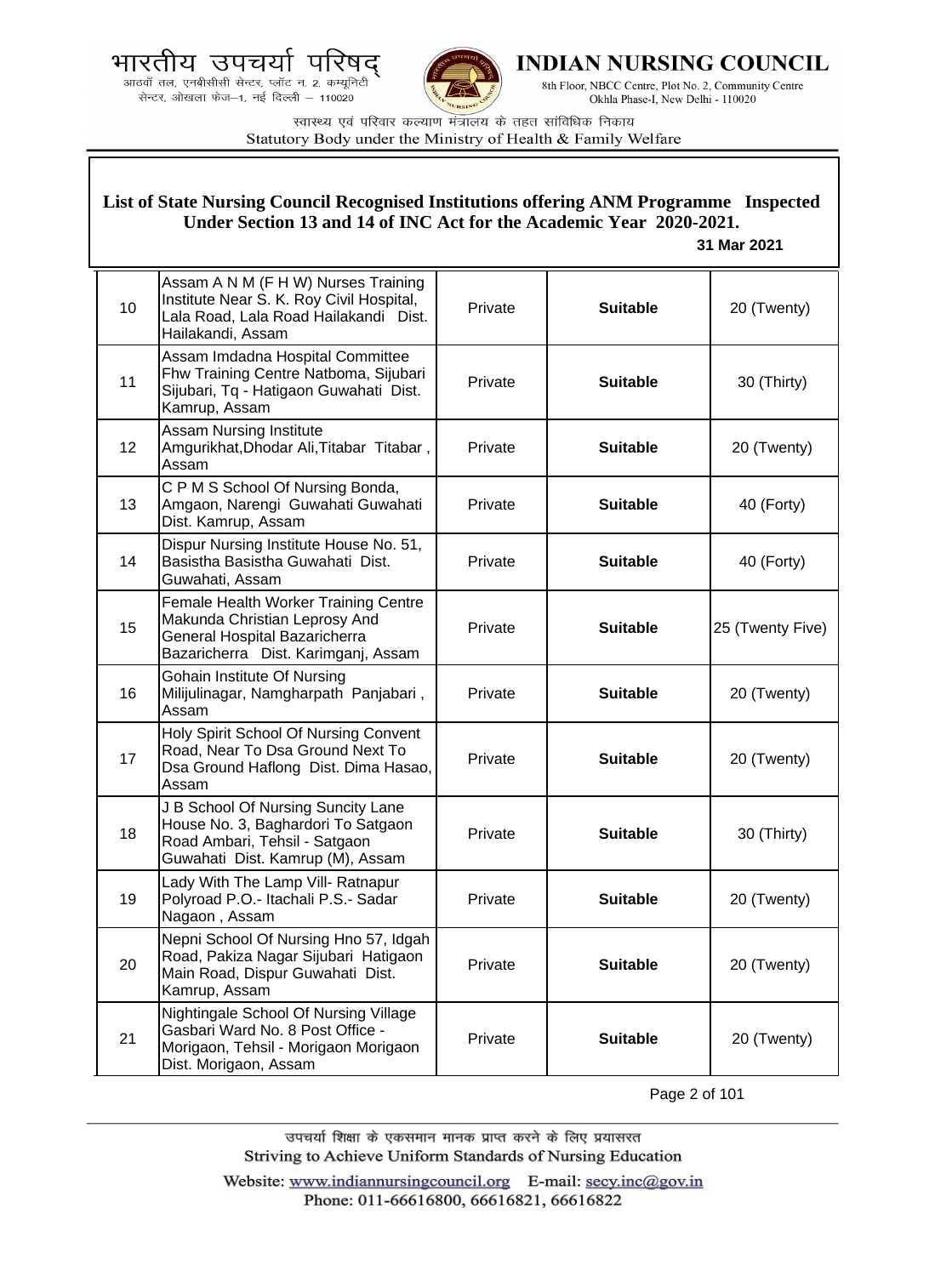.<br>आठवाँ तल, एनबीसीसी सेन्टर, प्लॉट न. 2, कम्यूनिटी<br>सेन्टर, ओखला फेज—1, नई दिल्ली — 110020



**INDIAN NURSING COUNCIL** 

8th Floor, NBCC Centre, Plot No. 2, Community Centre Okhla Phase-I, New Delhi - 110020

स्वास्थ्य एवं परिवार कल्याण मंत्रालय के तहत सांविधिक निकाय Statutory Body under the Ministry of Health & Family Welfare

| List of State Nursing Council Recognised Institutions offering ANM Programme Inspected<br>Under Section 13 and 14 of INC Act for the Academic Year 2020-2021.<br>31 Mar 2021 |                                                                                                                                                                   |         |                 |             |
|------------------------------------------------------------------------------------------------------------------------------------------------------------------------------|-------------------------------------------------------------------------------------------------------------------------------------------------------------------|---------|-----------------|-------------|
| 22                                                                                                                                                                           | P Baruah School Of Nursing No 2,<br>Beside Dichang Resort,<br>Patarkuchi, Tepesia, Bye Lane<br>Panjabari Branch, Panjabari Guwahati<br>Dist. Kamrup, Assam        | Private | <b>Suitable</b> | 30 (Thirty) |
| 23                                                                                                                                                                           | Purbottar Institute Of Nursing House<br>No. 7, Sapta Swahid Path 1st Bye<br>Lane, Dispur Guwahati Dist. Kamrup,<br>Assam                                          | Private | <b>Suitable</b> | 30 (Thirty) |
| 24                                                                                                                                                                           | Red Cross Nursing Training Centre<br>Indian Red Cross Society, Branch<br>Chandmari Guwahati Distt Branch,<br>Chandmari Guwahati Dist. Kamrup,<br>Assam            | Private | <b>Suitable</b> | 40 (Forty)  |
| 25                                                                                                                                                                           | Regional Institute Of Nursing And<br>Paramedical Technology Jorhat Jail<br>Raod Jorhat Jail Road, Dist Jorhat-<br>785001, Assam Jorhat, Assam                     | Private | <b>Suitable</b> | 20 (Twenty) |
| 26                                                                                                                                                                           | Sankar Madhab School Of Nursing<br>Gandhi Nagar, Panikhaiti Panikhaiti,<br>Guwahati Guwahati Dist. Kamrup,<br>Assam                                               | Private | <b>Suitable</b> | 40 (Forty)  |
| 27                                                                                                                                                                           | Sarbananda Deka School Of Nursing<br>Sarthebari Natun Bazar Ward No. 4,<br>Near Sarthebari Bus Stand Near<br>Sarthebari Bus Stand Barpeta Dist.<br>Barpeta, Assam | Private | <b>Suitable</b> | 20 (Twenty) |
| 28                                                                                                                                                                           | Scamewo School Of Nursing, Goalpara<br>Shastrinagar, Baladmari, Goalpara<br>Goalpara, Assam                                                                       | Private | <b>Suitable</b> | 20 (Twenty) |
| 29                                                                                                                                                                           | T. P. Paramedical And School Of<br>Nursing Gogamukh, Dhemaji Dhemaji,<br>Assam                                                                                    | Private | <b>Suitable</b> | 20 (Twenty) |
| <b>Bihar</b>                                                                                                                                                                 |                                                                                                                                                                   |         |                 |             |
| 30                                                                                                                                                                           | Aayushman Nursing Training Institute<br>Sri Ramnagar, Bhagwanpur, P.S.-Sadar<br>Taluk - Mushhari Muzaffarpur Dist.<br>Muzaffarpur, Bihar                          | Private | <b>Suitable</b> | 40 (Forty)  |
| 31                                                                                                                                                                           | Anm Nursing Training School, Khagaria<br>Anm Nursing Training School, Khagaria<br>Khagaria, Bihar                                                                 | Private | <b>Suitable</b> | 60 (Sixty)  |

Page 3 of 101

उपचर्या शिक्षा के एकसमान मानक प्राप्त करने के लिए प्रयासरत Striving to Achieve Uniform Standards of Nursing Education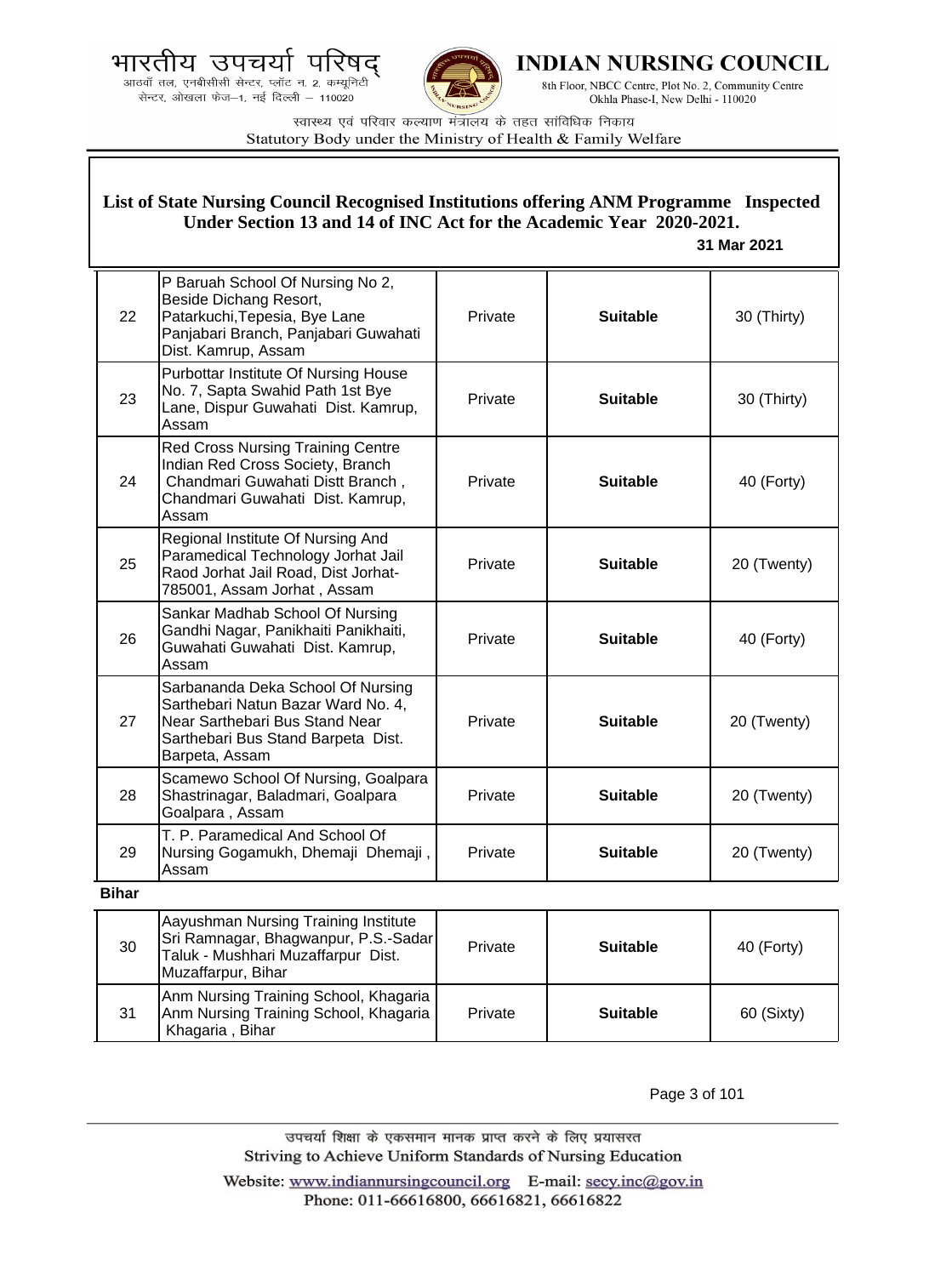



**INDIAN NURSING COUNCIL** 

8th Floor, NBCC Centre, Plot No. 2, Community Centre Okhla Phase-I, New Delhi - 110020

स्वास्थ्य एवं परिवार कल्याण मंत्रालय के तहत सांविधिक निकाय Statutory Body under the Ministry of Health & Family Welfare

### **List of State Nursing Council Recognised Institutions offering ANM Programme Inspected Under Section 13 and 14 of INC Act for the Academic Year 2020-2021.**

#### **31 Mar 2021**

| 32 | Anm School Lakhisarai Sadar Hospital<br>Lakhisarai Lakhisarai, Bihar                                                              | Private    | <b>Suitable</b> | 60 (Sixty)  |
|----|-----------------------------------------------------------------------------------------------------------------------------------|------------|-----------------|-------------|
| 33 | Anm School Mairwa, Siwan Anm<br>School Mairwa, Siwan Mairwa, Bihar                                                                | Private    | <b>Suitable</b> | 60 (Sixty)  |
| 34 | Anm School Of Nursing Sadar Hospital<br>Dist. Katihar, Bihar                                                                      | Government | <b>Suitable</b> | 20 (Twenty) |
| 35 | Anm School Of Nursing Sadar Hospital<br>Dist. Saharsa, Bihar<br>Saharsa                                                           | Government | <b>Suitable</b> | 20 (Twenty) |
| 36 | Anm School Rajauli Nawada Rajauli<br>Nawada Nawada, Bihar                                                                         | Private    | <b>Suitable</b> | 60 (Sixty)  |
| 37 | Anm Training Center Jale Darbanga<br>Anm Training Center Jale Darbanga<br>Darbanga, Bihar                                         | Private    | <b>Suitable</b> | 60 (Sixty)  |
| 38 | Anm Training Institute Aurangabad<br>Daudnagar, Aurangabad Daudnagar,<br><b>Bihar</b>                                             | Private    | <b>Suitable</b> | 60 (Sixty)  |
| 39 | Anm Training School Kaimur Bhabua<br>Sadar Hospital Kaimur Bhabua Kaimur<br><b>Bihar</b>                                          | Private    | <b>Suitable</b> | 60 (Sixty)  |
| 40 | Anm Training School Laxmipur Jamui<br>Anm Training School Laxmipur Refferal<br>Hospital Jamui, Bihar                              | Private    | <b>Suitable</b> | 60 (Sixty)  |
| 41 | Anm Training School Sheohar Anm<br>Training School Sheohar Sheohar,<br><b>Bihar</b>                                               | Private    | <b>Suitable</b> | 60 (Sixty)  |
| 42 | Anm Training School Triveniganj<br>Supaul Triveniganj, Bihar                                                                      | Private    | <b>Suitable</b> | 60 (Sixty)  |
| 43 | Bhavya Shree Institute Of Nursing Anm<br>Training School Bhagwat Nagar,<br>Kumhrar Kumharar Patna Dist. Patna,<br><b>Bihar</b>    | Private    | <b>Suitable</b> | 60 (Sixty)  |
| 44 | Bihar Institute Of Nursing &<br>Paramedical At - Jaitipur, P.S.-Neora<br>Patna Dist. Patna, Bihar                                 | Private    | <b>Suitable</b> | 30 (Thirty) |
| 45 | Buddha Institute Of Health Educational<br>Anm Training School Singra Asthan,<br>Police Line Gaya Gaya Dist. Gaya,<br><b>Bihar</b> | Private    | <b>Suitable</b> | 40 (Forty)  |

Page 4 of 101

उपचर्या शिक्षा के एकसमान मानक प्राप्त करने के लिए प्रयासरत Striving to Achieve Uniform Standards of Nursing Education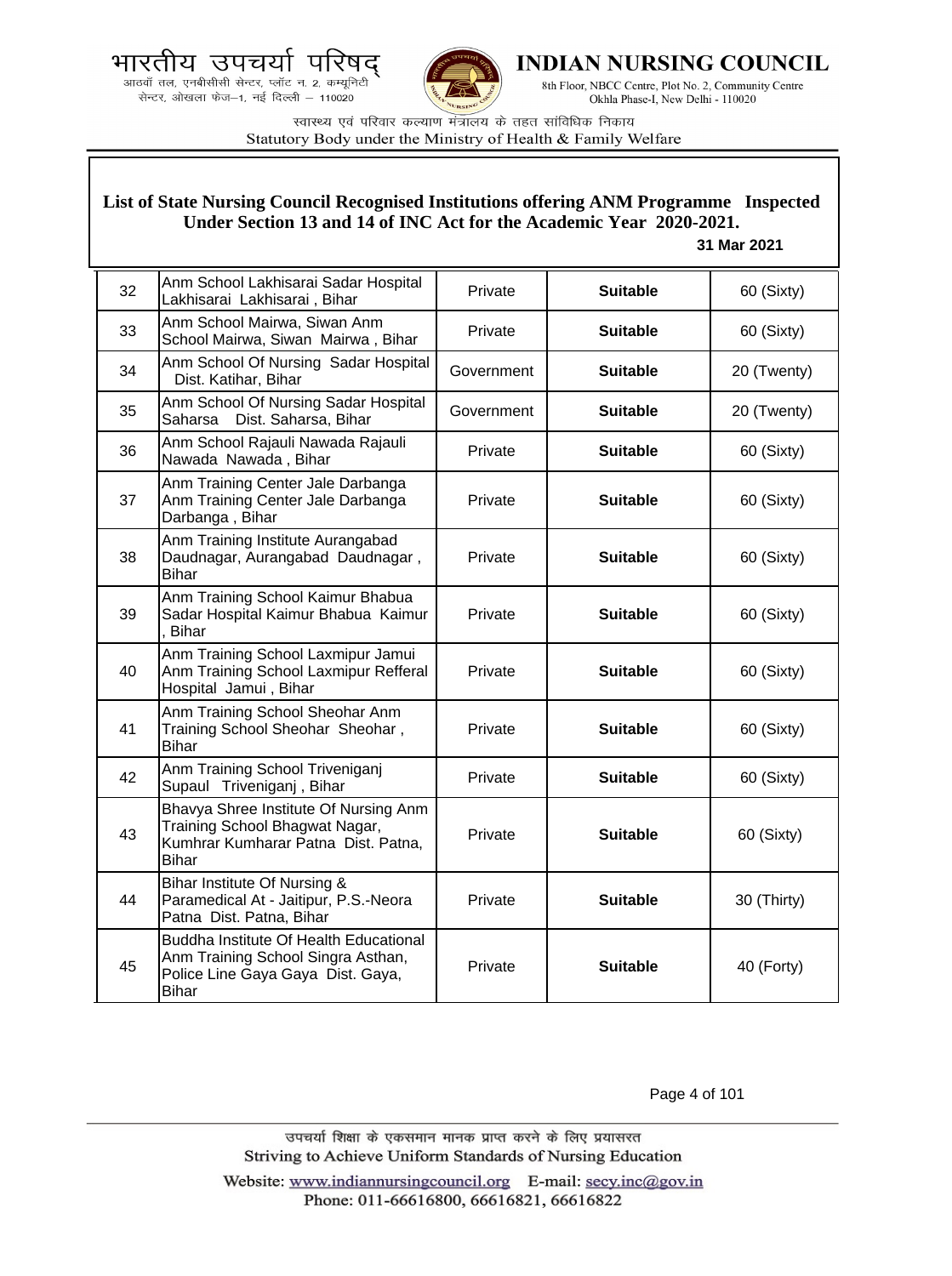



**INDIAN NURSING COUNCIL** 

8th Floor, NBCC Centre, Plot No. 2, Community Centre Okhla Phase-I, New Delhi - 110020

स्वास्थ्य एवं परिवार कल्याण मंत्रालय के तहत सांविधिक निकाय Statutory Body under the Ministry of Health & Family Welfare

|    | List of State Nursing Council Recognised Institutions offering ANM Programme Inspected<br>Under Section 13 and 14 of INC Act for the Academic Year 2020-2021.<br>31 Mar 2021 |         |                 |             |  |
|----|------------------------------------------------------------------------------------------------------------------------------------------------------------------------------|---------|-----------------|-------------|--|
| 46 | Dhanarua School Of Nursing And<br>Paramedics Ebrahimpur, Awadhara,<br>P.O. - Pavery Post Pavery Dhanarua<br>Patna Dist. Patna, Bihar                                         | Private | <b>Suitable</b> | 40 (Forty)  |  |
| 47 | Gems School Of Nusing Sikaria Village,<br>Indrapuri Post Dehri On Sone Dehri On<br>Sone Dist. Rohtas, Bihar                                                                  | Private | <b>Suitable</b> | 30 (Thirty) |  |
| 48 | Hirawati Anm Nursing School At-<br>Bagdulhan D.A.V Campus Hajipur P.O.-<br>Hajipur Vaishali- 844101, Bihar Hajipur,<br><b>Bihar</b>                                          | Private | <b>Suitable</b> | 40 (Forty)  |  |
| 49 | Khwaja Garib Nawaz School Of Nursing<br>Saidnagar, Inside Of Vishwakarma<br>Mandir, Laheriasarai Laheriasarai,<br>Darbhanga, Bihar - 846001 Darbhanga<br><b>Bihar</b>        | Private | <b>Suitable</b> | 60 (Sixty)  |  |
| 50 | Manorma Devi Sikaria Anm Training<br>School Radha Nagar, Nacckched Tola<br>East Champaran, Bihar-845401<br>Motihari, Bihar                                                   | Private | <b>Suitable</b> | 50 (Fifty)  |  |
| 51 | Parmarth Institute Of Nursing Education<br>Shiv Sagar Station Road, Bambour,<br>P.O. & P.S.- Shivsagar Bamhour, Po &<br>Ps - Shivsagar Sasaram Dist. Rohtas,<br><b>Bihar</b> | Private | <b>Suitable</b> | 30 (Thirty) |  |
| 52 | Patliputra A.N.M & G.N.M Training<br>School Khemnichak, Subhash Nagar<br>Subhash Nagar Patna Dist. Patna,<br><b>Bihar</b>                                                    | Private | <b>Suitable</b> | 30 (Thirty) |  |
| 53 | Prameela Adhar A.N.M.Training School<br>Kashipur Samastipur Dist.<br>Samastipur, Bihar                                                                                       | Private | <b>Suitable</b> | 30 (Thirty) |  |
| 54 | R B Memorial School Of Nursing R S<br>Tank, Laheriasarai Darbhanga, Bihar<br>Darbhanga, Bihar                                                                                | Private | <b>Suitable</b> | 50 (Fifty)  |  |
| 55 | Sarvodaya Institute Of Nursing And<br>Paramedical Darawa Post + P.S. -<br>Mohania Mohania Dist. Kaimur, Bihar                                                                | Private | <b>Suitable</b> | 30 (Thirty) |  |
| 56 | Sheikhpura Institute Of Nursing &<br>Paramedical Sciences Sheikhpura<br>Sheikhpura Dist. Sheikhpura, Bihar                                                                   | Private | <b>Suitable</b> | 60 (Sixty)  |  |

Page 5 of 101

उपचर्या शिक्षा के एकसमान मानक प्राप्त करने के लिए प्रयासरत Striving to Achieve Uniform Standards of Nursing Education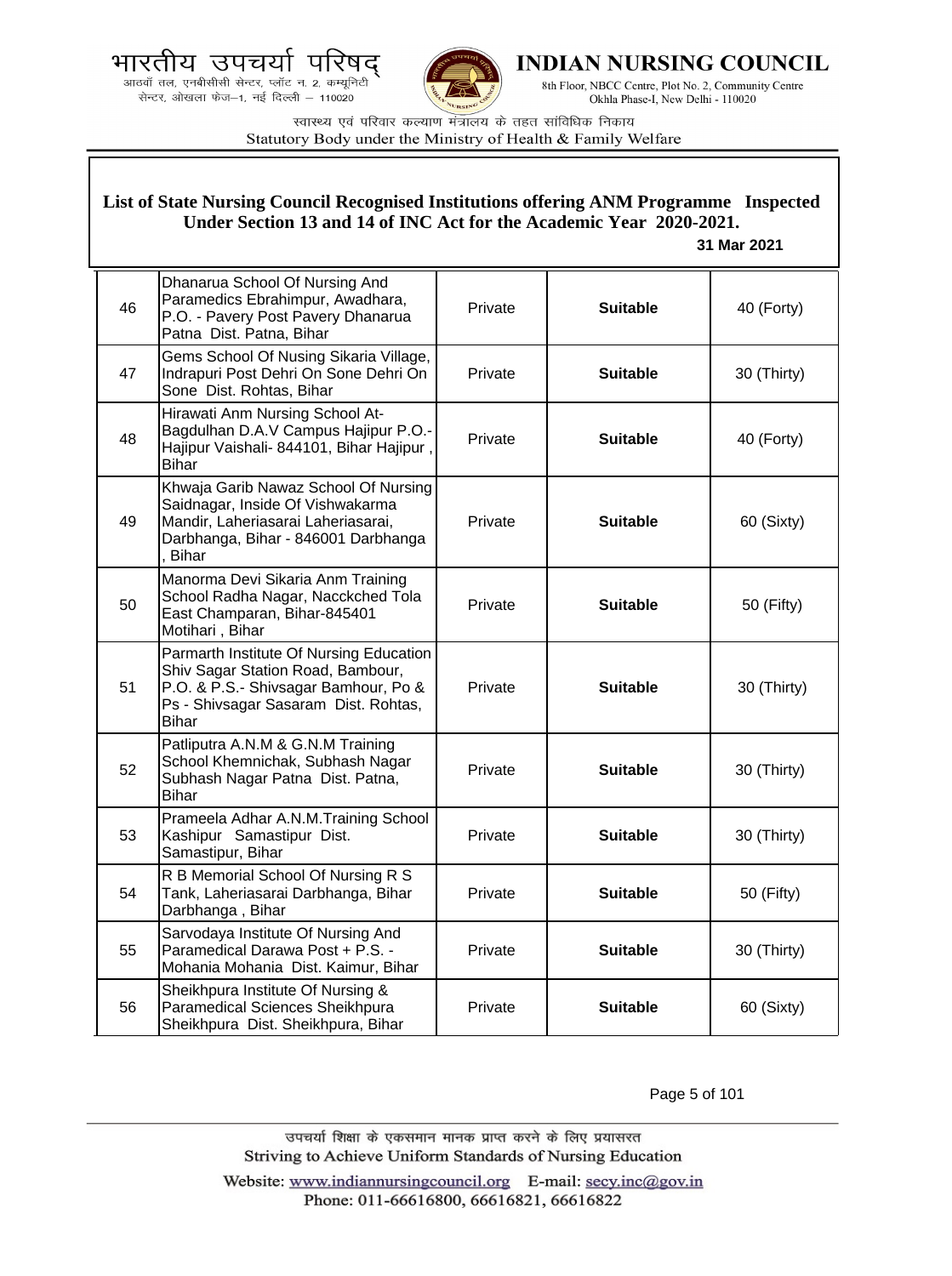



**INDIAN NURSING COUNCIL** 

8th Floor, NBCC Centre, Plot No. 2, Community Centre Okhla Phase-I, New Delhi - 110020

स्वास्थ्य एवं परिवार कल्याण मंत्रालय के तहत सांविधिक निकाय Statutory Body under the Ministry of Health & Family Welfare

# **List of State Nursing Council Recognised Institutions offering ANM Programme Inspected Under Section 13 and 14 of INC Act for the Academic Year 2020-2021.**

### **31 Mar 2021**

| 57           | Shershah Medical Research & Training<br>Sansthan Takiya Sasaram Dist.<br>Rohtas, Bihar                                                                                | Private    | <b>Suitable</b> | 40 (Forty)  |
|--------------|-----------------------------------------------------------------------------------------------------------------------------------------------------------------------|------------|-----------------|-------------|
| 58           | Shyam Lal Chandra Shekhar Nursing<br>School Nh- 31, Parmanandpur<br>Khagaria Dist. Khagaria, Bihar                                                                    | Private    | <b>Suitable</b> | 50 (Fifty)  |
| 59           | Swami Vivekanand Nursing School At -<br>Madhav Villa, Chakai Road Simultalla<br>Simultala Dist. Jamui, Bihar                                                          | Private    | <b>Suitable</b> | 40 (Forty)  |
| 60           | Tripolia School Of Nursing Tripolia<br>Social Service Hospital, P.O-<br>Gulzarbagh, P.S- Alamganj PO<br>Gulzarbagh Patna Dist. Patna, Bihar                           | Private    | <b>Suitable</b> | 20 (Twenty) |
| <b>Delhi</b> |                                                                                                                                                                       |            |                 |             |
| 61           | Akansha Institute Of Nursing Rz-C-117,<br>Gopla Nagar New Delhi Najafgarh,<br><b>Delhi</b>                                                                            | Private    | <b>Suitable</b> | 30 (Thirty) |
| 62           | Baba Hari Dass Institute Of Nursing<br>Education, Village Jharoda Kalan<br>Village Jharoda Kalan Dist. New Delhi,<br><b>Delhi</b>                                     | Private    | <b>Suitable</b> | 30 (Thirty) |
| 63           | Rural Health Training Centre, New<br>Delhi New Delhi, Delhi                                                                                                           | Government | <b>Suitable</b> | 40 (Forty)  |
| 64           | Salokaya College Of Nursing Plot No<br>1147, Salokaya Building<br>Near Rithala Metro Station Car Parking<br>Rithala, Rohini Rithala New Delhi Dist.<br>Rithala, Delhi | Private    | <b>Suitable</b> | 40 (Forty)  |
| 65           | Shakuntla School Of Nursing Rz-<br>169, Shiv Block, Raghu Nagar, Pankha<br>Road Raghu Nagar New Delhi Dist.<br>New Delhi, Delhi                                       | Private    | <b>Suitable</b> | 20 (Twenty) |
| 66           | Sushila School Of Nursing Plot No. 109<br>Gali No. 9 Gautam Colony Narela, Delhi<br>Narela, Delhi                                                                     | Private    | <b>Suitable</b> | 30 (Thirty) |
| Goa          |                                                                                                                                                                       |            |                 |             |
|              | Govt. Nursing School Opposite Military                                                                                                                                |            |                 |             |

| 67 | Govt. Nursing School Opposite Military<br>Hospital, Bambolim<br>Bambolim Bambolim Goa Dist. North<br>lGoa. Goa | Government | <b>Suitable</b> | 40 (Forty) |
|----|----------------------------------------------------------------------------------------------------------------|------------|-----------------|------------|
|----|----------------------------------------------------------------------------------------------------------------|------------|-----------------|------------|

Page 6 of 101

उपचर्या शिक्षा के एकसमान मानक प्राप्त करने के लिए प्रयासरत Striving to Achieve Uniform Standards of Nursing Education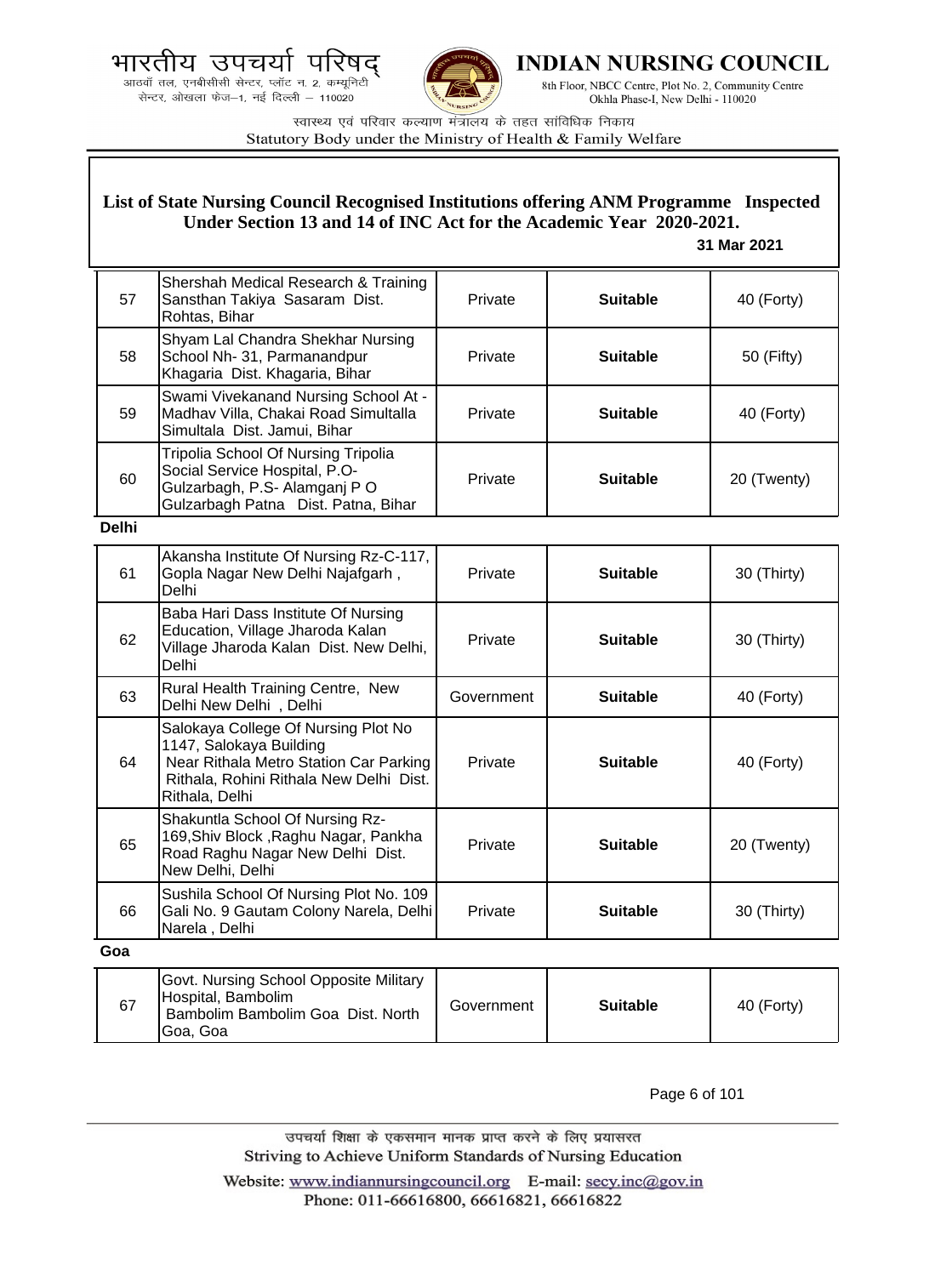.<br>आठवाँ तल, एनबीसीसी सेन्टर, प्लॉट न. 2, कम्यूनिटी<br>सेन्टर, ओखला फेज—1, नई दिल्ली — 110020



**INDIAN NURSING COUNCIL** 

8th Floor, NBCC Centre, Plot No. 2, Community Centre Okhla Phase-I, New Delhi - 110020

स्वास्थ्य एवं परिवार कल्याण मंत्रालय के तहत सांविधिक निकाय Statutory Body under the Ministry of Health & Family Welfare

|         | List of State Nursing Council Recognised Institutions offering ANM Programme Inspected<br>Under Section 13 and 14 of INC Act for the Academic Year 2020-2021.<br>31 Mar 2021 |            |                 |             |
|---------|------------------------------------------------------------------------------------------------------------------------------------------------------------------------------|------------|-----------------|-------------|
| 68      | Sai Nursing Institute Near Primary<br>Health Centre Tehsil - Bicholim<br>Sankhali Dist. North Goa, Goa                                                                       | Private    | <b>Suitable</b> | 60 (Sixty)  |
| Gujarat |                                                                                                                                                                              |            |                 |             |
| 69      | famal Health Worker Talim Sahala<br>Hariya Shaixnik Sankul, Nilpar Road<br>Lilapar Rd, Rapar, Dist Kutch-370165,<br>Gujarat Rapar, Gujarat                                   | Government | <b>Suitable</b> | 20 (Twenty) |
| 70      | victoria Jubilee Hospital Trust School<br>Of Nursing, Opp.Main Railway Station,<br>Railwaypura, Kalupur Kalupur<br>Ahmedabad Dist. Ahmedabad, Gujarat                        | Private    | <b>Suitable</b> | 30 (Thirty) |
| 71      | A N M (F H W) Training School Sheth<br>N.L.General Hospital Patan. Near:<br>Chaturbhuj Bag, Bagawada Darwaja<br>Patan. Dist Patan- 384265, Gujarat<br>Patan, Gujarat         | Government | <b>Suitable</b> | 40 (Forty)  |
| 72      | A N M (F H W) Training School Cottage<br>Hospital, Bhiloda Dist. Sabarkantha,<br>Gujarat                                                                                     | Government | <b>Suitable</b> | 20 (Twenty) |
| 73      | A N M (F H W) Training School School<br>Of Nursing, G D General Hospital, Dist<br>Mehsana- 384315, Gujarat Visnagar,<br>Gujarat                                              | Government | <b>Suitable</b> | 40 (Forty)  |
| 74      | A N M (F H W) Training School School<br>Of Nursing, Divisional Training Centre,<br>Bavala Dist Ahmedabad- 382220,<br>Gujarat Bavla, Gujarat                                  | Government | <b>Suitable</b> | 40 (Forty)  |
| 75      | A N M (F H W) Training School New<br>Civil Hospital Campus, Nr-<br>Nandikeshwar Mahadev, Jeetnagar Dist<br>Narmada- 393145, Gujarat Rajpipla,<br>Gujarat                     | Government | <b>Suitable</b> | 20 (Twenty) |
| 76      | A N M (F H W) Training School School<br>Of Nursing, General Hospital, Rajkot<br>Morbi, Dist Rajkot, Gujarat, Gujarat                                                         | Government | <b>Suitable</b> | 40 (Forty)  |
| 77      | A N M (F H W) Training School School<br>Of Nursing, Etpur Road Near Hudko<br>Koloni Dist Amreli- 365440, Gujarat<br>Bagasara, Gujarat                                        | Government | <b>Suitable</b> | 30 (Thirty) |

Page 7 of 101

उपचर्या शिक्षा के एकसमान मानक प्राप्त करने के लिए प्रयासरत Striving to Achieve Uniform Standards of Nursing Education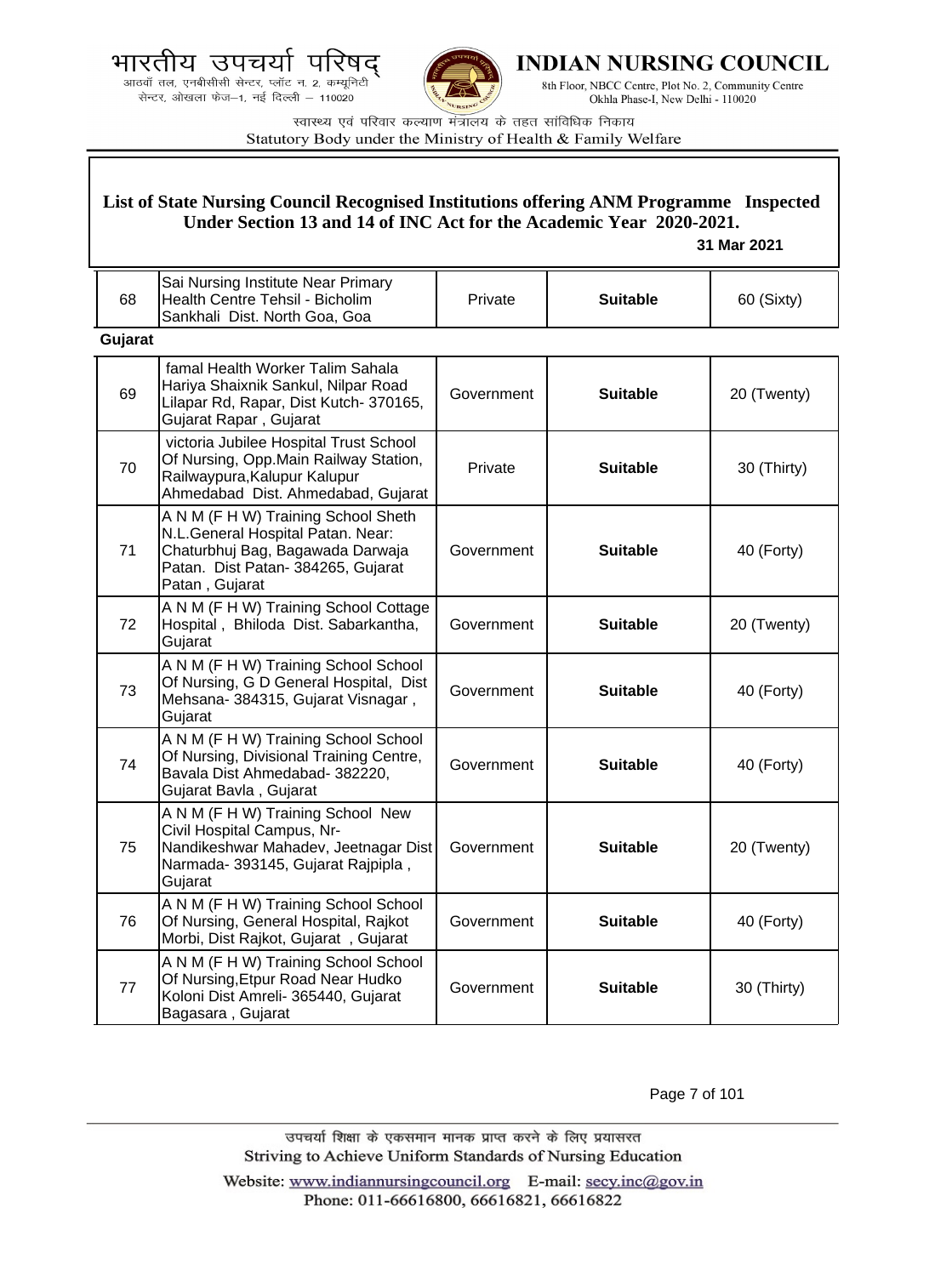



**INDIAN NURSING COUNCIL** 

8th Floor, NBCC Centre, Plot No. 2, Community Centre Okhla Phase-I, New Delhi - 110020

स्वास्थ्य एवं परिवार कल्याण मंत्रालय के तहत सांविधिक निकाय Statutory Body under the Ministry of Health & Family Welfare

|    | List of State Nursing Council Recognised Institutions offering ANM Programme Inspected<br>Under Section 13 and 14 of INC Act for the Academic Year 2020-2021.<br>31 Mar 2021 |            |                 |             |  |
|----|------------------------------------------------------------------------------------------------------------------------------------------------------------------------------|------------|-----------------|-------------|--|
| 78 | A N M (F H W) Training School School<br>Of Nursing, G K General Hospital, Dist<br>Kutch- 370001, Gujarat Bhuj-Kachchh,<br>Gujarat                                            | Government | <b>Suitable</b> | 20 (Twenty) |  |
| 79 | A N M (F H W) Training School Sub<br>District Hospital Layja Road Dist Kutch-<br>370465, Gujarat Mandvi, Gujarat                                                             | Government | <b>Suitable</b> | 20 (Twenty) |  |
| 80 | A N M (F H W) Training School Referral<br><b>Hospital And Chc Campus Dist</b><br>Surendra Nagar- 363520, Gujarat<br>Chotila, Gujarat                                         | Government | <b>Suitable</b> | 20 (Twenty) |  |
| 81 | A N M (F H W) Training School General<br>Nursing School New Building 2nd Floor,<br>M G G Hospital Navsari Dist. Navsari,<br>Gujarat                                          | Government | <b>Suitable</b> | 40 (Forty)  |  |
| 82 | Adivasi Institute Of Nursing At & Po -<br>Pavijetpur Taluk-Pavijetpur Pavijetpur<br>Dist. Chhota Udepur, Gujarat                                                             | Private    | <b>Suitable</b> | 40 (Forty)  |  |
| 83 | Akshar A N M School Of Nursing,<br>R.G.Barot Education Campus,<br>At&Po:Bhiloda, At Po Ta Bhiloda, North<br>Gujarat, Sabarkantha-383245 Bhiloda,<br>Gujarat                  | Private    | <b>Suitable</b> | 30 (Thirty) |  |
| 84 | Akshar Nursing College Sakariya<br>Malpur Road Opp. Petrol Pump<br>Modasa, Gujarat                                                                                           | Private    | <b>Suitable</b> | 30 (Thirty) |  |
| 85 | All India Institute Of Local Self<br>Government Khanpurarfiwala Bhavan,<br>Khanpur Khanpur Dist. Ahmedabad,<br>Gujarat                                                       | Private    | <b>Suitable</b> | 30 (Thirty) |  |
| 86 | Anm School General Hospital School Of<br>Nursing, At Post Indu, Indugam<br>Government General Hospital Vayara<br>Dist. Tapi, Gujarat                                         | Government | <b>Suitable</b> | 30 (Thirty) |  |
| 87 | Aravalli School Of Nursing At Juna<br>Takhatpur Po Mahiyapur Ta - Malpur<br>Dist. Aravalli, Gujarat                                                                          | Private    | <b>Suitable</b> | 40 (Forty)  |  |
| 88 | Aum Shree Sai Krupa Trust Nagar<br>Vanik Bhavan Near Vyapar Bhavan ST<br>Stand Road Visnagar, Mehsana, North<br>Gujarat- 384315 Visnagar, Gujarat                            | Private    | <b>Suitable</b> | 20 (Twenty) |  |

Page 8 of 101

उपचर्या शिक्षा के एकसमान मानक प्राप्त करने के लिए प्रयासरत Striving to Achieve Uniform Standards of Nursing Education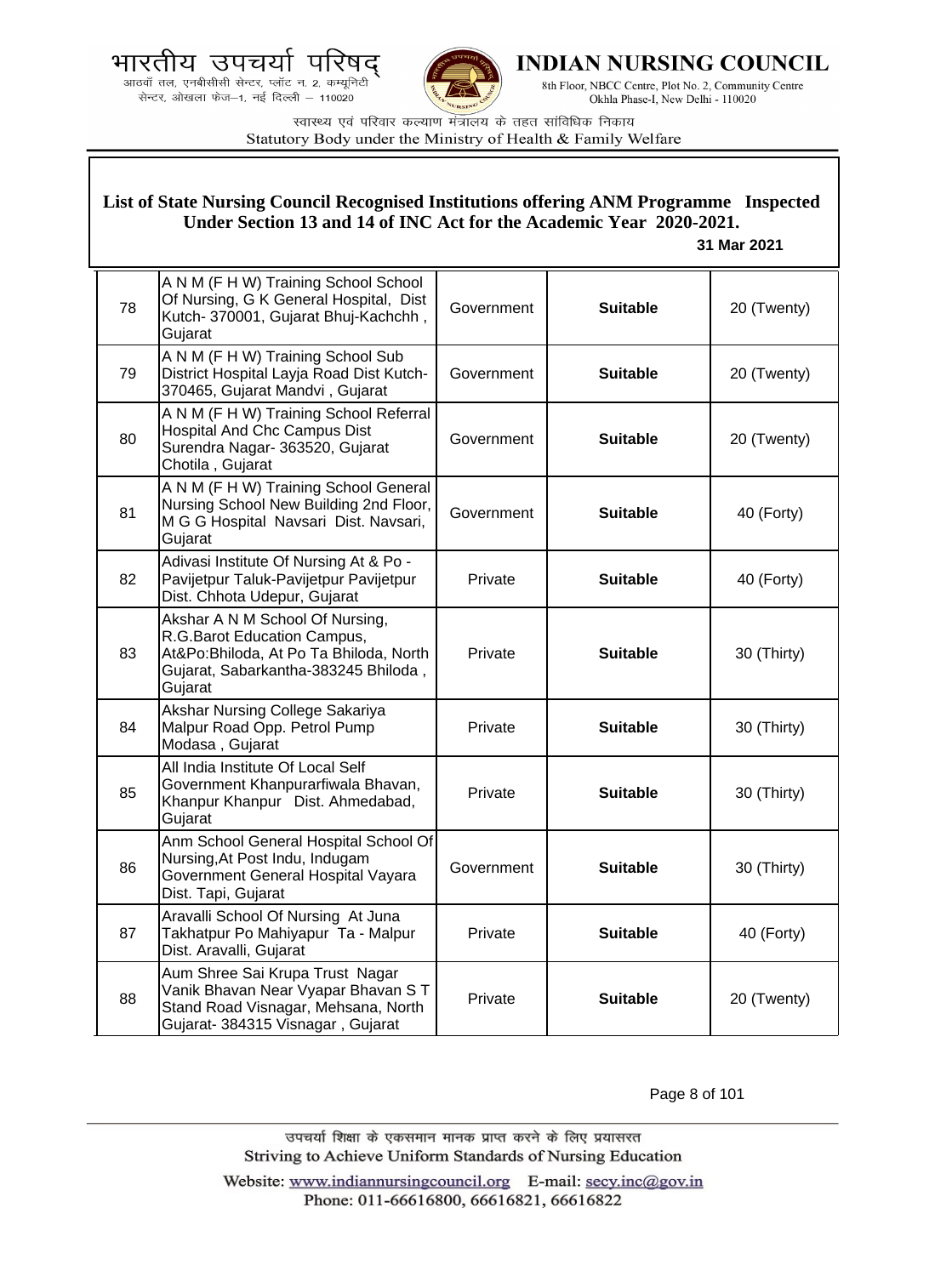



**INDIAN NURSING COUNCIL** 

8th Floor, NBCC Centre, Plot No. 2, Community Centre Okhla Phase-I, New Delhi - 110020

स्वास्थ्य एवं परिवार कल्याण मंत्रालय के तहत सांविधिक निकाय Statutory Body under the Ministry of Health & Family Welfare

### **List of State Nursing Council Recognised Institutions offering ANM Programme Inspected Under Section 13 and 14 of INC Act for the Academic Year 2020-2021.**

#### **31 Mar 2021**

| 89 | <b>B M C B School Of Nursing City Square</b><br>Township, Lakhond, Bhuj Lakhond<br>Dist. Kutch, Gujarat                                                                         | Private | <b>Suitable</b> | 30 (Thirty) |
|----|---------------------------------------------------------------------------------------------------------------------------------------------------------------------------------|---------|-----------------|-------------|
| 90 | B M Patel School Of Nursing Siddhpur-<br>Patan Highway Po-Runi Hajipur Dist.<br>Patan, Gujarat, Gujarat                                                                         | Private | <b>Suitable</b> | 50 (Fifty)  |
| 91 | <b>Bankers Nursing Institute Behind</b><br>Navapura School, Near Ranu-Borsad<br>Chowkadi, Near Ranu Borsad Chokdi,<br>Mahuvad, Tal Padra Vadodara Dist.<br>Vadodara, Gujarat    | Private | <b>Suitable</b> | 20 (Twenty) |
| 92 | Bhagyalaxmi School Of Nursing At Post<br>-Sakariya Malpur Road Modasa<br>Modasa Dist. Sabarkantha, Gujarat                                                                      | Private | <b>Suitable</b> | 40 (Forty)  |
| 93 | <b>Bharat Nursing School Deesa -</b><br>Palanpur Highway At & Post Rasana<br>Mota, Gujarat                                                                                      | Private | <b>Suitable</b> | 30 (Thirty) |
| 94 | Chanchalben Mafatlal Patel School Of<br>Nursing, Sector 12, Civil Hospital<br>Campus Gujarat Ghandhinagar Dist.<br>Gandhinagar, Gujarat                                         | Private | <b>Suitable</b> | 20 (Twenty) |
| 95 | Chitrini School Of Nursing Beside Govt<br>Godawn Nr Prantij Railway Station At<br>Po Junabakarpur Sabarkantha,<br>Gujarat/-383205 Prantij, Gujarat                              | Private | <b>Suitable</b> | 30 (Thirty) |
| 96 | D I Patel School Of Nursing Po-<br>Sujanpur, Sujanpur Dist. Patan,<br>Gujarat                                                                                                   | Private | <b>Suitable</b> | 30 (Thirty) |
| 97 | D L Patel School Of Nursing<br>Vidhyanagari Bypass Road Motipura<br>Himatnagar Dist. Sabarkantha, Gujarat                                                                       | Private | <b>Suitable</b> | 30 (Thirty) |
| 98 | Dr B R Ambedkar School Of Nursing<br>Near Nilima Park Society, Vasna Rathod<br>Road, B/H Swaminarayan Temple<br>Vasna Rathod Road, Dehgam<br>Dehgam Dist. Gandhi Nagar, Gujarat | Private | <b>Suitable</b> | 30 (Thirty) |
| 99 | Ekta Nursing School On Ahmedabad<br>Ambaji S.H. No.9, At. Navi Metral,<br>Distt- Sabarkantha, Gujarat<br>Khedbrahma, Gujarat                                                    | Private | <b>Suitable</b> | 30 (Thirty) |

Page 9 of 101

उपचर्या शिक्षा के एकसमान मानक प्राप्त करने के लिए प्रयासरत Striving to Achieve Uniform Standards of Nursing Education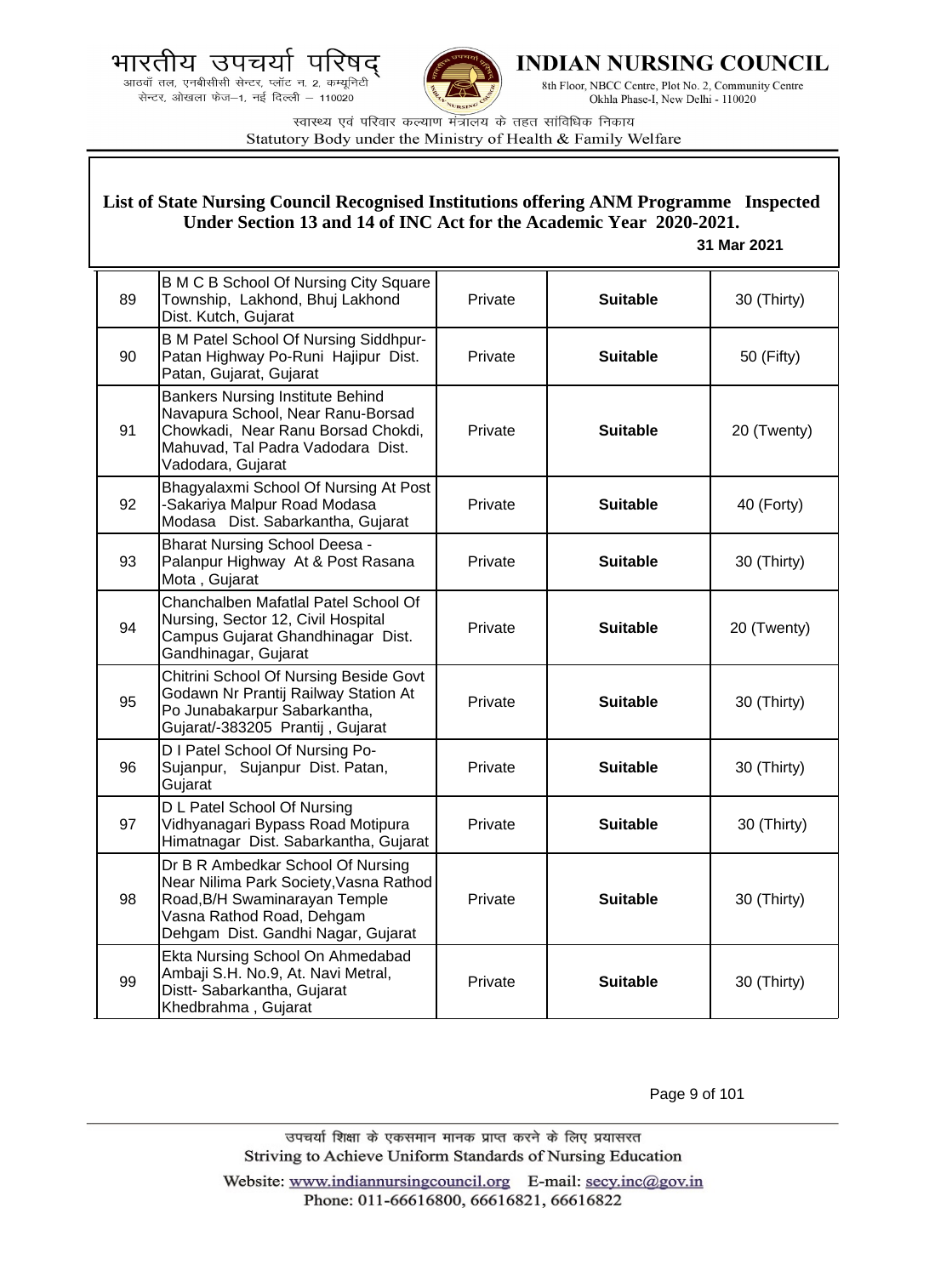.<br>आठवाँ तल, एनबीसीसी सेन्टर, प्लॉट न. 2, कम्यूनिटी<br>सेन्टर, ओखला फेज—1, नई दिल्ली — 110020



**INDIAN NURSING COUNCIL** 

8th Floor, NBCC Centre, Plot No. 2, Community Centre Okhla Phase-I, New Delhi - 110020

स्वास्थ्य एवं परिवार कल्याण मंत्रालय के तहत सांविधिक निकाय Statutory Body under the Ministry of Health & Family Welfare

|     | List of State Nursing Council Recognised Institutions offering ANM Programme Inspected<br>Under Section 13 and 14 of INC Act for the Academic Year 2020-2021.<br>31 Mar 2021 |            |                 |             |  |
|-----|------------------------------------------------------------------------------------------------------------------------------------------------------------------------------|------------|-----------------|-------------|--|
| 100 | Excel School Of Nursing 883, Diamond<br>Chowk Mahila College Campus, Airport<br>Road Bhavnagar Dist. Bhavnagar,<br>Gujarat                                                   | Private    | <b>Suitable</b> | 20 (Twenty) |  |
| 101 | Fhw Anm Training School R.R.General<br>Hospital Campus Dist Surendranagar-<br>362421, Gujarat Limbdi, Gujarat                                                                | Government | <b>Suitable</b> | 20 (Twenty) |  |
| 102 | Fhw Anm Training School K.K.Maheta<br>Govt.Hospital, Nr.Old Busstand<br>Savarkundla Savarkundla, Dist Amreli-<br>384515, Gujarat Savarkundla, Gujarat                        | Government | <b>Suitable</b> | 40 (Forty)  |  |
| 103 | G.V.M. Nursing College At & Po Aniyad<br>Aniyad, Gujarat                                                                                                                     | Private    | <b>Suitable</b> | 30 (Thirty) |  |
| 104 | <b>Government Anm Training School</b><br>Hfwtc Campus, Opp. Govt Press, Race<br>Course Road Rajkot Dist. Rajkot,<br>Gujarat                                                  | Government | <b>Suitable</b> | 40 (Forty)  |  |
| 105 | <b>Government Anm Training School</b><br>Community Health Center Nanpondha<br>Nanapondha Dist. Valsad, Gujarat                                                               | Government | <b>Suitable</b> | 20 (Twenty) |  |
| 106 | Government School Of Nursing Dethli<br>Cross Road, Near Circuit House Opp.<br>Circuit House, Siddhpur Siddhpur Dist.<br>Patan, Gujarat                                       | Government | <b>Suitable</b> | 40 (Forty)  |  |
| 107 | Gujarat Institute Of Nursing B/H K.B<br>Agrwal High School Lati Bazar Road<br>Mahalaxmi Complex At/Po/Ta - Deesa<br>Deesa Dist. Banaskantha, Gujarat                         | Private    | <b>Suitable</b> | 20 (Twenty) |  |
| 108 | Human Torch School Of Nursing Mayur<br>Green, Plot No-6 Opp. Sangambag<br>Road, Behind Patel Park, Near<br>Panchvati Petrol Pump Jamnagar Dist.<br>Jamnagar, Gujarat         | Private    | <b>Suitable</b> | 40 (Forty)  |  |
| 109 | Indu Nursing School Bims Building Nr<br>Avdhut Fatak Manjalpur,<br>Ta - Vadodara, Vadodara Dist.<br>Vadodara, Gujarat                                                        | Private    | <b>Suitable</b> | 20 (Twenty) |  |
| 110 | Institute Of Paramedical & Vocational<br><b>Education Atmavallabh Hospital</b><br>Campus, State Highway, Idar Highway<br>Road, Idar-383430, Sabarkantha,<br>Gujarat          | Private    | <b>Suitable</b> | 30 (Thirty) |  |

Page 10 of 101

उपचर्या शिक्षा के एकसमान मानक प्राप्त करने के लिए प्रयासरत Striving to Achieve Uniform Standards of Nursing Education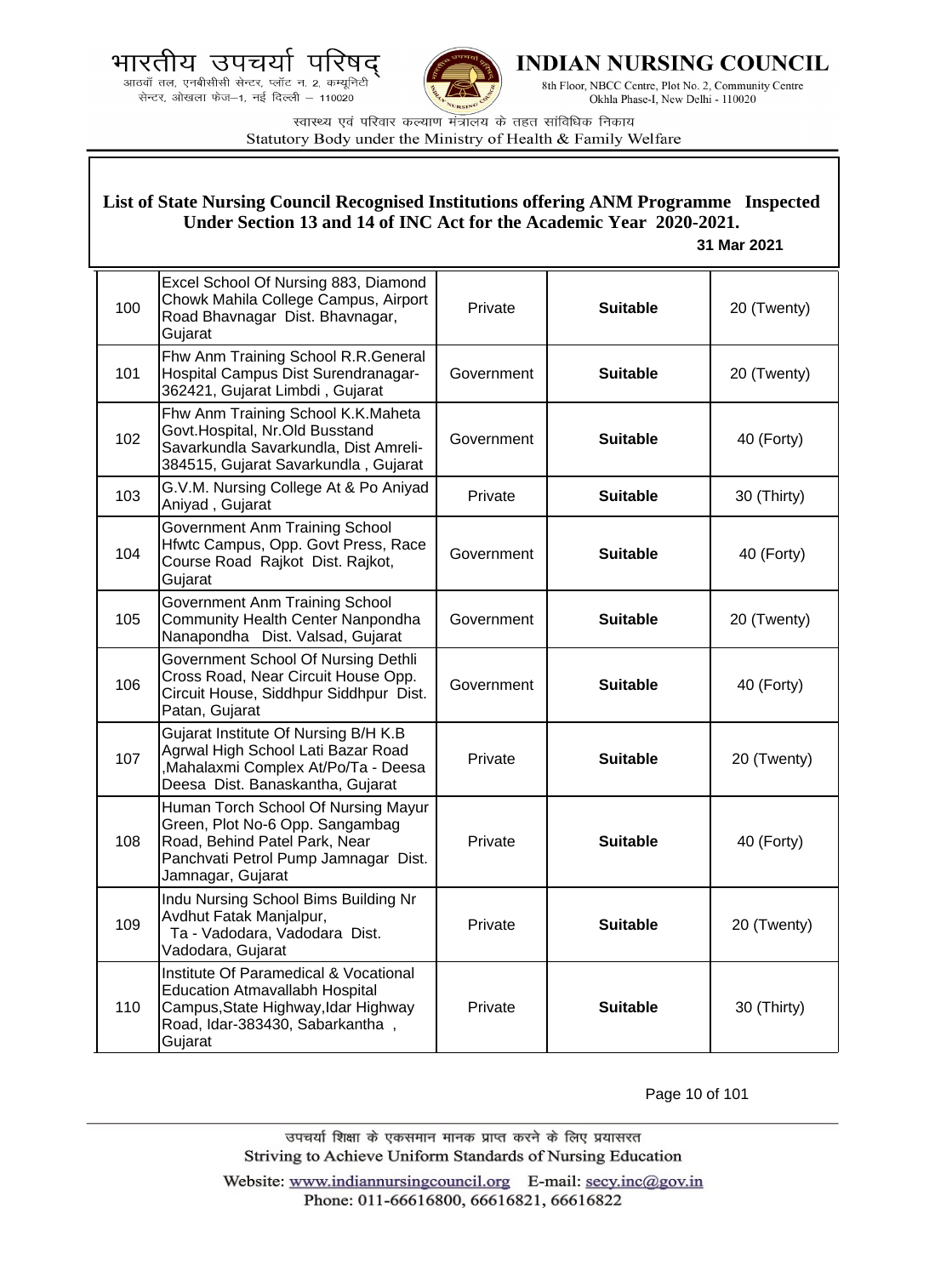



INDIAN NURSING COUNCIL

8th Floor, NBCC Centre, Plot No. 2, Community Centre Okhla Phase-I, New Delhi - 110020

स्वास्थ्य एवं परिवार कल्याण मंत्रालय के तहत सांविधिक निकाय Statutory Body under the Ministry of Health & Family Welfare

#### 111 Jaideep Sharda Memorial Nursing Academy Near Kankaria Khadi Bridge Parvat Gam , Gujarat Private **Suitable** 20 (Twenty) 112 Jay Somnath Institute Of Nursing Education At:Dholara, Near Kothariya Solvent, Opp.Action Kitchenware Factory Rajkot , Gujarat Private **No. 2. Suitable No. 40 (Forty)** 113 Joitiba College Of Nursing Lalji Park Mehsana - Unjha Highway At Post: Bhandu Ta. Mehsana Palanpur State Highway Mehsana Dist. Mehsana, Gujarat Private **Suitable** 30 (Thirty) 114 K J School Of Nursing At & Po Vadasma Vadasma Dist. Mehsana, Gujarat Private **Filtrick Suitable F** 40 (Forty) 115 Kamdar Anm Training School Haripar Pal, Survey No. 12, Opp. Delhi Public School, Kalawad Raod Behind Nri Bunglows, Kalawad Road Rajkot Dist. Rajkot, Gujarat Private **Suitable 30 (Thirty)** 116 Krishna Nursing Institute C/O Krishna Multispeciality Hospital, Shanala Main Road, Behind Mahesh Hotel, B/H Mahesh Hotel, Shanala Road Morbi Dist. Rajkot, Gujarat Private **Suitable** 20 (Twenty) 117 Krishna Nursing School 44-Odharinagarr Society Aravali , Gujarat Private **Suitable** 30 (Thirty) 118 Krishnaben Mukeshbhai Jani School Of Nursing At - Rs No - 873/2 Paiky, Jeshingpara Gavadaka Road, Ta - Amreli Amreli Dist. Amreli, Gujarat Private **Suitable** 30 (Thirty) 119 M. Y. Patel School Of Nursing At.Rajkot, Kailashnagar,Bhavnagar Highway, Atkot - 360040, Ta-Jasdam, Dist-Rajkot, Gujarat Rajkot , Gujarat Private **Suitable 30** (Thirty) 120 M.M. Singhi Institute Of Nursing Opp. Sardar Nagar, Hansol Octroi Naka, Near Indira Bridge Hansol , Gujarat Private **Suitable** 20 (Twenty) 121 Maa Sharda School Of Nursing Trimukti Education Campus, Latibazar 9 Mg Road, Joravar Nagar Latibazar 9 Mg Road, Tehsil - Wadhwan, Joravar Nagar Dist. Surendrnagar, Gujarat Private **Suitable** 20 (Twenty) **List of State Nursing Council Recognised Institutions offering ANM Programme Inspected Under Section 13 and 14 of INC Act for the Academic Year 2020-2021. 31 Mar 2021**

Page 11 of 101

उपचर्या शिक्षा के एकसमान मानक प्राप्त करने के लिए प्रयासरत Striving to Achieve Uniform Standards of Nursing Education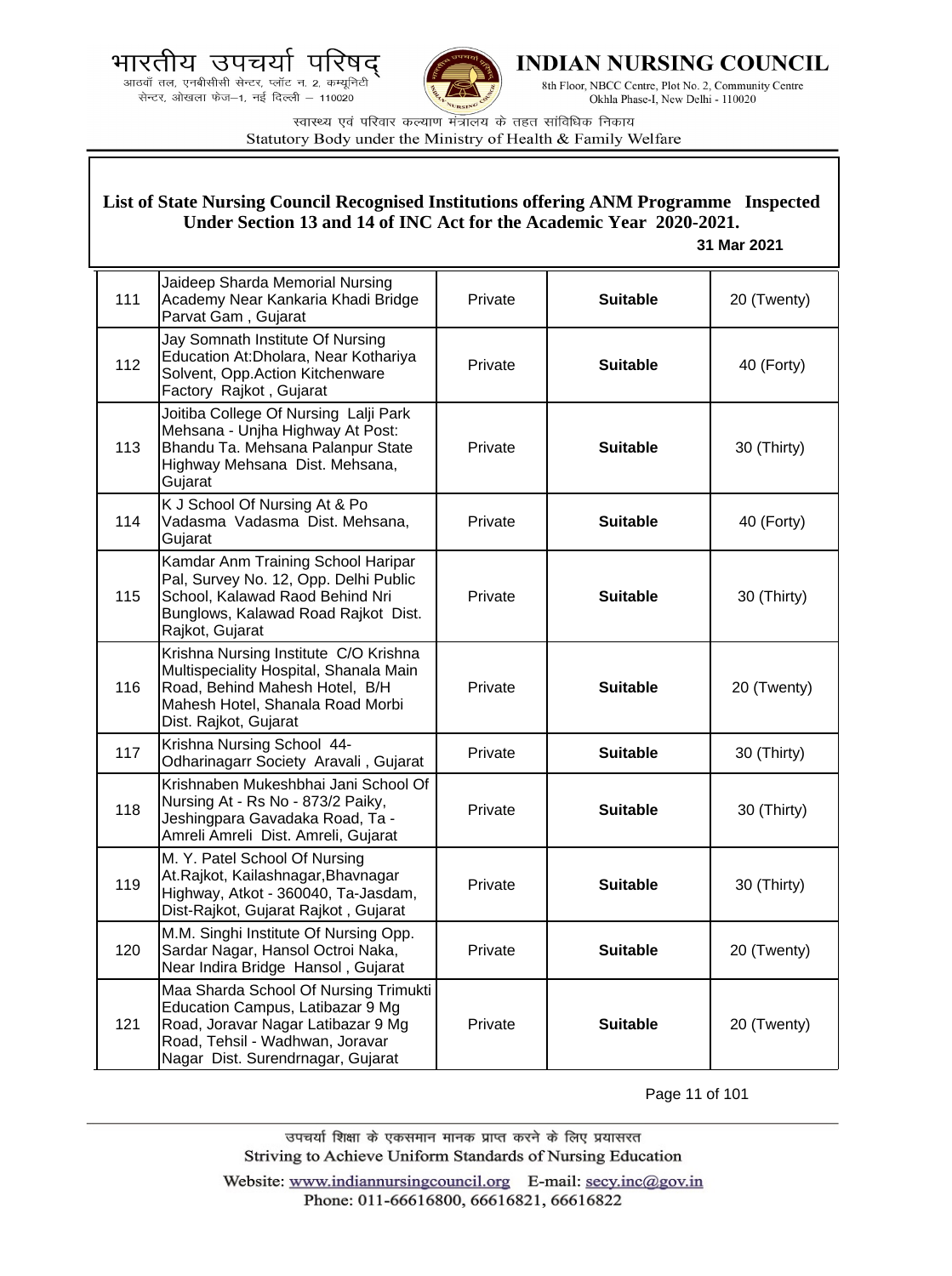



**INDIAN NURSING COUNCIL** 

8th Floor, NBCC Centre, Plot No. 2, Community Centre Okhla Phase-I, New Delhi - 110020

स्वास्थ्य एवं परिवार कल्याण मंत्रालय के तहत सांविधिक निकाय Statutory Body under the Ministry of Health & Family Welfare

|     | List of State Nursing Council Recognised Institutions offering ANM Programme Inspected<br>Under Section 13 and 14 of INC Act for the Academic Year 2020-2021.<br>31 Mar 2021     |         |                 |             |  |
|-----|----------------------------------------------------------------------------------------------------------------------------------------------------------------------------------|---------|-----------------|-------------|--|
| 122 | Manjushree Institute Of Nursing<br>Science Goenka Hospital, Pethapur-<br>Madhudi Road, Near Ggs, Piplaj,<br>Gujarat                                                              | Private | <b>Suitable</b> | 20 (Twenty) |  |
| 123 | Matushri Vrajkuvareen B Manvar<br>School Of Nursing Dumiyani, Rajkot<br>Gujarat - 360440 Dumiyani, Gujarat                                                                       | Private | <b>Suitable</b> | 30 (Thirty) |  |
| 124 | Mehsana Dist Bank School Of Nursing<br>Lions General Hospital, Jail Road,<br>Mehsana Dist. Mehsana, Gujarat                                                                      | Private | <b>Suitable</b> | 30 (Thirty) |  |
| 125 | <b>Merchant Nursing College Merchant</b><br>Education Campus, Visnagar-Mehsana<br>Highway, At & Po - Basna, Taluka-<br>Visnagar, District-Mehsana Basna,<br>Gujarat              | Private | <b>Suitable</b> | 40 (Forty)  |  |
| 126 | Mother Terrasa College Of Nursing At-<br>Gothava, Visnagar-Vijapur Road, Near<br>Telephone Exchange Near Telephone<br>Exchange, Ta - Visnagar Visnagar<br>Dist. Mehsana, Gujarat | Private | <b>Suitable</b> | 20 (Twenty) |  |
| 127 | Murlidhar School Of Nursing Opp.R.K<br>University, Bhavnagar Road Kalipat<br>[kashturba Dham], Rajkot, Gujrat-<br>360020 Kalipat, Gujarat                                        | Private | <b>Suitable</b> | 30 (Thirty) |  |
| 128 | Narnarayan Shastri Institute Of Nursing<br>Swaminarayan Gurukul Campus, At.Po<br>: Jetalpur<br>Ahmedabad, Gujarat                                                                | Private | <b>Suitable</b> | 20 (Twenty) |  |
| 129 | Netra Chikitsa Trust School Of Nursing<br>Radhika General Hospital Campus<br>Chittal Road Amreli Dist. Amreli,<br>Gujarat                                                        | Private | <b>Suitable</b> | 30 (Thirty) |  |
| 130 | Nirmala Gajwani School Of Nursing<br>Plot No 2 Dc 3 Gajwani Marg City<br>Tehsil - Gandhidham Adipur Dist.<br>Kutch, Gujarat                                                      | Private | <b>Suitable</b> | 20 (Twenty) |  |
| 131 | Nm Nursing School Sanskar Tirth,<br>Gujarat - 382811 Ajol, Gujarat                                                                                                               | Private | <b>Suitable</b> | 30 (Thirty) |  |
| 132 | Nootan Nursing School Sankalchand<br>Patel Vidyadham, Gandhinagar Ambaji<br>State Highway Ta- Visnagar Visnagar<br>Dist. Mehsana, Gujarat                                        | Private | <b>Suitable</b> | 30 (Thirty) |  |

Page 12 of 101

उपचर्या शिक्षा के एकसमान मानक प्राप्त करने के लिए प्रयासरत Striving to Achieve Uniform Standards of Nursing Education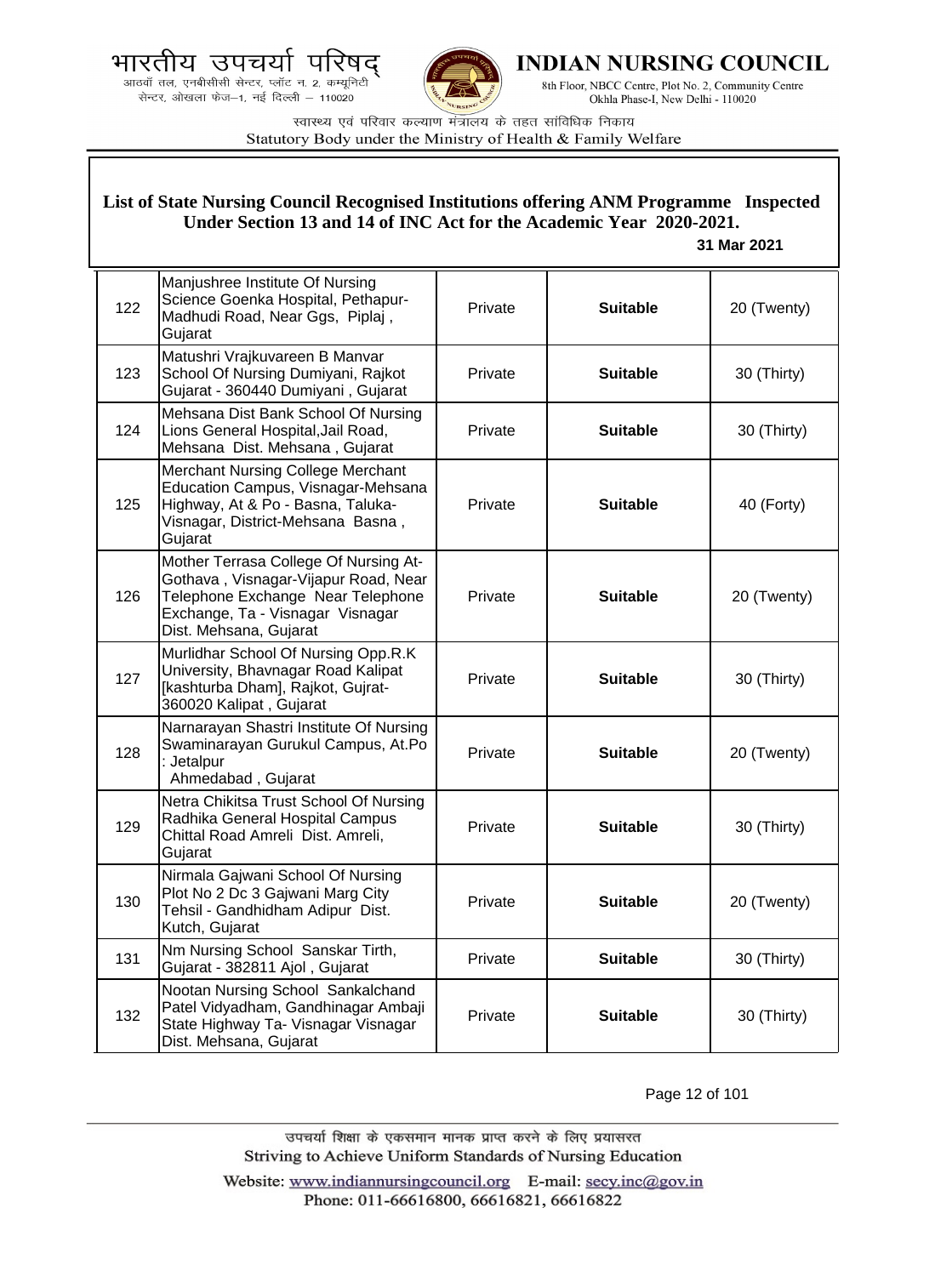.<br>आठवाँ तल, एनबीसीसी सेन्टर, प्लॉट न. 2, कम्यूनिटी<br>सेन्टर, ओखला फेज—1, नई दिल्ली — 110020



**INDIAN NURSING COUNCIL** 

8th Floor, NBCC Centre, Plot No. 2, Community Centre Okhla Phase-I, New Delhi - 110020

स्वास्थ्य एवं परिवार कल्याण मंत्रालय के तहत सांविधिक निकाय Statutory Body under the Ministry of Health & Family Welfare

|     | List of State Nursing Council Recognised Institutions offering ANM Programme Inspected<br>Under Section 13 and 14 of INC Act for the Academic Year 2020-2021.<br>31 Mar 2021                                                                       |         |                 |             |
|-----|----------------------------------------------------------------------------------------------------------------------------------------------------------------------------------------------------------------------------------------------------|---------|-----------------|-------------|
| 133 | Nrupur Institute Of Nursing Science &<br>Research Ranjit Chavan Bhavan, Opp:<br>Dabhoi Dasalad Bhavan, Ajwa-<br>Waghodia Ring Road Ring Road,<br>Vadodara- 390019, Gujarat Vadodara,<br>Gujarat                                                    | Private | <b>Suitable</b> | 30 (Thirty) |
| 134 | P & T Patel Institute Of Nursing To<br>Bhandu- Mehsana- Unjha Highway Ta-<br>Visnagar Bhandu Dist. Mehsana,<br>Gujarat                                                                                                                             | Private | <b>Suitable</b> | 30 (Thirty) |
| 135 | Parul Institute Of Nursing Post - Limda<br>Taluka - Wagnodia Vadodara Dist.<br>Vadodara, Gujarat                                                                                                                                                   | Private | <b>Suitable</b> | 20 (Twenty) |
| 136 | Pushpraj Nursing School Chrischion<br>Colony, Behind Cni Chruch,<br>Beharampura Beharampura Dist.<br>Ahmedabad, Gujarat                                                                                                                            | Private | <b>Suitable</b> | 30 (Thirty) |
| 137 | Ratanba Nursing School C/O-Manav<br>Seva Mandir, Opp-Reliance Petrol<br>Pump At. & Post - Virpur Virpur,<br>Gujarat                                                                                                                                | Private | <b>Suitable</b> | 30 (Thirty) |
| 138 | Ratna Prabha Nursing School Karuna<br>Setu Trust, Mithi Maa Campus,<br>Shekharpur Road Vadnagar Vadnagar<br>Dist. Mehsana, Gujarat                                                                                                                 | Private | <b>Suitable</b> | 20 (Twenty) |
| 139 | Riddhi School Of Nursing Plot No.3,<br>Riddhi Education Campus,<br>Chandranagar Society, Motipura<br>Motipura, Himat Nagar Himatnagar<br>Dist. Sabarkantha, Gujarat                                                                                | Private | <b>Suitable</b> | 30 (Thirty) |
| 140 | Royale International School Of Nursing<br>Royale Knowledge City, Nr.Ajwa<br>Nimeta Garden, Village-Raval, Teh<br>Waghodia Vadodara Dist. Vadodara,<br>Gujarat                                                                                      | Private | Suitable        | 20 (Twenty) |
| 141 | S S Agrawal College Of Nursing<br>Training College & Res Centre S. S.<br>Agrawal College Campus, Near Devina<br>Park Society, Viranjali Marg, Gandevi<br>Road Near Devina Park Society,<br>Gandevi Road Navsari Dist. Navsari,<br>Gujarat, Gujarat | Private | <b>Suitable</b> | 30 (Thirty) |

Page 13 of 101

उपचर्या शिक्षा के एकसमान मानक प्राप्त करने के लिए प्रयासरत Striving to Achieve Uniform Standards of Nursing Education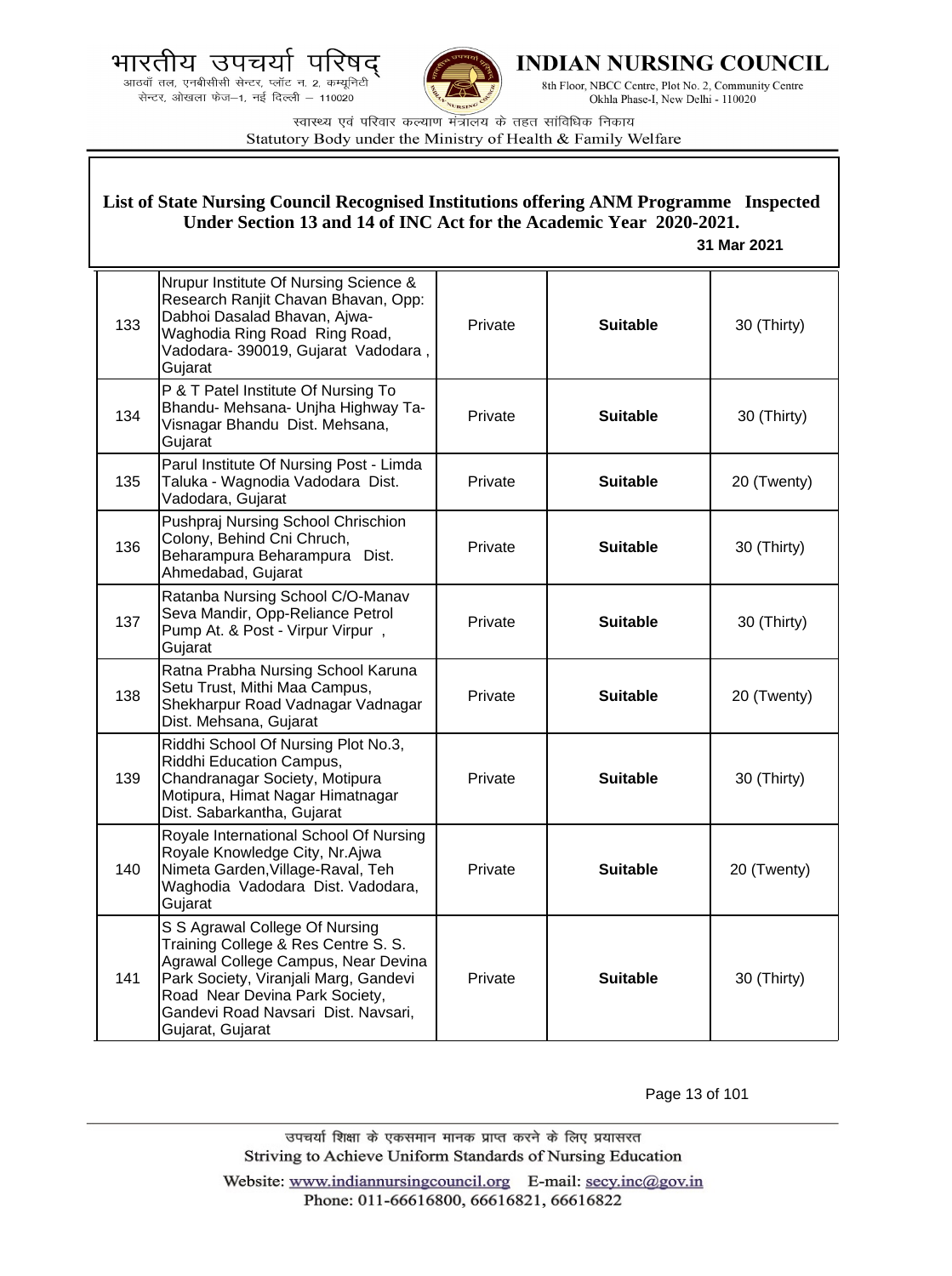



**INDIAN NURSING COUNCIL** 

8th Floor, NBCC Centre, Plot No. 2, Community Centre Okhla Phase-I, New Delhi - 110020

स्वास्थ्य एवं परिवार कल्याण मंत्रालय के तहत सांविधिक निकाय Statutory Body under the Ministry of Health & Family Welfare

### **List of State Nursing Council Recognised Institutions offering ANM Programme Inspected Under Section 13 and 14 of INC Act for the Academic Year 2020-2021.**

### **31 Mar 2021**

| 142 | Sabar School Of Nursing At Post-<br>Vandiyol Tehsil- Bhiloda Bhiloda Dist.<br>Aravalli, Gujarat                                                                   | Private | <b>Suitable</b> | 30 (Thirty) |
|-----|-------------------------------------------------------------------------------------------------------------------------------------------------------------------|---------|-----------------|-------------|
| 143 | Saraswati Anm Nursing School Navi<br>Nagri, Gangaji Road Tq-Pardi Killa Pardi<br>Dist. Valsad, Gujarat                                                            | Private | <b>Suitable</b> | 30 (Thirty) |
| 144 | School Of Nursing, Muniseva Ashram<br>Ta Waghooia, Goraj Dist. Vadodara,<br>Gujarat                                                                               | Private | <b>Suitable</b> | 30 (Thirty) |
| 145 | Shama General Nursing School Near<br>Pirkamal Masjid, Brts Road Danilimda,<br>Gujarat                                                                             | Private | <b>Suitable</b> | 20 (Twenty) |
| 146 | Shankersinh Vaghela Bapu Anm School<br>Of Nursing Gandhi Nagar - Mansa<br>Highway, At Vasan Vasan Dist.<br>Gandhi Nagar, Gujarat                                  | Private | <b>Suitable</b> | 20 (Twenty) |
| 147 | Shantiniketan Nursing School At Po<br>Padusma Nr Charada Padusma Dist.<br>Gandhinagar, Gujarat                                                                    | Private | <b>Suitable</b> | 30 (Thirty) |
| 148 | Shital Institute Of Nursing Shreeji<br>Campus, Pattan Road, Ghodariya, Po.<br>Kakachiya Po - Kakachiya, Tahsil -<br>Lunawada Lunawada Dist. Mahisagar,<br>Gujarat | Private | <b>Suitable</b> | 30 (Thirty) |
| 149 | Shree Dharmbhakti Nursing College<br>Shree Swaminarayan Gurukul Campus,<br>Gadhada Road, Botad Dist.<br>Bhavnagar, Gujarat                                        | Private | <b>Suitable</b> | 20 (Twenty) |
| 150 | Shree K M Borisagar School Of Nursing<br>Pposite-Ashutosh Petrolpump-<br>Jafarabad Road Opp Ashutosh Petrol<br>Pump Khambha Dist. Amreli, Gujarat                 | Private | <b>Suitable</b> | 30 (Thirty) |
| 151 | Shree N L Amodra Institute Of Nursing<br>C/O Shree S S Sankul, Charadva,<br>Surendranagar Surendranagar, Gujarat-<br>363330 Charadva, Gujarat                     | Private | <b>Suitable</b> | 30 (Thirty) |
| 152 | Shree Sahjanand Institute Of Nursing<br>C/O Shree Sahjanand Gurukul, Ghogha<br>Road, Akwada Dist Bhavnagar-364002,<br>Gujarat Bhavnagar, Gujarat                  | Private | <b>Suitable</b> | 30 (Thirty) |

Page 14 of 101

उपचर्या शिक्षा के एकसमान मानक प्राप्त करने के लिए प्रयासरत Striving to Achieve Uniform Standards of Nursing Education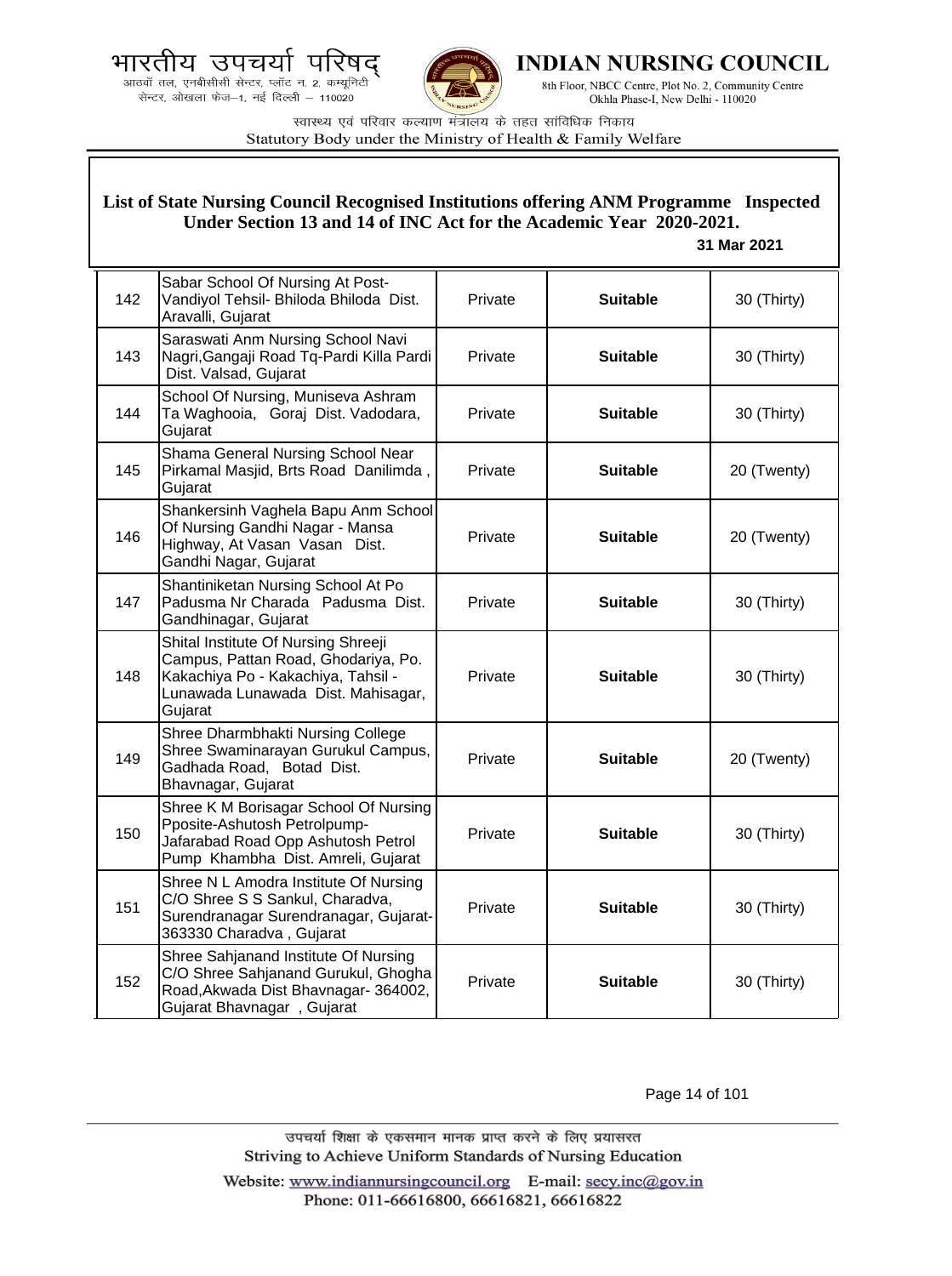.<br>आठवाँ तल, एनबीसीसी सेन्टर, प्लॉट न. 2, कम्यूनिटी<br>सेन्टर, ओखला फेज—1, नई दिल्ली — 110020



**INDIAN NURSING COUNCIL** 

8th Floor, NBCC Centre, Plot No. 2, Community Centre Okhla Phase-I, New Delhi - 110020

स्वास्थ्य एवं परिवार कल्याण मंत्रालय के तहत सांविधिक निकाय Statutory Body under the Ministry of Health & Family Welfare

|     | List of State Nursing Council Recognised Institutions offering ANM Programme Inspected<br>Under Section 13 and 14 of INC Act for the Academic Year 2020-2021.<br>31 Mar 2021                    |         |                 |             |  |
|-----|-------------------------------------------------------------------------------------------------------------------------------------------------------------------------------------------------|---------|-----------------|-------------|--|
| 153 | Shree Saraswati Anm School Shree<br>Saraswati Vidyapith-Bhutvad, Near<br>Bhutvad Patiya, Dhoraji Jetpur Highway,<br>Tehsil - Dhoraji Dhoraji Dist. Rajkot,<br>Gujarat                           | Private | <b>Suitable</b> | 30 (Thirty) |  |
| 154 | Shree Sarswati College Of Nursing<br>Near Railway Station, Gujarat- 362530<br>Girgadhada, Gujarat                                                                                               | Private | <b>Suitable</b> | 30 (Thirty) |  |
| 155 | Shree Shankar School Of Nursing At-<br>Manud, Manud-Lanava Road Manud<br>Dist. Patan, Gujarat, Gujarat                                                                                          | Private | <b>Suitable</b> | 30 (Thirty) |  |
| 156 | Shree Swaminarayan R P Badiyani And<br>S R Bandiyani Institute Of Nursing<br>Chhaya Main Road Chhaya Porbandar<br>Porbandar Dist. Porbandar, Gujarat                                            | Private | <b>Suitable</b> | 20 (Twenty) |  |
| 157 | Shri Anand Institute Of Nursing Plot<br>No.1,2,3,4 Opp Ganteswar Park Behind<br>Sainik Society Jamnagar Road B/H<br>Sainik Society, Jamnagar Main Road<br>Rajkot Dist. Rajkot, Gujarat, Gujarat | Private | <b>Suitable</b> | 40 (Forty)  |  |
| 158 | Shri Daya Man Institute Of Nursing &<br>Research Lakhabaval Road, Okha State<br>Highway, Jamnagar-Okha State<br>Highway-Jamnagar Lakhabaval Dist.<br>Jamnagar, Gujarat                          | Private | <b>Suitable</b> | 30 (Thirty) |  |
| 159 | Shri Maharshi Dayanand Saraswati<br>Nursing School Behind Parikh<br>D.D.Kanya Vidyalay Opp.Doshabhai<br>Bug, Station Road Visnagar, Gujarat                                                     | Private | <b>Suitable</b> | 20 (Twenty) |  |
| 160 | Shri Shreyas Nursing Institute 0000<br>Jodiya Dist. Jamnagar, Gujarat                                                                                                                           | Private | <b>Suitable</b> | 30 (Thirty) |  |
| 161 | Shri Swaminarayan School Of Nursing<br>New Rander Road, Adajan Dist Surat-<br>295009, Gujarat Surat, Gujarat                                                                                    | Private | <b>Suitable</b> | 30 (Thirty) |  |
| 162 | Siddhi Vinayak Nursing Institute<br>Vadabazar Road, B/H City Point<br>hotel, At - Dakor, Ta - Thasara Dakor<br>Dist. Kheda, Gujarat                                                             | Private | <b>Suitable</b> | 40 (Forty)  |  |
| 163 | Smt. P. J. Institute Of Nursing Plot No.<br>134-135/Sardar Patel-2, Society, Iscon<br>Club Road, Nr. Jewels Circal<br>Bhavanagar Bhavnagar, Gujarat                                             | Private | <b>Suitable</b> | 40 (Forty)  |  |

Page 15 of 101

उपचर्या शिक्षा के एकसमान मानक प्राप्त करने के लिए प्रयासरत Striving to Achieve Uniform Standards of Nursing Education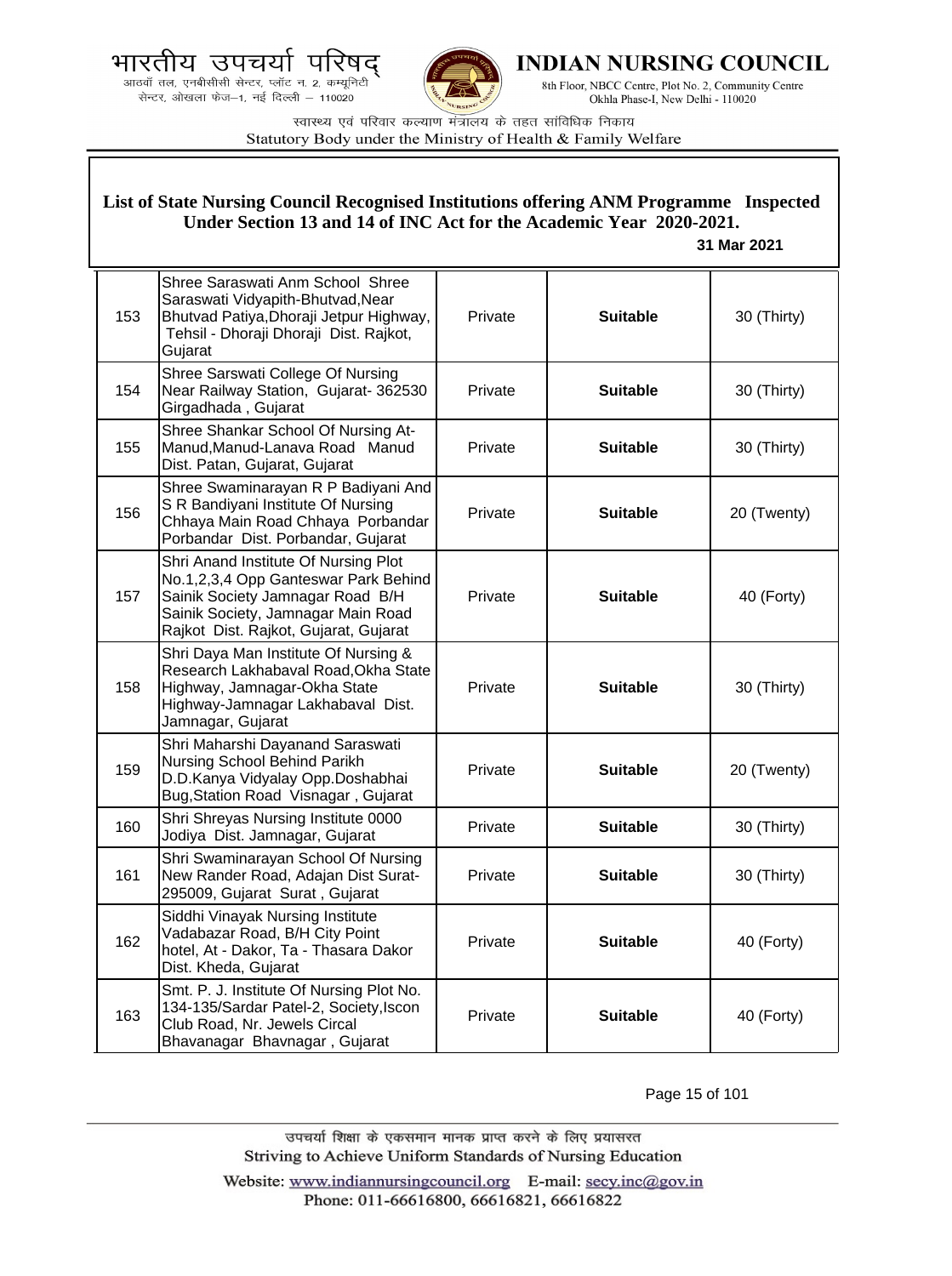भारतीय उपचयो पारष





**INDIAN NURSING COUNCIL** 

8th Floor, NBCC Centre, Plot No. 2, Community Centre Okhla Phase-I, New Delhi - 110020

स्वास्थ्य एवं परिवार कल्याण मंत्रालय के तहत सांविधिक निकाय Statutory Body under the Ministry of Health & Family Welfare

| List of State Nursing Council Recognised Institutions offering ANM Programme Inspected<br>Under Section 13 and 14 of INC Act for the Academic Year 2020-2021.<br>31 Mar 2021 |                                                                                                                                                                 |         |                 |             |
|------------------------------------------------------------------------------------------------------------------------------------------------------------------------------|-----------------------------------------------------------------------------------------------------------------------------------------------------------------|---------|-----------------|-------------|
| 164                                                                                                                                                                          | Sodha School Of Nursing 2 - Railnagar<br>Society, Behind Popatpara Bh - Popat<br>Para Rajkot Dist. Rajkot, Gujarat                                              | Private | <b>Suitable</b> | 40 (Forty)  |
| 165                                                                                                                                                                          | Subham Institute Of Nursing Science &<br>Research Centre Plot No 145/1129<br>Kalapinagar Last Bus Stop Asarwa<br>Ahmedabad Dist. Ahmedabad, Gujarat,<br>Gujarat | Private | <b>Suitable</b> | 40 (Forty)  |
| 166                                                                                                                                                                          | Sumandeep Nursing School At & Post<br>Piparia, Waghodia Road, Vadodara<br>Dist. Vadodara, Gujarat                                                               | Private | <b>Suitable</b> | 30 (Thirty) |
| 167                                                                                                                                                                          | Swaminarayan Gurukul Nursing College<br>Swaminarayan Gurukul, Khambhaliya<br>Highway, Civil Airport Road, Jamnagar<br>Jamnagar, Gujarat                         | Private | <b>Suitable</b> | 50 (Fifty)  |
| 168                                                                                                                                                                          | The Cambay General Hospital Nursing<br>School Bethak Road Lal Darwaja,,<br>Khambhat Dist. Anand, Gujarat,<br>Gujarat                                            | Private | <b>Suitable</b> | 30 (Thirty) |
| 169                                                                                                                                                                          | The Faiz Bright Nursing School 27<br>National Highway, Lalpar Ta-Wankaner<br>Di- Morbi Lalpar, Wankaner Wankaner<br>Dist. Rajkot, Gujarat                       | Private | <b>Suitable</b> | 30 (Thirty) |
| 170                                                                                                                                                                          | Tirupati School Of Nursing Sarda<br>Mandir High School, Vinoba Bhave<br>Marg, Salatwada Salatwada Vadodara<br>Dist. Vadodara, Gujarat                           | Private | <b>Suitable</b> | 30 (Yhirty) |
| 171                                                                                                                                                                          | Vanita Vishram School Of Nursing<br>Vanita Vishram Campus, Athwa Gate,<br>Dist. Surat, Gujarat                                                                  | Private | <b>Suitable</b> | 40 (Forty)  |
| 172                                                                                                                                                                          | Vibrant Nursing College Vibrant<br>Campus, At Po. Masma, Surat-Olpad<br>Road, At & Po - Masma Dist. Surat,<br>Gujarat                                           | Private | <b>Suitable</b> | 30 (Thirty) |
| 173                                                                                                                                                                          | Vidhyadeep School Of Nursing<br>Vidhyadeep Campus, At & Po: Anita<br>(Kim), Taluk - Olpad Surat Dist. Surat,<br>Gujarat                                         | Private | <b>Suitable</b> | 40 (Forty)  |
| 174                                                                                                                                                                          | Vidya Nikunj Nursing School 3-<br>Krishnanagar, Swaminarayan Chawk,<br>Muvadi Rajkot Dist. Rajkot, Gujarat                                                      | Private | <b>Suitable</b> | 30 (Thirty) |

Page 16 of 101

उपचर्या शिक्षा के एकसमान मानक प्राप्त करने के लिए प्रयासरत Striving to Achieve Uniform Standards of Nursing Education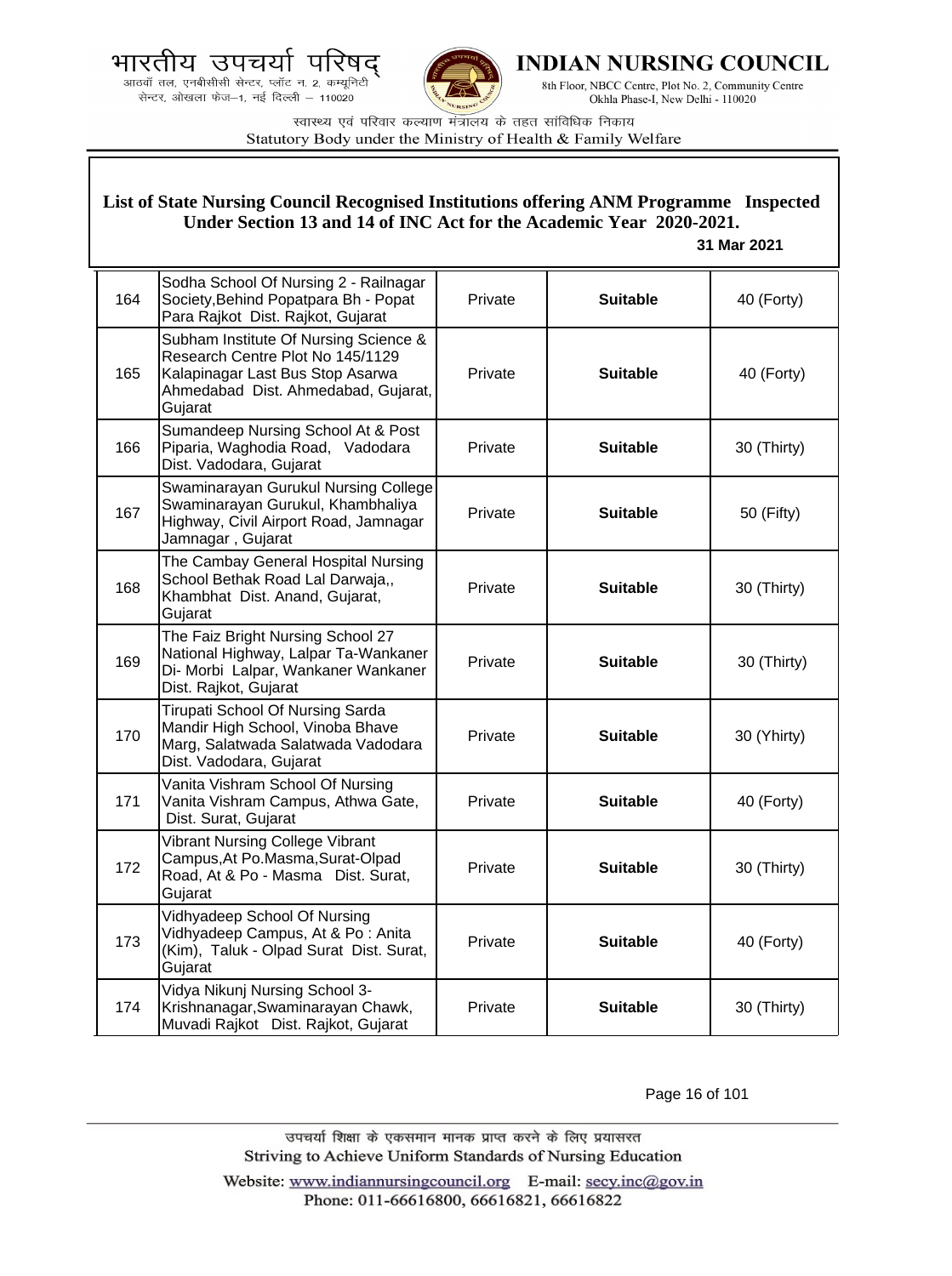भारतीय उपचयो पारष





**INDIAN NURSING COUNCIL** 

8th Floor, NBCC Centre, Plot No. 2, Community Centre Okhla Phase-I, New Delhi - 110020

स्वास्थ्य एवं परिवार कल्याण मंत्रालय के तहत सांविधिक निकाय Statutory Body under the Ministry of Health & Family Welfare

|         | List of State Nursing Council Recognised Institutions offering ANM Programme Inspected<br>Under Section 13 and 14 of INC Act for the Academic Year 2020-2021.<br>31 Mar 2021 |            |                 |             |
|---------|------------------------------------------------------------------------------------------------------------------------------------------------------------------------------|------------|-----------------|-------------|
| 175     | Vinayaka Institute Of Nursing "pranami<br>Bhavan", Vidyanagar-Vadtal Road At &<br>Po - Bakrol Bakrol Anand Dist. Anand,<br>Gujarat                                           | Private    | <b>Suitable</b> | 40 (Forty)  |
| 176     | Vraj Institute Of Nursing Science &<br>Research Centre At Po Mota Chiloda<br>Sadra Road Opp Geb Ta Tal -<br>Gandhinagar Gandhinagar Dist.<br>Gandhinagar, Gujarat            | Private    | <b>Suitable</b> | 20 (Twenty) |
| 177     | Welfare Institute Of Nursing & Midwifery<br>Welfare Complex, Bharuch-Manuar-<br>Karmad Road Bharuch Dist. Bharuch,<br>Gujarat                                                | Private    | <b>Suitable</b> | 30 (Thirty) |
| Haryana |                                                                                                                                                                              |            |                 |             |
| 178     | Adarsh School Of Nursing Vpo Niwaz<br>Nagar Dist Mahendragarh, Haryana<br>Narnaul, Haryana                                                                                   | Private    | <b>Suitable</b> | 30 (Thrity) |
| 179     | Anm Govt Training School Nagrik<br>Hospital<br>Bhiwani Dist. Bhiwani,<br>Haryana                                                                                             | Government | <b>Suitable</b> | 30 (Thirty) |
| 180     | Aryabhatt College Of Nursing Bhattu<br>Road Manawali<br>Fatehabad Dist. Fatehabad, Haryana                                                                                   | Private    | <b>Suitable</b> | 30 (Thirty) |
| 181     | B D M Girls School Of Nursing Sub<br>Tehsil- Matanhail, Jhajjar<br>Chhuchhakwas Dist. Jhajjar, Haryana                                                                       | Private    | <b>Suitable</b> | 40 (Forty)  |
| 182     | Bhai Surender Kumar Memorial Anm<br>Nursing School, Bhiwani Bye Pass<br>Road, Vikash Nagar Haryana Jind,<br>Haryana                                                          | Private    | <b>Suitable</b> | 20 (Twenty) |
| 183     | Bharat School Of Nursing Vpo Babain<br>Distt-Kurukshetra, Haryana - 136156<br>Kurukshetra, Haryana                                                                           | Private    | <b>Suitable</b> | 30 (Thirty) |
| 184     | Bright School Of Nursing Main Bhiwani<br>Charkhi Dadri Road, Vpo Kitlana, Vpo -<br>Kitlana, Tech - Bhiwani Bhiwani Dist.<br>Bhiwani, Haryana                                 | Private    | <b>Suitable</b> | 30 (Thirty) |
| 185     | C C C Nursing College V.P.O. Singhani,<br>Siwani Road Singhani Dist. Bhiwani,<br>Haryana                                                                                     | Private    | <b>Suitable</b> | 40 (Forty)  |

Page 17 of 101

उपचर्या शिक्षा के एकसमान मानक प्राप्त करने के लिए प्रयासरत Striving to Achieve Uniform Standards of Nursing Education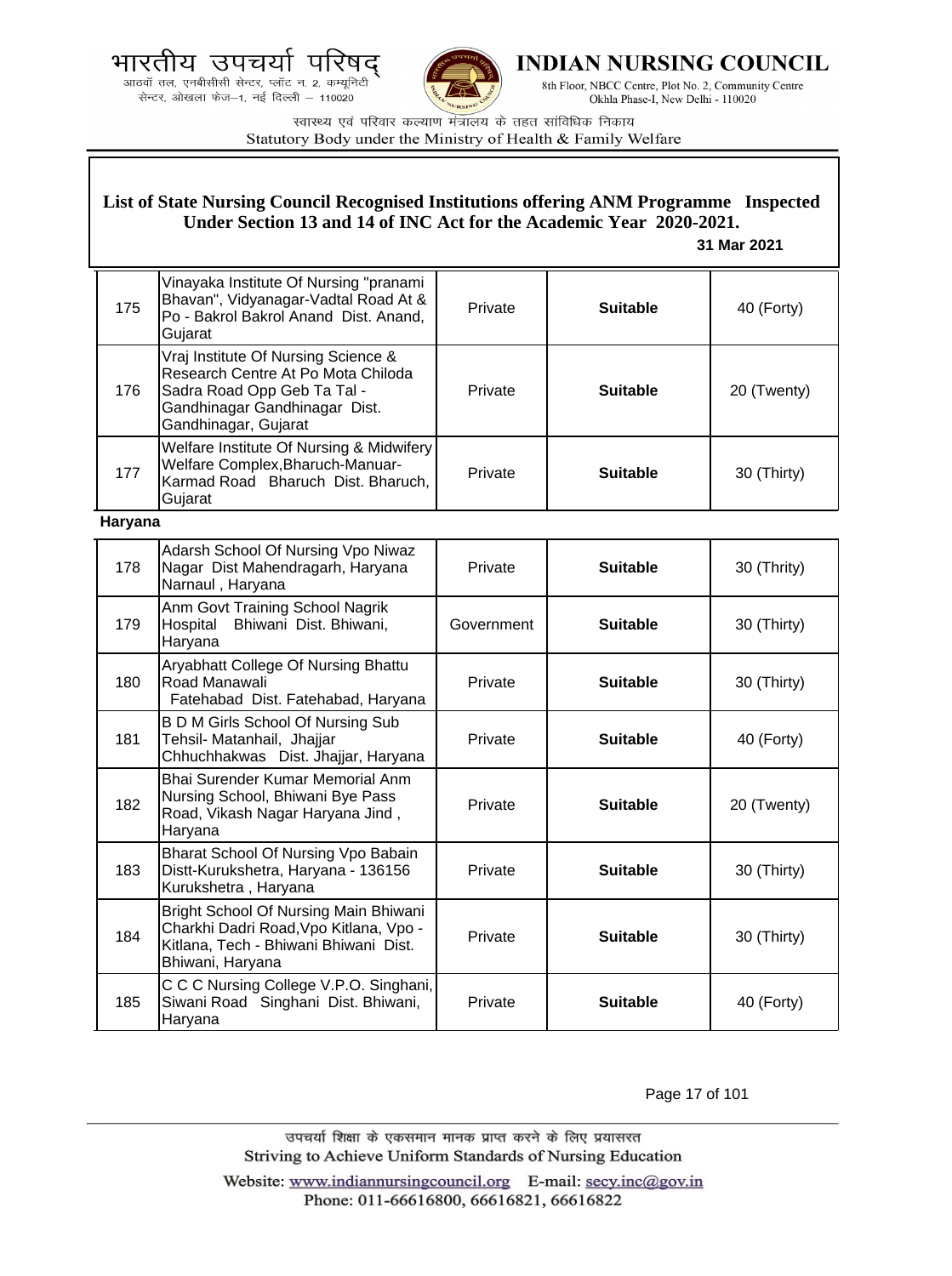



**INDIAN NURSING COUNCIL** 

8th Floor, NBCC Centre, Plot No. 2, Community Centre Okhla Phase-I, New Delhi - 110020

स्वास्थ्य एवं परिवार कल्याण मंत्रालय के तहत सांविधिक निकाय Statutory Body under the Ministry of Health & Family Welfare

## **List of State Nursing Council Recognised Institutions offering ANM Programme Inspected Under Section 13 and 14 of INC Act for the Academic Year 2020-2021.**

### **31 Mar 2021**

| 186 | C C C Nursing College V.P.O. Singhani,<br>Siwani Road Singhani Dist. Bhiwani,<br>Haryana                                             | Private    | <b>Suitable</b> | 40 (Forty)       |
|-----|--------------------------------------------------------------------------------------------------------------------------------------|------------|-----------------|------------------|
| 187 | Florence School Of Nursing Dayalpur,<br>Garkhera Road, Ballabgarh<br>Ballabhgarh Dist. Faridabad, Haryana                            | Private    | <b>Suitable</b> | 30 (Thirty)      |
| 188 | Gandhi School Of Nursing Gandhi<br>College Of Nursing, G.T. Road Bye<br>Pass, Near Iti Chowk Dist Karnal,<br>Haryana Karnal, Haryana | Private    | <b>Suitable</b> | 30 (Thirty)      |
| 189 | Geeta Niketan Nursing School, Loharu<br>Road Charkhi Dadri Dist. Bhiwani,<br>Haryana                                                 | Private    | <b>Suitable</b> | 20 (Twenty)      |
| 190 | General Hospital Govt Anm Training<br>School Ambala City Ambala City Dist.<br>Ambala, Haryana                                        | Government | <b>Suitable</b> | 25 (Twenty Five) |
| 191 | General Hospital School Of Nursing<br>Dist. Rohtak, Haryana                                                                          | Government | <b>Suitable</b> | 25 (Twenty Five) |
| 192 | Happy Child School Of Nursing<br>Mehlana Road, Opp Sector - 23, Water<br>Supply Tank Sonipat, Haryana - 132103<br>Sonipat, Haryana   | Private    | <b>Suitable</b> | 20 (Twenty)      |
| 193 | Haryana School Of Nursing<br>Dr.Ambedkar Square, By-Pass Road<br>Ellenabad Ellenabad Dist. Sirsa,<br>Haryana                         | Private    | <b>Suitable</b> | 40 (Forty)       |
| 194 | Heritage School Of Nursing Bhuna<br>Road, Tohana Dist. Fatehabad,<br>Haryana                                                         | Private    | <b>Suitable</b> | 30 (Thirty)      |
| 195 | Holistic School Of Nursing, Dabwali<br>Road Near R.P. School Sirsa Dist.<br>Sirsa, Haryana                                           | Private    | <b>Suitable</b> | 40 (Forty)       |
| 196 | K V M Nursing School Behind New Bus<br>Stand, Ladhot Road Rohtak Dist.<br>Rohtak, Haryana                                            | Private    | <b>Suitable</b> | 30 (Thirty)      |
| 197 | Kailash Institute Of Health And Medical<br>Sciences Chandimandir Chandi Mandir<br>Dist. Panchkula, Haryana                           | Private    | <b>Suitable</b> | 40 (Forty)       |
| 198 | Khushi School Of Nursing Near Khera<br>Khemawati, Assandh Road Asand<br>Road Saffidon Dist. Jind, Haryana                            | Private    | <b>Suitable</b> | 30 (Thirty)      |

Page 18 of 101

उपचर्या शिक्षा के एकसमान मानक प्राप्त करने के लिए प्रयासरत Striving to Achieve Uniform Standards of Nursing Education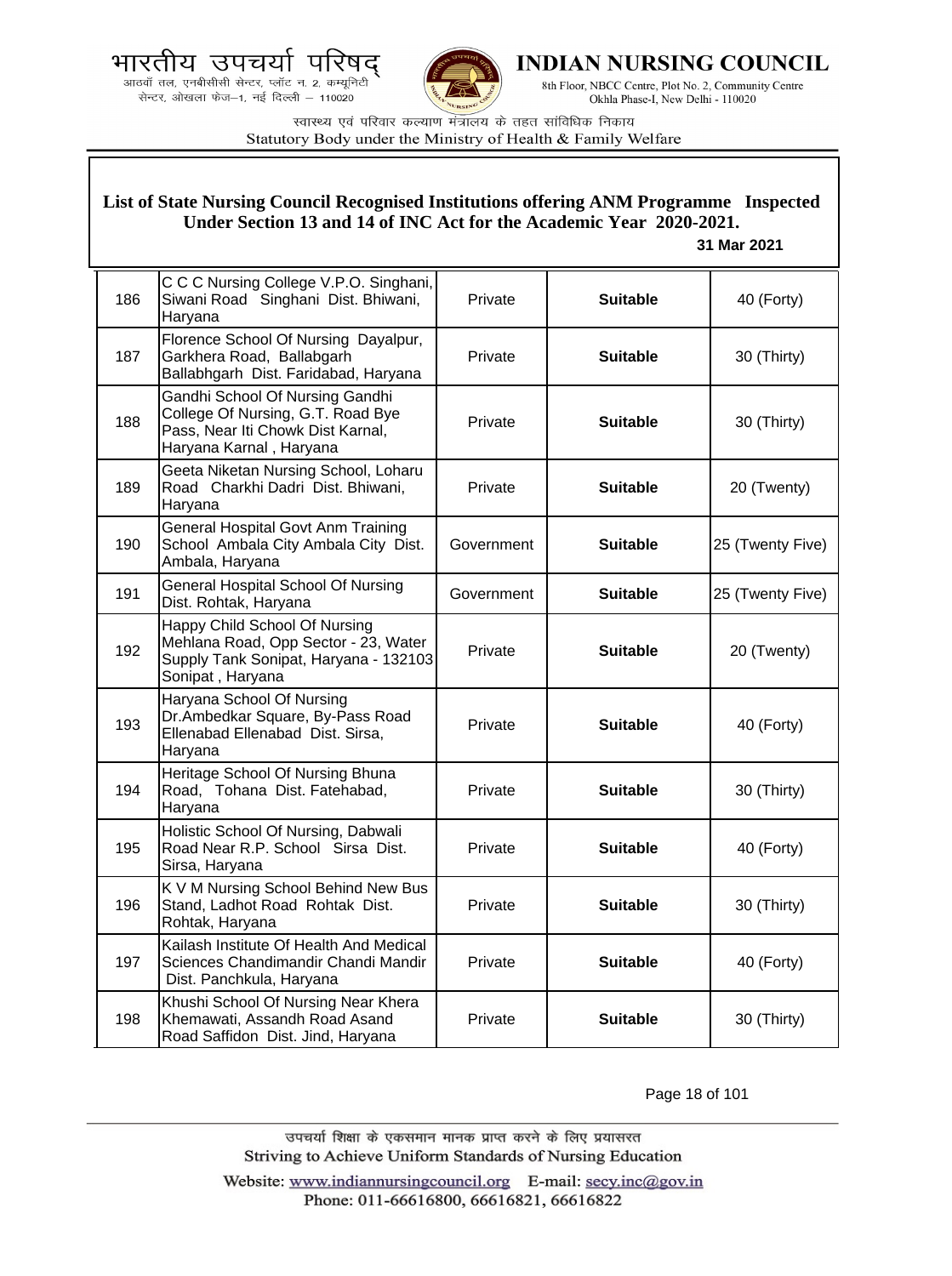



**INDIAN NURSING COUNCIL** 

8th Floor, NBCC Centre, Plot No. 2, Community Centre Okhla Phase-I, New Delhi - 110020

स्वास्थ्य एवं परिवार कल्याण मंत्रालय के तहत सांविधिक निकाय Statutory Body under the Ministry of Health & Family Welfare

### **List of State Nursing Council Recognised Institutions offering ANM Programme Inspected Under Section 13 and 14 of INC Act for the Academic Year 2020-2021.**

### **31 Mar 2021**

| 199 | Khushi School Of Nursing V.P.O<br>Kagsar Distt - Hissar, Haryana<br>Narnaund, Haryana                                                                                      | Private    | <b>Suitable</b> | 30 (Thirty)      |
|-----|----------------------------------------------------------------------------------------------------------------------------------------------------------------------------|------------|-----------------|------------------|
| 200 | Lord Shiva School Of Nursing Near Civil<br>Hospital Sirsa Dist. Sirsa, Haryana,<br>Haryana                                                                                 | Private    | <b>Suitable</b> | 30 (Thirty)      |
| 201 | M P H W Female Training Centre Civil<br>Hospital Sirsa Dist. Sirsa, Haryana                                                                                                | Government | <b>Suitable</b> | 30 (Thirty)      |
| 202 | Maharishi Dayanand Institute Of<br>Nursing V.P.O Chaudharywas Hissar<br>Hissar Dist. Hissar, Haryana                                                                       | Private    | <b>Suitable</b> | 40 (Forty)       |
| 203 | Manav Lakshya School Of Nursing<br>Near Radha Swami Satsung Ghar,<br>Fatehabad Road Village - Bhuna Dist.<br>Fatehabad, Haryana                                            | Private    | <b>Suitable</b> | 40 (Forty)       |
| 204 | Multipurpose Worker's Female Training<br>Centre Govt Anm Training Center,<br>Sector 31, Near Ajanta Public School<br>Near Ajanta School Gurugram Dist.<br>Gurgaon, Haryana | Government | <b>Suitable</b> | 25 (Twenty Five) |
| 205 | National School Of Nursing Dhani<br>Garan Road Tehsil-Barwala Barwala<br>Dist. Hisar, Haryana                                                                              | Private    | <b>Suitable</b> | 30 (Thirty)      |
| 206 | Neki Ram Nursing School<br>Lakhan Majra Dist. Rohtak, Haryana                                                                                                              | Private    | <b>Suitable</b> | 30 (Thirty)      |
| 207 | Paramjyoti School Of Nursing Cheeka<br>Road Vpo - Siwan Siwan Dist. Kaithal,<br>Haryana                                                                                    | Private    | <b>Suitable</b> | 20 (Twenty)      |
| 208 | Paramount School Of Nursing<br>Chhuchhakwas Jhajjar Dist. Jhajjar,<br>Haryana                                                                                              | Private    | <b>Suitable</b> | 40 (Forty)       |
| 209 | Phogat Nursing School Near Thakural<br>Public School, Pilani Road Pilani Road,<br>Loharu Loharu Dist. Bhiwani, Haryana                                                     | Private    | <b>Suitable</b> | 30 (Thirty)      |
| 210 | R P Inderaprastha Institute Of Medical<br>Sciences Nh-1, G.T. Road, Bastara,<br>Near Madhuban, Tehsil - Gharaunda<br>Gharaunda Dist. Karnal, Haryana                       | Private    | <b>Suitable</b> | 30 (Thirty)      |
| 211 | R R School Of Nursing Sector-95,<br>Wazirpur, Patoudi Road Gurgaon<br>Dist. Gurgaon, Haryana                                                                               | Private    | <b>Suitable</b> | 50 (Fifty)       |

Page 19 of 101

उपचर्या शिक्षा के एकसमान मानक प्राप्त करने के लिए प्रयासरत Striving to Achieve Uniform Standards of Nursing Education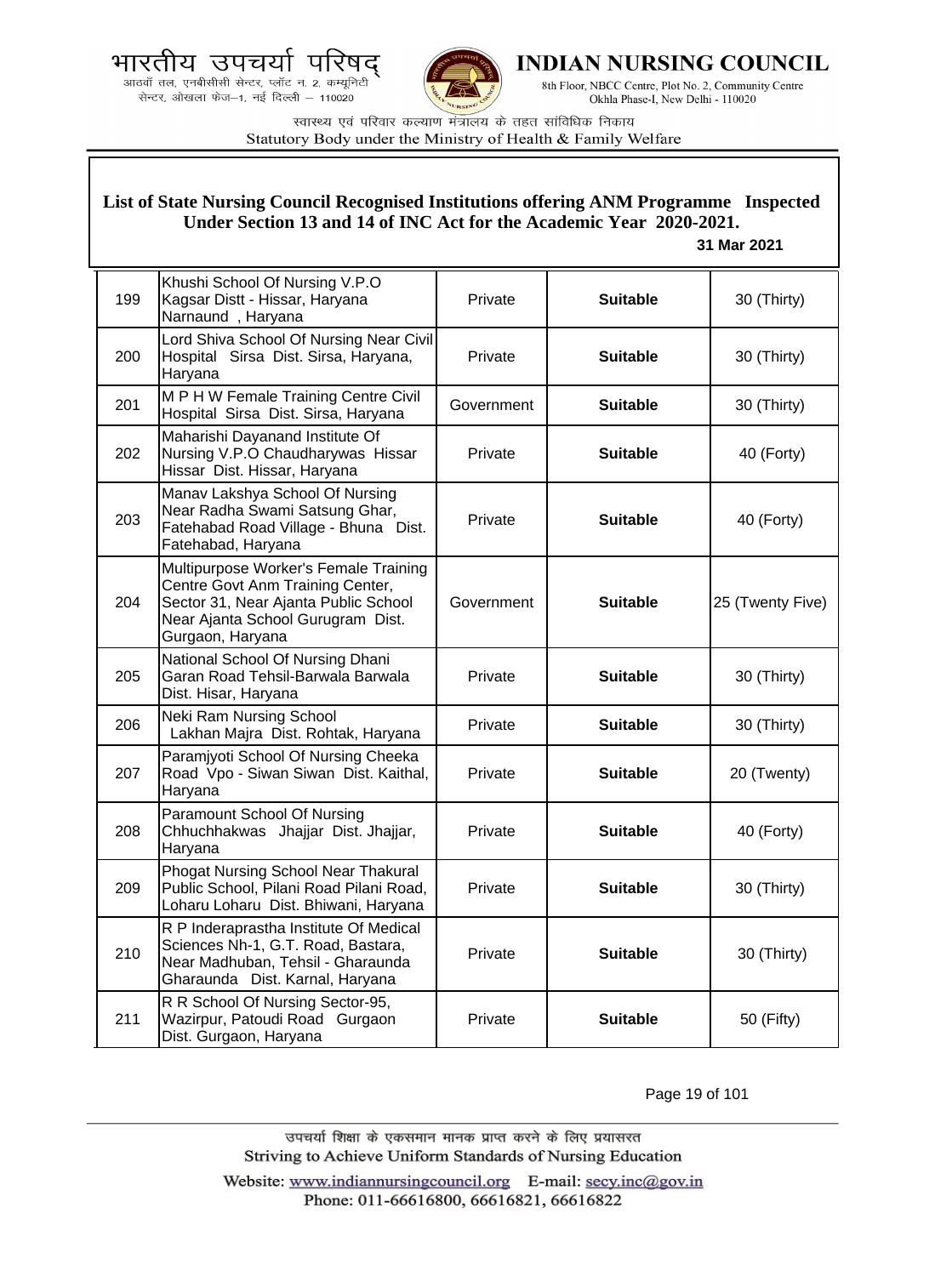भारतीय उपचर्या पारषट



225

Road

Mohindergarh , Haryana



INDIAN NURSING COUNCIL

8th Floor, NBCC Centre, Plot No. 2, Community Centre Okhla Phase-I, New Delhi - 110020

स्वास्थ्य एवं परिवार कल्याण मंत्रालय के तहत सांविधिक निकाय Statutory Body under the Ministry of Health & Family Welfare

**List of State Nursing Council Recognised Institutions offering ANM Programme Inspected** 

#### 212 Rajendra School Of Nursing 4th Miles Stone, Hisar Road, Hisar Road Sirsa Dist. Sirsa, Haryana Private **Suitable 30 (Thirty)** 213 Rural Nursing Training Institute Guru Sadan, Hullaheri More, Barwasni Gohana Road Sonipat Dist. Sonepat, Haryana Private **| Suitable |** 30 (Thirty) 214 S D College Of Nursing Vpo-Isharwal Teh - Tosham Bhiwani Dist. Bhiwani, Haryana Private **Suitable 40 (Forty)** 215 S O S Nursing School Sos Enclave, Sector-29 Haryana Faridabad Dist. Faridabad, Haryana Private **Suitable** 20 (Twenty) 216 S V M College Of Nursing Tehsil -Rohtak Baland Dist. Rohtak, Haryana Private **Suitable** 30 (Thirty) 217 S V M School Of Nursing Vpo-Chang Bhiwani Dist. Bhiwani, Haryana, Haryana Private **Suitable 30 (Thirty)** 218 Saheed Udham Singh Barota Ratia Ratia Dist. Fatehabad, Haryana Private **Suitable** 40 (Forty) 219 Sant Ganga Nath Nursing College Sant Gariga Natif Nursing College **Private | Suitable | 20** (Twenty)<br>Kitlana Dist. Bhiwani, Haryana **Private** | Suitable | 20 (Twenty) 220 Sant Ishar Singh College Of Nursing Urnai Road Pehowa Pehowa Dist. Kurukshetra, Haryana Private **Number 1 Suitable 1 20** (Twenty) 221 Sardar Kartar Singh Hayer School Of Nursing S.K.S.H.School Of Nursing Ladwa Road Laowa Road Shahabad Dist. Kurukshetra, Haryana Private **Suitable** 20 (Twenty) 222 Sarvodaya Nursing Institute C/O Sarvodaya Hospital & Research Centre, Ymca Road, Sector-8, Faridabad, Haryana Faridabad , Haryana Private **Suitable** 30 (Thirty) 223 Satya School Of Nursing Vpo. Sisar Khas Meham Meham Dist. Rohtak, Haryana Private **Suitable** 40 (Forty) 224 Shaheed Baba Deep Singh School Of Nursing Ratia Aherwan Dist. Fatehabad, Haryana Private **Suitable 40 (Forty)** Sharbati School Of Nursing, Gau Shala **Under Section 13 and 14 of INC Act for the Academic Year 2020-2021. 31 Mar 2021**

Page 20 of 101

Private **Suitable** 40 (Forty)

उपचर्या शिक्षा के एकसमान मानक प्राप्त करने के लिए प्रयासरत Striving to Achieve Uniform Standards of Nursing Education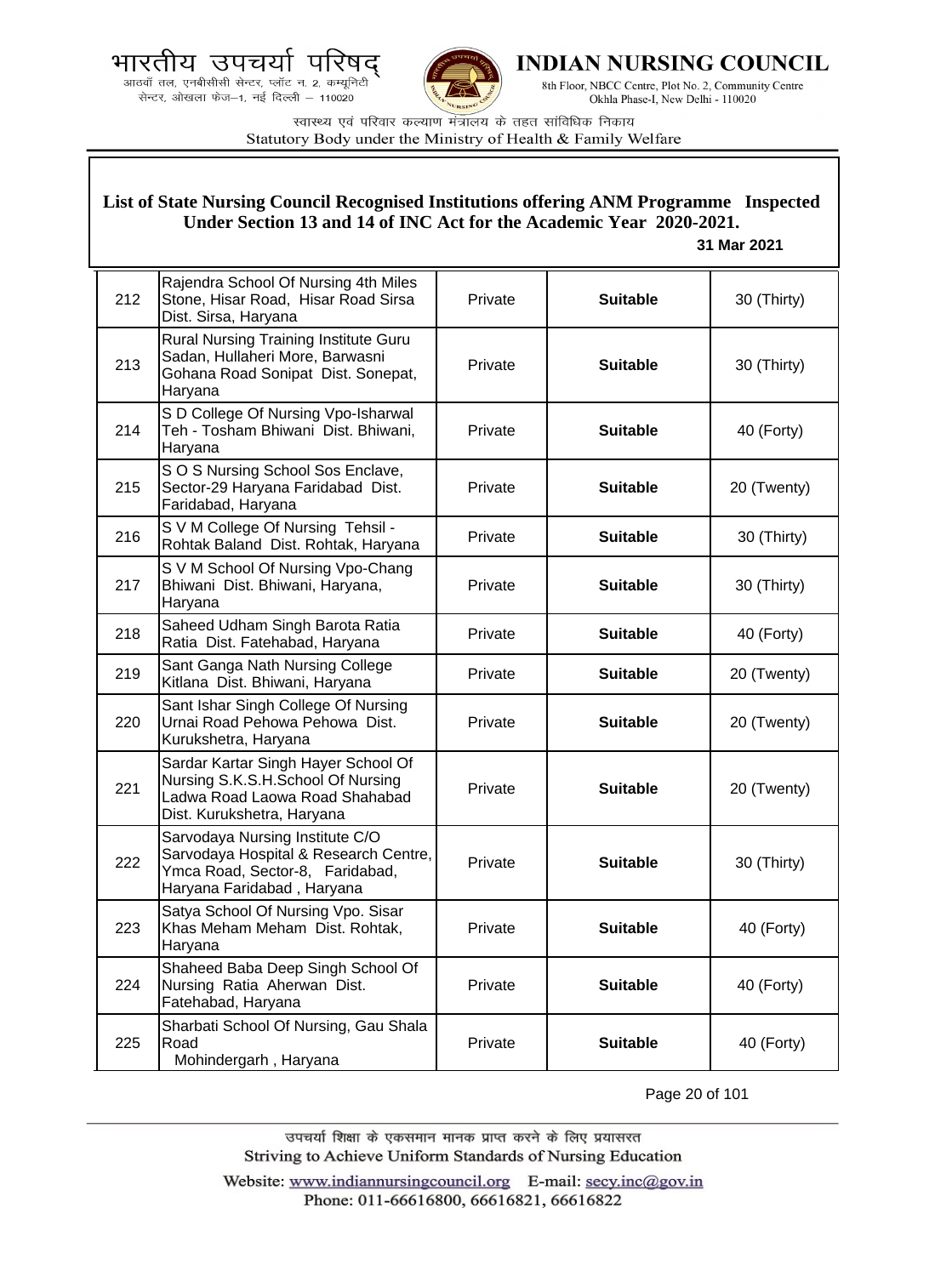



**INDIAN NURSING COUNCIL** 

8th Floor, NBCC Centre, Plot No. 2, Community Centre Okhla Phase-I, New Delhi - 110020

स्वास्थ्य एवं परिवार कल्याण मंत्रालय के तहत सांविधिक निकाय Statutory Body under the Ministry of Health & Family Welfare

### **List of State Nursing Council Recognised Institutions offering ANM Programme Inspected Under Section 13 and 14 of INC Act for the Academic Year 2020-2021.**

#### **31 Mar 2021**

| 226                            | Shri Baba Yogi Neta Nath Hospital<br>Nursing College V.P.O-Lohani, Bhiwani<br>Bhiwani Dist. Bhiwani, Haryana          | Private | <b>Suitable</b> | 20 (Twenty) |
|--------------------------------|-----------------------------------------------------------------------------------------------------------------------|---------|-----------------|-------------|
| 227                            | Shri Ram School Of Nursing Vpo -<br>Digrota Mohindergarh, Dist.<br>Mohindergarh, Haryana                              | Private | <b>Suitable</b> | 30 (Thirty) |
| 228                            | Smt Shanti Devi Nursing School<br>Sharanwas Haryana Rewari, Haryana                                                   | Private | <b>Suitable</b> | 30 (Thirty) |
| 229                            | Ved Nursing Training Institute Nh- 1, 98<br>Mile Stone, G.T. Road, Baroli Baroli<br>Panipat Dist. Panipat, Haryana    | Private | <b>Suitable</b> | 30 (Thirty) |
| 230                            | Vidyawati School Of Nursing Near<br>Satnali Chowk Mohindergarh- 123029,<br>Haryana Mohindergarh, Haryana              | Private | <b>Suitable</b> | 50 (Fifty)  |
| 231                            | Yamuna Institute Of Nursing Ambala<br>Road Village Gadholi, Po Gadhola<br>Yamuna Nagar Dist. Yamuna Nagar,<br>Haryana | Private | <b>Suitable</b> | 40 (Forty)  |
| الماد والمحمول المعامد ومساليل |                                                                                                                       |         |                 |             |

#### **Himachal Pradesh**

| 232             | Abhilashi College Of Nursing P.O. - Balt<br>Tehsil - Balh Nerchowk Dist. Mandi,<br>Himachal Pradesh                         | Private    | <b>Suitable</b> | 30 (Thirty) |
|-----------------|-----------------------------------------------------------------------------------------------------------------------------|------------|-----------------|-------------|
| 233             | Anm Training School Gandhi Nagar<br>Tehsil - Kullu Kullu Dist. Kullu,<br><b>Himachal Pradesh</b>                            | Government | <b>Suitable</b> | 30 (Thirty) |
| 234             | Jeewan Jyoti School Of Nursing Village<br>Mehan Po Chandpur Bilaspur,<br><b>Himachal Pradesh</b>                            | Private    | <b>Suitable</b> | 30 (Thirty) |
| 235             | Maa Janaki School Of Nursing House<br>No 48, Ward No 1, Hira Nagar<br>Hamirpur, Himachal Pradesh                            | Private    | <b>Suitable</b> | 40 (Forty)  |
| 236             | Satyam College Of Nursing Vill - Lanjot,<br>P.O. - Basnoor Tehsil - Shahpur Po<br>Basnoor Dist. Kangra, Himachal<br>Pradesh | Private    | <b>Suitable</b> | 20 (Twenty) |
| 237             | Swakar School Of Nursing Main Bazar<br>Sakaghat Dist. Mandi, Himachal<br><b>Pradesh</b>                                     | Private    | <b>Suitable</b> | 20 (Twenty) |
| Jammu & Kashmir |                                                                                                                             |            |                 |             |

Page 21 of 101

उपचर्या शिक्षा के एकसमान मानक प्राप्त करने के लिए प्रयासरत Striving to Achieve Uniform Standards of Nursing Education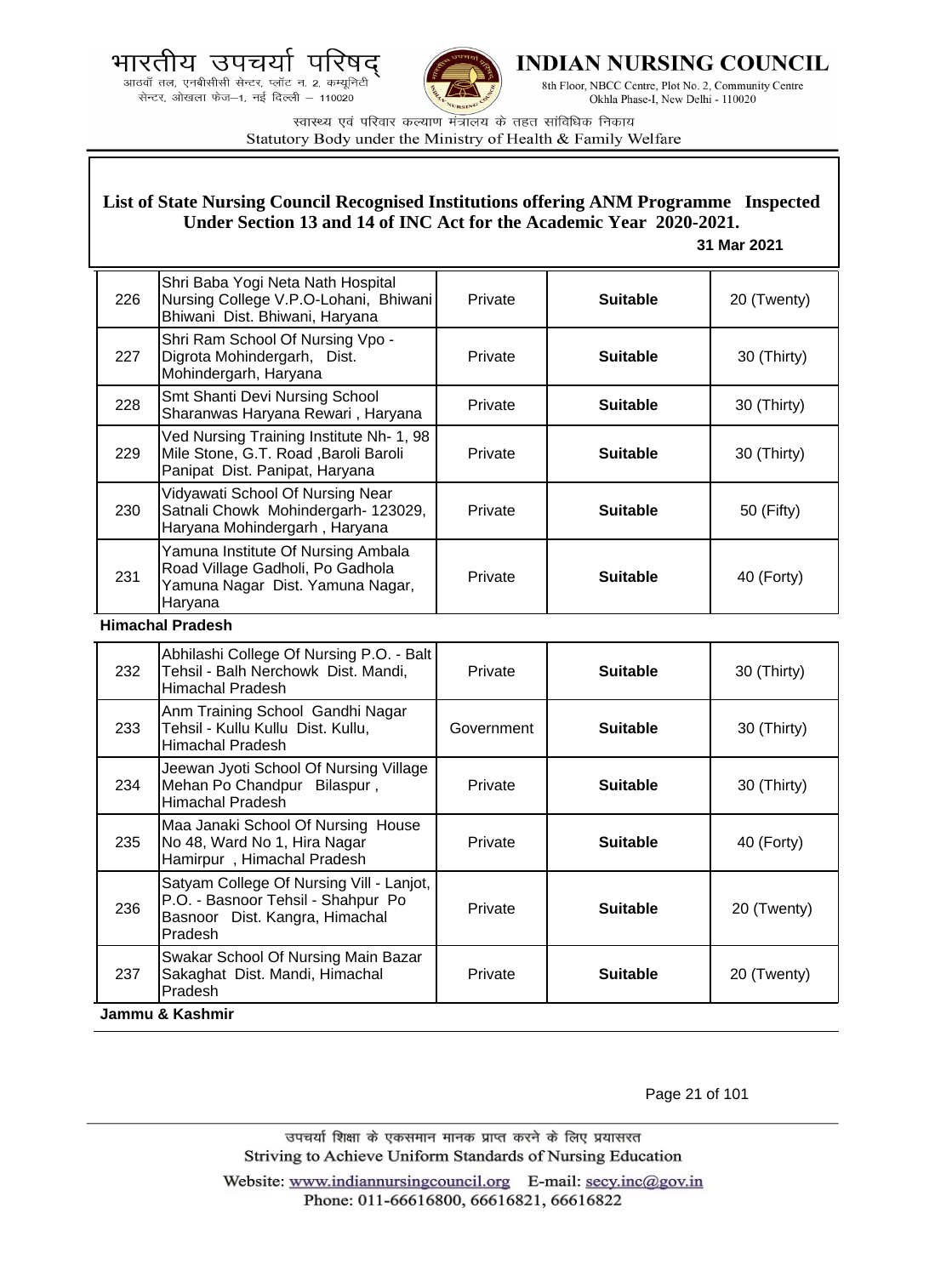



**INDIAN NURSING COUNCIL** 

8th Floor, NBCC Centre, Plot No. 2, Community Centre Okhla Phase-I, New Delhi - 110020

स्वास्थ्य एवं परिवार कल्याण मंत्रालय के तहत सांविधिक निकाय Statutory Body under the Ministry of Health & Family Welfare

### **List of State Nursing Council Recognised Institutions offering ANM Programme Inspected Under Section 13 and 14 of INC Act for the Academic Year 2020-2021.**

 **31 Mar 2021**

| 238 | A V Institute Of Nursing And Medical<br>Sciences Kh 733, Trikuta Nagar Extn<br>Marble Market Road, Po Greater<br>Kailash Marble Market Road, Po<br>Greater Kailash Jammu Dist. Jammu,<br>Jammu & Kashmir | Private | <b>Suitable</b> | 40 (Forty)       |
|-----|----------------------------------------------------------------------------------------------------------------------------------------------------------------------------------------------------------|---------|-----------------|------------------|
| 239 | Florence Nightingale School Of Nursing<br>C/O Of Gupta Hospital & Research<br>Center, Nh-Kalibari Kathua Dist.<br>Kathua, J & K, Jammu & Kashmir                                                         | Private | <b>Suitable</b> | 20 (Twenty)      |
| 240 | Galaxy Para Medical College Galaxy<br>Enclave Sector - F, (Extin) Sanik<br>Colony Jammu Jammu, Jammu &<br>Kashmir                                                                                        | Private | <b>Suitable</b> | 40 (Forty)       |
| 241 | J K Institute Of Nursing & Para Medical<br>Sciences Bari Brahaman Jammu Tawi,<br>Jammu & Kashmir - 180004, Jammu &<br>Kashmir                                                                            | Private | <b>Suitable</b> | 30 (Thirty)      |
| 242 | Siddhi Vinayak School Of Nursing Near<br>Maggar Khad Chack Gotta P/O<br>Lakhanpur Kathua Kathua Dist.<br>Kathua, Jammu & Kashmir                                                                         | Private | <b>Suitable</b> | 35 (Thirty Five) |

**Jharkhand**

| 243 | A V School Of Nursing Mahabir Nagar,<br>Kokar Ranchi, Jharkhand                                                                    | Private    | <b>Suitable</b> | 20 (Twenty) |
|-----|------------------------------------------------------------------------------------------------------------------------------------|------------|-----------------|-------------|
| 244 | A.N.M. School & Sadar Hospital<br>Hazaribagh Hazaribagh Dist.<br>Hazaribagh, Jharkhand                                             | Government | <b>Suitable</b> | 30 (Thirty) |
| 245 | A.N.M. School & Sadar Hospital<br>Daltonganj Dist. Palamu, Jharkhand                                                               | Government | <b>Suitable</b> | 60 (Sixty)  |
| 246 | A.N.M. School Of Nursing Sadar<br>Hospital, Near Court More, Hirapur,<br>P.O. & P.S. - Dhanbad Dhanbad Dist.<br>Dhanbad, Jharkhand | Government | <b>Suitable</b> | 30 (Thirty) |
| 247 | A.N.M. School Of Nursing Sadar<br>Hospital Campus, Purulia Road Ranchi<br>Dist. Ranchi, Jharkhand                                  | Government | <b>Suitable</b> | 30 (Thirty) |
| 248 | A.N.M. Training Centre, St Ursula<br>Hospital St. Ursula Training Hospital,<br>College Road Lohardaga Dist. Ranchi,<br>Jharkhand   | Private    | <b>Suitable</b> | 40 (Forty)  |

Page 22 of 101

उपचर्या शिक्षा के एकसमान मानक प्राप्त करने के लिए प्रयासरत Striving to Achieve Uniform Standards of Nursing Education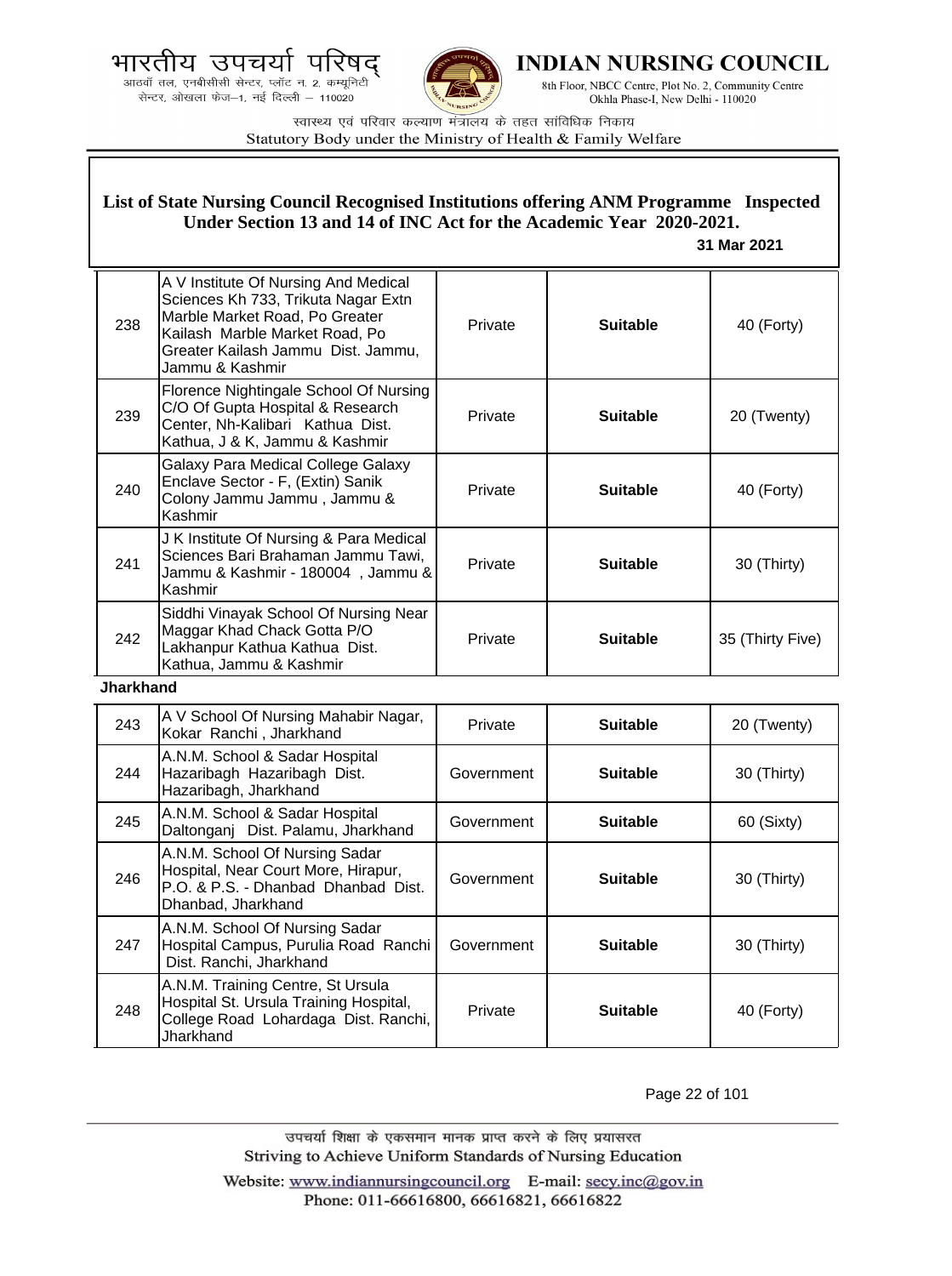भारतीय उपचयो पारष

.<br>आठवाँ तल, एनबीसीसी सेन्टर, प्लॉट न. 2, कम्यूनिटी<br>सेन्टर, ओखला फेज—1, नई दिल्ली — 110020



**INDIAN NURSING COUNCIL** 

8th Floor, NBCC Centre, Plot No. 2, Community Centre Okhla Phase-I, New Delhi - 110020

स्वास्थ्य एवं परिवार कल्याण मंत्रालय के तहत सांविधिक निकाय Statutory Body under the Ministry of Health & Family Welfare

|     | List of State Nursing Council Recognised Institutions offering ANM Programme Inspected<br>Under Section 13 and 14 of INC Act for the Academic Year 2020-2021.<br>31 Mar 2021                                      |            |                 |             |
|-----|-------------------------------------------------------------------------------------------------------------------------------------------------------------------------------------------------------------------|------------|-----------------|-------------|
| 249 | A.N.M. Training School Tribal Social<br>Welfare Society, Panchwati South<br>Railway Colony Chutia Railway Station,<br>P O Chotia Ranchi Dist. Ranchi,<br>Jharkhand                                                | Private    | <b>Suitable</b> | 40 (Forty)  |
| 250 | Aashi Nursing School Sabaouna, Rehla<br>Post Rehla Bishrampur Dist. Palamau,<br>Jharkhand                                                                                                                         | Private    | <b>Suitable</b> | 20 (Twenty) |
| 251 | Agastya School Of Nursing Lowadih<br>Chowk, Samlong Toki Tota Namkum<br>Dist. Ranchi, Jharkhand                                                                                                                   | Private    | <b>Suitable</b> | 30 (Thirty) |
| 252 | Amar Jyoti School Of Nursing P.O &<br>P.S.- Channoh Ranchi- 835239,<br>Jharkhand Ranchi, Jharkhand                                                                                                                | Private    | <b>Suitable</b> | 30 (Thirty) |
| 253 | Ambedkar Institute Of Higher Education<br>West Of Godda Police Station, Moh-<br>Lohiya Nagar (Beside Of Dr. Ashok<br>Bhagat), P.O.- Godda Mohalla - Lohiya<br>Nagar, Post - Godda Godda Dist.<br>Godda, Jharkhand | Private    | <b>Suitable</b> | 40 (Forty)  |
| 254 | Anm Training School Sadar Hospital<br>Campus Chaibasa Dist. Singhbhum,<br>Jharkhand                                                                                                                               | Government | <b>Suitable</b> | 20 (Twenty) |
| 255 | Arogyam Hospital And Nursing School<br>Vill- Jhalua, P.O.- Kalyanpur, P.S.-<br>Garhwa Village - Jhalwa, Post-<br>Kalyanpur Garhwa Dist. Garhwa,<br>Jharkhand                                                      | Private    | <b>Suitable</b> | 40 (Forty)  |
| 256 | Ashish Nursing Prasikshan Sansthan<br>Village & Post Office - Chharda, Police<br>Station - Sisai Sisai Gumla Dist.<br>Gumla, Jharkhand                                                                            | Private    | <b>Suitable</b> | 20 (Twenty) |
| 257 | Bimla Devi Sewa Sadan Nursing School<br>Bank More Thakur Gaon Dist Ranchi-<br>835222, Jharkhand Ranchi, Jharkhand                                                                                                 | Private    | <b>Suitable</b> | 30 (Thirty) |
| 258 | Dhanbad School Of Nursing Baramuri,<br>Bishunpur Dhanbad Dist. Dhanbad,<br>Jharkhand                                                                                                                              | Private    | <b>Suitable</b> | 30 (Thirty) |
| 259 | Elite Public Nursing School Chianki,<br>Medininagar Chianki Dist. Palamau,<br>Jharkhand                                                                                                                           | Private    | <b>Suitable</b> | 30 (Thirty) |

Page 23 of 101

उपचर्या शिक्षा के एकसमान मानक प्राप्त करने के लिए प्रयासरत Striving to Achieve Uniform Standards of Nursing Education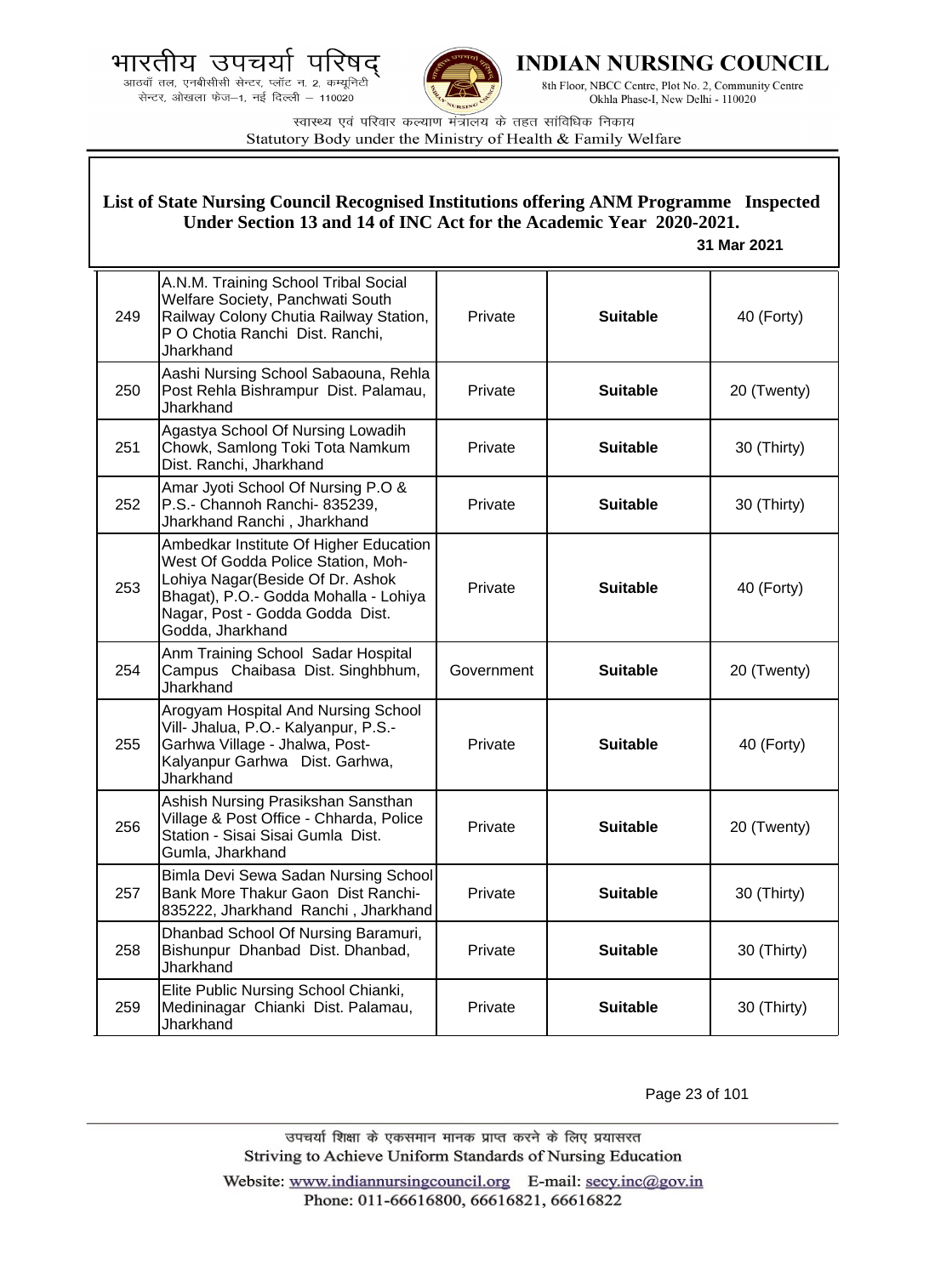



**INDIAN NURSING COUNCIL** 

8th Floor, NBCC Centre, Plot No. 2, Community Centre Okhla Phase-I, New Delhi - 110020

स्वास्थ्य एवं परिवार कल्याण मंत्रालय के तहत सांविधिक निकाय Statutory Body under the Ministry of Health & Family Welfare

### **List of State Nursing Council Recognised Institutions offering ANM Programme Inspected Under Section 13 and 14 of INC Act for the Academic Year 2020-2021.**

### **31 Mar 2021**

| 260 | Florence School Of Nursing At - Karma<br>Tehsil - Ormanjhi Irba Dist. Ranchi,<br>Jharkhand                                                                                                            | <b>Private</b> | <b>Suitable</b> | 50 (Fifty)       |
|-----|-------------------------------------------------------------------------------------------------------------------------------------------------------------------------------------------------------|----------------|-----------------|------------------|
| 261 | Gandhi Institute Of Nursing At-Asangi,<br>P.O-N I T Ps - R I T Adiyapur Dist.<br>Seraikela Kharswan, Jharkhand                                                                                        | Private        | <b>Suitable</b> | 30 (Thirty)      |
| 262 | Holy Family School Of Nursing C/O<br>Holy Family Hospital P.O.-Koderma<br>Koderma, Jharkhand - 825410<br>Koderma, Jharkhand                                                                           | Private        | <b>Suitable</b> | 20 (Twenty)      |
| 263 | Jharkhand Nursing School Mata<br>Vashno Nagar Phase 1 Pundag<br>Phase - 1 Ranchi Dist. Ranchi,<br>Jharkhand                                                                                           | Private        | <b>Suitable</b> | 30 (Thirty)      |
| 264 | K K School Of Nursing At- Deoli, P.O-<br>Jangalpur, P.S-Govindpur, Dist-<br>Dhanbad, Jharkhand Dhanbad,<br>Jharkhand                                                                                  | Private        | <b>Suitable</b> | 30 (Thirty)      |
| 265 | Karyanand Tiwary School Of Nursing<br>Shivaji Nagar, Dumardaga Booty<br>Dumardaga Ranchi Dist. Ranchi,<br>Jharkhand                                                                                   | Private        | <b>Suitable</b> | 20 (Twenty)      |
| 266 | Kingpin College Of Nursing Psewa<br>Mission Hospital, Childag Road, Gondli<br>Dist. Ranchi, Jharkhand<br>Pokhar                                                                                       | Private        | <b>Suitable</b> | 20 (Twenty)      |
| 267 | Krist Raja School Of Nursing C/O Krist<br>Raja Health Centre, P.O. - Godda<br>Godda- 814133, Jharkhand Godda,<br>Jharkhand                                                                            | Private        | <b>Suitable</b> | 25 (Twenty Five) |
| 268 | Maa Kalawati Institute Of Health<br><b>Education And Research Centre</b><br>Rajaulatu Ranchi Dist. Ranchi,<br>Jharkhand                                                                               | Private        | <b>Suitable</b> | 30 (Thirty)      |
| 269 | Mahadevi Birla Institute Of Nursing And<br>Clinical Technology Mahadevi Birla<br>Hosp Campus, Village- Arra, P.O.-<br>Mahilong, P.S.- Tatisilwai Ara PO<br>Mahilong Ranchi Dist. Ranchi,<br>Jharkhand | Private        | <b>Suitable</b> | 30 (Thirty)      |
| 270 | Metas Adventist College Seventh Day<br>Adventist Hospital Campus, Bariatu<br>Road Ranchi Dist. Ranchi, Jharkhand                                                                                      | Private        | <b>Suitable</b> | 30 (Thirty)      |

Page 24 of 101

उपचर्या शिक्षा के एकसमान मानक प्राप्त करने के लिए प्रयासरत Striving to Achieve Uniform Standards of Nursing Education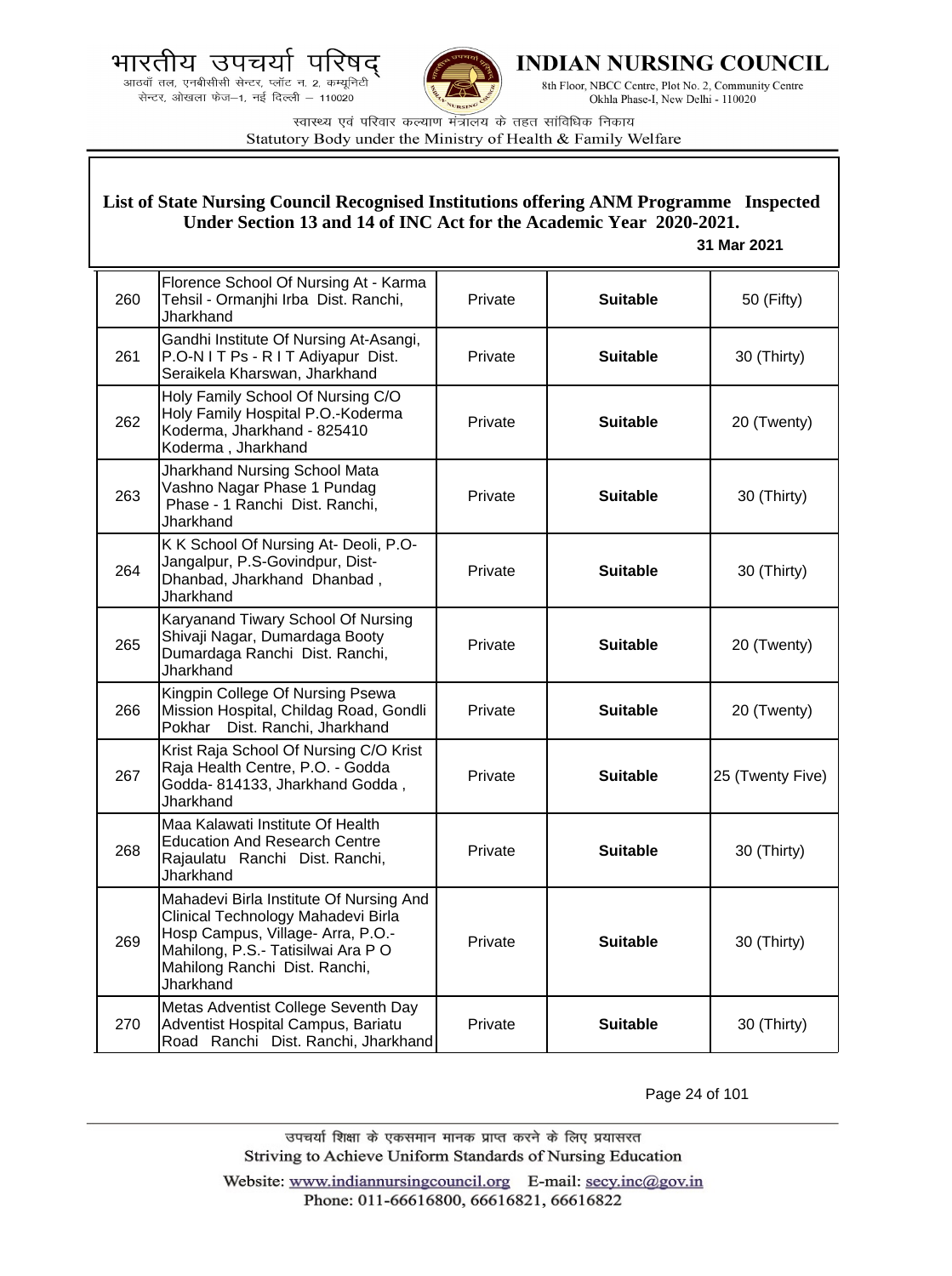



**INDIAN NURSING COUNCIL** 

8th Floor, NBCC Centre, Plot No. 2, Community Centre Okhla Phase-I, New Delhi - 110020

स्वास्थ्य एवं परिवार कल्याण मंत्रालय के तहत सांविधिक निकाय Statutory Body under the Ministry of Health & Family Welfare

### **List of State Nursing Council Recognised Institutions offering ANM Programme Inspected Under Section 13 and 14 of INC Act for the Academic Year 2020-2021.**

#### **31 Mar 2021**

| 271 | Mother Teresa A.N.M Training School<br>At & P.O-Bano Simdega, Jharkhand -<br>835201 Simdega, Jharkhand                                                        | Private | <b>Suitable</b> | 30 (Thirty)     |
|-----|---------------------------------------------------------------------------------------------------------------------------------------------------------------|---------|-----------------|-----------------|
| 272 | Nalanda Nursing School Parsotia,<br>Bazar Tand Po + Ps - Ramgarh<br>Ramgarh Dist. Ramgarh, Jharkhand                                                          | Private | <b>Suitable</b> | 20 (Twenty)     |
| 273 | Nightingal School Of Nursing Milan<br>Chowk Angara Dist. Ranchi,<br>Jharkhand                                                                                 | Private | <b>Suitable</b> | 20 (Twenty)     |
| 274 | Nirmala Devi Nursing School<br>Dakbanglow Road Khunti Dist. Khunti,<br>Jharkhand                                                                              | Private | <b>Suitable</b> | 30 (Thirty)     |
| 275 | Nirmala Nursing School Nirmala<br>General & Leprosy Hospital, G.T. Road<br>G T Road, Govindpur Dhanbad Dist.<br>Dhanbad, Jharkhand                            | Private | <b>Suitable</b> | 20 (Twenty)     |
| 276 | Om Sai A.N.M. Nursing Training School<br>Bhatdiha, Nahar Chowk Tehsil - Godda<br>Godda Dist. Godda, Jharkhand                                                 | Private | <b>Suitable</b> | 20 (Twenty)     |
| 277 | Paharhi Nursing School At - Dardavi,<br>Po - Chakla, Ps- Ormanjhi Ps -<br>Ormanjhi Ormanjhi Dist. Ranchi,<br>Jharkhand                                        | Private | <b>Suitable</b> | 60 (Sixty)      |
| 278 | R P Anm School And R P Gnm School<br>Garhwa At- Main Road Tandwa<br>Garhwa, Jharkhand                                                                         | Private | <b>Suitable</b> | 30 (Thirty)     |
| 279 | Rambha College Of Nursing At+p.O. -<br>Gitilata, P.S. - Potka East Singhbhum<br>Jamshedpur Dist. East Singhbhum,<br>Jharkhand                                 | Private | <b>Suitable</b> | 45 (Forty Five) |
| 280 | Royal Professional College<br>Tatisilwai, P.O:- Tatisilwai Ranchi<br>Ranchi, Jharkhand                                                                        | Private | <b>Suitable</b> | 40 (Forty)      |
| 281 | Rupsona Nursing College A.T & P.O. -<br>Hesal, P.S. - Angara Ps - Angara Ranchi<br>Dist. Ranchi, Jharkhand                                                    | Private | <b>Suitable</b> | 30 (Thirty)     |
| 282 | Shatrughan Prasad Singh Institute Of<br>Nursing And Paramedical Hill View<br>Road, Bariatu Near Rims Staff Quarter,<br>Bariatu Ranchi Dist. Ranchi, Jharkhand | Private | <b>Suitable</b> | 20 (Twenty)     |

Page 25 of 101

उपचर्या शिक्षा के एकसमान मानक प्राप्त करने के लिए प्रयासरत Striving to Achieve Uniform Standards of Nursing Education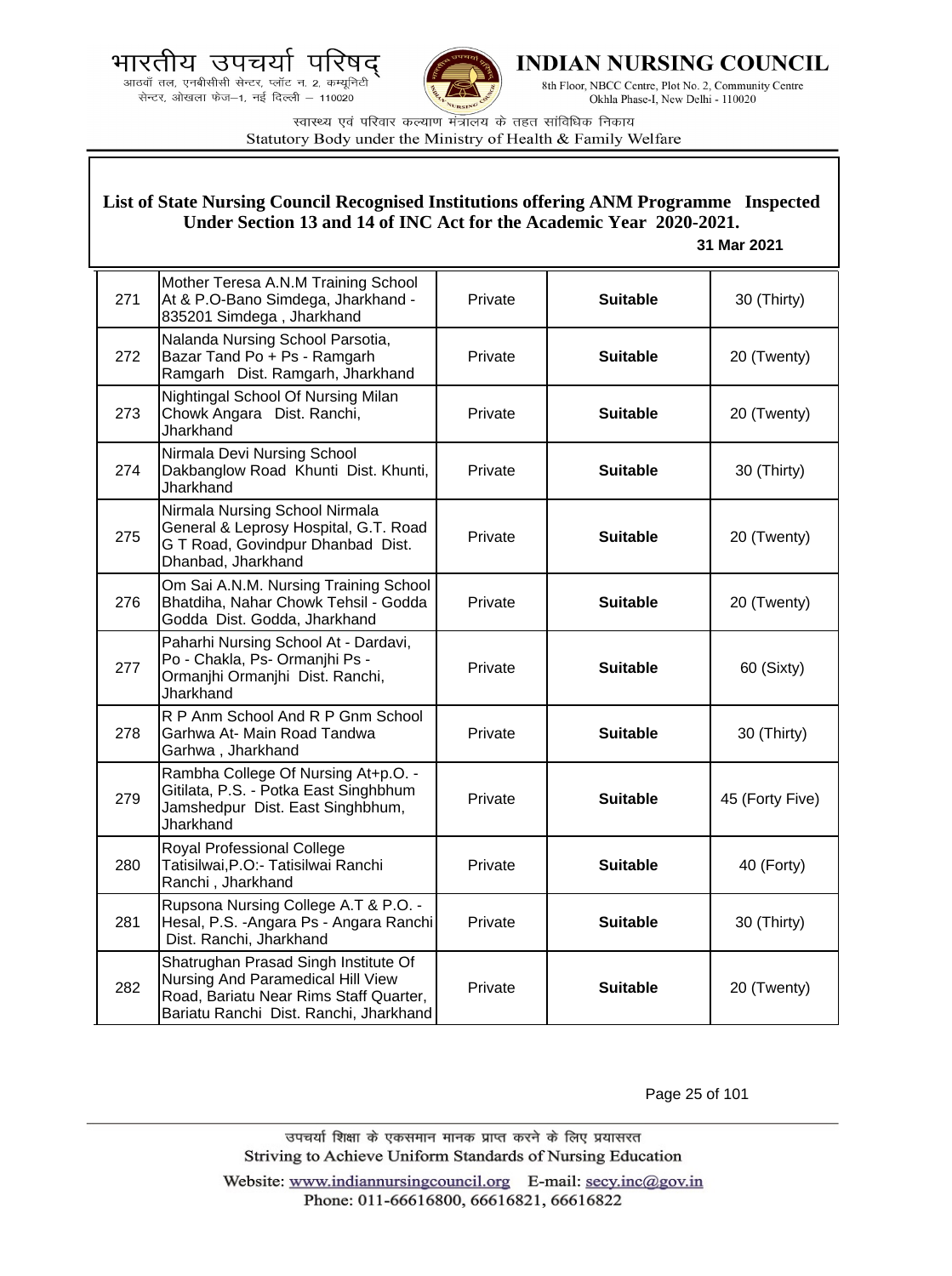



**INDIAN NURSING COUNCIL** 

8th Floor, NBCC Centre, Plot No. 2, Community Centre Okhla Phase-I, New Delhi - 110020

स्वास्थ्य एवं परिवार कल्याण मंत्रालय के तहत सांविधिक निकाय Statutory Body under the Ministry of Health & Family Welfare

|     | List of State Nursing Council Recognised Institutions offering ANM Programme Inspected<br>Under Section 13 and 14 of INC Act for the Academic Year 2020-2021.<br>31 Mar 2021 |            |                 |                  |
|-----|------------------------------------------------------------------------------------------------------------------------------------------------------------------------------|------------|-----------------|------------------|
| 283 | Shine-Abdur Razzaque Ansari Institute<br>Of Health Education & Research Centre<br>P.O.-Irba Po-Irba Ranchi Dist. Ranchi,<br>Jharkhand                                        | Private    | <b>Suitable</b> | 50 (Fifty)       |
| 284 | Shivam School Of Nursing Bompass<br>Town Deoghar Deoghar Dist. Deoghar,<br>Jharkhand                                                                                         | Private    | <b>Suitable</b> | 20 (Twenty)      |
| 285 | Shree Sai Nursing Training School At<br>Rudia, Near B.I.T. Mesra, P.O.- Neori,<br>P.S.-Sadar, Block-Kanke Near B I T<br>Mesra Ranchi Dist. Ranchi, Jharkhand                 | Private    | <b>Suitable</b> | 30 (Thirty)      |
| 286 | Sohari Chandrawansi Nursing School<br>Nawadih Kalain Bishrampur Dist.<br>Palamau, Jharkhand                                                                                  | Private    | <b>Suitable</b> | 40 (Forty)       |
| 287 | Sri Satyanarayan School Of Nursing<br>Bimla Devi Sewa Sadan Campus, Ravi<br>Steel, Jhiri Road, Pandra Jhiri More<br>Pandra, Post - Kamre Ranchi Dist.<br>Ranchi, Jharkhand   | Private    | <b>Suitable</b> | 20 (Twenty)      |
| 288 | St Anne's Health Centre Anm School Of<br>Nursing, P.O.- Rajaulhatu Namkum<br>Dist. Ranchi, Jharkhand                                                                         | Private    | <b>Suitable</b> | 25 (Twenty Five) |
| 289 | St. Ursula A.N.M Nursing School At &<br>P.O.- Konbir Noatoli Konbir Noatoli,<br>Tehsil - Basia Konbir Noatolt Dist.<br>Gumla, Jharkhand                                      | Private    | <b>Suitable</b> | 30 (Thirty)      |
| 290 | Sub-Diviisional Hospital School Of<br>Nursing Bihar Dist. Simdega,<br>Jharkhand                                                                                              | Government | <b>Suitable</b> | 30 (Thirty)      |
| 291 | Sunrise School Of Nursing Opp.<br>Government Primary School, P.O-Irba<br>Village - Hutup, P.O. - Irba Dist.<br>Ranchi, Jharkhand                                             | Private    | <b>Suitable</b> | 30 (Thirty)      |
| 292 | Surya Anm School Ward No -1 Kali<br>Mandir Road Chakradharpur, West<br>Singhbhum Chakradharpur, Jharkhand                                                                    | Private    | <b>Suitable</b> | 30 (Thirty)      |
| 293 | <b>Tribal Anm Training School Sidrol</b><br>Ranchi Dist. Ranchi, Jharkhand                                                                                                   | Private    | <b>Suitable</b> | 50 (Fifty)       |
| 294 | Ursuline School Of Nursing St. Ursula<br>Health Centre, Bakshi Bandh Road<br>Bakshi Bandh Road Dumka Dist.<br>Dumka, Jharkhand                                               | Private    | <b>Suitable</b> | 25 (Twenty Five) |

Page 26 of 101

उपचर्या शिक्षा के एकसमान मानक प्राप्त करने के लिए प्रयासरत Striving to Achieve Uniform Standards of Nursing Education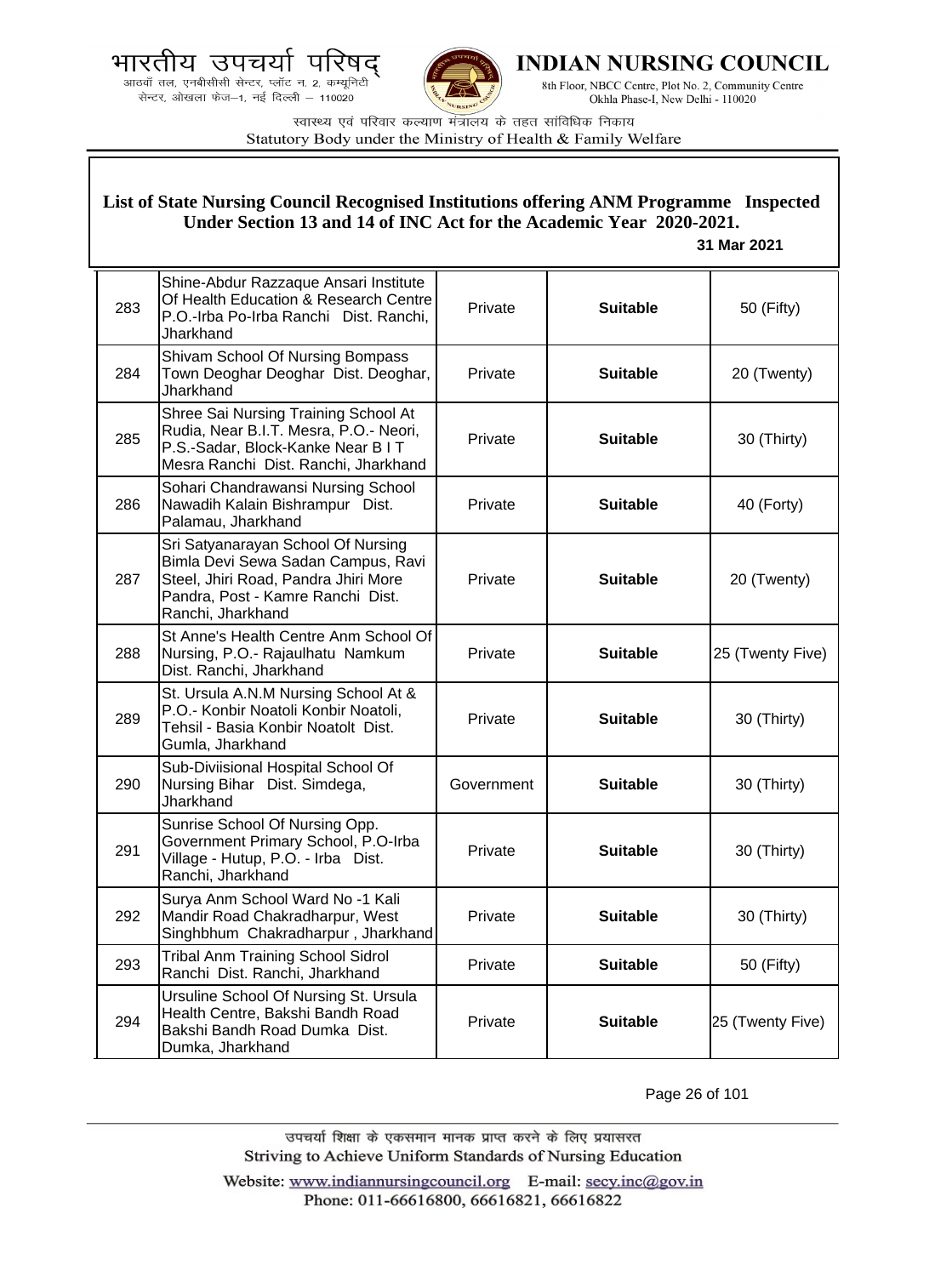भारती उपचर य

आठवाँ तल, एनबीसीसी सेन्टर, प्लॉट न. 2, कम्यूनिटी सेन्टर, ओखला फेज-1, नई दिल्ली - 110020



**INDIAN NURSING COUNCIL** 

8th Floor, NBCC Centre, Plot No. 2, Community Centre Okhla Phase-I, New Delhi - 110020

स्वास्थ्य एवं परिवार कल्याण मंत्रालय के तहत सांविधिक निकाय Statutory Body under the Ministry of Health & Family Welfare

### **List of State Nursing Council Recognised Institutions offering ANM Programme Inspected Under Section 13 and 14 of INC Act for the Academic Year 2020-2021.**

 **31 Mar 2021**

| 295 | Usha Anm School Bihind Ashiyama<br>Trade Centre, Adityapur-1, Adityapur - 1<br>Jamshedpur Dist. Seraikellakharswan,<br>Jharkhand | Private | <b>Suitable</b> | 30 (Thirty) |
|-----|----------------------------------------------------------------------------------------------------------------------------------|---------|-----------------|-------------|
| 296 | Vananchal Nursing Training School<br>Bhatia Colony, Adityapur Jamshedpur<br>Dist. Jamshedpur, Jharkhand,<br>Jharkhand            | Private | <b>Suitable</b> | 30 (Thirty) |
| 297 | Vananchal School Of Nursing<br>Farathiya, Hoor At Post Hoor Garhwa<br>Dist. Garhwa, Jharkhand                                    | Private | <b>Suitable</b> | 50 (Fifty)  |

**Kerala**

| 298 | Govt Junior Public Health Nurses Trg.<br>Sch. Thalayolaparambu<br>Thalayolaparambu Dist. Kottayam,<br>Kerala                                     | Government | <b>Suitable</b> | 25 (Twenty Five) |
|-----|--------------------------------------------------------------------------------------------------------------------------------------------------|------------|-----------------|------------------|
| 299 | Govt. Jn. Public Health Nurses Trg.<br>Cen. Paruthipully Peringottukurussi<br>Palakkad Dist. Palakkad, Kerala                                    | Government | <b>Suitable</b> | 50 (Fifty)       |
| 300 | Immaculate Heart Of Mary Hospital<br>School Of Nsg Bharananganam<br>Bharananganam Dist. Kottayam,<br>Kerala                                      | Private    | <b>Suitable</b> | 30 (Thirty)      |
| 301 | Jr. Public Health Nurses Training<br>Centre J P H N Thycaud Thycaud Dist.<br>Thiruvananthapuram, Kerala                                          | Government | <b>Suitable</b> | 30 (Thirty)      |
| 302 | K Velayudhan Memorial Hospital K V<br>School Of Nursing P.B. No. 30,<br>Cherthala Cherthala Dist. Alappuzha,<br>Kerala                           | Private    | <b>Suitable</b> | 50 (Fifty)       |
| 303 | Malik Deenar Charitable Hospital<br>School Of Female Health Workers<br>Dist. Kasaragod, Kerala                                                   | Private    | <b>Suitable</b> | 40 (Forty)       |
| 304 | School Of Nursing, Sivagiri Sree<br>Narayan Medical Mission Hospital<br>Sreenivasapuram P O. Verkala Varkala<br>Dist. Thiruvananthapuram, Kerala | Private    | <b>Suitable</b> | 35 (Thirty Five) |
| 305 | St Thomas Mission Hospital PO -<br>Pallickal Kattanam Kattanam Dist.<br>Alappuzha, Kerala<br><b>Madhya Pradesh</b>                               | Private    | <b>Suitable</b> | 20 (Twenty)      |

Page 27 of 101

उपचर्या शिक्षा के एकसमान मानक प्राप्त करने के लिए प्रयासरत Striving to Achieve Uniform Standards of Nursing Education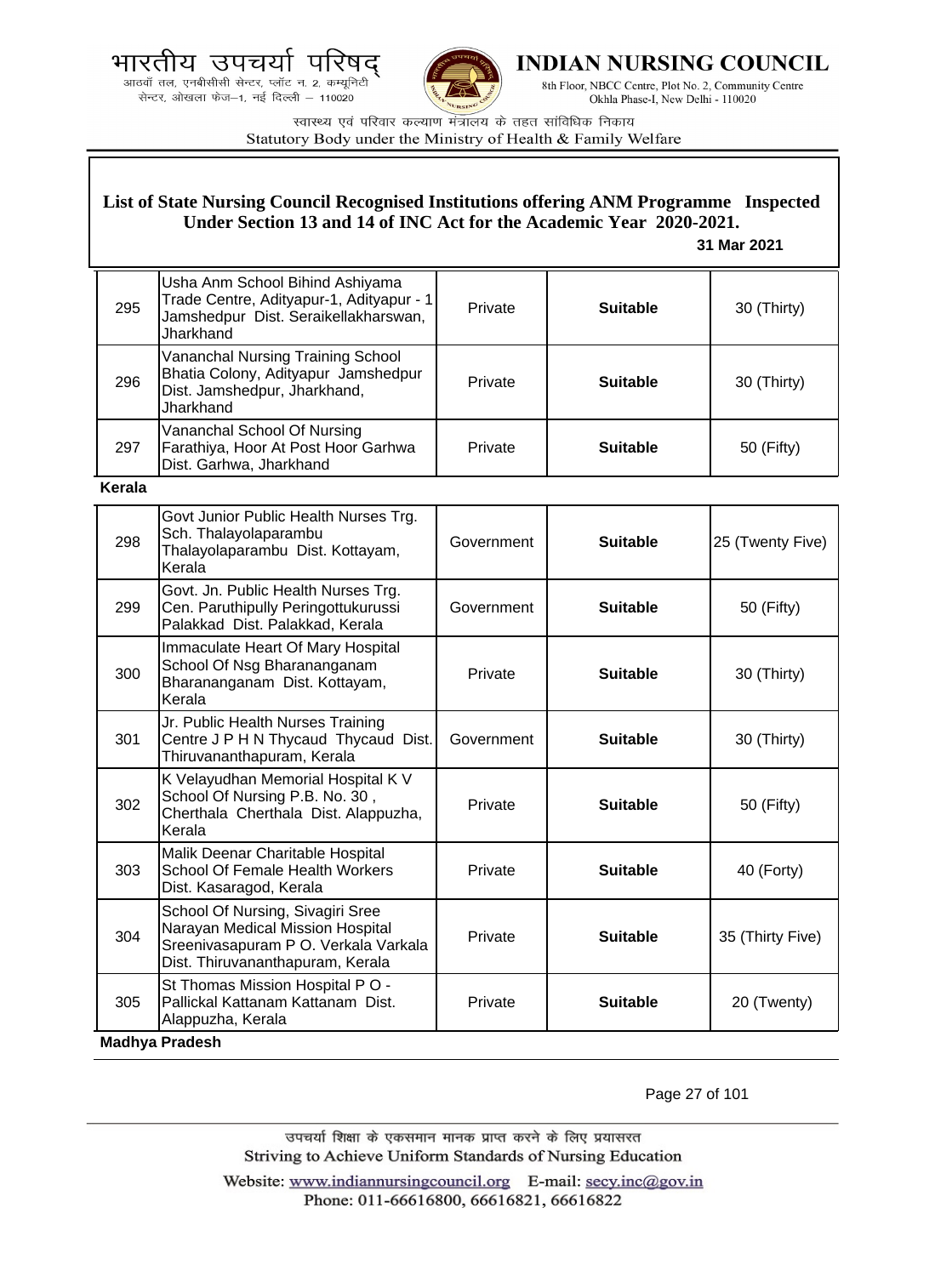



**INDIAN NURSING COUNCIL** 

8th Floor, NBCC Centre, Plot No. 2, Community Centre Okhla Phase-I, New Delhi - 110020

स्वास्थ्य एवं परिवार कल्याण मंत्रालय के तहत सांविधिक निकाय Statutory Body under the Ministry of Health & Family Welfare

### **List of State Nursing Council Recognised Institutions offering ANM Programme Inspected Under Section 13 and 14 of INC Act for the Academic Year 2020-2021.**

 **31 Mar 2021**

|     | A N M Training Centre                                                                                                                                     |            |                 |             |
|-----|-----------------------------------------------------------------------------------------------------------------------------------------------------------|------------|-----------------|-------------|
| 306 | aakash Towers, Jai Teheki Road, Hr<br>Tulsi Mahavidyalaya, Annupur Anupur,<br>M.P- 484224, Madhya Pradesh                                                 | Government | <b>Suitable</b> | 40 (Forty)  |
| 307 | Abhishek Institute Of Professional<br>Chirwai Naka, Lashkar, Lashkar,<br>Gwalior- 474001, Madhya Pradesh<br>Gwalior, Madhya Pradesh                       | Private    | <b>Suitable</b> | 30 (Thirty) |
| 308 | Academy Of Nursing & Health Sciences<br>Plot No. 130/2 Post Amravat Kalan<br>Kolar Road Kolar Road, Tehsil - Huzur<br>Bhopal Dist. Bhopal, Madhya Pradesh | Private    | <b>Suitable</b> | 40 (Forty)  |
| 309 | Aurovindo School Of Nursing &<br>Research Aacharya Narendra Dev<br>Nagar Old Subhash Nagar-<br>Govindpura, Bhopal Bhopal, Madhya<br>Pradesh               | Private    | <b>Suitable</b> | 30 (Thirty) |
| 310 | <b>Auxiliary Nurse And Midwife Health</b><br>Workers' School Anm School, Karuna<br>Hospital Sendhwa Sendhwa Dist.<br>Barwami, Madhya Pradesh              | Private    | <b>Suitable</b> | 20 (Twenty) |
| 311 | Balaji School Of Nursing Nh-75, Gwalior<br>Jhansi Road, Jourasi, Dist Gwalior,<br>Madhya Pradesh Dabra, Madhya<br>Pradesh                                 | Private    | <b>Suitable</b> | 30 (Thirty) |
| 312 | Batra School Of Nursing 17, Zone-1,<br>Maharana Pratap Nagar Bhopal,<br>Madhya Pradesh, Madhya Pradesh                                                    | Private    | <b>Suitable</b> | 30 (Thirty) |
| 313 | <b>College Of Nursing Sciences And</b><br>Researches Baraghata Jhansi Road<br>Gwalior Dist. Gwalior, Madhya Pradesh                                       | Private    | <b>Suitable</b> | 40 (Forty)  |
| 314 | D S School Of Nursing 56/9, Pichore,<br>Near Sithouli Station, Jhansi Road Dist<br>Gwalior- 474001, Madhya Pradesh<br>Gwalior, Madhya Pradesh             | Private    | <b>Suitable</b> | 30 (Thirty) |
| 315 | Dayal Nursing School Shivpuri Link<br>Road, Gwalior Gwalior Gwalior Dist.<br>Gwalior, Madhya Pradesh                                                      | Private    | <b>Suitable</b> | 30 (Thirty) |
| 316 | Dr M B Sharma Nursing College<br>Sailana Road Sailana Road Ratlam<br>Dist. Ratlam, Madhya Pradesh                                                         | Private    | <b>Suitable</b> | 40 (Forty)  |

Page 28 of 101

उपचर्या शिक्षा के एकसमान मानक प्राप्त करने के लिए प्रयासरत Striving to Achieve Uniform Standards of Nursing Education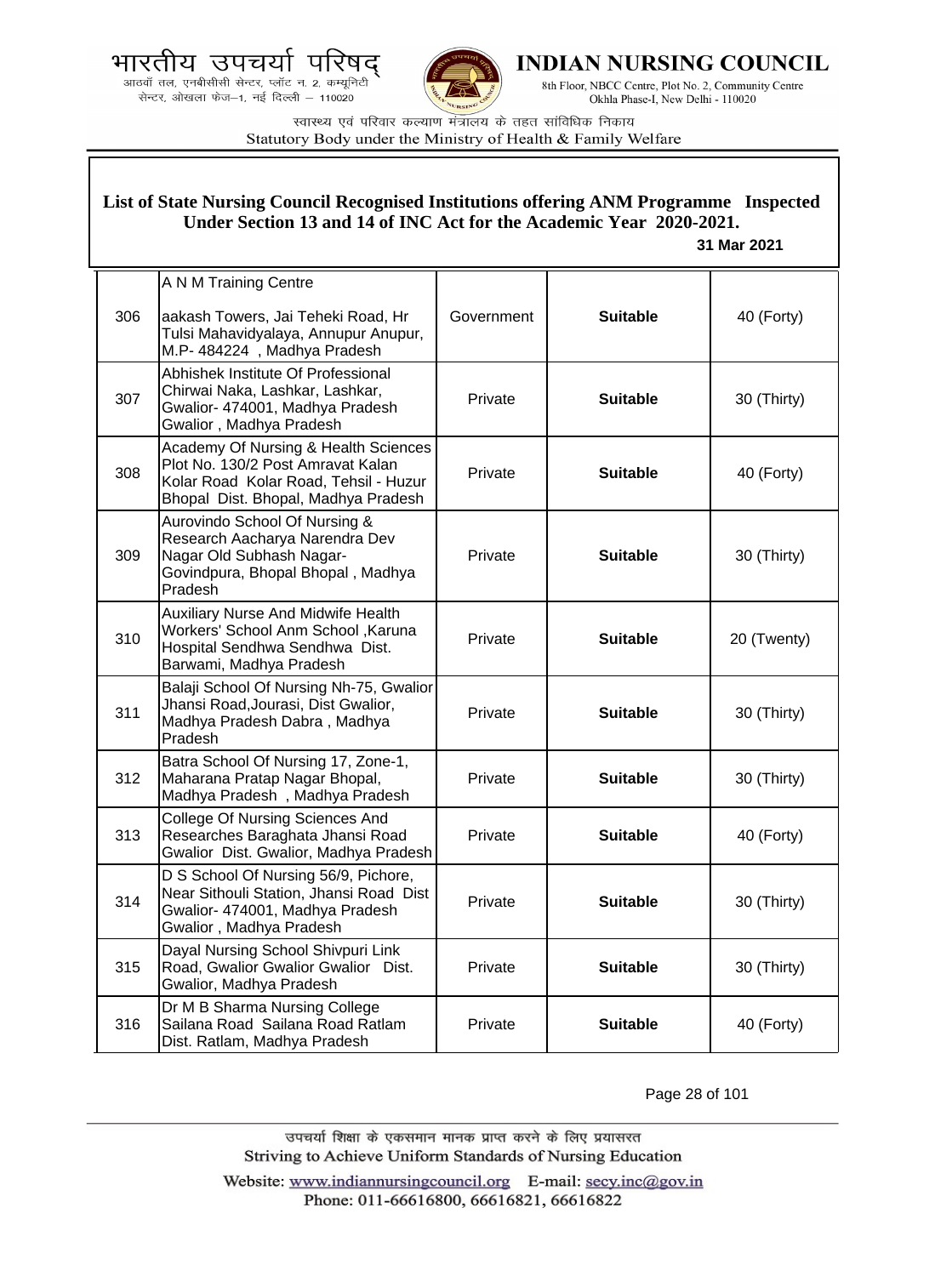



**INDIAN NURSING COUNCIL** 

8th Floor, NBCC Centre, Plot No. 2, Community Centre Okhla Phase-I, New Delhi - 110020

स्वास्थ्य एवं परिवार कल्याण मंत्रालय के तहत सांविधिक निकाय Statutory Body under the Ministry of Health & Family Welfare

| List of State Nursing Council Recognised Institutions offering ANM Programme Inspected<br>Under Section 13 and 14 of INC Act for the Academic Year 2020-2021.<br>31 Mar 2021 |                                                                                                                                                               |         |                 |              |
|------------------------------------------------------------------------------------------------------------------------------------------------------------------------------|---------------------------------------------------------------------------------------------------------------------------------------------------------------|---------|-----------------|--------------|
| 317                                                                                                                                                                          | Dr S P Singh Institute Of Nursing Plot<br>No 45/45 A, Samanvay Colony Khajuri<br>Kalan, B H E L Khajuri Kalan, B H E L<br>Bhopal Dist. Bhopal, Madhya Pradesh | Private | <b>Suitable</b> | 30 (Thirty)  |
| 318                                                                                                                                                                          | Dr Shankar Dayal Sharma School Of<br>Nursing 38-48/2/1, Bhopal Indore<br>Byepass Road Gram Bhori Bhopal<br>Dist. Bhopal, Madhya Pradesh                       | Private | <b>Suitable</b> | 40 (Forty)   |
| 319                                                                                                                                                                          | <b>Engineers Combine Professional</b><br>School Gupta's Building, Hospital Road<br>Lashkar, Gwalior Dist. Gwalior,<br>Madhya Pradesh                          | Private | <b>Suitable</b> | 50 (Fifty)   |
| 320                                                                                                                                                                          | HICT College Dabra Road Gwalior,<br>Madhya Pradesh Gwalior, Madhya<br>Pradesh                                                                                 | Private | <b>Suitable</b> | 40 (Forty)   |
| 321                                                                                                                                                                          | I C Institute Of Women Health Worker<br>Sagar Tal Road, Bahodapur Gwalior,<br>Madhya Pradesh - 474012 Gwalior,<br>Madhya Pradesh                              | Private | <b>Suitable</b> | 40 (Forty)   |
| 322                                                                                                                                                                          | IITS School Of Nursing Chintaharan<br>Mandir, Near Toll Tax Borier, A.B.<br>Road A B Road, Dist Guna, Madhya<br>Pradesh Guna, Madhya Pradesh                  | Private | <b>Suitable</b> | 30 (Thirty)  |
| 323                                                                                                                                                                          | Index School Of Nursing Nemawar<br>Road, Post Bhavlia Khurd Post -<br>Bhavlia Khurd Indore Dist. Indore,<br>Madhya Pradesh                                    | Private | <b>Suitable</b> | 40 (Forty)   |
| 324                                                                                                                                                                          | Isabel Mc Connel School Of Nursing<br>Isabel Mc Connel School Of Nursing<br>Jobat Jobat Jobat Dist. Alirajpur,<br>Madhya Pradesh                              | Private | <b>Suitable</b> | 15 (Fifteen) |
| 325                                                                                                                                                                          | Jai Institute Of Nursing & Research<br>Vism Campus Turari, Nh-75, Jhansi<br>Road Gwalior, Madhya Pradesh<br>Gwalior, Madhya Pradesh                           | Private | <b>Suitable</b> | 40 (Forty)   |
| 326                                                                                                                                                                          | Jay Siya The College Of Nursing<br>Ramdhas Ghati, Sinde Ki Chawni,<br>Arrord Bhavan Dist Gwalior- 474002,<br>Madhya Pradesh, Madhya Pradesh                   | Private | <b>Suitable</b> | 30 (Thirty)  |
| 327                                                                                                                                                                          | K S Institute Of Women Health Worker<br>Chirwai Naka, Lashkar Chirwai Naka<br>Gwalior Dist. Gwalior, Madhya Pradesh                                           | Private | <b>Suitable</b> | 40 (Forty)   |

Page 29 of 101

उपचर्या शिक्षा के एकसमान मानक प्राप्त करने के लिए प्रयासरत Striving to Achieve Uniform Standards of Nursing Education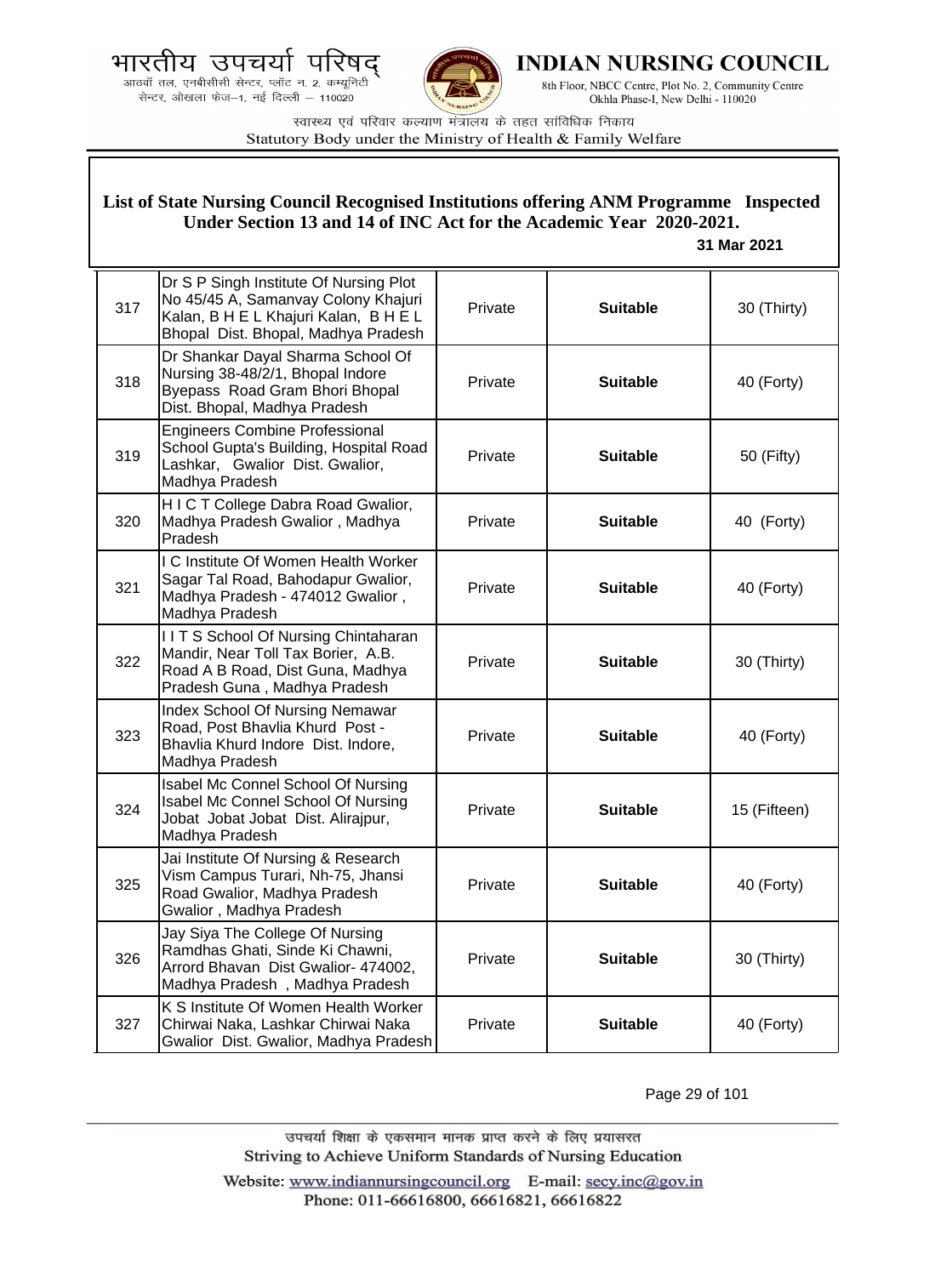भारतीय उपचर्या ਧ

आठवाँ तल, एनबीसीसी सेन्टर, प्लॉट न. 2, कम्यूनिटी सेन्टर, ओखला फेज-1, नई दिल्ली - 110020



INDIAN NURSING COUNCIL

8th Floor, NBCC Centre, Plot No. 2, Community Centre Okhla Phase-I, New Delhi - 110020

स्वास्थ्य एवं परिवार कल्याण मंत्रालय के तहत सांविधिक निकाय Statutory Body under the Ministry of Health & Family Welfare

#### List of State Nursing Council Recognised Institutions offering ANM Programme Inspected Under Section 13 and 14 of INC Act for the Academic Year 2020-2021. 31 Mar 2021 Kusha Bhau Thakre Nursing College Opp Hall Mark City, Kolar Road 328 Private **Suitable** 50 (Fifty) Thakeda Thakeda Bhopal Dist. Bhopal, Madhya Pradesh Lord Krishna College Of Nursing Hamirpur Tiraha Datia Dist. Datia, 329 Private **Suitable** 30 (Thirty) Madhya Pradesh Madhvi Raje Nursing For Training Of F H W/ A N M Ab Road Near Ware House 330 Private **Suitable** 30 (Thirty) Banmore Kalan Banmore Dist. Morena, Madhya Pradesh Malwa School Of Nursing Binaganj-Chachoda Chachoda, Guna- 473115, 331 Private **Suitable** 40 (Forty) Madhya Pradesh Chanchoda, Madhya Pradesh **Mansarovar Nursing College** Mansarovar Campus, Kolar Road 332 Private **Suitable** 30 (Thirty) Bhopal-462 042, Madhya Pradesh Bhopal, Madhya Pradesh Mrutanjay Mahila Swasthya Karyakarta Trg Centre Ye Pass Road Near Gas 333 30 (Thirty) Private **Suitable** Godown Keeratpura Bhind Dist. Bhind, Madhya Pradesh Naval Kishore Shivhare School Of 334 Nursing Gwalior Road Bhind, Madhya Private **Suitable** 40 (Forty) Pradesh Bhind, Madhya Pradesh Ojaswini Institute Of Nursing Sciences & Research Ojaswani Nagar, Sagar 335 Private **Suitable** 30 (Thirty) Road, Hathna Distt-Damoh, Madhya Pradesh Damoh, Madhya Pradesh **Ojaswini Nursing College University** Road Distt- Sagar, Madhya Pradesh 336 Private **Suitable** 30 (Thirty) Sagar, Madhya Pradesh Patiram Shivhare Nursing College Galla Mandi, Etawah Road Bhind-337 Private **Suitable** 40 (Forty) 477001, Madhya Pradesh Bhind, Madhya Pradesh Post Graduate College Of Nursing Jan Vikas Nyas, Mandre Ki Mata Hills 338 Private **Suitable** 40 (Forty) Mandre Ki Mata Hills Gwalior Dist. Gwalior, Madhya Pradesh

Page 30 of 101

उपचर्या शिक्षा के एकसमान मानक प्राप्त करने के लिए प्रयासरत Striving to Achieve Uniform Standards of Nursing Education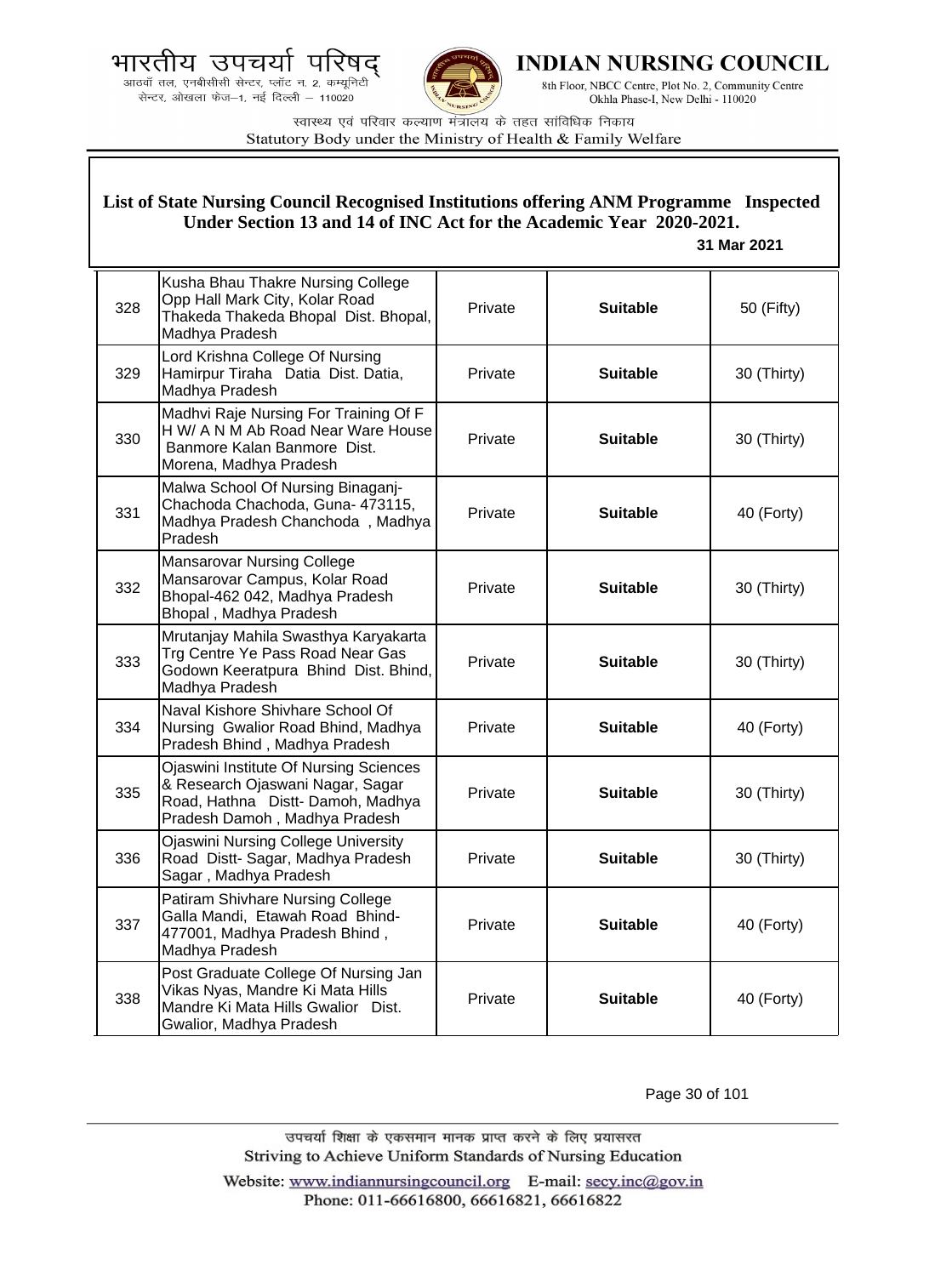भारतीय उपचर्या पा





INDIAN NURSING COUNCIL

8th Floor, NBCC Centre, Plot No. 2, Community Centre Okhla Phase-I, New Delhi - 110020

स्वास्थ्य एवं परिवार कल्याण मंत्रालय के तहत सांविधिक निकाय Statutory Body under the Ministry of Health & Family Welfare

#### 339 Pragyan College Of Nursing Near Rgpv Bypass Road, P O Gandhi Nagar Bhopal, Madhya Pradesh , Madhya Pradesh Private **Suitable** 30 (Thirty) 340 R D Memorial School Of Nursing Barkhedi Kalan, Bhadbhada Road Bhopal Dist. Bhopal, Madhya Pradesh Private **Suitable 40 (Forty)** 341 R L School Of Nursing Ab Road, Tekari, Noorabad Noorabad Morena Dist. Morena, Madhya Pradesh Private **Suitable** 30 (Thirty) 342 Rajeev Gandhi College Of Nursing Via Danish Kunj, Kolar Road, Kolar Road Bhopal Dist. Bhopal, Madhya Pradesh Private **Suitable** 20 (Twenty) 343 Ram Krishna Mahila Swasthya Karyakarta Prasichod Kendra, Infront Of Sai Nath Mandir, A B Road Guna Dist. Guna, Madhya Pradesh Private **Suitable** 20 (Twenty) 344 S D P S School Of Nursing Khandwa Road, Opp. Bilawali Tank Indore Dist. Indore, Madhya Pradesh Private **Suitable** 25 (Twenty Five) 345 S R School Of A N M Training Centre Highway Bye-Pass Khureri Morar Gwalior Dist. Gwalior, Madhya Pradesh Private **Suitable 40 (Forty)** 346 Sacred Heart School Of Nursing 11'Azad Nagar,Opp.Pushpa Mission Hospital Dewas Road Dewas Road Ujjain Dist. Ujjain, Madhya Pradesh Private **Suitable** 20 (Twenty) 347 Safe School Of Nrusing Safe Parisar Madhya Pradesh , Madhya Pradesh Private **Suitable** 40 (Forty) 348 Sainath School Of Nursing Murawal Chauraha Gram Panchayat - Ghughra Katni Dist. Katni, Madhya Pradesh Private **Suitable** 40 (Forty) 349 Sanjeevani College Of Nursing Sciences Baragha, Jhansi Road Gwalior Gwalior Dist. Gwalior, Madhya Pradesh Private **Nuitable H** 40 (Forty) 350 Sardar Patel College Of Nursing Bannakheda Jaora Jaora Dist. Ratlam, Madhya Pradesh Private **Suitable** 30 (Thirty) **List of State Nursing Council Recognised Institutions offering ANM Programme Inspected Under Section 13 and 14 of INC Act for the Academic Year 2020-2021. 31 Mar 2021**

Page 31 of 101

उपचर्या शिक्षा के एकसमान मानक प्राप्त करने के लिए प्रयासरत Striving to Achieve Uniform Standards of Nursing Education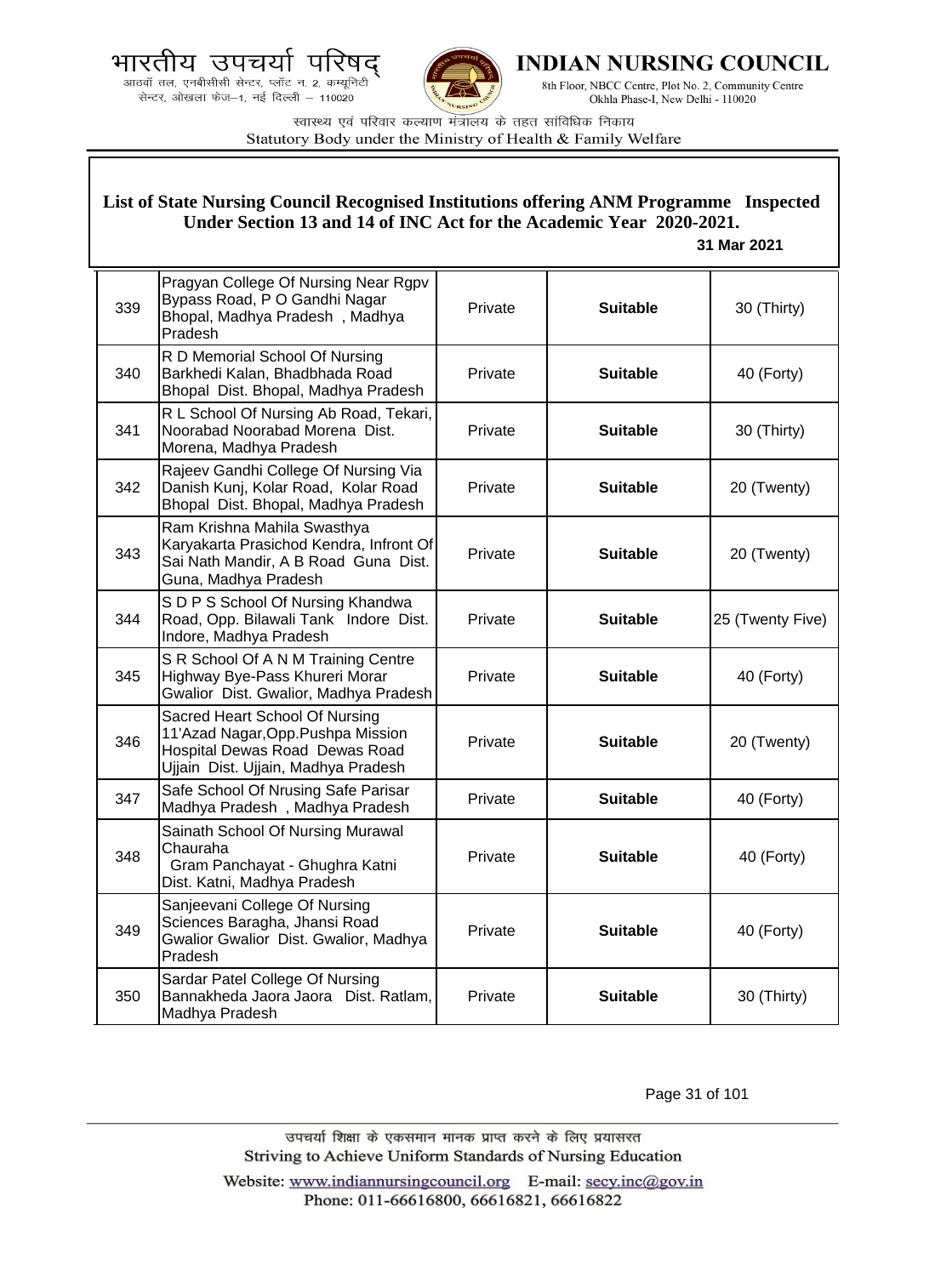



**INDIAN NURSING COUNCIL** 

8th Floor, NBCC Centre, Plot No. 2, Community Centre Okhla Phase-I, New Delhi - 110020

स्वास्थ्य एवं परिवार कल्याण मंत्रालय के तहत सांविधिक निकाय Statutory Body under the Ministry of Health & Family Welfare

|     | List of State Nursing Council Recognised Institutions offering ANM Programme Inspected<br>Under Section 13 and 14 of INC Act for the Academic Year 2020-2021.<br>31 Mar 2021                |         |                 |                  |
|-----|---------------------------------------------------------------------------------------------------------------------------------------------------------------------------------------------|---------|-----------------|------------------|
| 351 | Sarwa Dharma Institute Of Nursing<br>Badagaon, Chittora Road, Morar<br>Madhya Pradesh, Madhya Pradesh                                                                                       | Private | <b>Suitable</b> | 20 (Twenty)      |
| 352 | Shivnath Singh College Of Nursing City<br>Office M-168, Madhav Nagar, Gwalior<br>Campus, Chirwai Naka Shivpuri Link<br>Road Gwalior-474001, Madhya<br>Pradesh Gwalior, Madhya Pradesh       | Private | <b>Suitable</b> | 30 (Thirty)      |
| 353 | Shri Rawatpura Sarkar School Of<br>Nursing Kalapuram, National Highway-<br>75, Jhansi Road Dist Datia- 475661,<br>Madhya Pradesh Datia, Madhya<br>Pradesh                                   | Private | <b>Suitable</b> | 40 (Forty)       |
| 354 | Shubhdeep School Of Nursing Near<br>Choki Dhani, Khandwa Road Indore,<br>Madhya Pradesh Indore, Madhya<br>Pradesh                                                                           | Private | <b>Suitable</b> | 30 (Thirty)      |
| 355 | Sri Aurobindo Institute Of Medical<br>Sciences Indore-Ujjain State Highway,<br>Near Mr-10, Crossing, Sanwer Road<br>Near Mr-10 Crossing Sanwer Road,<br>Indore Dist. Indore, Madhya Pradesh | Private | <b>Suitable</b> | 30 (Thirty)      |
| 356 | Swami Dayanand Saraswati School Of<br>Nursing 38-48/2/2 Bhopal- Indore Bye<br>Pass Road Lal Ghati Chouraha, Bhopal,<br>Madhya Pradesh, Madhya Pradesh                                       | Private | <b>Suitable</b> | 30 (Thirty)      |
| 357 | Swami Vivekanand School Of Nursing<br>Choubey Coloney Madhya Pradesh<br>Chhatarpur, Madhya Pradesh                                                                                          | Private | <b>Suitable</b> | 35 (Thirty Five) |
| 358 | Tirupati School Of Nursing Ayodhya<br>Bye Pass Road, Ayodhya Nagar<br>Bhopal, Madhya Pradesh Bhopal,<br>Madhya Pradesh                                                                      | Private | <b>Suitable</b> | 30 (Thirty)      |
| 359 | Tri Murti Instt For General Paramedical<br>& Nursing Sciences C-70, New Saket<br>Nagar, Tansen Road Gwalior-474004<br>Gwalior, Madhya Pradesh                                               | Private | <b>Suitable</b> | 40 (Forty)       |
| 360 | VIP School Of Nursing Ratibad Bhopal<br>Bhopal, Madhya Pradesh Bhopal,<br>Madhya Pradesh                                                                                                    | Private | <b>Suitable</b> | 30 (Thirty)      |

Page 32 of 101

उपचर्या शिक्षा के एकसमान मानक प्राप्त करने के लिए प्रयासरत Striving to Achieve Uniform Standards of Nursing Education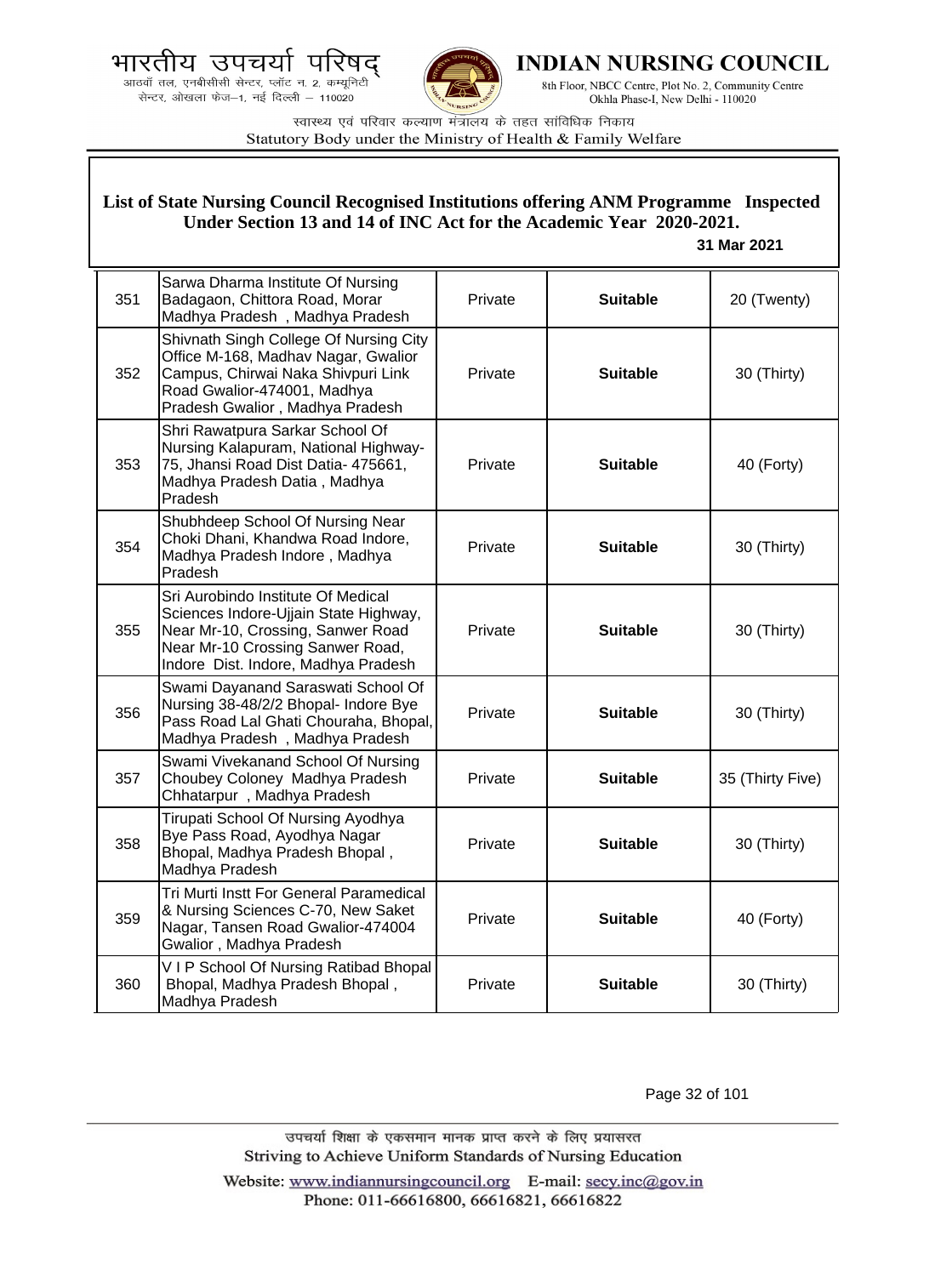



**INDIAN NURSING COUNCIL** 

8th Floor, NBCC Centre, Plot No. 2, Community Centre Okhla Phase-I, New Delhi - 110020

स्वास्थ्य एवं परिवार कल्याण मंत्रालय के तहत सांविधिक निकाय Statutory Body under the Ministry of Health & Family Welfare

# **List of State Nursing Council Recognised Institutions offering ANM Programme Inspected Under Section 13 and 14 of INC Act for the Academic Year 2020-2021.**

### **31 Mar 2021**

| 361 | V V M School Of Nursing Aadampur,<br>Raisen Road, Near Sam College Of<br>Technology Teh. Huzur Bhopal Dist.<br>Bhopal, Madhya Pradesh    | Private | <b>Suitable</b> | 40 (Forty)  |
|-----|------------------------------------------------------------------------------------------------------------------------------------------|---------|-----------------|-------------|
| 362 | Vama Anm Training School Rawat Ji Ka<br>Bada Behind S B I, Gandhi Road<br>Behind S B I, Gandhi Road Datia Dist.<br>Datia, Madhya Pradesh | Private | <b>Suitable</b> | 30 (Thirty) |
| 363 | Vande Matram Nursing School Gird<br>Sagar Tal Chaurah Jalalpur Road Ward<br>No 5 Madhya Pradesh Gwalior,<br>Madhya Pradesh               | Private | <b>Suitable</b> | 20 (Twenty) |
| 364 | Veerangana Awanti College Of Nursing<br>Rosan Ki Bagiya . Ward No-29<br>Chhatarpur, Madhya Pradesh<br>Chhatarpur, Madhya Pradesh         | Private | <b>Suitable</b> | 30 (Thirty) |
| 365 | Vidhyanavi Vidhya Peeth School Of<br>Nursing B-30, Kailash Nagar, City<br>Center, Gwalior Gwalior Dist.<br>Gwalior, Madhya Pradesh       | Private | <b>Suitable</b> | 30 (Thirty) |

### **Maharashtra**

| 366 | A N M School Of Nursing<br>At.Post.Gangainagar Teh - Ashti, Dist -<br>Beed, Maharashtra Ashti, Maharashtra                                                                     | Private | <b>Suitable</b> | 20 (Twenty) |
|-----|--------------------------------------------------------------------------------------------------------------------------------------------------------------------------------|---------|-----------------|-------------|
| 367 | Acharya Vinoba Bhave Nursing School<br>At-Po-Katol Katol Dist. Nagpur,<br>Maharashtra                                                                                          | Private | <b>Suitable</b> | 30 (Thirty) |
| 368 | Adarsh Nursing School Shriramnagar,<br>Mayani Road, Vita Tal- Khanapur<br>Sangli Dist. Sangli, Maharashtra                                                                     | Private | <b>Suitable</b> | 20 (Twenty) |
| 369 | Adarsh Nursing School Tq - Degloor<br>Nanded Tq - Degloor Degloor Dist.<br>Nanded, Maharashtra                                                                                 | Private | <b>Suitable</b> | 20 (Twenty) |
| 370 | <b>Adhaar Nursing School Ganpat</b><br>Galli, Ajra, Tal- Ajara, Dist- Kolhapur Tal.<br>Ajara Ajra Dist. Kolhapur, Maharashtra                                                  | Private | <b>Suitable</b> | 20 (Twenty) |
| 371 | Asharam School Of Nursing C/O Asha<br>Hospital, Lekha<br>Nagar, Cantonment, Kamptee Nagpur<br>Road Nh No7, Near Lekha Nagar,<br>Kamptee, Nagpur-441002 Kamptee,<br>Maharashtra | Private | <b>Suitable</b> | 20 (Twenty) |

Page 33 of 101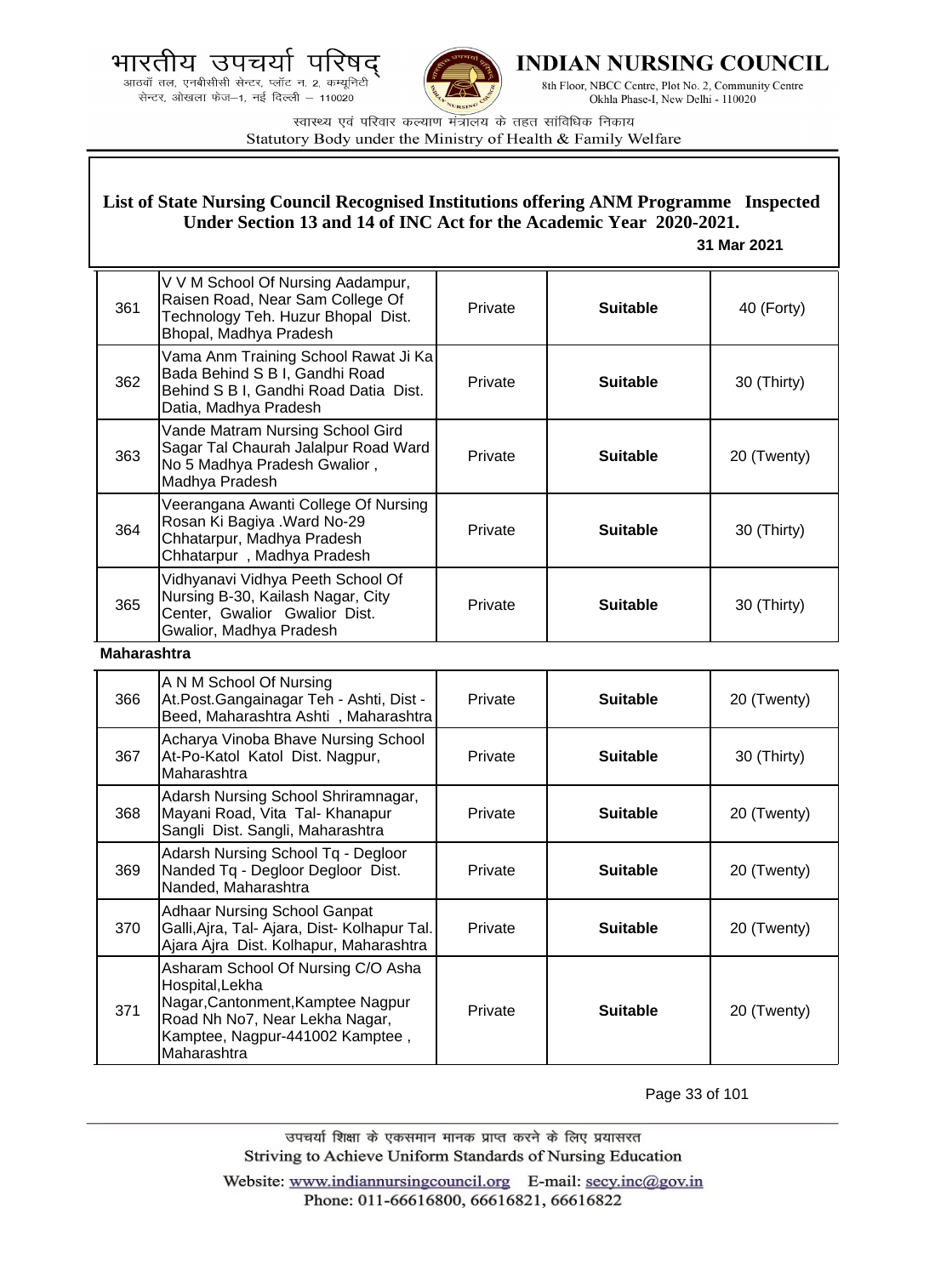.<br>आठवाँ तल, एनबीसीसी सेन्टर, प्लॉट न. 2, कम्यूनिटी<br>सेन्टर, ओखला फेज—1, नई दिल्ली — 110020



**INDIAN NURSING COUNCIL** 

8th Floor, NBCC Centre, Plot No. 2, Community Centre Okhla Phase-I, New Delhi - 110020

स्वास्थ्य एवं परिवार कल्याण मंत्रालय के तहत सांविधिक निकाय Statutory Body under the Ministry of Health & Family Welfare

|     | List of State Nursing Council Recognised Institutions offering ANM Programme Inspected<br>Under Section 13 and 14 of INC Act for the Academic Year 2020-2021.<br>31 Mar 2021 |         |                 |                  |
|-----|------------------------------------------------------------------------------------------------------------------------------------------------------------------------------|---------|-----------------|------------------|
| 372 | Ashirwad Nursing School At Post<br>Rahuri Factory Tal - Rahuri Rahuri<br>Factory Dist. Ahmednagar,<br>Maharashtra                                                            | Private | <b>Suitable</b> | 20 (Twenty)      |
| 373 | Avatar Meher Baba School Of Nursing<br>Plot No. 148, Sanmarg Nagar, Near<br>Hanuman Mandir, Hudkehwar Road<br>Nagpur Dist. Nagpur, Maharashtra                               | Private | <b>Suitable</b> | 20 (Twenty)      |
| 374 | B H Patil School Of Nursing (Ranm)<br>A/P-Khupire, Tal- Karveer Dist -<br>Kolhapur, Maharashtra Kolhapur,<br>Maharashtra                                                     | Private | <b>Suitable</b> | 20 (Twenty)      |
| 375 | Bal Vikas Mahila Mandal School Of<br>Nursing Dnyaneshwar Housing Society<br>India Nagar India Nagar, Latur-413 531,<br>Maharashtra Latur, Maharashtra                        | Private | <b>Suitable</b> | 20 (Twenty)      |
| 376 | Bel-Air College Of Nursing Dalkeith<br>Panchgani Dist. Satara, Maharashtra                                                                                                   | Private | <b>Suitable</b> | 40 (Forty)       |
| 377 | Beleshwar Institute Of Nursing<br>Beleshwar Nagar Nandkheda Road<br>Opposite Pardeshwar Mandir Parbhani<br>Dist. Parbhani, Maharashtra                                       | Private | <b>Suitable</b> | 20 (Twenty)      |
| 378 | Bhagini Mandal School Of Nursing<br>Satwai Mata Road, Dhangar Galli<br>Jalgaon Dist. Chopda, Maharashtra                                                                     | Private | <b>Suitable</b> | 25 (Twenty Five) |
| 379 | Bhartiya Nursing College Plot No.11b,<br>N-9, M-2 Hudaco Opp Trafic Garden<br>Near Trafic Garden, Hudco,<br>Aurangabad Dist. Aurangabad,<br>Maharashtra                      | Private | <b>Suitable</b> | 20 (Twenty)      |
| 380 | Bhivrai Nursing School Opp Dhawale<br>Hospital, Khadgaon Road Dist- Latur,<br>Maharashtra Latur, Maharashtra                                                                 | Private | <b>Suitable</b> | 20 (Twenty)      |
| 381 | Bhivraj Kalantri Nursing Institute<br>Vatsalya Nagar, Society Cidco,<br>Nanded. Nanded, Maharashtra- 431603<br>Nanded, Maharashtra                                           | Private | <b>Suitable</b> | 20 (Twenty)      |
| 382 | Binit Nursing Institute 4/4, Gururaj, Vidya<br>Nagar, Pathrut Chowk, Behind Civil<br>Hospital Solapur, Maharastra - 413003<br>Solapur, Maharashtra                           | Private | <b>Suitable</b> | 20 (Twenty)      |

Page 34 of 101

उपचर्या शिक्षा के एकसमान मानक प्राप्त करने के लिए प्रयासरत Striving to Achieve Uniform Standards of Nursing Education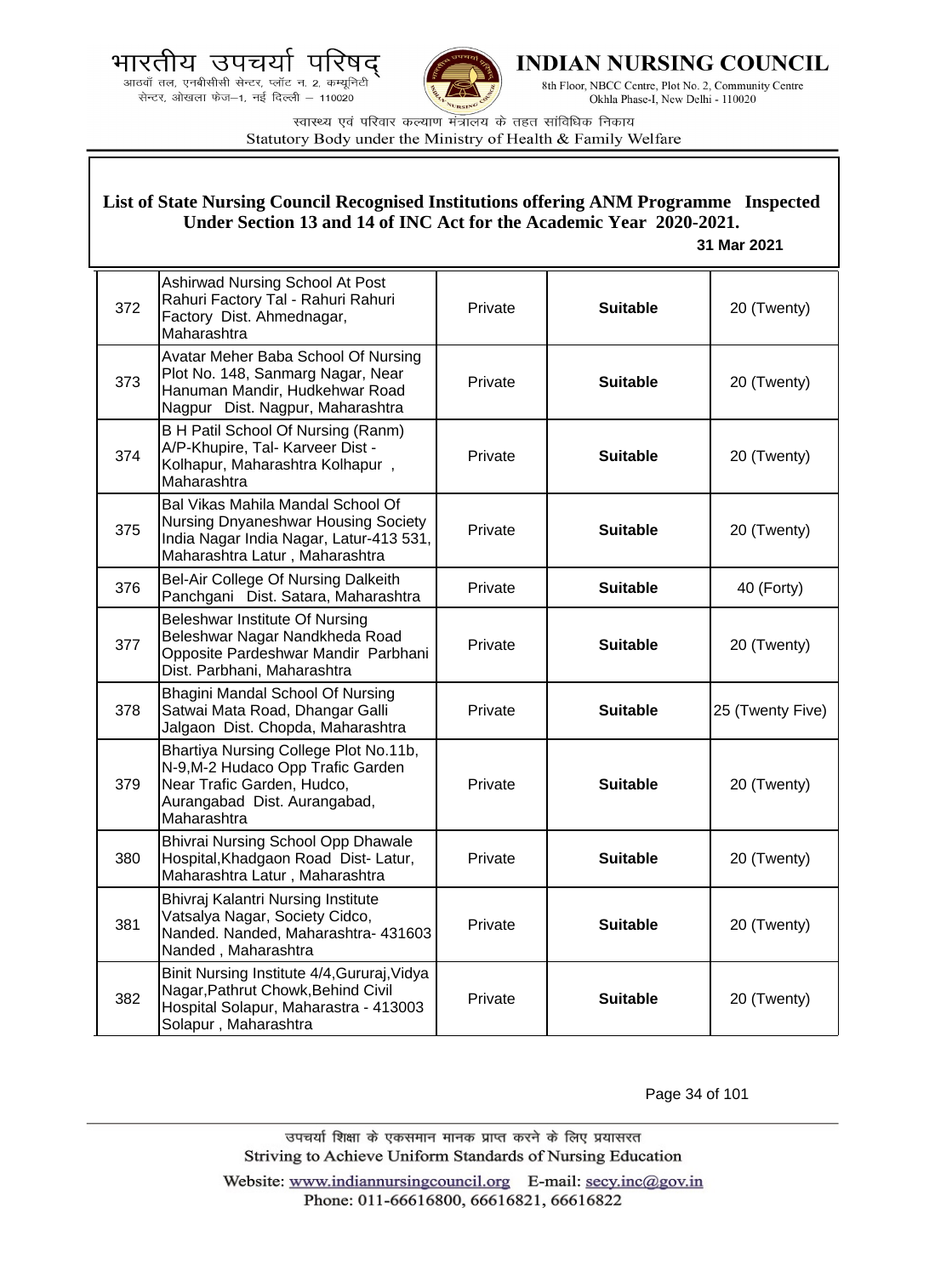.<br>आठवाँ तल, एनबीसीसी सेन्टर, प्लॉट न. 2, कम्यूनिटी<br>सेन्टर, ओखला फेज—1, नई दिल्ली — 110020



**INDIAN NURSING COUNCIL** 

8th Floor, NBCC Centre, Plot No. 2, Community Centre Okhla Phase-I, New Delhi - 110020

स्वास्थ्य एवं परिवार कल्याण मंत्रालय के तहत सांविधिक निकाय Statutory Body under the Ministry of Health & Family Welfare

|     | List of State Nursing Council Recognised Institutions offering ANM Programme Inspected<br>Under Section 13 and 14 of INC Act for the Academic Year 2020-2021.<br>31 Mar 2021         |            |                 |                  |
|-----|--------------------------------------------------------------------------------------------------------------------------------------------------------------------------------------|------------|-----------------|------------------|
| 383 | Blessing Institute Of Nursing Suvarna<br>Complex, Gangakhed Road Gangakhed<br>Road Parbhani Dist. Parbhani,<br>Maharashtra                                                           | Private    | <b>Suitable</b> | 20 (Twenty)      |
| 384 | Chandrakant Yeshwant Dangat Patil<br>School Of Nursing Sr.No.46, Vidya<br>Nagar, Wadgaon Bk, Narhe Road<br>Wadgaon Bk., Pune- 411041 Pune,<br>Maharashtra                            | Private    | <b>Suitable</b> | 20 (Twenty)      |
| 385 | Chatarpati Pramile Raje General<br><b>Hospital Training College Of Nursing</b><br>Laxmipuri Near Dasara Chouk<br>Laxmipuri, Tehsil - Karveer Kolhapur<br>Dist. Kolhapur, Maharashtra | Government | <b>Suitable</b> | 20 (Twenty)      |
| 386 | Creative Nursing School Market Yard,<br>Opp Kdc Bank, Gadhinglaj Gadhinglaj -<br>416502, Dist-Kolhapur, Maharashtra<br>Gadhinglaj, Maharashtra                                       | Private    | <b>Suitable</b> | 20 (Twenty)      |
| 387 | Dayanand School Of Nursing Near<br>Nilgiri Hotel Vadoli Po- Talasari Talasari<br>Dist. Palghar, Maharashtra                                                                          | Private    | <b>Suitable</b> | 25 (Twenty Five) |
| 388 | Deonil School Of Nursing At Akapur<br>Road Distt-Chandrapur, Maharashtra -<br>441224 Mul, Maharashtra                                                                                | Private    | <b>Suitable</b> | 20 (Twenty)      |
| 389 | Dhanrajgiriji Hospital Trust 4 Railway<br>Lines Solapur Dist. Solapur,<br>Maharashtra                                                                                                | Private    | <b>Suitable</b> | 20 (Twenty)      |
| 390 | Dhareshwar Institute Of Nursing Survey<br>No 48, Indraprasthnagar, Dhayari, Pune<br>41 Dhayari, Pune - 411041,<br>Maharashtra Pune, Maharashtra                                      | Private    | <b>Suitable</b> | 20 (Twenty)      |
| 391 | Dharti School Of Nursing Taroda Khurd<br>Dist Nanded- 431605, Maharashtra<br>Nanded, Maharashtra                                                                                     | Private    | <b>Suitable</b> | 20 (Twenty)      |
| 392 | Diamond Nursing Institute At Deoli<br>Deoli Dist. Wardha, Maharashtra                                                                                                                | Private    | <b>Suitable</b> | 20 (Twenty)      |
| 393 | Dr Dadasaheb Suresh G Patil College<br>Of Nursing Yawal Road Maharashtra<br>Chopda Dist. Jalgaon, Maharashtra                                                                        | Private    | <b>Suitable</b> | 20 (Twenty)      |
| 394 | Dr J J Magdum Institute Of Nursing<br>Education Shirolwadi Road, Jaysingpur<br>Tal - Shirol, Dist - Kolhapur - 416101<br>Jaysingpur, Maharashtra                                     | Private    | <b>Suitable</b> | 20 (Twenty)      |

Page 35 of 101

उपचर्या शिक्षा के एकसमान मानक प्राप्त करने के लिए प्रयासरत Striving to Achieve Uniform Standards of Nursing Education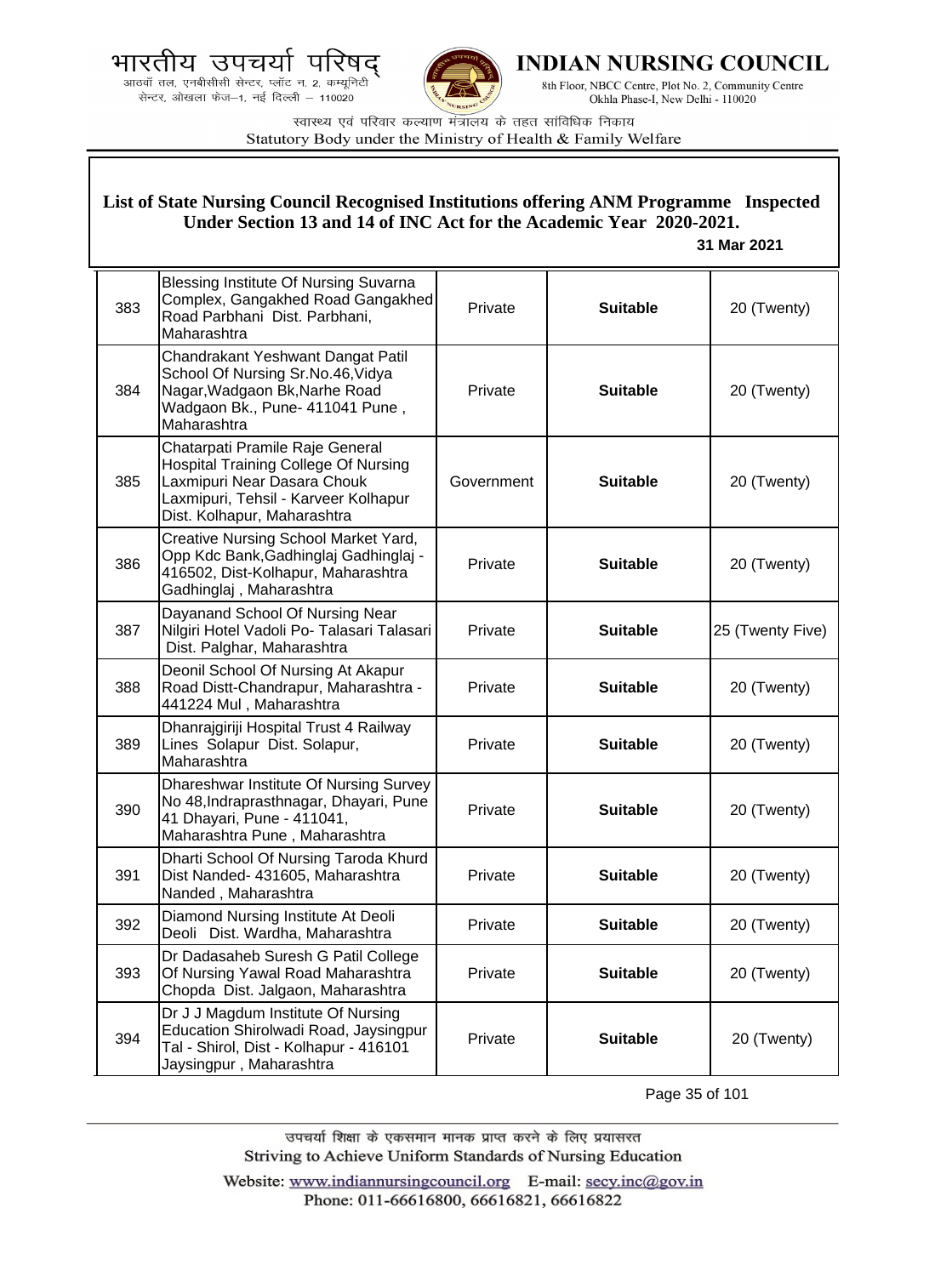



**INDIAN NURSING COUNCIL** 

8th Floor, NBCC Centre, Plot No. 2, Community Centre Okhla Phase-I, New Delhi - 110020

स्वास्थ्य एवं परिवार कल्याण मंत्रालय के तहत सांविधिक निकाय Statutory Body under the Ministry of Health & Family Welfare

### **List of State Nursing Council Recognised Institutions offering ANM Programme Inspected Under Section 13 and 14 of INC Act for the Academic Year 2020-2021.**

### **31 Mar 2021**

| 395 | Dr K B Mapari Institute Of Nusing Dhar<br>Road, Lonar Lonar Dist. Buldana,<br>Maharashtra                                                                              | Private    | <b>Suitable</b> | 20 (Twenty) |
|-----|------------------------------------------------------------------------------------------------------------------------------------------------------------------------|------------|-----------------|-------------|
| 396 | Dr Panjabrao Deshmukh Nursing<br>Institute Shivaji Nagar Amravati Dist.<br>Amravati, Maharashtra                                                                       | Private    | <b>Suitable</b> | 30 (Thirty) |
| 397 | Dr Prafulla Patil Nursing School Bus<br>Stand Road Dist- Parbhani Dist-<br>Parbhani, Maharashtra- 431401<br>Parbhani, Maharashtra                                      | Private    | <b>Suitable</b> | 20 (Twenty) |
| 398 | Dwarika Sangamnerkar Institute Of<br>Nursing Education 50-51, Laxmi Park<br>Society, Navi Peth Lbs Road 50-51,<br>Laxmi Park, Navipeth Pune Dist. Pune,<br>Maharashtra | Private    | <b>Suitable</b> | 20 (Twenty) |
| 399 | Ekvira Nursing School Jahanpur Road,<br>Daryapur Tq:- Daryapur Dist:- Amravati<br>Daryapur, Tq - Daryapur Daryapur Dist.<br>Amaravati, Maharashtra                     | Private    | <b>Suitable</b> | 20 (Twenty) |
| 400 | Florence Nightingle Nursing School<br>Parwatabai Pundlikrao Tale Education<br>Society Mudholkar Peth Mudholkar<br>Peth Amravati Dist. Amaravati,<br>Maharashtra        | Private    | <b>Suitable</b> | 30 (Thirty) |
| 401 | Florence Schoolof Nursing A/P-<br>Mahagaon Tehsil - Gadhinglaj<br>Gadhinglaj Dist. Kolhapur, Maharashtra                                                               | Private    | <b>Suitable</b> | 20 (Twenty) |
| 402 | G B Patil School Of Nursing Sarvodaya<br>Society Maharashtra Udgir,<br>Maharashtra                                                                                     | Private    | <b>Suitable</b> | 20 (Twenty) |
| 403 | Gandhi Nursing School Dr. Babasaheb<br>Ambedkar Chowk, Nagar-Beed Road<br>Kada Tal Ashti, Ashti Dist. Beed,<br>Maharashtra, Maharashtra                                | Private    | <b>Suitable</b> | 20 (Twenty) |
| 404 | Ganshanti Nursing School Plot No 3<br>Jijai Nagar Near Water Tank Hudco<br>New Tq & Dist Nanded, Maharashtra-<br>431603 Nanded, Maharashtra                            | Private    | <b>Suitable</b> | 20 (Twenty) |
| 405 | General Hospital Chhota Bazar Hospital<br>Ward Chandrapur Dist. Chandrapur,<br>Maharashtra                                                                             | Government | <b>Suitable</b> | 20 (Twenty) |

Page 36 of 101

उपचर्या शिक्षा के एकसमान मानक प्राप्त करने के लिए प्रयासरत Striving to Achieve Uniform Standards of Nursing Education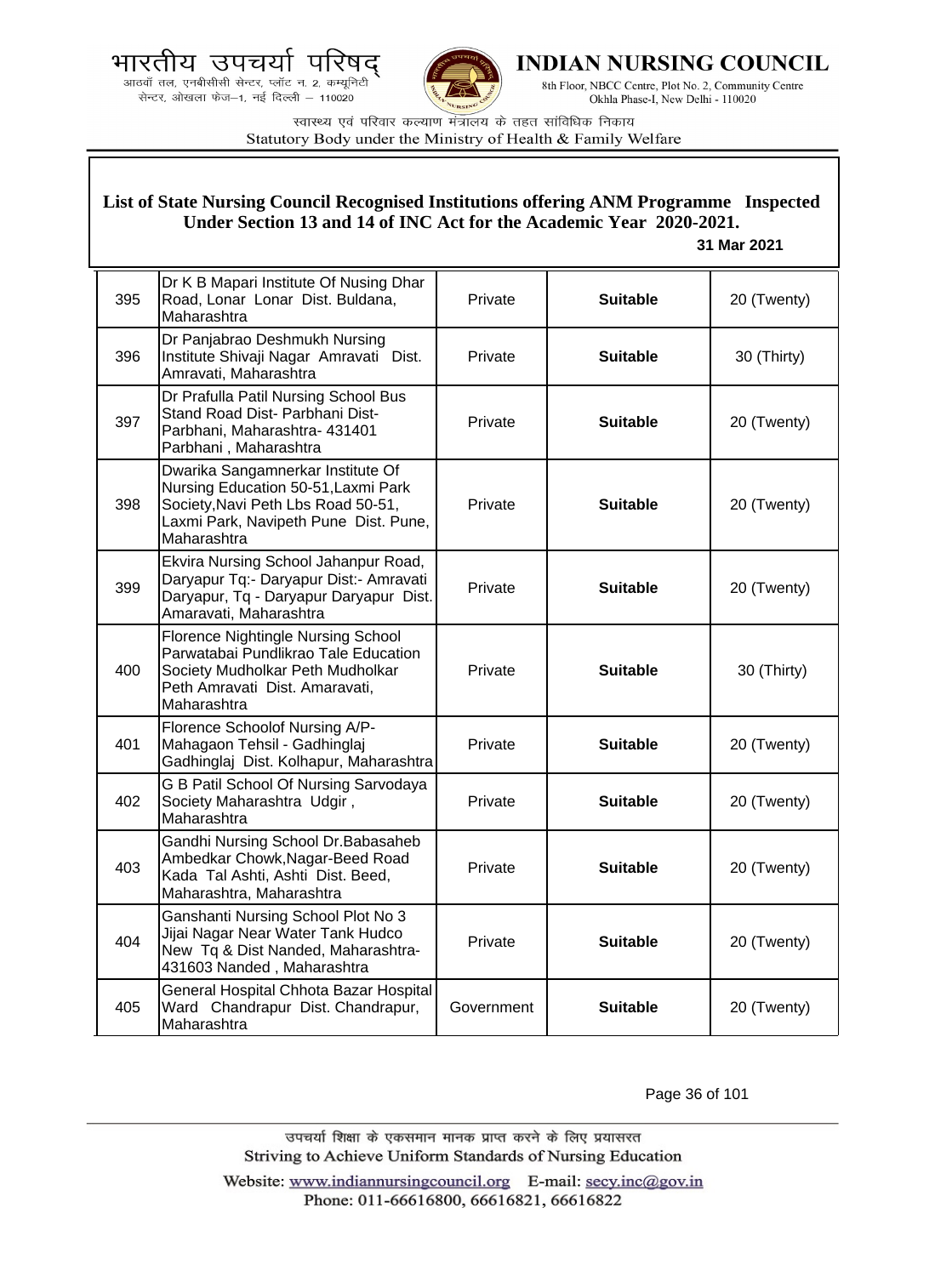



**INDIAN NURSING COUNCIL** 

8th Floor, NBCC Centre, Plot No. 2, Community Centre Okhla Phase-I, New Delhi - 110020

स्वास्थ्य एवं परिवार कल्याण मंत्रालय के तहत सांविधिक निकाय Statutory Body under the Ministry of Health & Family Welfare

|     | List of State Nursing Council Recognised Institutions offering ANM Programme Inspected<br>Under Section 13 and 14 of INC Act for the Academic Year 2020-2021.<br>31 Mar 2021 |         |                 |             |  |
|-----|------------------------------------------------------------------------------------------------------------------------------------------------------------------------------|---------|-----------------|-------------|--|
| 406 | Girijai Nursing School Old Shree<br>Hospital, Pabal Fata, Nagar - Pune<br>Highway Nagar-Pune Highway, Shirur,<br>Nagpur Dist. Pune, Maharashtra                              | Private | <b>Suitable</b> | 20 (Twenty) |  |
| 407 | Giriraj Nursing School Giriraj Hospital<br>Compound Near S.T Stand Indapur<br>Road Dist-Pune, Maharashtra - 413102<br>Baramati, Maharashtra                                  | Private | <b>Suitable</b> | 30 (Thirty) |  |
| 408 | Godavari School Of Nursing Nh-6, Gat<br>No. 57/1, 57/2, Khirdi Shivar Jalgaon<br>Dist. Jalgaon, Maharashtra                                                                  | Private | <b>Suitable</b> | 30 (Thirty) |  |
| 409 | Govindrao Paul Nursing School<br>Banchincholi Road Hadgaon<br>Tq.Hadgaon Dist.Nanded<br>Tq - Hadgaon Hadgaon Dist. Nanded,<br>Maharashtra                                    | Private | <b>Suitable</b> | 30 (Thirty) |  |
| 410 | Hutatma Institute Of Nursing Savitribai<br>Phule Girls Hostel 2nd Floor, Hutatma<br>Colony Walwa Walwa, Distt - Sangli,<br>Maharasthra-416313 Sangli,<br>Maharashtra         | Private | <b>Suitable</b> | 20 (Twenty) |  |
| 411 | Indira Bahuuddeshiya Shikshan<br>Sanstha A N M School Hanuman<br>Nagar, Behind Bus Stand Malkapur,<br>Tal - Malkapur Malkapur Dist. Buldana,<br>Maharashtra                  | Private | <b>Suitable</b> | 20 (Twenty) |  |
| 412 | Indira Bahuuddeshiya Shikshan<br>Sanstha School Of Nursing Old Ajispur<br>Road, Rajendra Nagar, Sagwan<br>Buldana Dist. Buldana, Maharashtra                                 | Private | <b>Suitable</b> | 20 (Twenty) |  |
| 413 | Indira Gandhi Anm Nursing School<br>Yousuf Colony C/O Baig Floor Mill<br>Parbhani Parbhani Dist. Parbhani,<br>Maharashtra                                                    | Private | <b>Suitable</b> | 20 (Twenty) |  |
| 414 | Indira Gandhi Nursing School Above<br>Kazi Hospital, Samarth Nagar<br>Osmanabad Osmanabad Dist.<br>Osmanabad, Maharashtra                                                    | Private | <b>Suitable</b> | 20 (Twenty) |  |
| 415 | Indira Gandhi Nursing School Near<br>Parwe Petrol Pump Main Road<br>Bhiwapur Bhiwapur Dist. Nagpur,<br>Maharashtra                                                           | Private | <b>Suitable</b> | 20 (Twenty  |  |

Page 37 of 101

उपचर्या शिक्षा के एकसमान मानक प्राप्त करने के लिए प्रयासरत Striving to Achieve Uniform Standards of Nursing Education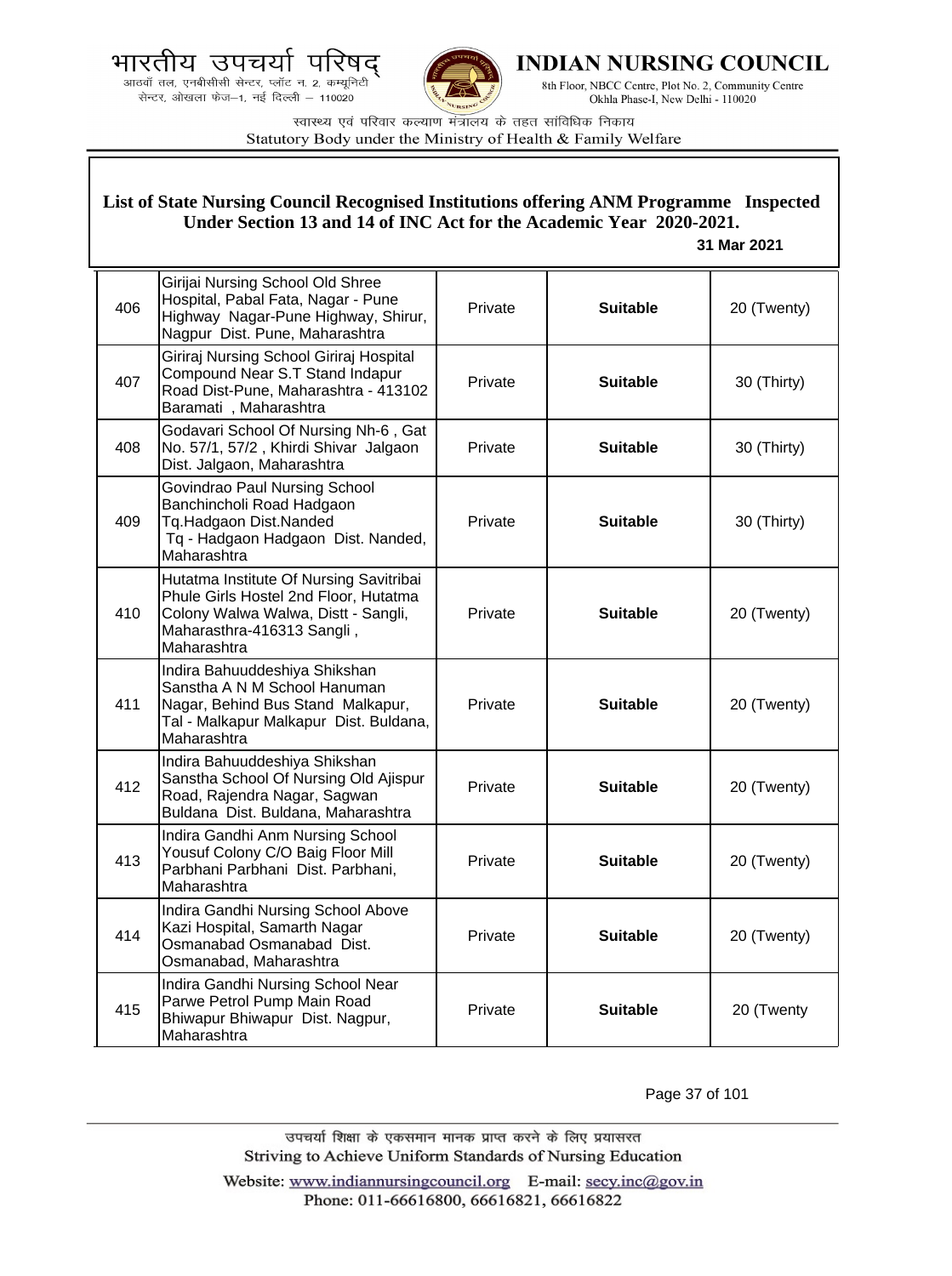



**INDIAN NURSING COUNCIL** 

8th Floor, NBCC Centre, Plot No. 2, Community Centre Okhla Phase-I, New Delhi - 110020

स्वास्थ्य एवं परिवार कल्याण मंत्रालय के तहत सांविधिक निकाय Statutory Body under the Ministry of Health & Family Welfare

## **List of State Nursing Council Recognised Institutions offering ANM Programme Inspected Under Section 13 and 14 of INC Act for the Academic Year 2020-2021.**

## **31 Mar 2021**

| 416 | Indira Gandhi Nursing School Basmat<br>Hingoli Basmat Dist. Hingoli,<br>Maharashtra                                                                          | Private | <b>Suitable</b> | 20 (Twenty) |
|-----|--------------------------------------------------------------------------------------------------------------------------------------------------------------|---------|-----------------|-------------|
| 417 | Institute Of Nursing Education, Sr. No.<br>165/A, Malwadi, Hadapsar Pune-<br>411028 Pune, Maharashtra                                                        | Private | <b>Suitable</b> | 40 (Forty)  |
| 418 | Jijamata Nursing School Chincholi Ao<br>Wadi Karkhana, Barshi Road Barshi<br>Road, Tq - Latur Latur Dist. Latur,<br>Maharashtra                              | Private | <b>Suitable</b> | 20 (Twenty) |
| 419 | Jijamata Nursing School A/P:Dahigaon-<br>Ne, Tal: Shevgaon, Dist: Ahmednagar<br>(Mh) Tal - Shevagaon Dahigaon-Ne<br>Dist. Ahmednagar, Maharashtra            | Private | <b>Suitable</b> | 20 (Twenty) |
| 420 | Jijamata School Of Nursing Sadola<br>Road Kesapuri Camp Beed Majalgaon<br>Dist. Beed, Maharashtra                                                            | Private | <b>Suitable</b> | 20 (Twenty) |
| 421 | Jijamata School Of Nursing Muthey Ley<br>Out Behind Bus Stand Behind Bus<br>Stand Buldana Dist. Buldana,<br>Maharashtra                                      | Private | <b>Suitable</b> | 20 (Twenty) |
| 422 | K D Gavit Nursing School<br>At.Pathari, Post.Dhmadai Maharashtra<br>Nandurbar, Maharashtra                                                                   | Private | <b>Suitable</b> | 20 (Twenty) |
| 423 | K T Patil School Of Nursing Siddharth<br>Nagar, Barshi Road Osmanabad Dist.<br>Osmanabad, Maharashtra                                                        | Private | <b>Suitable</b> | 20 (Twenty) |
| 424 | Kai Munshiram Naik Nursing School<br>At.Munshiram Tanda Post.Narwadi Tq<br>Sonpeth Sonpeth Dist. Parbhani,<br>Maharashtra                                    | Private | <b>Suitable</b> | 20 (Twenty) |
| 425 | Kalai School Of Nursing At. Post-<br>Naigaon Naigaon Dist. Beed,<br>Maharashtra                                                                              | Private | <b>Suitable</b> | 20 (Twenty) |
| 426 | Kamal Institute Of Nursing Education,<br>Kamal Orthopedic Centre, Satara Road<br>Jath, Dist. Sangli-416404, Maharashtra<br>Jath, Maharashtra                 | Private | <b>Suitable</b> | 20 (Twenty) |
| 427 | Kamalabai Umak Nursing School 82/88<br>Ganediwal Lay Out Near Commissioner<br>Office Camp Camp Amravati, Dist -<br>Amaravati-444602 Amravati,<br>Maharashtra | Private | <b>Suitable</b> | 20 (Twenty) |

Page 38 of 101

उपचर्या शिक्षा के एकसमान मानक प्राप्त करने के लिए प्रयासरत Striving to Achieve Uniform Standards of Nursing Education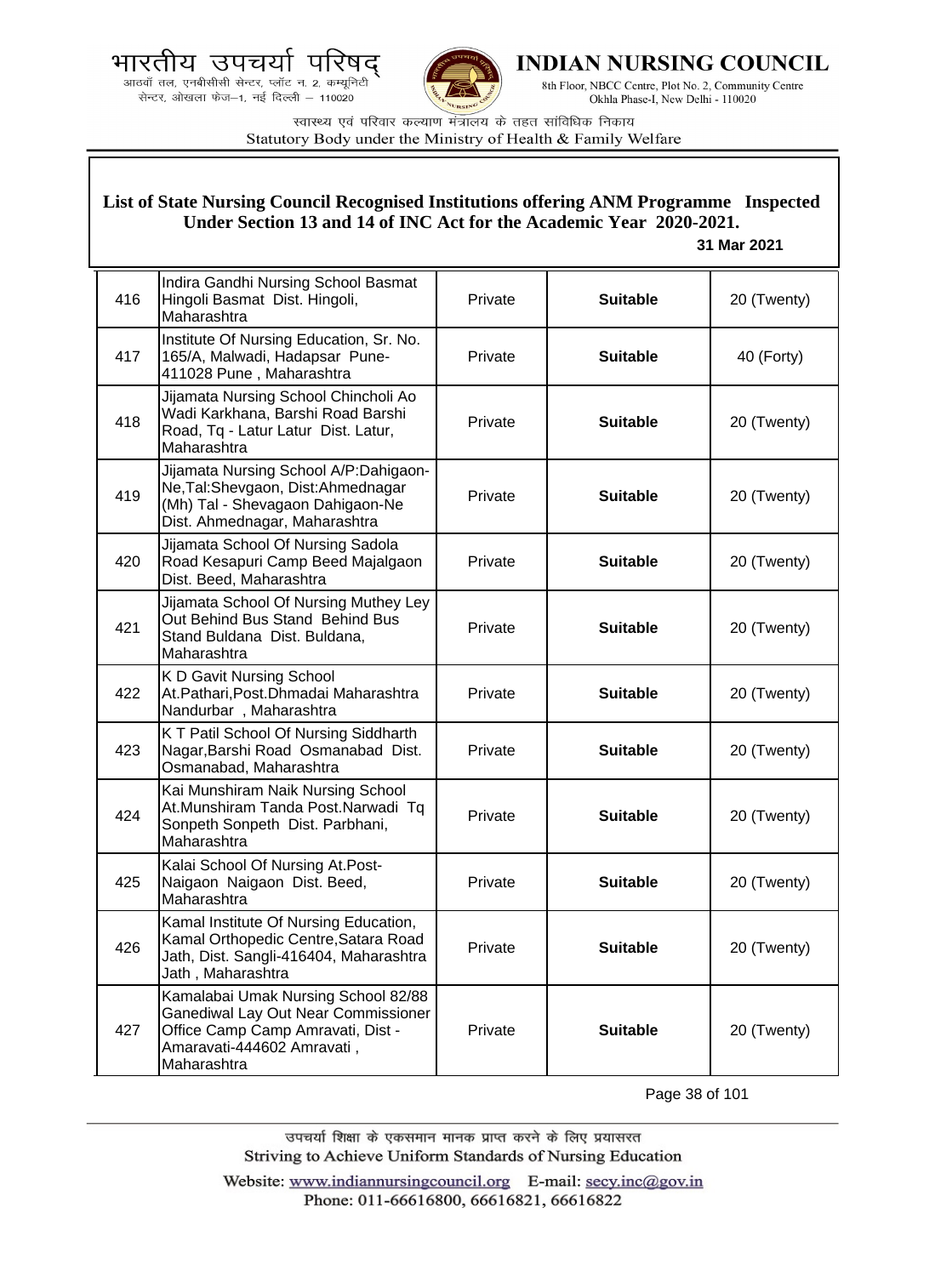



**INDIAN NURSING COUNCIL** 

8th Floor, NBCC Centre, Plot No. 2, Community Centre Okhla Phase-I, New Delhi - 110020

स्वास्थ्य एवं परिवार कल्याण मंत्रालय के तहत सांविधिक निकाय Statutory Body under the Ministry of Health & Family Welfare

## **List of State Nursing Council Recognised Institutions offering ANM Programme Inspected Under Section 13 and 14 of INC Act for the Academic Year 2020-2021.**

## **31 Mar 2021**

| 428 | Karuna Nursing School Karuna<br>Hospital, Yeola Road, Manmad<br>Maharashtra Manmad, Maharashtra                                                                           | Private | <b>Suitable</b> | 30 (Thirty)  |
|-----|---------------------------------------------------------------------------------------------------------------------------------------------------------------------------|---------|-----------------|--------------|
| 429 | Kasabai School Of Nursing At. Post.<br>Sewagram, Nandora Road<br>Maharashtra, Pin-442001 Wardha,<br>Maharashtra                                                           | Private | <b>Suitable</b> | 20 (Twenty)  |
| 430 | Kasal's Nursing Training School A/P<br>Gaorai District Sindhudurg, Pin-416603<br>Gaorai, Maharashtra                                                                      | Private | <b>Suitable</b> | 15 (Fifteen) |
| 431 | Kasturba Nursing School Hiramoti<br>Building At Mandgaon Samudrapur<br>Dist. Wardha, Maharashtra                                                                          | Private | <b>Suitable</b> | 20 (Twenty)  |
| 432 | Kedari Redekar Nursing School P-2<br>Midc Area, Shendri Mal Tal-Gadhinglaj<br>Gadhinglaj Dist. Kolhapur, Maharashtra                                                      | Private | <b>Suitable</b> | 30 (Thirty)  |
| 433 | Kiran School Of Nursing At Post<br>Kapadane Tals - Dhule Kapadane Dist.<br>Dhule, Maharashtra                                                                             | Private | <b>Suitable</b> | 20 (Twenty)  |
| 434 | Kranti Nursing Training Institute. In<br>Front Of Essar Petrol Pump, Premdan<br>Chowk, Savedi Road Ahmednagar<br>Dutta Hosp, Ahmednagar-414001<br>Ahmednagar, Maharashtra | Private | <b>Suitable</b> | 20 (Twenty)  |
| 435 | Krantiagrani G D (Bapu) Lad School Of<br>Nursing Aaditya Hospital, Main Chowk<br>Vishrambag, Sangli Vishrambagh,<br>Tehsil - Miraj Sangli Dist. Sangli,<br>Maharashtra    | Private | <b>Suitable</b> | 20 (Twenty)  |
| 436 | Kurundwad Institute Of Nursing<br>Education 126 A, Ankur<br>Hospital, Kurundwad Dist Kolhapur-<br>416106, Maharashtra Kurundwad,<br>Maharashtra                           | Private | <b>Suitable</b> | 20 (Twenty)  |
| 437 | Late Anusaya Savitribai Manikrao<br><b>Thakoor Memorial School Of Nursing</b><br>Samata Colony, Varale Road, Talegaon<br>Dabhade Station Pune Dist. Pune,<br>Maharashtra  | Private | <b>Suitable</b> | 20 (Twenty)  |
| 438 | Late Asarabai Darade School Of Rgnm<br>Near Odhagaon Aurangabad Highway<br>Eklahare Maharastra - 422105 Nashik,<br>Maharashtra                                            | Private | <b>Suitable</b> | 20 (Twenty)  |

Page 39 of 101

उपचर्या शिक्षा के एकसमान मानक प्राप्त करने के लिए प्रयासरत Striving to Achieve Uniform Standards of Nursing Education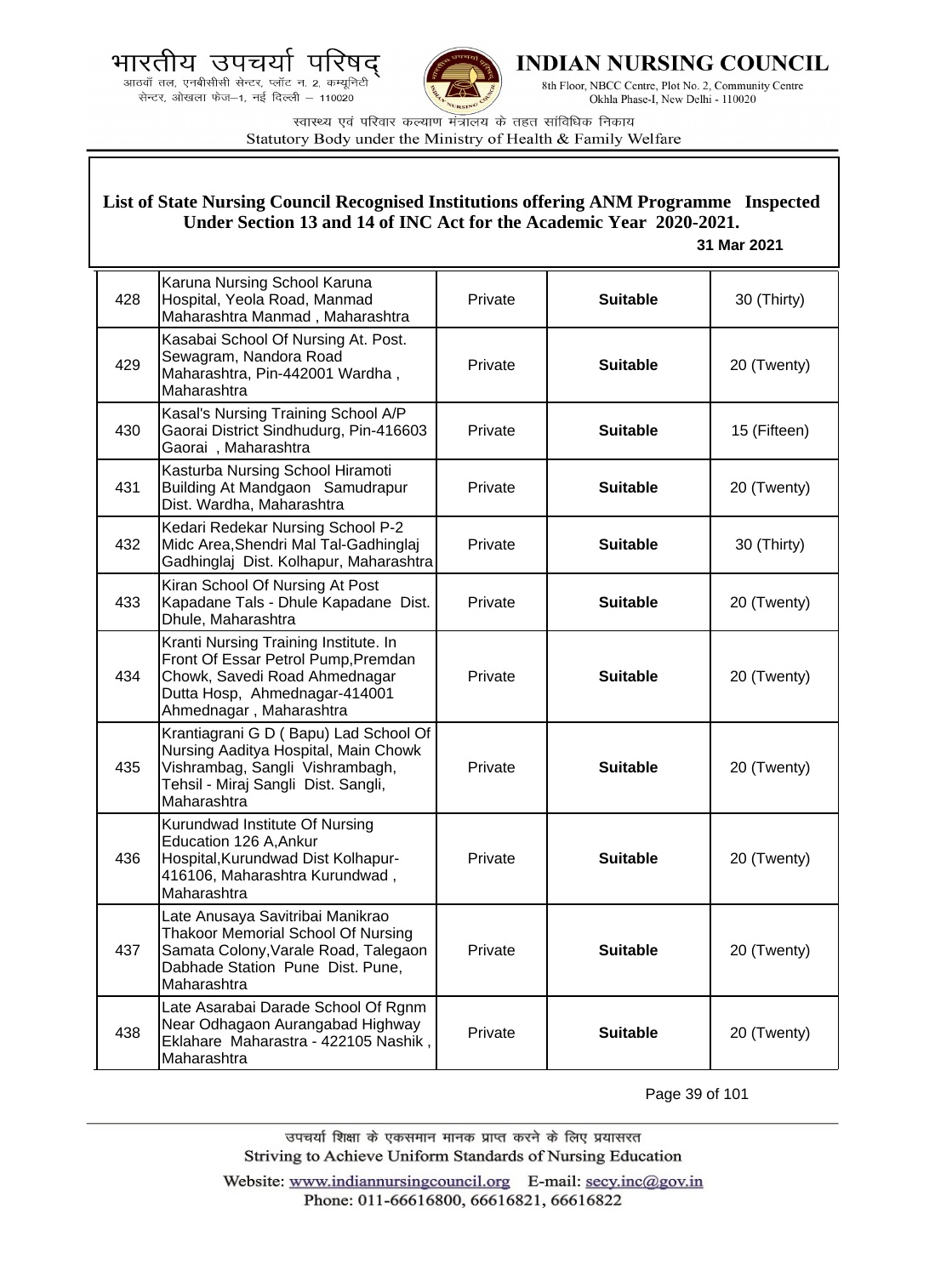भारतीय उपचर्या





INDIAN NURSING COUNCIL

8th Floor, NBCC Centre, Plot No. 2, Community Centre Okhla Phase-I, New Delhi - 110020

स्वास्थ्य एवं परिवार कल्याण मंत्रालय के तहत सांविधिक निकाय Statutory Body under the Ministry of Health & Family Welfare

#### 439 Late U T Jadhavar Foundation's Institute Of Nursing Manaji Nagar,Near Aditya Sankruti,Narhe Wadgaon (Bk) Pune Dist. Pune, Maharashtra Private **Suitable** 20 (Twenty) 440 Laxmi Prabha Nursing Institute Bamnoli Kupwad Tal - Miraj Bamnoli Dist. Sangli, Maharashtra Private **Suitable** 20 (Twenty) 441 Life Line School Of Nursing Opp St Stand Panvel, Raigad, Maharashtra-410206 Navi Mumbai , Maharashtra Private **Suitable** 20 (Twenty) 442 Loknete Rajarambapu Patil Training College Of Nsg A/P- Isalampur Sangli - 415409, Mahrashtra Isalampur , Maharashtra Private **Suitable** 20 (Twenty) 443 M E S's School Of Nursing Ghanekhunt - Lote Research Centre Campus, At/Po Ghanekhunt, Ratnagiri-22 Ghanekhunt - Lote , Maharashtra Private **Suitable** 30 (Thirty) 444 M G M Institute Of Nursing Education Mgm Campus,N-6,Cidco Aurangabad Dist. Aurangabad, Maharashtra Private **Suitable 40 (Forty)** 445 M J Pawade Nursing School Near Bus Stand Amravati, Maharashtra Amravati Dist. Amravati, Maharashtra Private **Calculary Suitable C** 20 (Twenty) 446 M J Pawade Nursing School Upper Wardha Colony, Near Bus Stand Morshi Dist. Amravati, Maharashtra Private **Suitable** 20 (Twenty) 447 M J Phule B Shikshan Sanstha's School Of Nursing Old Buldana Road Near Mseb Office Chikhli Dist. Buldana, Maharashtra Private **Suitable** 20 (Twenty) 448 Maa Anusaya School Of Nursing Disha Training Center , Khedakar Nagar Akola Dist. Akola, Maharashtra Private **Suitable** 20 (Twenty) 449 Maa Ganga Nursing School, At Maa Ganga Memorial Baheti Hospital, Akola Naka Akola Naka, Washim Dist. Washim, Maharashtra Private **Suitable** 20 (Twenty) 450 Maa Gayatri School Of Nursing Balaji Nagar Jawahar Navodyalya Road Navsari Navsari Amravati Dist. Amravati , Maharashtra Private **Suitable** 20 (Twenty) **List of State Nursing Council Recognised Institutions offering ANM Programme Inspected Under Section 13 and 14 of INC Act for the Academic Year 2020-2021. 31 Mar 2021**

Page 40 of 101

उपचर्या शिक्षा के एकसमान मानक प्राप्त करने के लिए प्रयासरत Striving to Achieve Uniform Standards of Nursing Education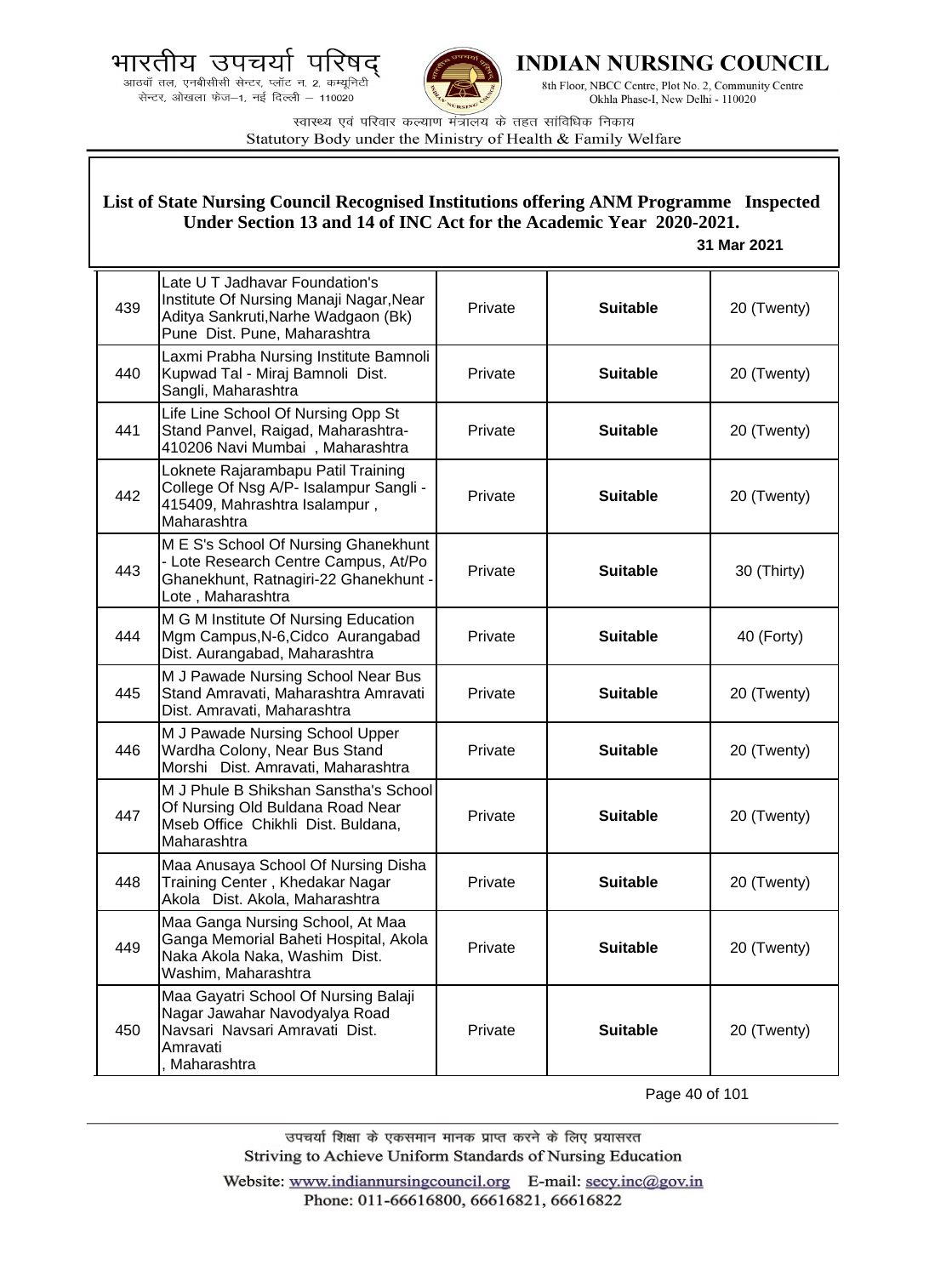.<br>आठवाँ तल, एनबीसीसी सेन्टर, प्लॉट न. 2, कम्यूनिटी<br>सेन्टर, ओखला फेज—1, नई दिल्ली — 110020



**INDIAN NURSING COUNCIL** 

8th Floor, NBCC Centre, Plot No. 2, Community Centre Okhla Phase-I, New Delhi - 110020

स्वास्थ्य एवं परिवार कल्याण मंत्रालय के तहत सांविधिक निकाय Statutory Body under the Ministry of Health & Family Welfare

|     | List of State Nursing Council Recognised Institutions offering ANM Programme Inspected<br>Under Section 13 and 14 of INC Act for the Academic Year 2020-2021.<br>31 Mar 2021 |         |                 |             |
|-----|------------------------------------------------------------------------------------------------------------------------------------------------------------------------------|---------|-----------------|-------------|
| 451 | Madhukarrao Mahalkalkar Nursing<br>School, Vaibhav Nagar, Narsala Road,<br>Dighori, Umred Road Umrer Road,<br>Dighori, Nagpur-440034 Nagpur,<br>Maharashtra                  | Private | <b>Suitable</b> | 30 (Thiry)  |
| 452 | Mahalaxmi Nursing School Saraf<br>Mansion First Floor Bajaj Nagar Station<br>Road Tumsar Tumsar Dist. Bhandara,<br>Maharashtra                                               | Private | <b>Suitable</b> | 20 (Twenty) |
| 453 | Maharshi Karve Stree Shikshan<br>Samstha's Karvenagar Karvenagar,<br>Pune-411052 Pune, Maharashtra                                                                           | Private | <b>Suitable</b> | 30 (Thirty) |
| 454 | Maharshi Walmiki Institute Of Nursing<br>Near Railway Line, Behind Midc,<br>Malkapur Akola Dist. Akola,<br>Maharashtra                                                       | Private | <b>Suitable</b> | 30 (Thirty) |
| 455 | Mahatma Gandhi Nursing Institution At<br>& Po - Kawtha, (Pulgaon - Wardha<br>Highway Road) Ta - Deoli Kawtha Dist.<br>Wardha, Maharashtra                                    | Private | <b>Suitable</b> | 20 (Twenty) |
| 456 | Mangaon School Of Nursing Bhadav<br>Road, Mangaon-Raigad Maharashtra<br>Mangoan, Maharashtra                                                                                 | Private | <b>Suitable</b> | 20 (Twenty) |
| 457 | Manik Nursing School Chawada<br>Complex, Beed Bypass Road, Near<br>Resham Lawn Beed Bypass Road<br>Aurangabad Dist. Aurangabad,<br>Maharashtra                               | Private | <b>Suitable</b> | 20 (Twenty) |
| 458 | Matoshri Asarabai Darade School Of<br>Nursing A/P-Dhanore<br>Yeola Dist. Nashik, Maharashtra                                                                                 | Private | <b>Suitable</b> | 20 (Twenty) |
| 459 | Matoshri School Of Nursing & M.A.D.<br>School Of Nursing A/P-Babhulgaon<br>Babhutgaon Tal, Yeola Dist, Nasik<br>Yeola, Maharashtra                                           | Private | <b>Suitable</b> | 20 (Twenty) |
| 460 | Matrubhoomi Nursing School Behind<br>Lic Office Degloor Road Udgir Udgir<br>Dist. Latur, Maharashtra                                                                         | Private | <b>Suitable</b> | 30 (Thirty) |
| 461 | Mauli Nursing College Near Tidke<br>Hospital Vidyanagar (E) Barshi Road<br>Beed 431122 Beed Tal Beed Dist.<br>Beed, Maharashtra                                              | Private | <b>Suitable</b> | 20 (Twenty) |

Page 41 of 101

उपचर्या शिक्षा के एकसमान मानक प्राप्त करने के लिए प्रयासरत Striving to Achieve Uniform Standards of Nursing Education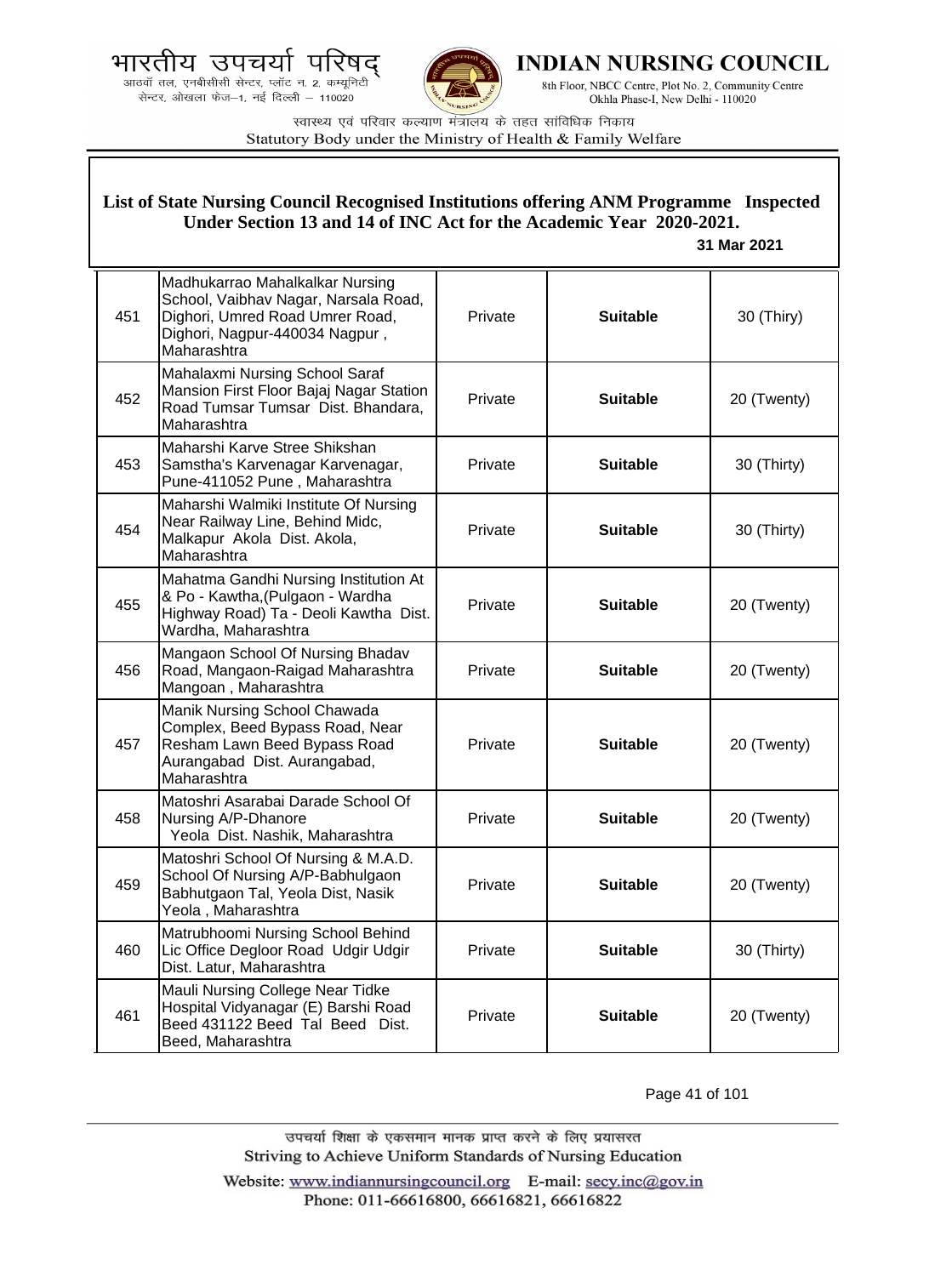.<br>आठवाँ तल, एनबीसीसी सेन्टर, प्लॉट न. 2, कम्यूनिटी<br>सेन्टर, ओखला फेज—1, नई दिल्ली — 110020



**INDIAN NURSING COUNCIL** 

8th Floor, NBCC Centre, Plot No. 2, Community Centre Okhla Phase-I, New Delhi - 110020

स्वास्थ्य एवं परिवार कल्याण मंत्रालय के तहत सांविधिक निकाय Statutory Body under the Ministry of Health & Family Welfare

| List of State Nursing Council Recognised Institutions offering ANM Programme Inspected<br>Under Section 13 and 14 of INC Act for the Academic Year 2020-2021.<br>31 Mar 2021 |                                                                                                                                                                                               |         |                 |             |
|------------------------------------------------------------------------------------------------------------------------------------------------------------------------------|-----------------------------------------------------------------------------------------------------------------------------------------------------------------------------------------------|---------|-----------------|-------------|
| 462                                                                                                                                                                          | Mother Teresa Memorial Nursing<br>Dadabhai Nauroji Ward Besides Balaji<br>Temple Ballarpur Ballarpur Dist.<br>Chandrapur, Maharashtra                                                         | Private | <b>Suitable</b> | 30 (Thirty) |
| 463                                                                                                                                                                          | Mother Teresa Nursing Institute, Plot<br>No. 6, Main Road, Jafar Nagar Nagpur-<br>440013, Maharashtra Nagpur,<br>Maharashtra                                                                  | Private | <b>Suitable</b> | 20 (Twenty) |
| 464                                                                                                                                                                          | Mrs Kumudben Madanbhai Sura<br>Nursing School Ambi-Ranawadi<br>(Panshet) Velhe Val - Velha, Dist-Pune,<br>Maharashtra-412107 Pune,<br>Maharashtra                                             | Private | <b>Suitable</b> | 30 (Thirty) |
| 465                                                                                                                                                                          | Muktai Nursing School D L Gaikawad<br>Building Rathod Corner Dhanegaon<br>Dhanegaon, Nanded Dist. Nanded,<br>Maharashtra                                                                      | Private | <b>Suitable</b> | 20 (Twenty) |
| 466                                                                                                                                                                          | Namco Charitable Trust, R A N M<br>School Of Nursing 30/1/1b/1 &<br>30/2/2c/2 Opp Rto Pethroad Panchavati<br>Sardhar Vallabbhai Patel Marg,,<br>Panchvati Nashik Dist. Nashik,<br>Maharashtra | Private | <b>Suitable</b> | 30 (Thirty) |
| 467                                                                                                                                                                          | National School Of Nursing Om<br>Nagar, Near New Tapdia Nagar, Kharap<br>Road Kharap Road, Akola Dist. Akola<br>Maharashtra, Maharashtra                                                      | Private | <b>Suitable</b> | 30 (Thirty) |
| 468                                                                                                                                                                          | Nazarene Nurses Training College<br>Reynolds Memorial Hospital & A.C.,<br>Pusad Road Pusad Rd Washim Dist.<br>Washim, Maharashtra                                                             | Private | <b>Suitable</b> | 20 (Twenty) |
| 469                                                                                                                                                                          | New Mother Teresa Ranm School Of<br>Nursing Degloor Road Udgir Dist.<br>Latur, Maharashtra                                                                                                    | Private | <b>Suitable</b> | 20 (Twenty) |
| 470                                                                                                                                                                          | New Nursing School Ranm Subhash<br>Road, Datta Mandir Beed - 431122,<br>Maharashtra Beed, Maharashtra                                                                                         | Private | <b>Suitable</b> | 20 (Twenty) |
| 471                                                                                                                                                                          | Nityaseva Hospital Nursing School<br>Paithan Road Shevgaon Shevgaon<br>Dist. Ahmednagar, Maharashtra                                                                                          | Private | <b>Suitable</b> | 30 (Thirty) |
| 472                                                                                                                                                                          | <b>Omkar Nursing School At Post Biloli</b><br>Biloli Dist. Nanded, Maharashtra                                                                                                                | Private | <b>Suitable</b> | 20 (Twenty) |

Page 42 of 101

उपचर्या शिक्षा के एकसमान मानक प्राप्त करने के लिए प्रयासरत Striving to Achieve Uniform Standards of Nursing Education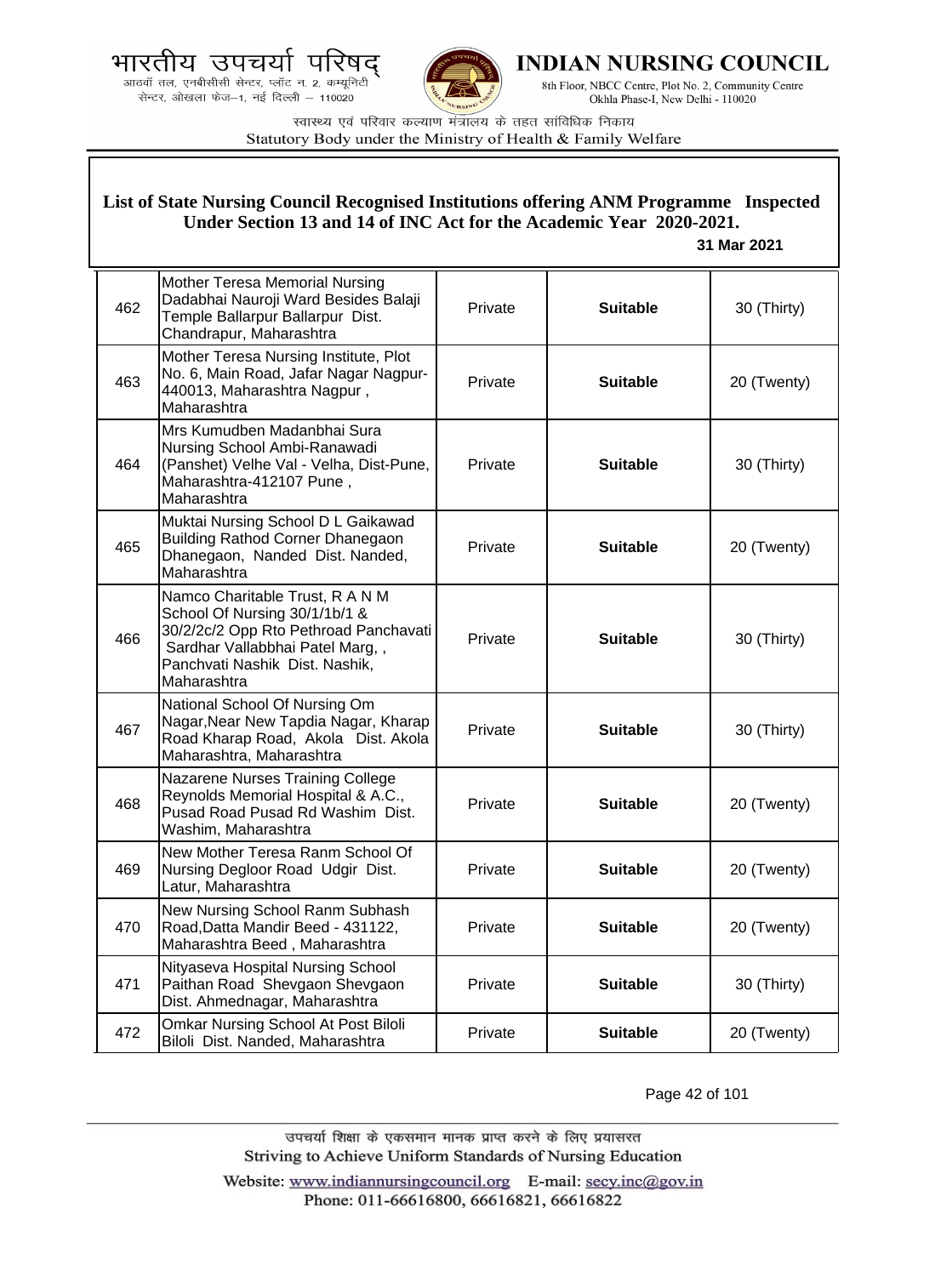



**INDIAN NURSING COUNCIL** 

8th Floor, NBCC Centre, Plot No. 2, Community Centre Okhla Phase-I, New Delhi - 110020

स्वास्थ्य एवं परिवार कल्याण मंत्रालय के तहत सांविधिक निकाय Statutory Body under the Ministry of Health & Family Welfare

| List of State Nursing Council Recognised Institutions offering ANM Programme Inspected<br>Under Section 13 and 14 of INC Act for the Academic Year 2020-2021.<br>31 Mar 2021 |                                                                                                                                                                                                                |         |                 |             |
|------------------------------------------------------------------------------------------------------------------------------------------------------------------------------|----------------------------------------------------------------------------------------------------------------------------------------------------------------------------------------------------------------|---------|-----------------|-------------|
| 473                                                                                                                                                                          | Parkar Medical Foundations School Of<br>Nursing 828, Parkar Hospital, Shivaji<br>Nagar Shivaji Nagar Ratnagiri Dist.<br>Ratnagiri, Maharashtra                                                                 | Private | <b>Suitable</b> | 20 (Twenty) |
| 474                                                                                                                                                                          | Parvatibai Mhaske Institute Of Nursing<br>Behind Chitanya Classic Hotel, Mhaske<br>College Road, Bhplegaon Phata<br>,Nagapur,Ahmednagar Bolegaon Phata,<br>Nagapur Ahmednagar Dist.<br>Ahmednagar, Maharashtra | Private | <b>Suitable</b> | 20 (Twenty) |
| 475                                                                                                                                                                          | Parvatibai Nursing School Snehalnagar<br>Near Mahilashram Sewagram Road<br>Wardha Wardha, Maharashtra                                                                                                          | Private | <b>Suitable</b> | 30 (Thirty) |
| 476                                                                                                                                                                          | Pawanraja Nursing School Ganesh<br>Ward Pauni, Maharashtra                                                                                                                                                     | Private | <b>Suitable</b> | 30 (Thirty) |
| 477                                                                                                                                                                          | <b>Phaltan Education Society Nursing</b><br>School Near Mudhoji College, Phaltan<br>Satara Road Pyramid Chowk Phaltan,<br>Dist Satara, Maharashtra Phaltan,<br>Maharashtra                                     | Private | <b>Suitable</b> | 20 (Twenty) |
| 478                                                                                                                                                                          | Pooja Nursing Institute Sahakar Nagar,<br>Bank Colony Near Balaji Temple<br>Bhandara Dist. Bhandara, Maharashtra                                                                                               | Private | <b>Suitable</b> | 20 (Twenty) |
| 479                                                                                                                                                                          | Prabhadevi School Of Nursing Behind<br>New English Highschool, Beside Rajiv<br>Gandhi Kamgar Bhawan, Jatpura Ward<br>Beside Rajiv Gandhi Kamgar Bhawan<br>Chandrapur Dist. Chandrapur,<br>Maharashtra          | Private | <b>Suitable</b> | 40 (Forty)  |
| 480                                                                                                                                                                          | Pragati Nursing School Krantinagar<br>Beed, Maharshtra Patoda,<br>Maharashtra                                                                                                                                  | Private | <b>Suitable</b> | 20 (Twenty) |
| 481                                                                                                                                                                          | Radhai Institute Of Nursing School<br>Jaykwadi Wasahat Kodri Road Tq -<br>Gangakhed Gangakhed Dist. Parbhani,<br>Maharashtra                                                                                   | Private | <b>Suitable</b> | 20 (Twenty) |
| 482                                                                                                                                                                          | Radhika Nursing School Behind Ttn<br>College, Santosh Nagar, Khadki Khadki<br>Akola Dist. Akola, Maharashtra                                                                                                   | Private | <b>Suitable</b> | 20 (Twenty) |
| 483                                                                                                                                                                          | Rajani Smruti Nursing School, A N M<br>Trg School, Behind Nutan High School<br>Tal- Shindkheda, Dondaicha Dist.<br>Dhule, Maharashtra                                                                          | Private | <b>Suitable</b> | 30 (Thirty) |

Page 43 of 101

उपचर्या शिक्षा के एकसमान मानक प्राप्त करने के लिए प्रयासरत Striving to Achieve Uniform Standards of Nursing Education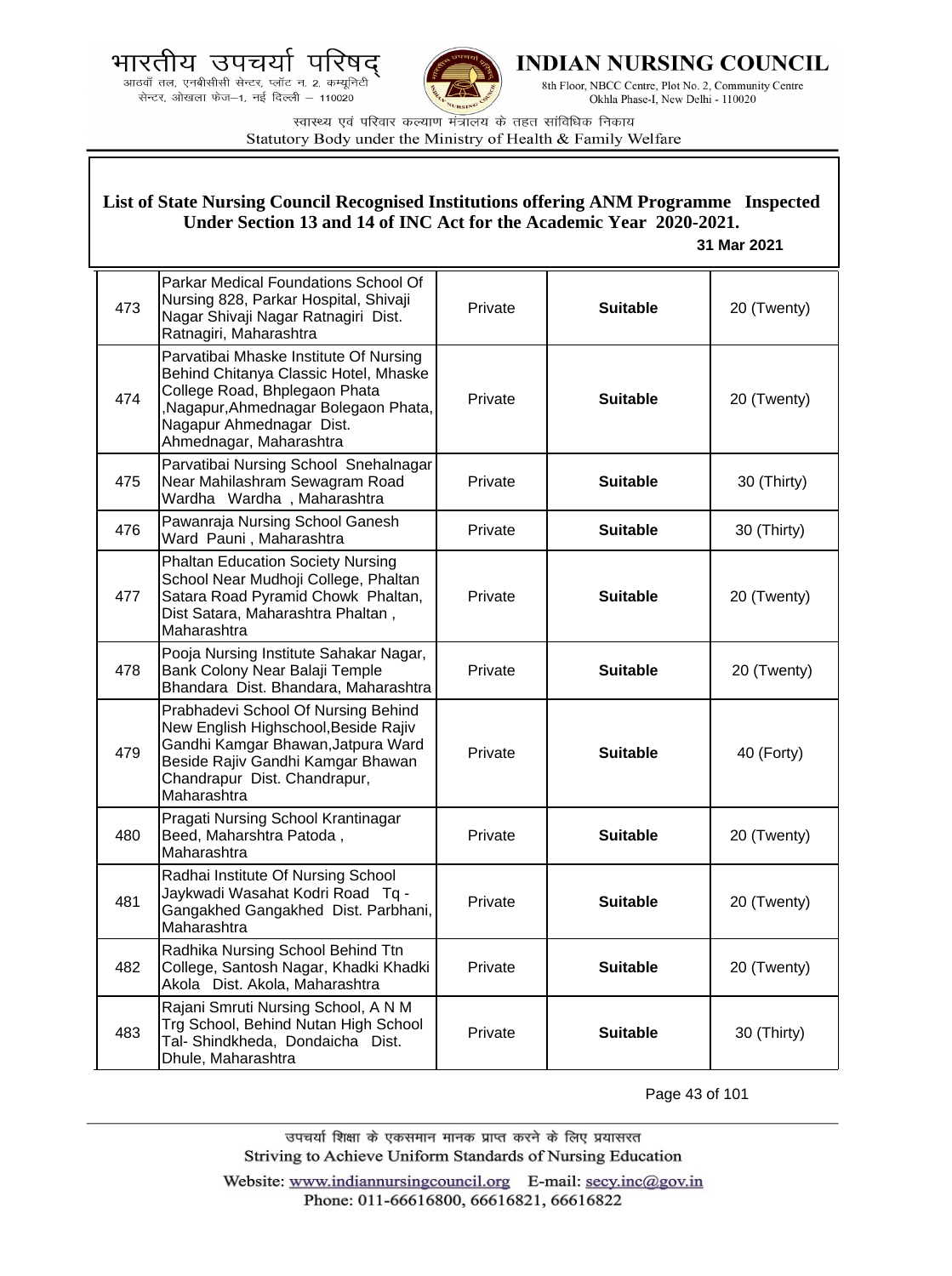



**INDIAN NURSING COUNCIL** 

8th Floor, NBCC Centre, Plot No. 2, Community Centre Okhla Phase-I, New Delhi - 110020

स्वास्थ्य एवं परिवार कल्याण मंत्रालय के तहत सांविधिक निकाय Statutory Body under the Ministry of Health & Family Welfare

| List of State Nursing Council Recognised Institutions offering ANM Programme Inspected<br>Under Section 13 and 14 of INC Act for the Academic Year 2020-2021.<br>31 Mar 2021 |                                                                                                                                                                                                                  |         |                 |             |
|------------------------------------------------------------------------------------------------------------------------------------------------------------------------------|------------------------------------------------------------------------------------------------------------------------------------------------------------------------------------------------------------------|---------|-----------------|-------------|
| 484                                                                                                                                                                          | Rajguru School Of Nursing Teliker<br><b>Building Beside Kumar Swami Temple</b><br>Uma Chowk Uma Chowk, Tq - Udgir<br>Udgir Dist. Latur, Maharashtra                                                              | Private | <b>Suitable</b> | 20 (Twenty) |
| 485                                                                                                                                                                          | Rajmata Ahilyadevi Institution Of<br>Nursing Gajanan Nagar Karegaon Road<br>Karegaon Road, Parbhani Dist.<br>Parbhani, Maharashtra                                                                               | Private | <b>Suitable</b> | 20 (Twenty) |
| 486                                                                                                                                                                          | Rajmata Jijau Nursing School Pharande<br>Nagar Wadi Road Farande Nagar,<br>Nanded Dist. Nanded, Maharashtra                                                                                                      | Private | <b>Suitable</b> | 20 (Twenty) |
| 487                                                                                                                                                                          | Ramling Wighne Nursing School<br>Wasanwadi Tq Beed Beed Dist. Beed,<br>Maharashtra, Maharashtra                                                                                                                  | Private | <b>Suitable</b> | 20 (Twenty) |
| 488                                                                                                                                                                          | Ranm Nursing School At Post Kotul Sr<br>No 218 Kotul Dist. Ahmednagar,<br>Maharashtra                                                                                                                            | Private | <b>Suitable</b> | 20 (Twenty) |
| 489                                                                                                                                                                          | Rashtramata Jijau Nursing School<br>Patoda Tq. Patoda Dist-Beed<br>Tq Patoda Patoda Dist. Beed,<br>Maharashtra                                                                                                   | Private | <b>Suitable</b> | 20 (Twenty) |
| 490                                                                                                                                                                          | Rashtriya Nursing School Laxmi<br>Godawan At-Bamnwada Post -Chunala<br>Near Laxmi Godawon Bamanwada<br>Dist. Chandrpur, Maharashtra                                                                              | Private | <b>Suitable</b> | 20 (Twenty) |
| 491                                                                                                                                                                          | Ratnadeep Nursing College Ratnadeep<br>Hospital Nagar Road Jamkhed Dist.<br>Ahmednagar, Maharashtra                                                                                                              | Private | <b>Suitable</b> | 20 (Twenty) |
| 492                                                                                                                                                                          | S N D College Of Nursing At-<br>Babhulgaon Tal- Yeola, Yeola Dist.<br>Nashik, Maharashtra, Maharashtra                                                                                                           | Private | <b>Suitable</b> | 30 (Thirty) |
| 493                                                                                                                                                                          | Sahyadri Seva Sanstha's Institute Of<br>Nursing Samrudhha Nagar, Opp: Amrut<br>Garden Hotel, Near Jadhav<br>Sankul, Trimbak Road, Satput Near<br>Jadhav Sankul, Trimbak Road Satpur<br>Dist. Nashik, Maharashtra | Private | <b>Suitable</b> | 20 (Twenty) |
| 494                                                                                                                                                                          | Sai Institute Of Nursing At Pimpri-<br>Nirmal Post Babhaleshwar Taluka<br>Rahata Dist Ahmednagar<br>Babhaleshwar Dist. Ahmednagar,<br>Maharashtra                                                                | Private | <b>Suitable</b> | 20 (Twenty) |

Page 44 of 101

उपचर्या शिक्षा के एकसमान मानक प्राप्त करने के लिए प्रयासरत Striving to Achieve Uniform Standards of Nursing Education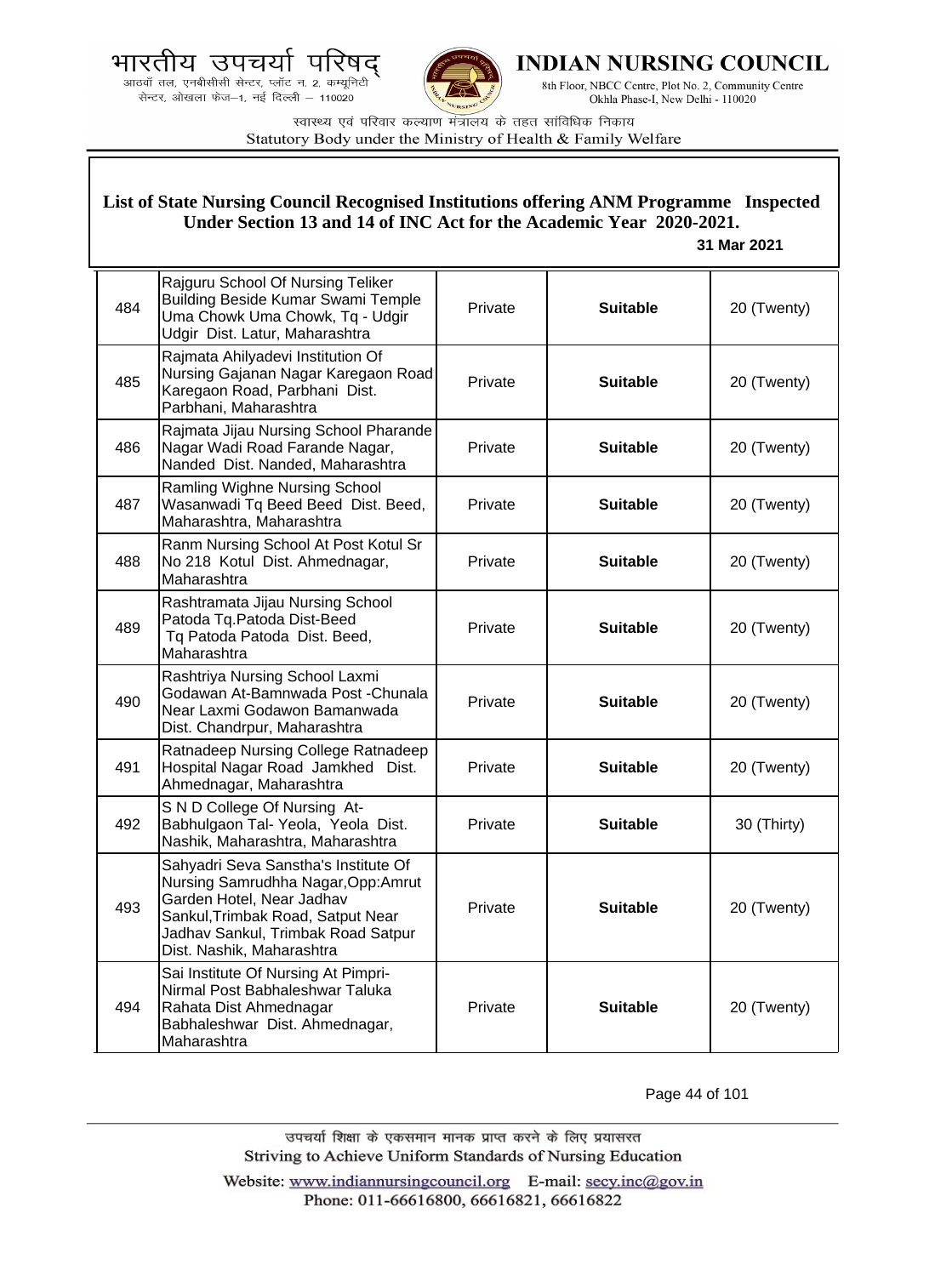



**INDIAN NURSING COUNCIL** 

8th Floor, NBCC Centre, Plot No. 2, Community Centre Okhla Phase-I, New Delhi - 110020

स्वास्थ्य एवं परिवार कल्याण मंत्रालय के तहत सांविधिक निकाय Statutory Body under the Ministry of Health & Family Welfare

## **List of State Nursing Council Recognised Institutions offering ANM Programme Inspected Under Section 13 and 14 of INC Act for the Academic Year 2020-2021.**

## **31 Mar 2021**

| 495 | Sai Nursing School Near Satana Naka<br>Soyagaon Nashik- 425413, Maharastra<br>Malegaon, Maharashtra                                                                   | Private | <b>Suitable</b> | 20 (Twenty) |
|-----|-----------------------------------------------------------------------------------------------------------------------------------------------------------------------|---------|-----------------|-------------|
| 496 | Samartha Nursing School,<br>Shreekshetra Dervan Taluka Chiplun,<br>Ratnagiri Dist. Ratnagiri, Maharashtra                                                             | Private | <b>Suitable</b> | 20 (Twenty) |
| 497 | Sanjeeva Nursing School, Kolhapur<br>379,'D' Ward, Rankalaves,<br>Opp.Rankala S.T.Stand Dist Kolhapur-<br>416002, Maharashtra Kolhapur,<br>Maharashtra                | Private | <b>Suitable</b> | 20 (Twenty) |
| 498 | Sanskruti Nursing School Sant Namdev<br>Nagar(West), Dhanora Road Dhanora<br>Road Beed Dist. Beed, Maharashtra                                                        | Private | <b>Suitable</b> | 20 (Twenty) |
| 499 | Sant Dyaneshwar Institute Of Nursing<br>Education 696-A, Sadashiv Peth, Laxmi<br>Road, Opp Vijay Talkies Laxmi Road,<br>Pune-411030, Maharashtra Pune,<br>Maharashtra | Private | <b>Suitable</b> | 20 (Twenty) |
| 500 | Sant Gajanan Maharaj Ranm Nursing<br>School Busstop, Triveni Nagar<br>Sindewahi Dist. Chandrapur,<br>Maharashtra                                                      | Private | <b>Suitable</b> | 20 (Twenty) |
| 501 | Sant. Lahanuji Maharaj Nursing School<br>Lotwada At Post Lotwada Taluk<br>Daryapur Dist Amravati- 444706,<br>Maharashtra Daryapur, Maharashtra                        | Private | <b>Suitable</b> | 20 (Twenty) |
| 502 | Saraswati School Of Nursing At-<br>Gunjkheda Post- Pulgaon Gunjkheda<br>Dist. Wardha, Maharashtra                                                                     | Private | <b>Suitable</b> | 20 (Twenty) |
| 503 | Sardarbi Institute Of Nursing Education<br>Simollgan Pand Road V S Campus<br>Mohol Dist. Solapur, Maharashtra                                                         | Private | <b>Suitable</b> | 20 (Twenty) |
| 504 | Sarojini Naidu School Of Nursing<br>Nanded Road Chakur Tq. Chakur Dist.<br>Latur T Q - Chakur Chakur Dist. Latur,<br>Maharashtra                                      | Private | <b>Suitable</b> | 20 (Twenty) |
| 505 | Sarswati Nursing School At-<br>Dhamanagaon (Juna), Anjansingi Road<br>Anjan Singi Road Dham, Angaon Dist.<br>Amravati, Maharashtra                                    | Private | <b>Suitable</b> | 20 (Twenty) |

Page 45 of 101

उपचर्या शिक्षा के एकसमान मानक प्राप्त करने के लिए प्रयासरत Striving to Achieve Uniform Standards of Nursing Education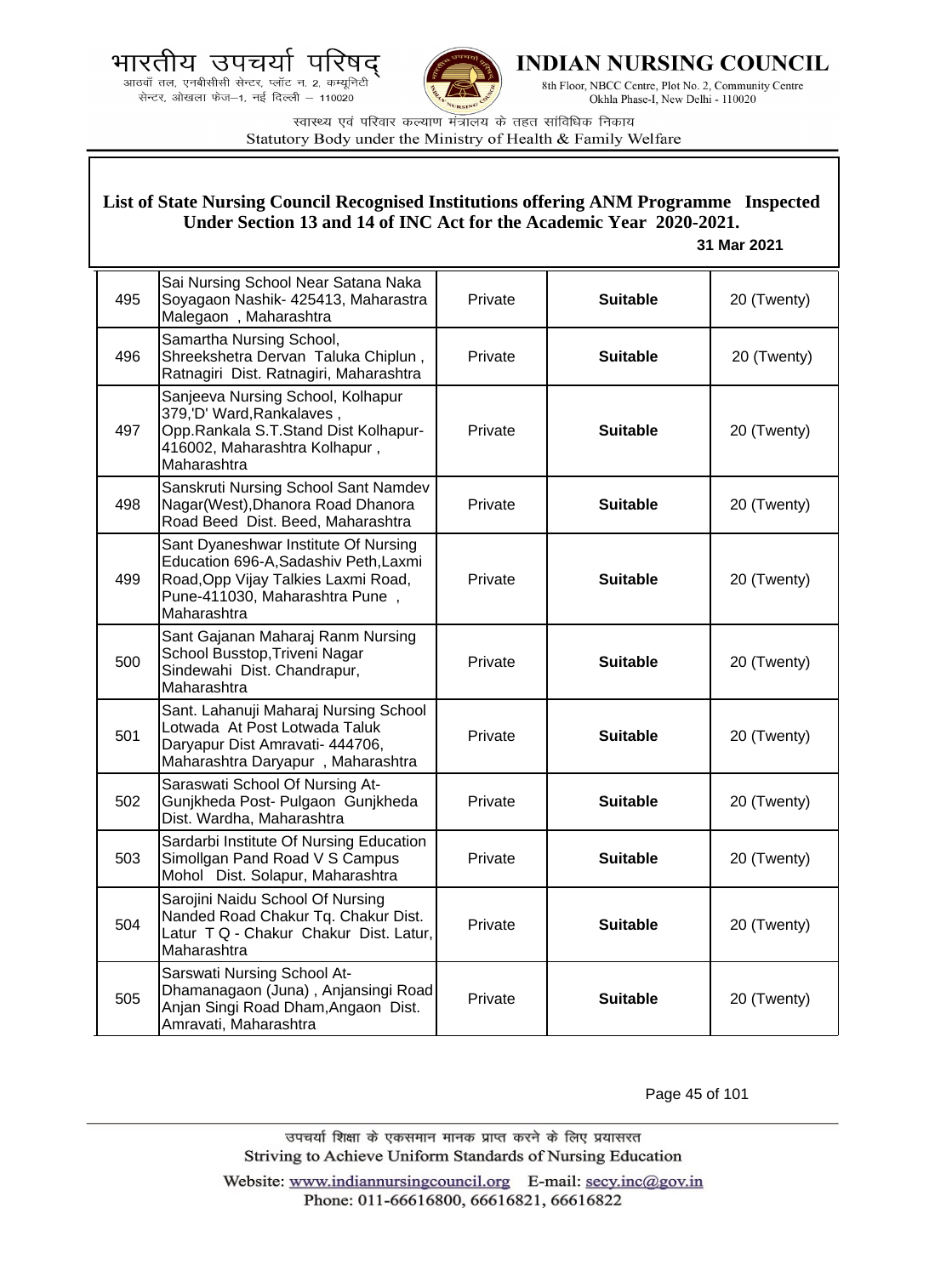.<br>आठवाँ तल, एनबीसीसी सेन्टर, प्लॉट न. 2, कम्यूनिटी<br>सेन्टर, ओखला फेज—1, नई दिल्ली — 110020



**INDIAN NURSING COUNCIL** 

8th Floor, NBCC Centre, Plot No. 2, Community Centre Okhla Phase-I, New Delhi - 110020

स्वास्थ्य एवं परिवार कल्याण मंत्रालय के तहत सांविधिक निकाय Statutory Body under the Ministry of Health & Family Welfare

|     | List of State Nursing Council Recognised Institutions offering ANM Programme Inspected<br>Under Section 13 and 14 of INC Act for the Academic Year 2020-2021.<br>31 Mar 2021 |         |                 |                  |
|-----|------------------------------------------------------------------------------------------------------------------------------------------------------------------------------|---------|-----------------|------------------|
| 506 | Sattabai Landge Nursing School<br>Sattabai Landge Nursing School Tq -<br>Nanded Nanded Dist. Nanded,<br>Maharashtra                                                          | Private | <b>Suitable</b> | 20 (Twenty)      |
| 507 | Sau Jebelina Nursing School Gargoti<br>Dist - Kolhapur, Maharashtra Gargoti,<br>Maharashtra                                                                                  | Private | <b>Suitable</b> | 20 (Twenty)      |
| 508 | Sau R G Mali Nursing School Ner At<br>Post Ner<br>Dist- Dhule, Maharashtra Ner,<br>Maharashtra                                                                               | Private | <b>Suitable</b> | 20 (Twenty)      |
| 509 | School Of Nursing, Rachana Trust<br>Narsingh Nagar, Near Nav Rachana<br>School, Sawarkar Nagar, Gangapur<br>Road Gangapur Road Nashik Dist.<br>Nashik, Maharashtra           | Private | <b>Suitable</b> | 40 (Forty)       |
| 510 | Seth Tarachand Ramnath Charitable<br>Ayurvedic Hospital 580/2, Rasta Peth,<br>Nanal Shastri Path 580/2 Rasta Peth<br>Pune Dist. Pune, Maharashtra                            | Private | <b>Suitable</b> | 20 (Twenty       |
| 511 | Seva Nursing School Sakhar Kamgar<br>Hospital Trust, Ward No-6, Subhash<br>Colony, Newasa Road Shrirampur<br>Shrirampur Dist. Ahmednagar,<br>Maharashtra                     | Private | <b>Suitable</b> | 35 (Thirty Five) |
| 512 | Shakuntala Institute Of Nursing<br>Education Shirwal Tal-Khandala Shirwal<br>Dist. Satara, Maharashtra                                                                       | Private | <b>Suitable</b> | 20 (Twenty)      |
| 513 | Sharda Nursing School Parkota Lane,<br>Chowk Masjid Distt - Jalna,<br>Maharashtra - 431501 Partur,<br>Maharashtra                                                            | Private | <b>Suitable</b> | 20 (Twenty)      |
| 514 | Shravani Institute Of Nursing Basmat<br>Basmat Dist. Hingoli, Maharashtra                                                                                                    | Private | <b>Suitable</b> | 20 (Twenty)      |
| 515 | Shree Bhairavanath Shikshan Sanstha<br>Korochi Korochi, Ichalkaranji, Tehsil -<br>Hatkanangale Ichalkaranji Dist.<br>Kolhapur, Maharashtra                                   | Private | <b>Suitable</b> | 20 (Twenty)      |
| 516 | Shree Gajanan Maharaj College Of<br>Nursing & Research Centre Gandhi<br>Chowk Urban Bank Shree Samarth<br>Xerox Center, Palghar Thane Dist.<br>Thane, Maharashtra            | Private | <b>Suitable</b> | 20 (Twenty)      |

Page 46 of 101

उपचर्या शिक्षा के एकसमान मानक प्राप्त करने के लिए प्रयासरत Striving to Achieve Uniform Standards of Nursing Education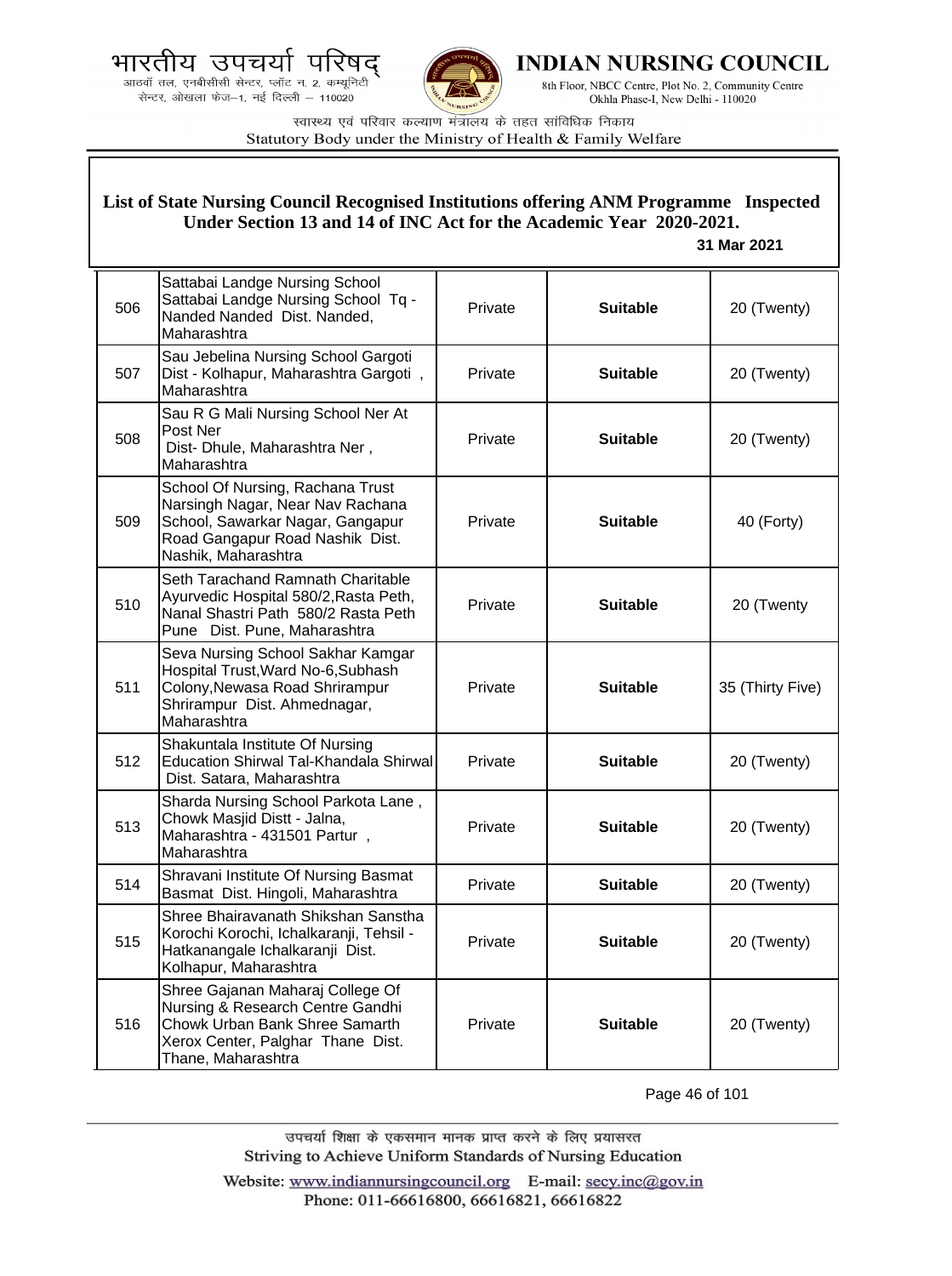.<br>आठवाँ तल, एनबीसीसी सेन्टर, प्लॉट न. 2, कम्यूनिटी<br>सेन्टर, ओखला फेज—1, नई दिल्ली — 110020



**INDIAN NURSING COUNCIL** 

8th Floor, NBCC Centre, Plot No. 2, Community Centre Okhla Phase-I, New Delhi - 110020

स्वास्थ्य एवं परिवार कल्याण मंत्रालय के तहत सांविधिक निकाय Statutory Body under the Ministry of Health & Family Welfare

| List of State Nursing Council Recognised Institutions offering ANM Programme Inspected<br>Under Section 13 and 14 of INC Act for the Academic Year 2020-2021.<br>31 Mar 2021 |                                                                                                                                                                              |         |                 |             |
|------------------------------------------------------------------------------------------------------------------------------------------------------------------------------|------------------------------------------------------------------------------------------------------------------------------------------------------------------------------|---------|-----------------|-------------|
| 517                                                                                                                                                                          | Shree Saraswati Nursing School At &<br>Post Tondavali, Nandgaon-Phonda<br>Road Tondavli Dist. Sindhudurg,<br>Maharashtra                                                     | Private | <b>Suitable</b> | 20 (Twenty) |
| 518                                                                                                                                                                          | Shri Bhagwan Nursing School Ekmat<br>Chowk Panchawati Nagar Ring Road<br>Ring Road Latur Dist. Latur,<br>Maharashtra                                                         | Private | <b>Suitable</b> | 20 (Twenty) |
| 519                                                                                                                                                                          | Shri Goraksha School Of Nursing At<br>Post Khamgaon Pq. Phulambri<br>Khamgaon Dist. Aurangabad,<br>Maharashtra                                                               | Private | <b>Suitable</b> | 20 (Twenty) |
| 520                                                                                                                                                                          | Shri Samarth Nursing School At. Post<br>Wadwani Beed Dist. Beed,<br>Maharashtra                                                                                              | Private | <b>Suitable</b> | 20 (Twenty) |
| 521                                                                                                                                                                          | Shri Shivaji Shikshan Prasarak Mandal,<br>College Of Nursing, Jagdale Mama<br>Hospital Compound, Shivaji Nagar<br>Shivaji Nagar, Barshi Barshi Dist.<br>Solapur, Maharashtra | Private | <b>Suitable</b> | 30 (Thirty) |
| 522                                                                                                                                                                          | Shri Sureshdada Deshmukh Institute Of<br>Nursing Rangnath Maharaj Nagar<br>Parbhani Dist. Parbhani, Maharashtra                                                              | Private | <b>Suitable</b> | 20 (Twenty) |
| 523                                                                                                                                                                          | Smt Indumati Ramchandra Deshmukh<br>School Of Nursing At Vidya Giri, Vita<br>Road Tal- Khatav Mayani Dist. Satara,<br>Maharashtra                                            | Private | <b>Suitable</b> | 20 (Twenty) |
| 524                                                                                                                                                                          | Smt Pramilatai Bhalerao School Of<br>Nursing Cidco Road Plramilatai<br>Bhalerao Marg Nanded Dist. Nanded,<br>Maharashtra                                                     | Private | <b>Suitable</b> | 30 (Thirty) |
| 525                                                                                                                                                                          | Smt Radhikabai Meghe Memorial<br>College Of Nursing Near Pnb Bank<br>Paloti Road Jnmc Campus Sawangi(<br>Meghe) Sawangi (Meghe) Wardha<br>Dist. Wardha, Maharashtra          | Private | <b>Suitable</b> | 60 (Sixty)  |
| 526                                                                                                                                                                          | Smt Sumitrabai Thakre Trining School<br>Of Nursing Plot No.P-3, Midc Area,<br>Darwha Road, Lohara (Bhoyar) Civil<br>Line Yavatmal Dist. Yavatmal,<br>Maharashtra             | Private | <b>Suitable</b> | 30 (Thirty) |

Page 47 of 101

उपचर्या शिक्षा के एकसमान मानक प्राप्त करने के लिए प्रयासरत Striving to Achieve Uniform Standards of Nursing Education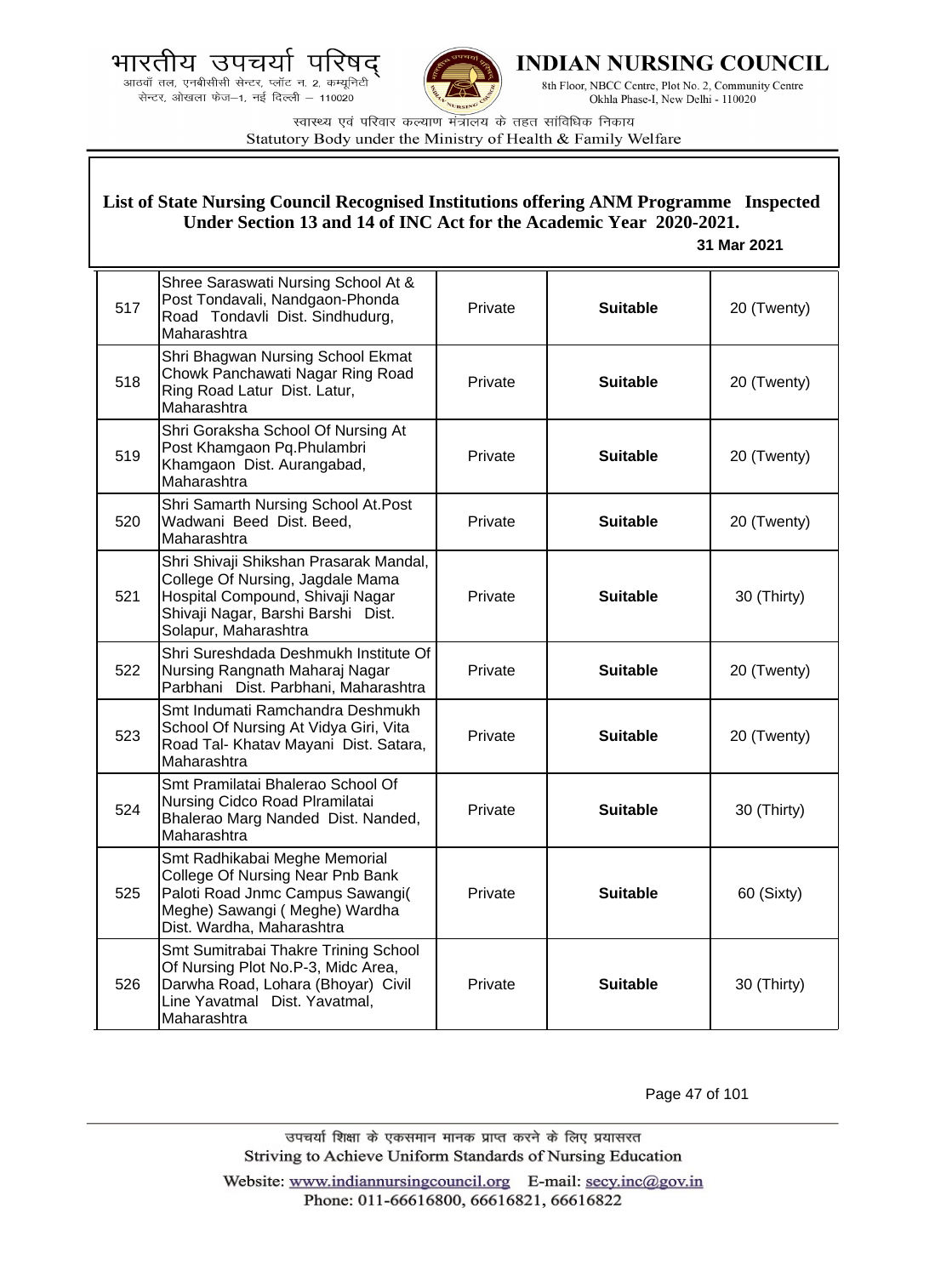.<br>आठवाँ तल, एनबीसीसी सेन्टर, प्लॉट न. 2, कम्यूनिटी<br>सेन्टर, ओखला फेज—1, नई दिल्ली — 110020



**INDIAN NURSING COUNCIL** 

8th Floor, NBCC Centre, Plot No. 2, Community Centre Okhla Phase-I, New Delhi - 110020

स्वास्थ्य एवं परिवार कल्याण मंत्रालय के तहत सांविधिक निकाय Statutory Body under the Ministry of Health & Family Welfare

| List of State Nursing Council Recognised Institutions offering ANM Programme Inspected<br>Under Section 13 and 14 of INC Act for the Academic Year 2020-2021.<br>31 Mar 2021 |                                                                                                                                                                            |         |                 |             |
|------------------------------------------------------------------------------------------------------------------------------------------------------------------------------|----------------------------------------------------------------------------------------------------------------------------------------------------------------------------|---------|-----------------|-------------|
| 527                                                                                                                                                                          | Smt. Kamalaben Patel Institute Of<br>Nursing Education At Post - Kumbhari<br>Tal - South Solapur Solapur Dist.<br>Solapur, Maharashtra                                     | Private | <b>Suitable</b> | 20 (Twenty) |
| 528                                                                                                                                                                          | Sow R M Machale Nursing School<br>Trimurti Nagar, Wangaon Phata Distt -<br>Beed, Maharashtra - 431126 Beed,<br>Maharashtra                                                 | Private | <b>Suitable</b> | 20 (Twenty) |
| 529                                                                                                                                                                          | St Andrews College Of Nursing N M<br>Wadia Hospital Campus, 283,<br>Shukrawar Peth Dist Pune- 411002,<br>Maharashtra Pune, Maharashtra                                     | Private | <b>Suitable</b> | 20 (Twenty) |
| 530                                                                                                                                                                          | Sumantai Wasnik College Of Nursing<br>Kha No 142/1, Shivpriya Nagar, Opp.<br>Ganesh Nagar, Dabha Dabha Nagpur<br>Dist. Nagpur, Maharashtra                                 | Private | <b>Suitable</b> | 20 (Twenty) |
| 531                                                                                                                                                                          | Suretech School Of Nursing 120/2k,<br>Ashokvan, National Highway No.7,<br>Wardha Road, Post Rui Near New Vca<br>Station, Nagpur, Maharashtra-441108<br>Nagpur, Maharashtra | Private | <b>Suitable</b> | 40 (Forty)  |
| 532                                                                                                                                                                          | Sushrusha Nursing School Near<br>Railway Flyover Daund Patas Road<br>Daund - Patas Road Daund Dist. Pune,<br>Maharashtra                                                   | Private | <b>Suitable</b> | 20 (Twenty) |
| 533                                                                                                                                                                          | Suwarna School Of Nursing Raymond<br>Colony, Saoner Dist Nagpur- 441107,<br>Maharashtra Nagpur, Maharashtra                                                                | Private | <b>Suitable</b> | 20 (Twenty) |
| 534                                                                                                                                                                          | Swami Vivekanand Medical Mission<br>Khapri-Parsodi Wardha Road Wardha<br>Road Nagpur Dist. Nagpur,<br>Maharashtra                                                          | Private | <b>Suitable</b> | 20 (Twenty) |
| 535                                                                                                                                                                          | Swami Vivekanand Sanstha's Nursing<br>School At Post Mungase Malegaon<br>Dist. Nashik, Maharashtra                                                                         | Private | <b>Suitable</b> | 20 (Twenty) |
| 536                                                                                                                                                                          | Swargiya Indira Gandhi School Of<br>Nursing At Post-Patoda Patoda Dist.<br>Beed, Maharashtra                                                                               | Private | <b>Suitable</b> | 20 (Twenty) |
| 537                                                                                                                                                                          | Swatantra Senani Uttamraoji Patil<br>Nursing School Shivaji Nagar East (E)<br>Sector Moraymangal Karayala Road<br>Mukundwadi, Aurangabad Aurangabad<br>, Maharashtra       | Private | <b>Suitable</b> | 20 (Twenty) |

Page 48 of 101

उपचर्या शिक्षा के एकसमान मानक प्राप्त करने के लिए प्रयासरत Striving to Achieve Uniform Standards of Nursing Education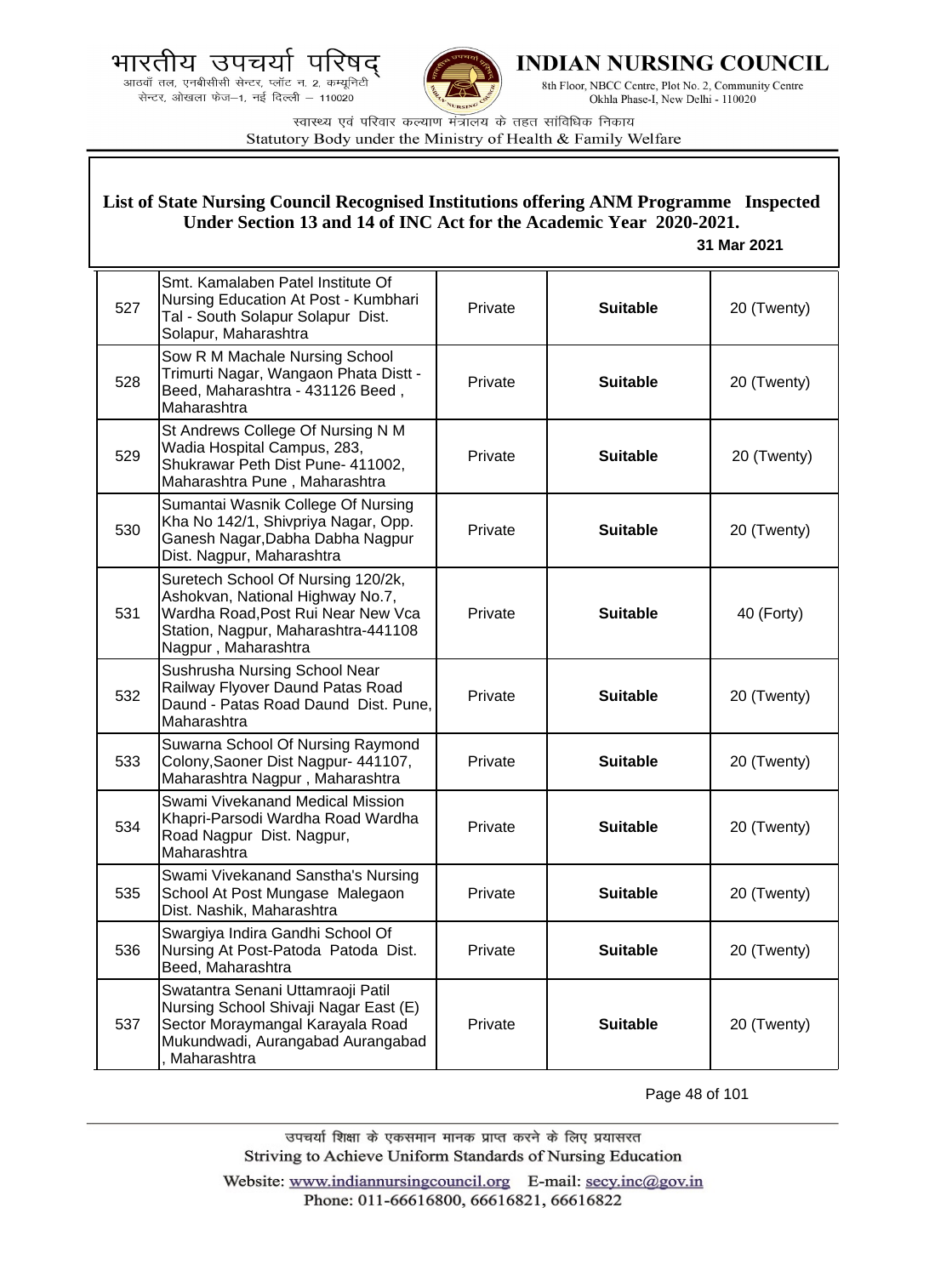.<br>आठवाँ तल, एनबीसीसी सेन्टर, प्लॉट न. 2, कम्यूनिटी<br>सेन्टर, ओखला फेज—1, नई दिल्ली — 110020



**INDIAN NURSING COUNCIL** 

8th Floor, NBCC Centre, Plot No. 2, Community Centre Okhla Phase-I, New Delhi - 110020

स्वास्थ्य एवं परिवार कल्याण मंत्रालय के तहत सांविधिक निकाय Statutory Body under the Ministry of Health & Family Welfare

| List of State Nursing Council Recognised Institutions offering ANM Programme Inspected<br>Under Section 13 and 14 of INC Act for the Academic Year 2020-2021.<br>31 Mar 2021 |                                                                                                                                                                                                    |            |                 |             |
|------------------------------------------------------------------------------------------------------------------------------------------------------------------------------|----------------------------------------------------------------------------------------------------------------------------------------------------------------------------------------------------|------------|-----------------|-------------|
| 538                                                                                                                                                                          | The Yash Foundation's School Of<br>Nursing P-79, Near Airport, Midc,<br>Mirjole Dist-Ratnagiri, Maharashtra<br>Ratnagiri, Maharashtra                                                              | Private    | <b>Suitable</b> | 30 (Thirty) |
| 539                                                                                                                                                                          | <b>Tirpude Nursing Training School Chalks</b><br>Colony Kamptee Road Chalks Colongy,<br>Kamptee Road, Nagpur-440014 Nagpur<br>, Maharashtra                                                        | Private    | <b>Suitable</b> | 40 (Forty)  |
| 540                                                                                                                                                                          | Tirumalla Anm Nursing School Near St<br>Bus Stand Udgir Road Jalkot Tq-Jalkot<br>Dist Latur Jalkot, Tq - Jalkot, Dist -<br>Latur, Maharastra-413532 Jalkot,<br>Maharashtra                         | Private    | <b>Suitable</b> | 20 (Twenty) |
| 541                                                                                                                                                                          | Training School Of Nursing A/P<br>Sindhudurg Nagari Civil Hospital<br>Coumpound Sindhudurgnagari Dist.<br>Sindhudurg, Maharashtra                                                                  | Government | <b>Suitable</b> | 20 (Twenty) |
| 542                                                                                                                                                                          | Training School Of Nursing (A N M),<br>Civil Hospital District Hospital Campus<br>Training College Of Nursing Opp Golf<br>Club Ground Trimabk Road Post -<br>Nasik Nashik Dist. Nasik, Maharashtra | Government | <b>Suitable</b> | 40 (Forty)  |
| 543                                                                                                                                                                          | Uma Institute Of Nursing Education,<br>Jath Near Hotel Vrundavan Bijapur<br>Road Dist-Sangli, Pin-416404,<br>Maharasthra Jath, Maharashtra                                                         | Private    | <b>Suitable</b> | 20 (Twenty) |
| 544                                                                                                                                                                          | Vasantrao Naik College Of Nursing<br>Chatrapati Colony, Near Old Tehsil<br>Office, Old Jalna Juna Jalna, Opp Town<br>Hall, Old Jalna, Maharashtra Jalna,<br>Maharashtra                            | Private    | <b>Suitable</b> | 20 (Twenty) |
| 545                                                                                                                                                                          | Vidya Sagar Nursing Parijat Colony,<br>Sawant Plot 444, Gangasagar Sangli<br>Dist. Sangli, Maharashtra                                                                                             | Private    | Suitable        | 20 (Twenty) |
| 546                                                                                                                                                                          | Vijaysinh Mohite - Patil School Of<br>Nursing Shivratna Knowledge City<br>Shivamrut Road Shankarnagar<br>Tal - Malshiras Akluj Dist. Solapur,<br>Maharashtra                                       | Private    | <b>Suitable</b> | 20 (Twenty) |
| 547                                                                                                                                                                          | Vision Nursing School Laddhad<br>Hospital, Wankhede Lay Out, Buldana<br>Buldana Dist. Buldana, Maharashtra                                                                                         | Private    | <b>Suitable</b> | 20 (Twenty) |

Page 49 of 101

उपचर्या शिक्षा के एकसमान मानक प्राप्त करने के लिए प्रयासरत Striving to Achieve Uniform Standards of Nursing Education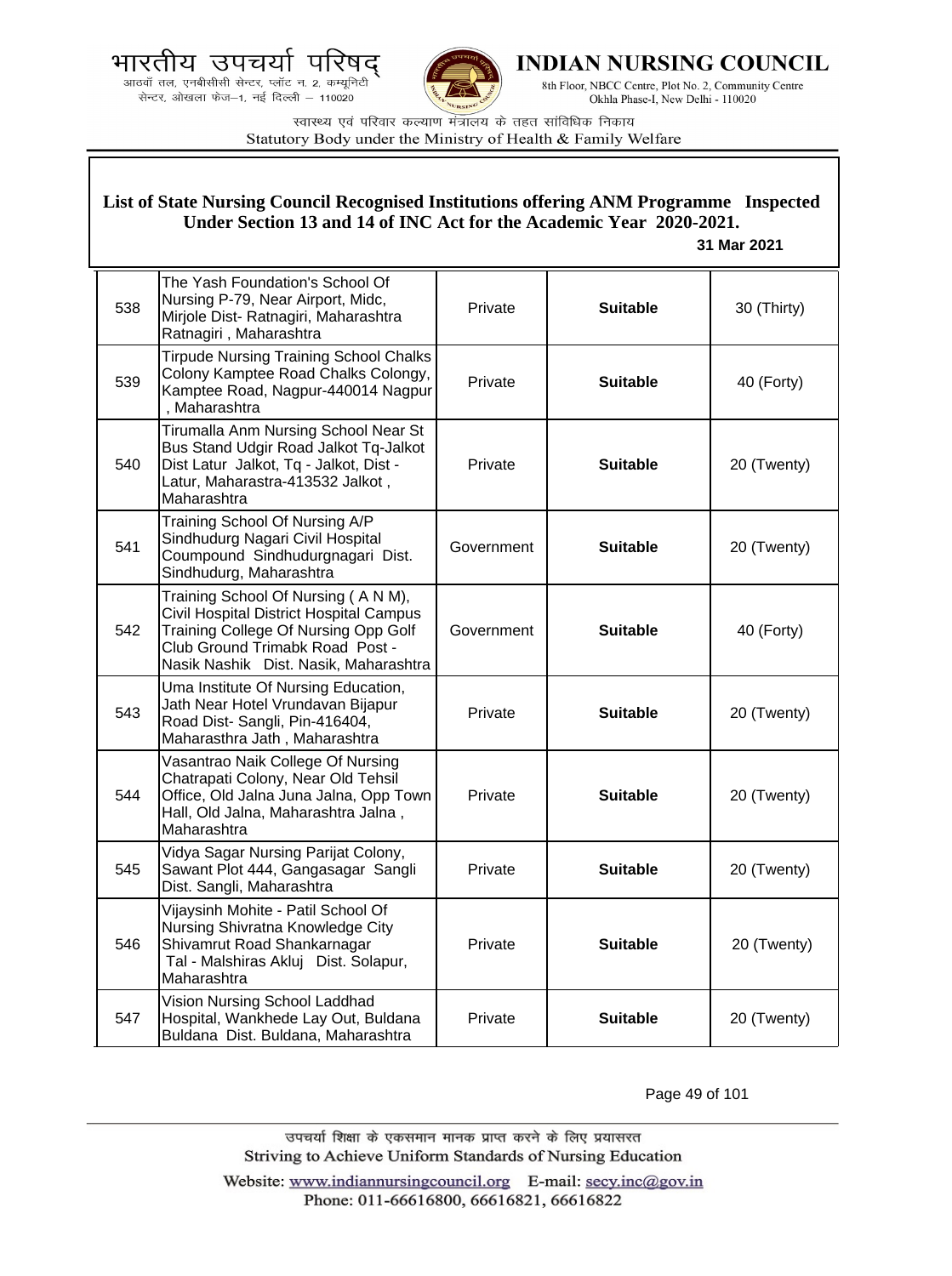आठवाँ तल, एनबीसीसी सेन्टर, प्लॉट न. 2, कम्यूनिटी सेन्टर, ओखला फेज-1, नई दिल्ली - 110020



**INDIAN NURSING COUNCIL** 

8th Floor, NBCC Centre, Plot No. 2, Community Centre Okhla Phase-I, New Delhi - 110020

स्वास्थ्य एवं परिवार कल्याण मंत्रालय के तहत सांविधिक निकाय Statutory Body under the Ministry of Health & Family Welfare

## **List of State Nursing Council Recognised Institutions offering ANM Programme Inspected Under Section 13 and 14 of INC Act for the Academic Year 2020-2021.**

#### **31 Mar 2021**

| 548 | W F P M Hospital School Of Nursing<br>Wfpm Hospital, Songirwadi Satara,<br>Maharashtra - 412803 Wai,<br>Maharashtra                                                                           | Private | <b>Suitable</b> | 20 (Twenty) |
|-----|-----------------------------------------------------------------------------------------------------------------------------------------------------------------------------------------------|---------|-----------------|-------------|
| 549 | Women India Trust, School Of Nursing<br>Bunder Road, Old Panvel Panvel<br>Panvel Dist. Raigad, Maharashtra                                                                                    | Private | <b>Suitable</b> | 20 (Twenty) |
| 550 | Yash Institute Of Nursing Sawrgarh<br>Mainde Chowk Yavatmal Dist.<br>Yavatmal, Maharashtra                                                                                                    | Private | <b>Suitable</b> | 20 (Twenty) |
| 551 | Yash Institute Of Nursing &<br>Paramedical Sciences Yash Childrens's<br>Hospital Opp Sub-Dist Hospital<br>Kalthana Road Nr To Shikshak Society,<br>Indapur Indapur Dist. Pune,<br>Maharashtra | Private | <b>Suitable</b> | 20 (Twenty) |
| 552 | Yashwant Nursing School Mauli Nagar<br>Mangrul Road Murshadpur<br>Hanumantgaon, Tal Ashti Ashti Dist.<br>Beed, Maharashtra                                                                    | Private | <b>Suitable</b> | 20 (Twenty) |
| 553 | Yashwant Nursing School Nanded<br>Road Near M.I.D.C M.I.D.C. Near<br>Ahmedpur, Tehsil - Ahmedpur<br>Ahmadpur Dist. Latur, Maharashtra                                                         | Private | <b>Suitable</b> | 20 (Twenty) |

## **Manipur**

| 554 | Anm / Fhw Training School Lamphelpat<br>Imphal Dist. Imphal, Manipur                                                                      | Government | <b>Suitable</b> | 30 (Thirty) |
|-----|-------------------------------------------------------------------------------------------------------------------------------------------|------------|-----------------|-------------|
| 555 | Female Health Worker Training School<br>Imphal Dist. Imphal, Manipur                                                                      | Government | <b>Suitable</b> | 40 (Forty)  |
| 556 | School Of Nursing Kangpokpi Christian<br>Hospital Kangpokpi Mission Compound<br>Senapati District, Manipur - 795129<br>Kangpokpi, Manipur | Private    | <b>Suitable</b> | 30 (Thirty) |

**Meghalaya**

| 557            | Female Health Worker Training School<br>Theresa House Training Centre,<br>Ganesh Das Hospital<br>Ganesh Das Hospital Shillong Shillong<br>Dist. East Khasi Hills, Meghalaya | Government | <b>Suitable</b> | 20 (Twenty) |
|----------------|-----------------------------------------------------------------------------------------------------------------------------------------------------------------------------|------------|-----------------|-------------|
| <b>Mizoram</b> |                                                                                                                                                                             |            |                 |             |

Page 50 of 101

उपचर्या शिक्षा के एकसमान मानक प्राप्त करने के लिए प्रयासरत Striving to Achieve Uniform Standards of Nursing Education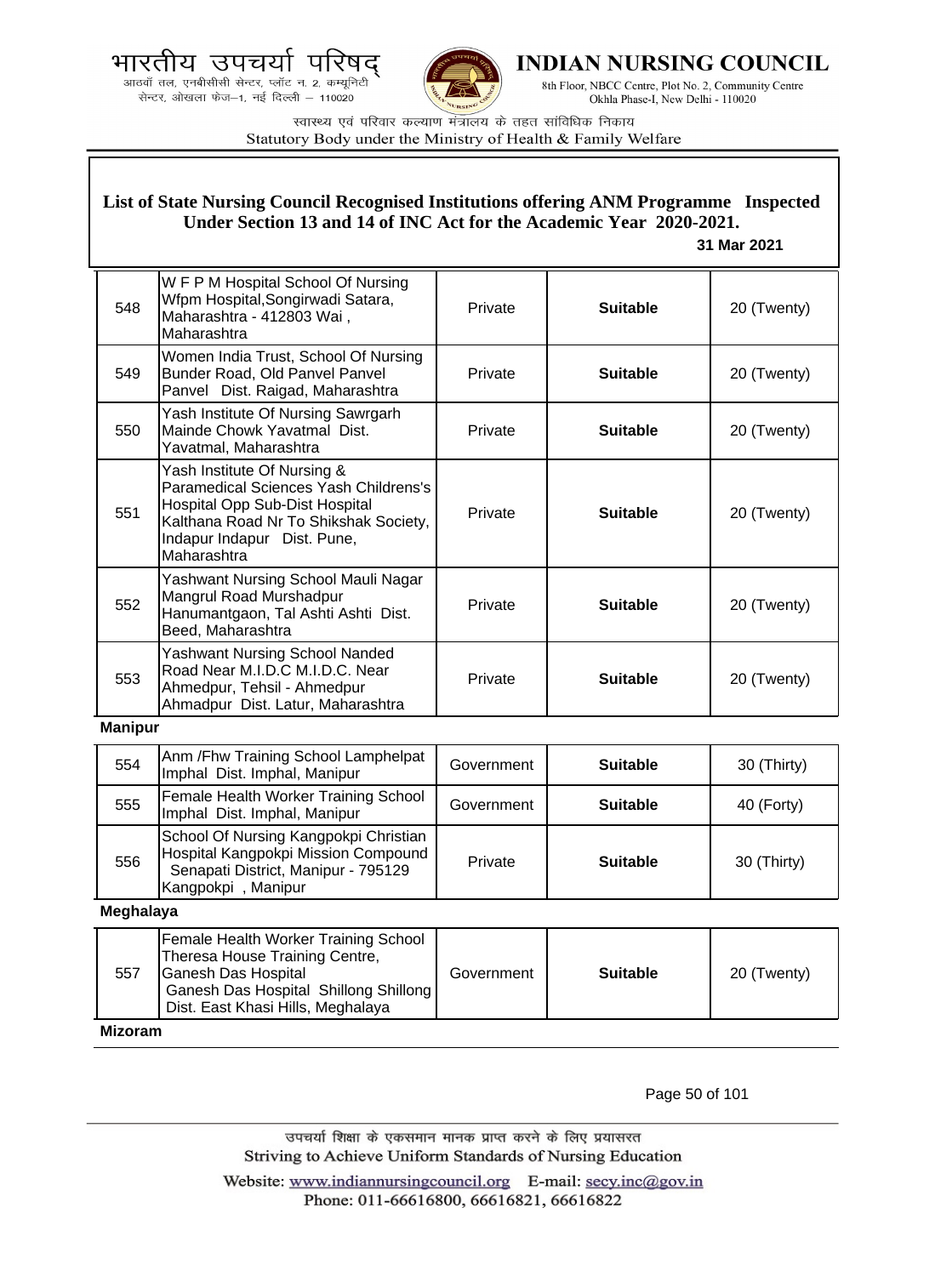आठवाँ तल, एनबीसीसी सेन्टर, प्लॉट न. 2, कम्यूनिटी सेन्टर, ओखला फेज-1, नई दिल्ली - 110020



**INDIAN NURSING COUNCIL** 

8th Floor, NBCC Centre, Plot No. 2, Community Centre Okhla Phase-I, New Delhi - 110020

स्वास्थ्य एवं परिवार कल्याण मंत्रालय के तहत सांविधिक निकाय Statutory Body under the Ministry of Health & Family Welfare

## **List of State Nursing Council Recognised Institutions offering ANM Programme Inspected Under Section 13 and 14 of INC Act for the Academic Year 2020-2021.**

#### **31 Mar 2021**

| 558             | Government A N M School Of Nursing<br>Dist. Lawngtlai, Mizoram                                                   | Government | <b>Suitable</b> | 20 (Twenty) |  |
|-----------------|------------------------------------------------------------------------------------------------------------------|------------|-----------------|-------------|--|
| 559             | Health Workers' Training School<br>Kulikawn Dist. Aizawal, Mizoram                                               | Government | <b>Suitable</b> | 50 (Fifty)  |  |
| 560             | M F M School Of Nursing (Anm)<br>Bawngkawn, Lunglei Road<br>Lunglei Road, Aizawl Dist. Aizawl,<br><b>Mizoram</b> | Private    | <b>Suitable</b> | 30 (Thirty) |  |
| <b>Nagaland</b> |                                                                                                                  |            |                 |             |  |

#### **Nagaland**

| 561 | Anm School Of Nursing District Hospital<br>Dist. Tuensang, Nagaland | Government | <b>Suitable</b> | 30 (Thirty) |
|-----|---------------------------------------------------------------------|------------|-----------------|-------------|
| - - |                                                                     |            |                 |             |

## **Orissa**

| 562 | A N M / H W (F) Training Centre<br><b>Capital Hospital Campus</b><br>Unit 6<br><b>Bhubaneswar</b><br>Bhubaneswar Bhubaneshwar Dist.<br>Khurda, Orissa | Government | <b>Suitable</b> | 50 (Fifty)  |
|-----|-------------------------------------------------------------------------------------------------------------------------------------------------------|------------|-----------------|-------------|
| 563 | A N M Traing Centre Anmtc, Dhh<br>Bhawanipatna Bhawanipatna Dist.<br>Kalahandi, Orissa                                                                | Government | <b>Suitable</b> | 30 (Thirty) |
| 564 | A N M Training Centre District Head<br>Quarter Hospital Campus Near Cdmo<br>Office Puri Dist. Puri, Orissa                                            | Government | <b>Suitable</b> | 40 (Forty)  |
| 565 | Acharya Harihara Anm Training School<br>At Po Anlabereni Dhenkawal<br>Kamakshyanagar Dist. Dhenkawal,<br>Orissa                                       | Private    | <b>Suitable</b> | 30 (Thirty) |
| 566 | Anm Training Centre At:Gov.Anm<br>Training Centre, Sundargarh<br>Po/Ps: Sundargarh<br>Dist: Sundargarh Sundargarh Dist.<br>Sundargarh, Orissa         | Government | <b>Suitable</b> | 40 (Forty)  |
| 567 | Anm Training Centre At-Bhagabati Plot,<br>Word No.12, Near Circuit House,<br>Sonepur, At/Po/Dt- Subarnapur<br>Sonepur Dist. Subarnapur, Orissa        | Government | <b>Suitable</b> | 40 (Forty)  |
| 568 | Anm Training Centre City Hospital Anm<br>Training Center, Near City Hospital<br>Road, Berhampur, Ganjam, Odisha<br>Berhampur Dist. Ganjam, Orissa     | Government | <b>Suitable</b> | 40 (Forty)  |

Page 51 of 101

उपचर्या शिक्षा के एकसमान मानक प्राप्त करने के लिए प्रयासरत Striving to Achieve Uniform Standards of Nursing Education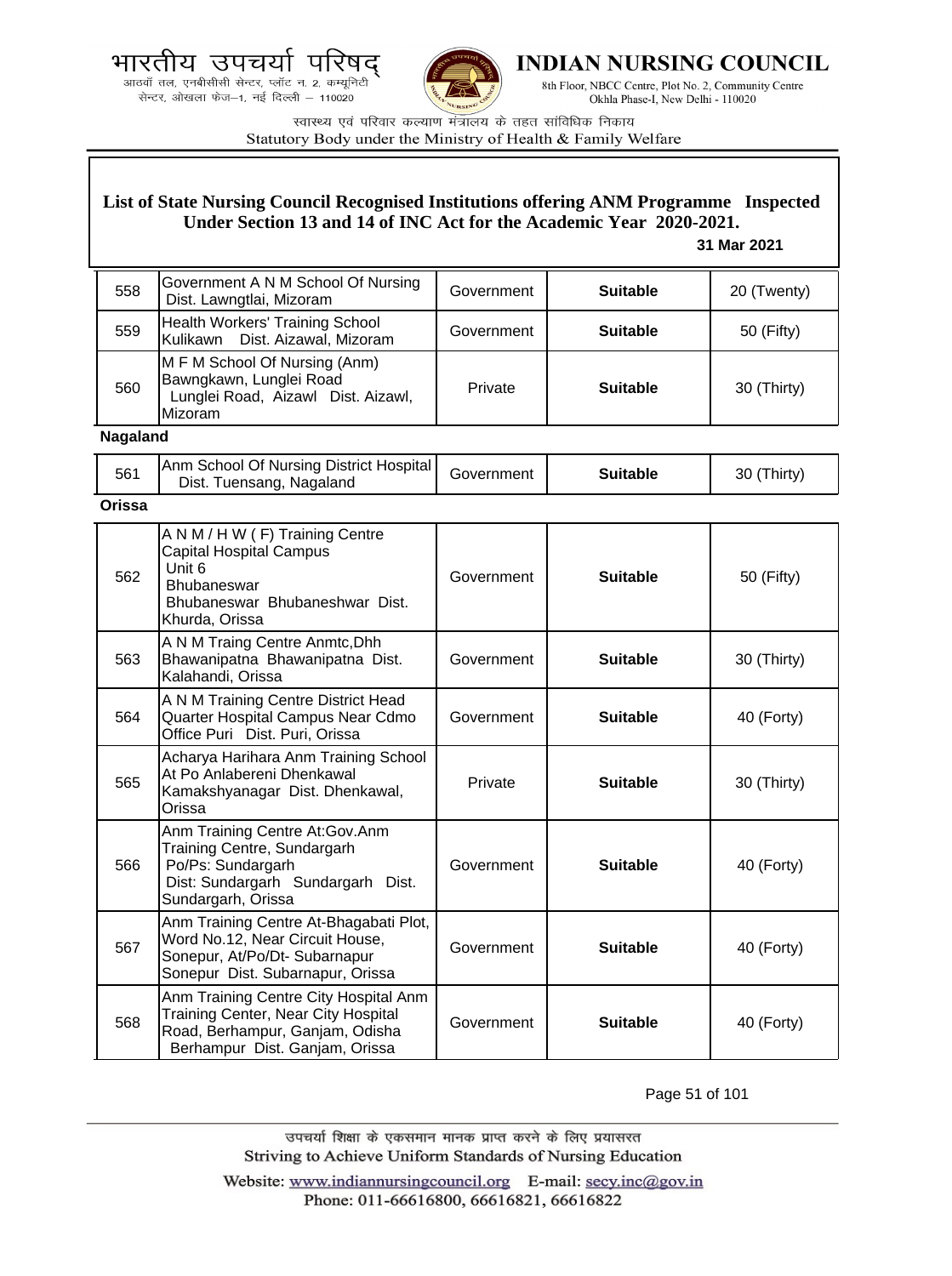आठवाँ तल, एनबीसीसी सेन्टर, प्लॉट न. 2, कम्यूनिटी सेन्टर, ओखला फेज-1, नई दिल्ली - 110020



INDIAN NURSING COUNCIL

8th Floor, NBCC Centre, Plot No. 2, Community Centre Okhla Phase-I, New Delhi - 110020

स्वास्थ्य एवं परिवार कल्याण मंत्रालय के तहत सांविधिक निकाय Statutory Body under the Ministry of Health & Family Welfare

#### List of State Nursing Council Recognised Institutions offering ANM Programme Inspected Under Section 13 and 14 of INC Act for the Academic Year 2020-2021. 31 Mar 2021 Anm Training Centre School Of Nursing Kaibalya Bazar, Rathagada 569 **Suitable** 40 (Forty) Government Dhenkanal Dhenkanal Dist. Dhenkanal, Orissa, Orissa Anm Training Centre School Of Nursing Anm Training Center, Dhh, Kendrapara 570 Government **Suitable** 40 (Forty) Dist-Kendrapara Kendrapara Dist. Kendrapara, Orissa, Orissa Anm Training School At- Back Side Of Special Sub Jail At/Po - Boudh Boudh 571 Government **Suitable** 40 (Forty) Dist. Boudh, Orissa Aum Sai School Of Nursing Jaganath Vihar, Near Bhanja Vihar Berhampur, 572 Private **Suitable** 30 (Thirty) Ganjam, Odisha - 760007 Berhampur, Orissa B B Chhatoi School Of Nursing Near Mit Behind Gundicha Temple Lane Private 573 **Suitable** 30 (Thirty) Puri Dist. Nabarangpur, Orissa Baba Jateswar Nursing Training School At-Chhotraypur, Po-Nc Pur, Via-574 Private **Suitable** 40 (Forty) Morada, Dist-Mayurbhanj Baripada Dist. Mayurbhani, Orissa **Balasore School Of Nursing At-**Chitapada, Po-Khantapada, Balasore, Private **Suitable** 575 20 (Twenty) Odisha- 756043 Balasore, Orissa Bhagabati Anm Training School At-Raghunathpur Po-Sayedpur Via-Arei Private **Suitable** 576 20 (Twenty) Ps-Binjharpur Ps-Binjharpur Jajpur Dist. Jajpur, Orissa Bhava Institute Of Medical Science & Research Plot -1480, I R C Village, 577 Private **Suitable** 30 (Thirty) Nayapalli Bhubaneswar-751015, Dist Khurda, Orissa, Orissa Bhubaneswar School Of Nursing 94, Dharmavihar, Post - Khandagiri 578 Private **Suitable** 30 (Thirty) Khanda, Bhubaneswar-30, Orissa Jatani, Orissa Bidyut School Of Nursing Plot No-1846, Nuasahi, Nayapalli Nayapalli, 579 Private **Suitable** 20 (Twenty) Bhubaneswar Bhubaneswar Dist. Khurda, Orissa

Page 52 of 101

उपचर्या शिक्षा के एकसमान मानक प्राप्त करने के लिए प्रयासरत Striving to Achieve Uniform Standards of Nursing Education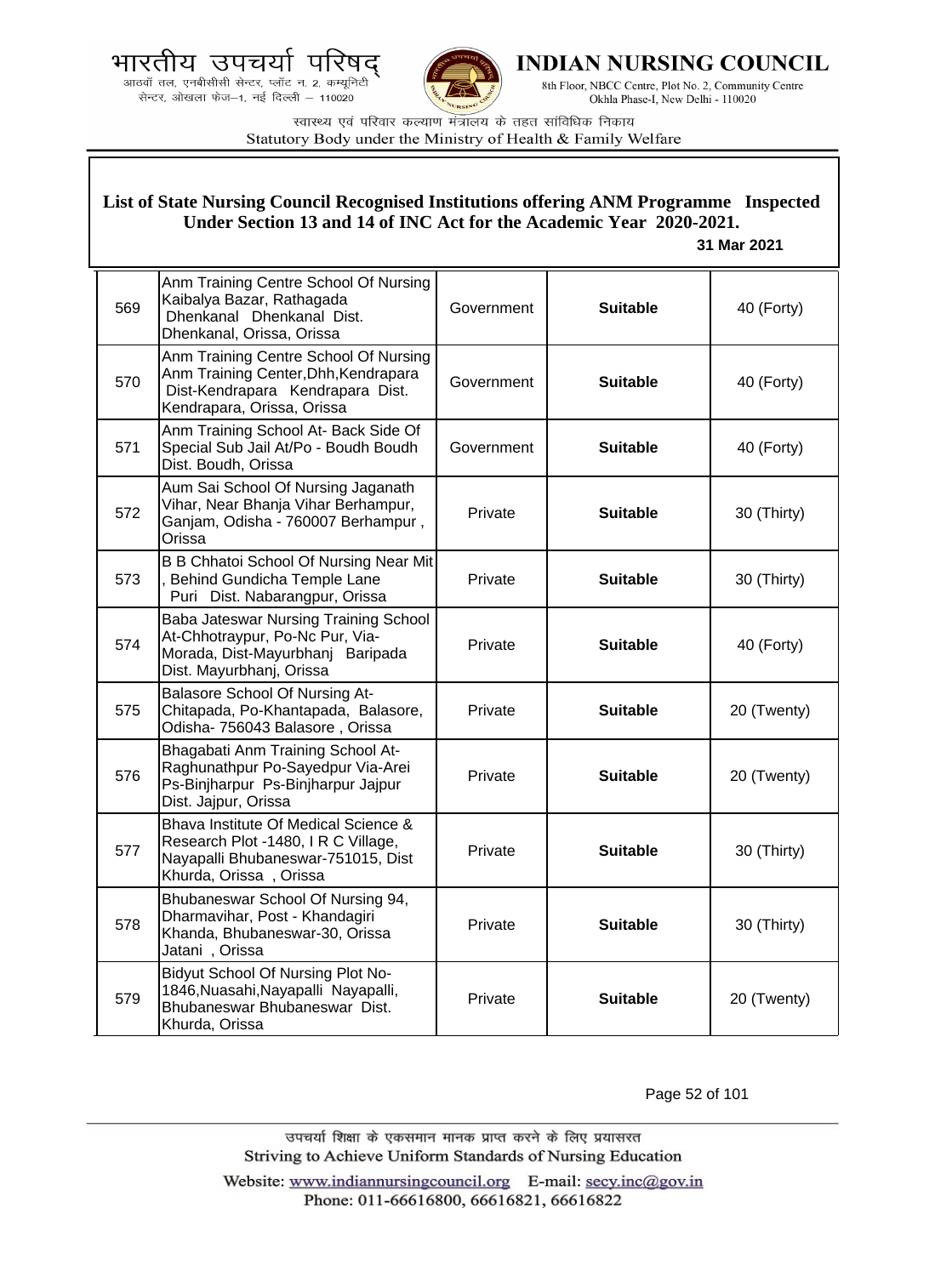भारतीय उपचयो पारषद

आठवाँ तल, एनबीसीसी सेन्टर, प्लॉट न. 2, कम्यूनिटी सेन्टर, ओखला फेज-1, नई दिल्ली - 110020



INDIAN NURSING COUNCIL

8th Floor, NBCC Centre, Plot No. 2, Community Centre Okhla Phase-I, New Delhi - 110020

स्वास्थ्य एवं परिवार कल्याण मंत्रालय के तहत सांविधिक निकाय Statutory Body under the Ministry of Health & Family Welfare

#### List of State Nursing Council Recognised Institutions offering ANM Programme Inspected Under Section 13 and 14 of INC Act for the Academic Year 2020-2021. 31 Mar 2021 **Bijupattnaik Nursing Training School At-**Debendrapur, Po-Takatpur 580 Private **Suitable** 30 (Thirty) Mayurbhanj- 757003, Orissa Baripada, Orissa **Biswanath Institute Of Medical** Technology At-210/320, Sarala Nagar, 581 N.S Road, Laxmisagar Private **Suitable** 30 (Thirty) Bhubaneswar Bhubaneswar Dist. Khurdha, Orissa **Blue Wheel Institute Of Nursing** Sciences At/Po- Chandpur, Dist-582 Private 20 (Twenty) **Suitable** Nayagarh Via+ps - Ranpur Chandpur Dist. Nayagarh, Orissa Choudwar School Of Nursing At/Po-Agrahat, Via- Choudwar 583 Private **Suitable** 30 (Thirty) Dist - Cuttack, Odisha - 754028 Cuttack, Orissa Christian Hospital Christian Hospital 584 **Bissamcuttack Bissamcuttack** Private **Suitable** 30 (Thirty) Bissamcuttak Dist. Raigada, Orissa DRIEMS School Of Nursing At-Kairapari, 585 Private **Suitable** 30 (Thirty) Po-Kotsahi, Tangi Tangi Cuttack Dist. Cuttack, Orissa Dhaneswar School Of Nursing At-Maitree Vihar, Link Road, Po-586 Arunodava Market, Cuttack PO: Private **Suitable** 30 (Thirty) Arunodaya Market, Cuttack Dist. Cuttack, Orissa Dibya School Of Nursing At-587 Kandabahal, Po- Kerai, Sundargarh, Private **Suitable** 20 (Twenty) Odisha Sundargarh, Orissa Dibyajyoti School Of Nursing Prachi 588 Vihar, Kakatpur Dist - Puri-752108, Private **Suitable** 25 (Twenty Five) Orissa Puri, Orissa Dox Orland School Of Nursing Church Square, 589 Private **Suitable** 30 (Thirty) Jail Road Keonjhargarh Keonjhar Dist. Keonjhar, Orissa Dr Ambedkar Institute Of Medical 590 Science Jagda, Rourkela Sundargarh Private **Suitable** 40 (Forty) Rourkela Dist. Sundargarh, Orissa

Page 53 of 101

उपचर्या शिक्षा के एकसमान मानक प्राप्त करने के लिए प्रयासरत Striving to Achieve Uniform Standards of Nursing Education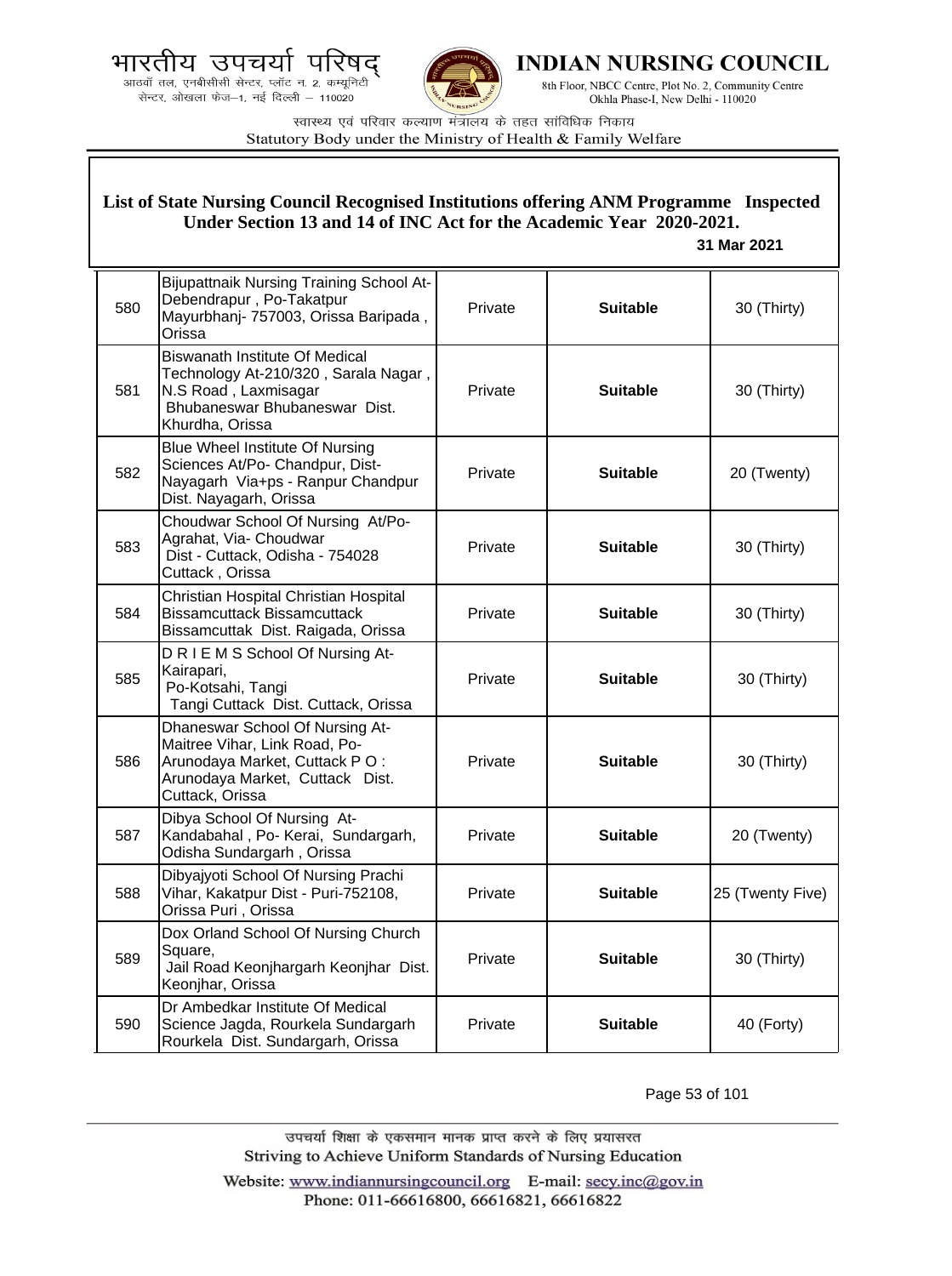



**INDIAN NURSING COUNCIL** 

8th Floor, NBCC Centre, Plot No. 2, Community Centre Okhla Phase-I, New Delhi - 110020

स्वास्थ्य एवं परिवार कल्याण मंत्रालय के तहत सांविधिक निकाय Statutory Body under the Ministry of Health & Family Welfare

## **List of State Nursing Council Recognised Institutions offering ANM Programme Inspected Under Section 13 and 14 of INC Act for the Academic Year 2020-2021.**

#### **31 Mar 2021**

| 591 | Florence Nightingale Anm (Female<br>Health Worker) Trg Sch Bell Road<br>Koraput Koraput Dist. Jeypore, Orissa                                                                                       | Private    | <b>Suitable</b> | 30 (Thirty) |
|-----|-----------------------------------------------------------------------------------------------------------------------------------------------------------------------------------------------------|------------|-----------------|-------------|
| 592 | Gajapati School Of Nursing, Techno<br>Park, Ranipeta, Paralakhemundi,<br>Gajapati Paralakhemundi Dist.<br>Gajapati, Orissa                                                                          | Private    | <b>Suitable</b> | 30 (Thirty) |
| 593 | Gitanjali School Of Nursing Plot No-<br>897, Talagada Khordha Bhubaneswar<br>Dist. Bhubaneswar, Orissa                                                                                              | Private    | <b>Suitable</b> | 30 (Thirty) |
| 594 | Gitanjali School Of Nursing At-<br>Amuniasahi, Po-Purunatigiria, Town-<br>Athagarh, Dist-Cuttack<br>Odisha - 754030 Athagarh, Orissa                                                                | Private    | <b>Suitable</b> | 20 (Twenty) |
| 595 | Golap Devi School Of Nursing Hig 1/46,<br>Kapilaprasad, In Front Of Lingaraj<br>Station,<br>In Front Of Lingaraj Station<br>Bhubaneswar Dist. Khurda, Orissa                                        | Private    | <b>Suitable</b> | 20 (Twenty) |
| 596 | Gopabandhu Institute Of Medical Sci. &<br>Research At-Madhabpur, Po-<br>Mahakalabasta, Via-Athagarh, Block-<br>Athagarh Athagarh Dist. Cuttack,<br>Orissa                                           | Private    | <b>Suitable</b> | 30 (Thirty) |
| 597 | <b>Government Anm Training Centre</b><br>Government Anm Training Center, At:Po<br>Barijhola; Rayagada Rayagada<br>Rayagada Dist. Rayagada, Orissa                                                   | Government | <b>Suitable</b> | 20 (Twenty) |
| 598 | Govt Headquarters Hospital Anmtc<br>Keonjhar, Dhh Keonjhar, Odisha,<br>Pin-758001<br>Keonjhar Dist. Keonjhar, Orissa                                                                                | Government | <b>Suitable</b> | 40 (Forty)  |
| 599 | Govt Headquarters Hospital At-District<br><b>Head Quarter Hospital Campus</b><br>Po-Phulbani<br>Phulbani Dist. Phulbani, Orissa                                                                     | Government | <b>Suitable</b> | 40 (Forty)  |
| 600 | Govt Sub-Divisional Hospital Main Road<br>Jeypore Near Jagat Janani Temple Po-<br>Jeypore Ps-Jeypore Dist-Koraput<br>Orissa<br>Near Jagath Janami Templem, Jeypore<br>Jeypore Dist. Koraput, Orissa | Government | <b>Suitable</b> | 40 (Forty)  |

Page 54 of 101

उपचर्या शिक्षा के एकसमान मानक प्राप्त करने के लिए प्रयासरत Striving to Achieve Uniform Standards of Nursing Education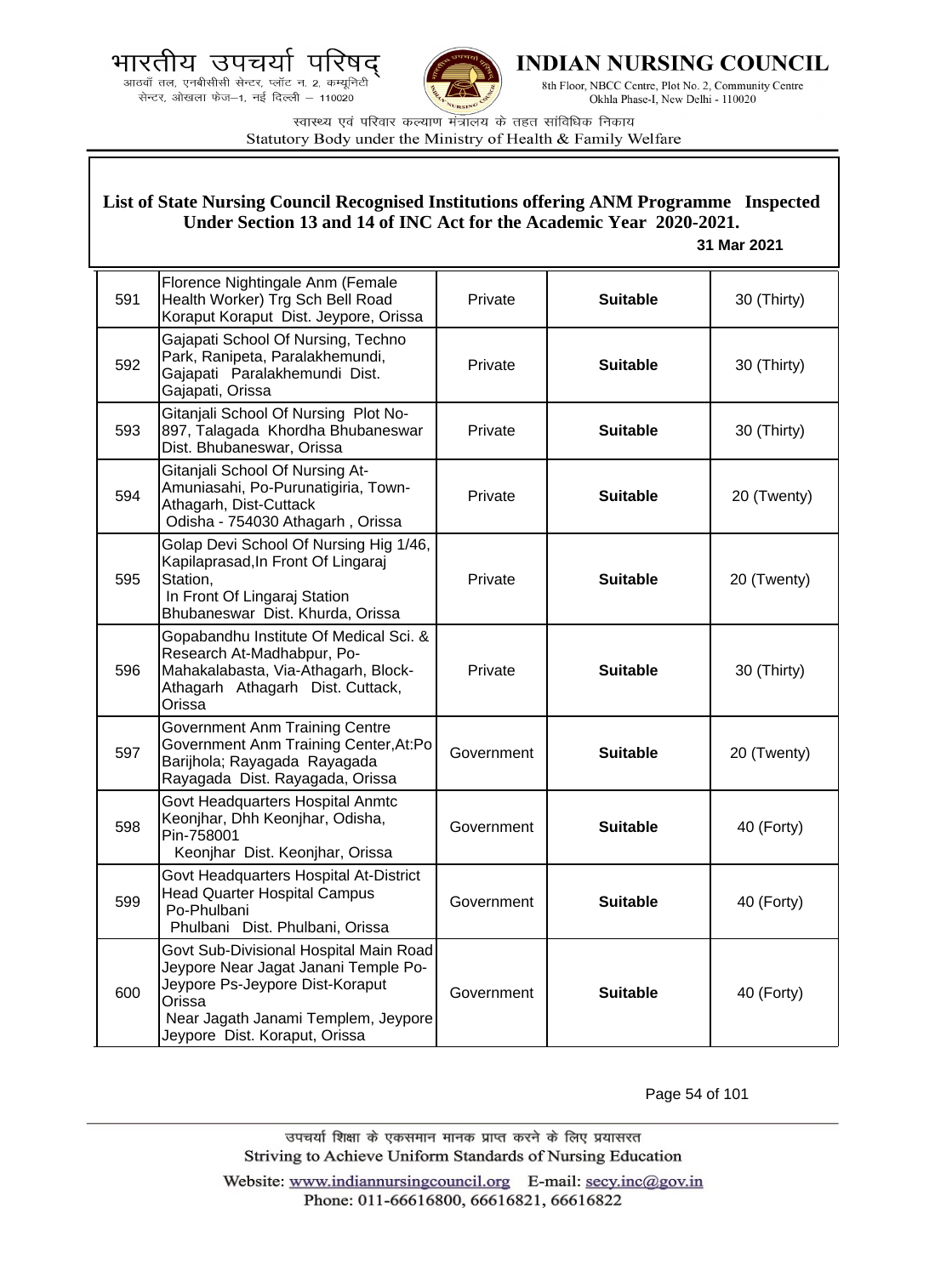



**INDIAN NURSING COUNCIL** 

8th Floor, NBCC Centre, Plot No. 2, Community Centre Okhla Phase-I, New Delhi - 110020

स्वास्थ्य एवं परिवार कल्याण मंत्रालय के तहत सांविधिक निकाय Statutory Body under the Ministry of Health & Family Welfare

# **List of State Nursing Council Recognised Institutions offering ANM Programme Inspected Under Section 13 and 14 of INC Act for the Academic Year 2020-2021.**

## **31 Mar 2021**

| 601 | Govt. Headqarters Hosp. At-Dhh<br>Baripada, Po-Baripada, Dist-<br>Mayurbhanj, Odisha<br>Baripada Dist. Mayurbhanj, Orissa                                      | Government | <b>Suitable</b> | 40 (Forty)  |
|-----|----------------------------------------------------------------------------------------------------------------------------------------------------------------|------------|-----------------|-------------|
| 602 | Govt. Headquarters Hospital Anmtc<br>Balasore, Dhh Balasore Balasore<br>Dist. Balasore, Orissa                                                                 | Government | <b>Suitable</b> | 40 (Forty)  |
| 603 | Gyana Pattnayak School Of Nursing<br>At/Po-Baharana, Via- Niali Adaspur Via-<br>Niali (Adaspur), Niali Dist. Cuttack,<br>Orissa                                | Private    | <b>Suitable</b> | 20 (Twenty) |
| 604 | Hi- Tech School Of Nursing At. -<br>Pandara, Health Park, Po. - G.G.P,<br>Bhubaneswar-751025, Odisha Po - G.<br>G. P. Bhubaneswar Dist.<br>Bhubaneswar, Orissa | Private    | <b>Suitable</b> | 60 (Sixty)  |
| 605 | Janakalyan School Of Nursing At-<br>Ramchandrapur<br>Po-Gulnagar<br>Dist-Kendrapara<br>Po - Gulnagar Kendrapara Dist.<br>Kendrapara, Orissa                    | Private    | <b>Suitable</b> | 30 (Thirty) |
| 606 | Janaki Devi Junior Nursing School At-<br>Salandi Bypass<br>Po/Dist-Bhadrak Po & Dist Bhadrak,<br>Odisha- 756100 Bhadrak, Orissa                                | Private    | <b>Suitable</b> | 30 (Thirty) |
| 607 | Jasoda Devi School Of Nursing At-<br>Gokarneswarpada Post - Sonepur<br>Sonepur Dist. Subarnapur, Orissa                                                        | Private    | <b>Suitable</b> | 30 (Thirty) |
| 608 | Jet Anm Training Centre At./ P.O.-<br>Badmal At/Po - Kalimandir Road<br>Jharsuguda Dist. Jharsuguda, Orissa                                                    | Private    | <b>Suitable</b> | 30 (Thirty) |
| 609 | Kalinga Nursing School At-Nuasahi<br>(Near City Clinic)po-Balia Dist-Balasore<br>Po - Balia Balasore Dist. Balasore,<br>Orissa                                 | Private    | <b>Suitable</b> | 30 (Thirty) |
| 610 | Kasturaba Gandhi Anm/Hw (F) Training<br>School Jagatsinghpur Po Jagat Singh<br>Pur Jagatsinghpur Dist. Jagat Singh<br>Pur, Orissa                              | Private    | <b>Suitable</b> | 20 (Twenty) |
| 611 | Khurda School Of Nursing At-Plot<br>No.1856, Kumarbasta, At/Po/Ps/Distt -<br>Khurda, Orissa Khordha, Orissa                                                    | Private    | <b>Suitable</b> | 30 (Thirty) |

Page 55 of 101

उपचर्या शिक्षा के एकसमान मानक प्राप्त करने के लिए प्रयासरत Striving to Achieve Uniform Standards of Nursing Education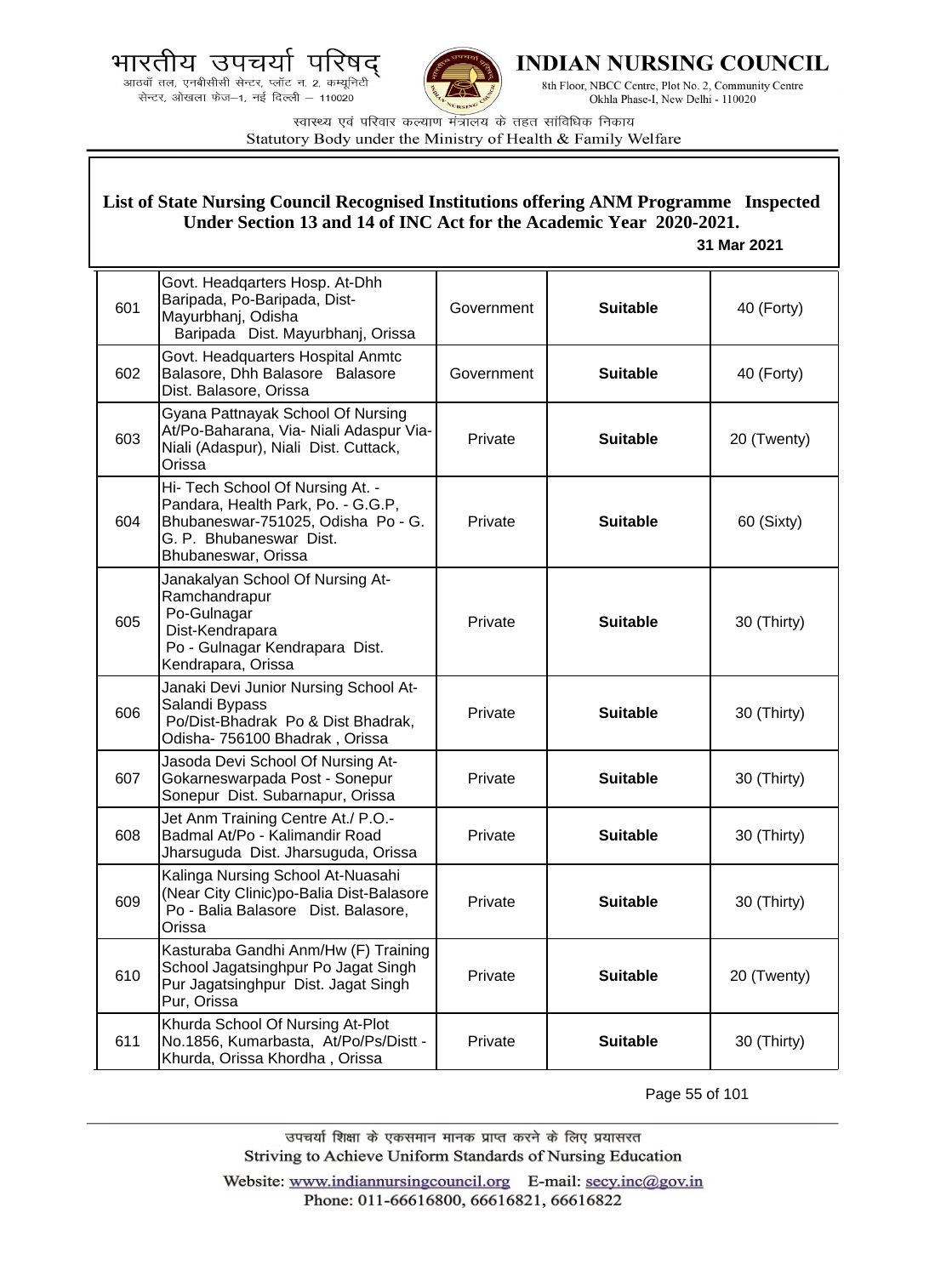



**INDIAN NURSING COUNCIL** 

8th Floor, NBCC Centre, Plot No. 2, Community Centre Okhla Phase-I, New Delhi - 110020

स्वास्थ्य एवं परिवार कल्याण मंत्रालय के तहत सांविधिक निकाय Statutory Body under the Ministry of Health & Family Welfare

|     | List of State Nursing Council Recognised Institutions offering ANM Programme Inspected<br>Under Section 13 and 14 of INC Act for the Academic Year 2020-2021.<br>31 Mar 2021                                                                               |         |                 |             |  |
|-----|------------------------------------------------------------------------------------------------------------------------------------------------------------------------------------------------------------------------------------------------------------|---------|-----------------|-------------|--|
| 612 | Koshala Anm Training School<br>Dhanupali, Sambalpur Sambalpur<br>Sambalpur Dist. Sambalpur, Orissa                                                                                                                                                         | Private | <b>Suitable</b> | 40 (Forty)  |  |
| 613 | Kuntala Devi School Of Nursing At -<br>Debatra Colony, Po/Ps - Nayagarh<br>Nayagarh, Odisha - 752069 Nayagarh<br>, Orissa                                                                                                                                  | Private | <b>Suitable</b> | 20 (Twenty) |  |
| 614 | Lord Jagannath Mission's College &<br>School Of Nursing Mancheswar<br>Industrial Estate, Po-Rasulgarh, Plot-<br>228/237, Sec-A, Zone-B, Bhubaneswar-<br>751010, Khurda Mancheswar Indl<br>Estate, P O - Rasulgarh Bhubaneswar<br>Dist. Bhubaneswar, Orissa | Private | <b>Suitable</b> | 20 (Twenty) |  |
| 615 | Maa Bauti Anm Training School At-<br>Sankara, Dist-Sundargarh Sundargarh<br>Dist. Sundargarh, Orissa                                                                                                                                                       | Private | <b>Suitable</b> | 40 (Forty)  |  |
| 616 | Maa Tara Tarini School Of Nursing Plot<br>No:31, 7th Lane, Neelachal Nagar<br>Berhampur Dist. Ganjam, Orissa                                                                                                                                               | Private | <b>Suitable</b> | 30 (Thirty) |  |
| 617 | Maharani Prem Kumari School Of<br>Nursing At-Belgadia, Po/Ps-Baripada<br>Po - Baripada Baripada Dist.<br>Mayurbhan, Orissa                                                                                                                                 | Private | <b>Suitable</b> | 20 (Twenty) |  |
| 618 | Mahima School Of Nursing At/Po-<br>Gopalsagar College Square<br>Jagatsinghpur Dist. Jagatsinghpur,<br>Orissa                                                                                                                                               | Private | <b>Suitable</b> | 20 (Twenty) |  |
| 619 | Mamata Devi School Of Nursing At/Po-<br>Jajpur Road, Dist- Jajpur, Odisha<br>Jajpur Road, Jajpur Dist. Jajpur,<br>Orissa                                                                                                                                   | Private | <b>Suitable</b> | 30 (Thirty) |  |
| 620 | Manjari Devi School Of Nursing Plot<br>No- 262, At- Purana Padhan, Post-<br>Sisilo, Via- Balakati, Ps- Balianta,<br>Bhubaneswar<br>Bhubaneswar Bhubaneswar Dist.<br>Khurdha, Orissa                                                                        | Private | <b>Suitable</b> | 40 (Forty)  |  |
| 621 | Mayurbhanj School Of Nursing At-<br>Indapahi, Laxmiposi, Baripada Baripada<br>Sadar<br>Dist - Mayurbhanj, Odisha Baripada,<br>Orissa                                                                                                                       | Private | <b>Suitable</b> | 40 (Forty)  |  |

Page 56 of 101

उपचर्या शिक्षा के एकसमान मानक प्राप्त करने के लिए प्रयासरत Striving to Achieve Uniform Standards of Nursing Education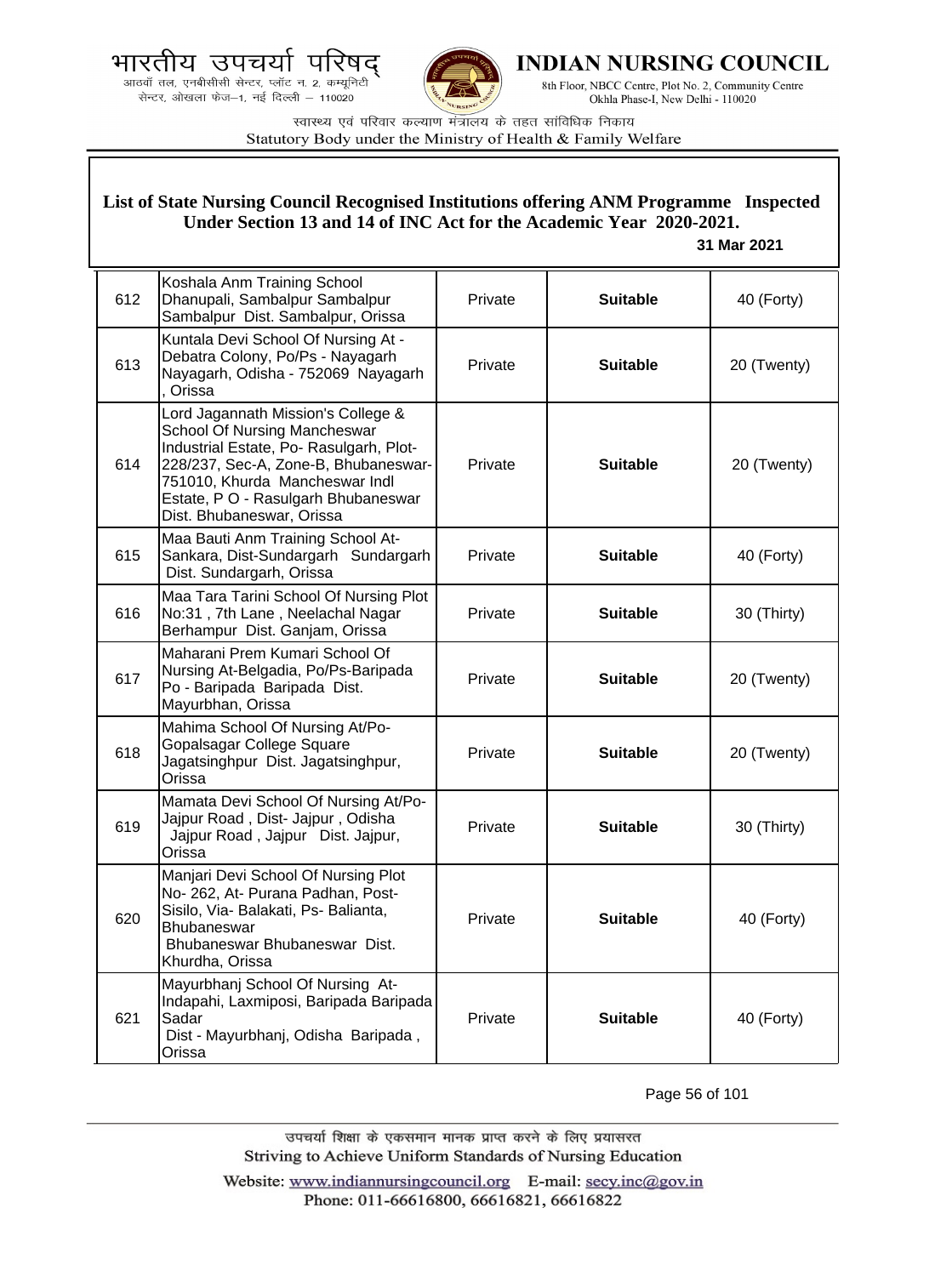



**INDIAN NURSING COUNCIL** 

8th Floor, NBCC Centre, Plot No. 2, Community Centre Okhla Phase-I, New Delhi - 110020

स्वास्थ्य एवं परिवार कल्याण मंत्रालय के तहत सांविधिक निकाय Statutory Body under the Ministry of Health & Family Welfare

## **List of State Nursing Council Recognised Institutions offering ANM Programme Inspected Under Section 13 and 14 of INC Act for the Academic Year 2020-2021.**

## **31 Mar 2021**

| 622 | <b>Mmcht Anm Training Centre</b><br>M.M.C.Hospital Kandhamal G.Udayagiri<br>Dist. Kandhamal, Orissa                                                    | Private    | <b>Suitable</b> | 30 (Thirty)      |
|-----|--------------------------------------------------------------------------------------------------------------------------------------------------------|------------|-----------------|------------------|
| 623 | Mother Teresa School Of Nursing At<br>Sikhyakapada Dist Angul- 759122,<br>Orissa Angul, Orissa                                                         | Private    | <b>Suitable</b> | 25 (Twenty Five) |
| 624 | <b>Mothers Nursing School Plot</b><br>No.-120, K-1, Kalinganagar, Ghatikia<br>Khurda, Bhubaneswar, Orissa<br>Bhubaneswar, Orissa                       | Private    | <b>Suitable</b> | 20 (Twenty)      |
| 625 | Mphw (F) Distt. Headquarters Hosp.<br>Near Cdmo Office,<br>District Head Quarter Hospital,<br>Modipada, Sambalpur Sambalpur<br>Dist. Sambalpur, Orissa | Government | <b>Suitable</b> | 40 (Forty)       |
| 626 | Mphw (F) Sub-Divisional Hosp. District<br>Headquarter Hospital, Deogarh<br>Deogarh Dist. Deogarh, Orissa                                               | Government | <b>Suitable</b> | 40 (Forty)       |
| 627 | Mukti Anm Training Centre Vigyan<br>Ashram Kundura, Po-Sarada At/Po<br>Sarada, Gop Puri Dist. Puri, Orissa                                             | Private    | <b>Suitable</b> | 40 (Forty)       |
| 628 | Nabapravat School Of Nursing At/Po -<br>Salipur (Near Old Fire Station) Dist -<br>Cuttack - 754202, Orissa Cuttack,<br>Orissa                          | Private    | <b>Suitable</b> | 20 (Twenty)      |
| 629 | Namitadevi School Of Nursing At-<br>Uttara, Po - Kausalyaganga Dist - Puri,<br>Orissa - 751002 Bhubaneswar, Orissa                                     | Private    | <b>Suitable</b> | 30 (Thirty)      |
| 630 | Orissa Health Education School Of<br>Nursing At: Satyamguda<br>Po: Canal Side Rode<br>Malkanagiri Dist. Malkangiri, Orissa                             | Private    | <b>Suitable</b> | 30 (Thirty)      |
| 631 | Orissa Nursing Training Institute At -<br>Pension Lane, P O - Buxibazar Dist -<br>Cuttack - 753001 Cuttack, Orissa                                     | Private    | <b>Suitable</b> | 20 (Twenty)      |
| 632 | Pally Chandan School Of Nursing At-<br>Panimal, Po-Madhab Via- Niali, Distt-<br>Cuttack, Orissa Niali, Orissa                                          | Private    | <b>Suitable</b> | 30 (Thirty)      |
| 633 | Pathani Samanta School Of Nursing At-<br>Hatadwar, Po-Similisahi, Via-Mahipur Po<br>- Similisahi Nayagarh Dist. Nayagarh,<br>Orissa                    | Private    | <b>Suitable</b> | 30 (Thirty)      |

Page 57 of 101

उपचर्या शिक्षा के एकसमान मानक प्राप्त करने के लिए प्रयासरत Striving to Achieve Uniform Standards of Nursing Education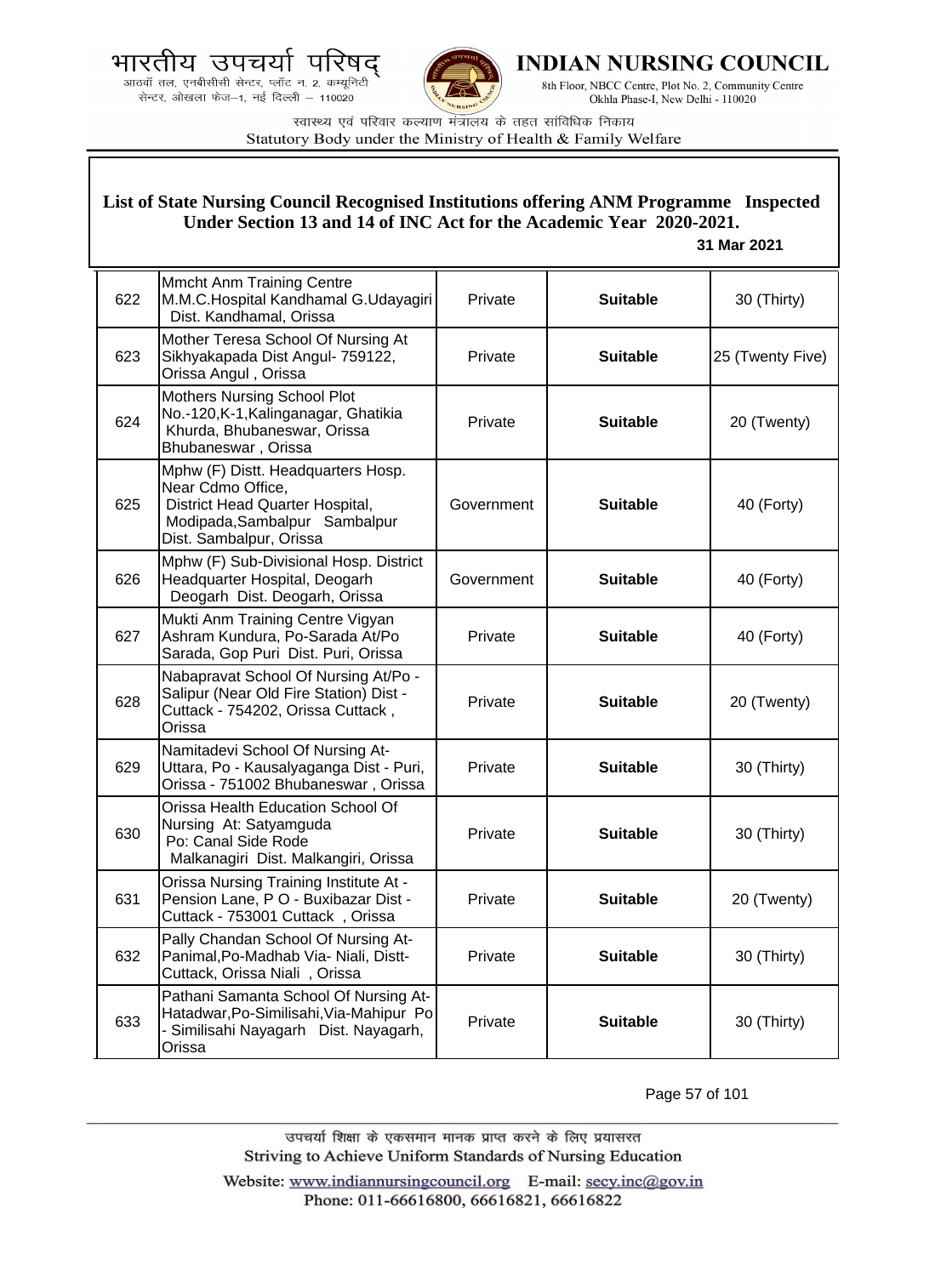.<br>आठवाँ तल, एनबीसीसी सेन्टर, प्लॉट न. 2, कम्यूनिटी सेन्टर, ओखला फेज-1, नई दिल्ली - 110020



**INDIAN NURSING COUNCIL** 

8th Floor, NBCC Centre, Plot No. 2, Community Centre Okhla Phase-I, New Delhi - 110020

स्वास्थ्य एवं परिवार कल्याण मंत्रालय के तहत सांविधिक निकाय Statutory Body under the Ministry of Health & Family Welfare

# **List of State Nursing Council Recognised Institutions offering ANM Programme Inspected Under Section 13 and 14 of INC Act for the Academic Year 2020-2021.**

 **31 Mar 2021**

| 634 | Pioneer Anm Training School Hig 188,<br>Kanan Vihar<br>Phase I, Chandrashekhapur Phase - I<br>Bhubaneswar Dist. Chandrasekharpur,<br>Orissa                                     | Private | <b>Suitable</b> | 30 (Thirty) |
|-----|---------------------------------------------------------------------------------------------------------------------------------------------------------------------------------|---------|-----------------|-------------|
| 635 | Prativadevi School Of Nursing Plot No-<br>532, Satya Nagar, Po- Saheed Nagar<br>Po - Saheednagar, Khurda,<br>Bhubaneswar-751007 Bhubaneswar,<br>Orissa                          | Private | <b>Suitable</b> | 40 (Forty)  |
| 636 | Premier School Of Nursing (Anm &<br>Gnm) Pragativihar, Near lit<br>Bhubaneswar, Tirimal, Jatni, Khurdha. Odi<br>ha Po - Tirimal, Ps - Jatni Bhubaneswar<br>Dist. Khurda, Orissa | Private | <b>Suitable</b> | 20 (Twenty) |
| 637 | Puri Saraswati School Of Nursing At-<br>Sahadevkhunta P.O-Balasore Town<br>Orissa, Orissa                                                                                       | Private | <b>Suitable</b> | 30 (Thirty) |
| 638 | Puri School Of Nursing Near Mit,<br>Behind Gundicha Temple, Lane - 6 Puri<br>Town, Dist - Puri, Odisha - 752002 Puri<br>Orissa                                                  | Private | <b>Suitable</b> | 30 (Thirty) |
| 639 | Rajdhani School Of Nursing Plot No 33,<br>Forest Park Dist - Khurda,<br>Bhubaneswar-751009 Bhubaneswar,<br>Orissa                                                               | Private | <b>Suitable</b> | 40 (Forty)  |
| 640 | Ramadevi School Of Nursing<br>Pattamundai (By Pass Chak) PO -<br>Pattamundai, Dt - Kendra Para -<br>754215, Orissa                                                              | Private | <b>Suitable</b> | 30 (Thirty) |
| 641 | Raman School Of Nursing At: Hospital<br>Road, Po: Keonjhargarh Keonjhar<br>Dist. Keonjhar, Orissa, Orissa                                                                       | Private | <b>Suitable</b> | 30 (Thirty) |
| 642 | Regional College Of Health Science<br>Loharapali Road, Near Mission Hospital<br>Khariar, Dist-Nuapada, Orissa-766107<br>Khariar, Orissa                                         | Private | <b>Suitable</b> | 40 (Forty)  |
| 643 | Rourkela Institute Of Nursing At -<br>Mahalia Palli P.O. - Beldihi, Sd-<br>Panposh Teh.-Lathikata Rourkela Dist.<br>Distt. Sundargarh, Orissa                                   | Private | <b>Suitable</b> | 40 (Forty)  |

Page 58 of 101

उपचर्या शिक्षा के एकसमान मानक प्राप्त करने के लिए प्रयासरत Striving to Achieve Uniform Standards of Nursing Education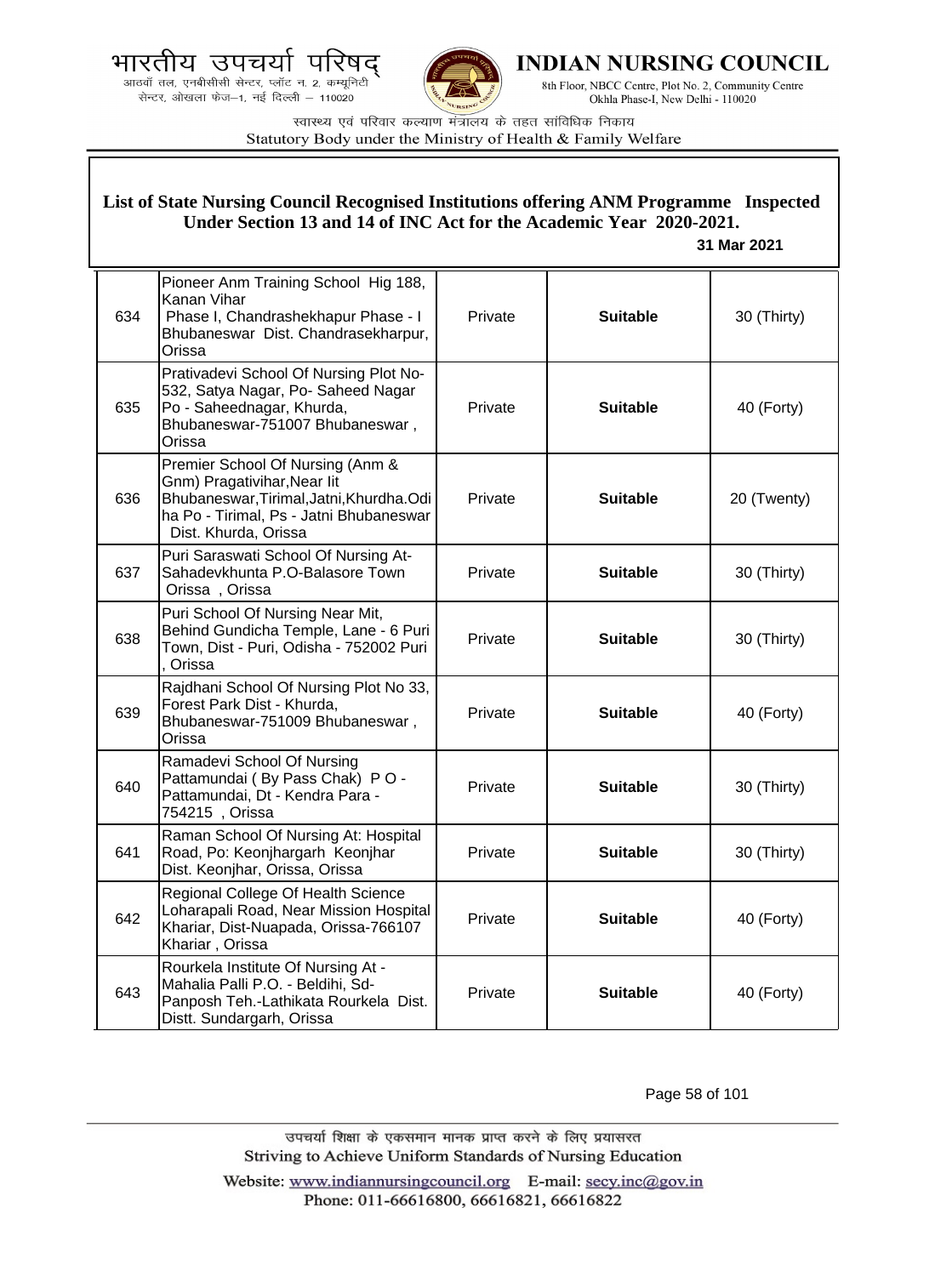.<br>आठवाँ तल, एनबीसीसी सेन्टर, प्लॉट न. 2, कम्यूनिटी<br>सेन्टर, ओखला फेज—1, नई दिल्ली — 110020



**INDIAN NURSING COUNCIL** 

8th Floor, NBCC Centre, Plot No. 2, Community Centre Okhla Phase-I, New Delhi - 110020

स्वास्थ्य एवं परिवार कल्याण मंत्रालय के तहत सांविधिक निकाय Statutory Body under the Ministry of Health & Family Welfare

|     | List of State Nursing Council Recognised Institutions offering ANM Programme Inspected<br>Under Section 13 and 14 of INC Act for the Academic Year 2020-2021.<br>31 Mar 2021                         |         |                 |                  |  |
|-----|------------------------------------------------------------------------------------------------------------------------------------------------------------------------------------------------------|---------|-----------------|------------------|--|
| 644 | SIEMS School Of Nursing Plot No-<br>467, Madhusudan Nagar, Side New<br>A.G. Colony Side New A G Colony,<br>Bhubaneswar-751012 Bhubaneswar,<br>Orissa                                                 | Private | <b>Suitable</b> | 40 (Forty)       |  |
| 645 | Sabitridevi School Of Nursing At/Po -<br>Panikoili Odisha - 755043 Jajpur,<br>Orissa                                                                                                                 | Private | <b>Suitable</b> | 25 (Twenty Five) |  |
| 646 | Sailabala School Of Nursing At-<br>Sailashree Nibas<br>Narendrakona Puri, Odisha- 752001<br>Puri, Orissa                                                                                             | Private | <b>Suitable</b> | 30 (Thirty)      |  |
| 647 | Salandi School Of Nursing At-Motel<br>Square, N.H.-5 Tehsil - Bhadrak<br>Bhadrak Dist. Bhadrak, Orissa                                                                                               | Private | <b>Suitable</b> | 20 (Twenty)      |  |
| 648 | Sambalpur Anm Training Center At.-<br>Asa Academy, P.O.-Jayantpur<br>Sambalpur Dist. Sambalpur, Orissa                                                                                               | Private | <b>Suitable</b> | 40 (Forty)       |  |
| 649 | Sanjog School Of Nursing Orissa<br>Udala, Orissa                                                                                                                                                     | Private | <b>Suitable</b> | 30 (Thirty)      |  |
| 650 | Sankar Rukmani School Of Nursing<br>Near Orissa Brigade School, At- Bikash<br>Nagar, Turanga, Dist-Angul At -<br>Bikash Nagar (Turanga) Angul Dist.<br>Angul, Odisha, Orissa                         | Private | <b>Suitable</b> | 30 (Thirty)      |  |
| 651 | Sarada Devi Institute Of Medical<br>Sciences Mahanadi Vihar Cuttack<br>Dist. Cuttack, Orissa                                                                                                         | Private | <b>Suitable</b> | 40 (Forty)       |  |
| 652 | Sarala Institute Of Nursing At<br>Sapanpur, Po Sisua Dist Cuttack-<br>754202, Orissa Salipur, Orissa                                                                                                 | Private | <b>Suitable</b> | 30 (Thirty)      |  |
| 653 | Saswati School Of Nursing Tapoban<br>Bhawan, Dadamatha Lane,<br>Saradhabali, Puri - 2 Puri - 752002 Puri<br>Orissa                                                                                   | Private | <b>Suitable</b> | 30 (Thirty)      |  |
| 654 | School Of Nsg, N P M Instt Of Medical<br>Science & Research In Front Of District<br>Headquarter Hospital, Keonjhar, At/Po:-<br>Keonjhargarh, Dist:- Kendujhar<br>Keonjhargarh Dist. Keonjhar, Orissa | Private | <b>Suitable</b> | 30 (Thirty)      |  |
| 655 | School Of Nursing & Health Sciences<br>Bijipur Tank Road Hillpatna Berhampur<br>Dist. Berhampur, Orissa                                                                                              | Private | <b>Suitable</b> | 20 (Twenty)      |  |

Page 59 of 101

उपचर्या शिक्षा के एकसमान मानक प्राप्त करने के लिए प्रयासरत Striving to Achieve Uniform Standards of Nursing Education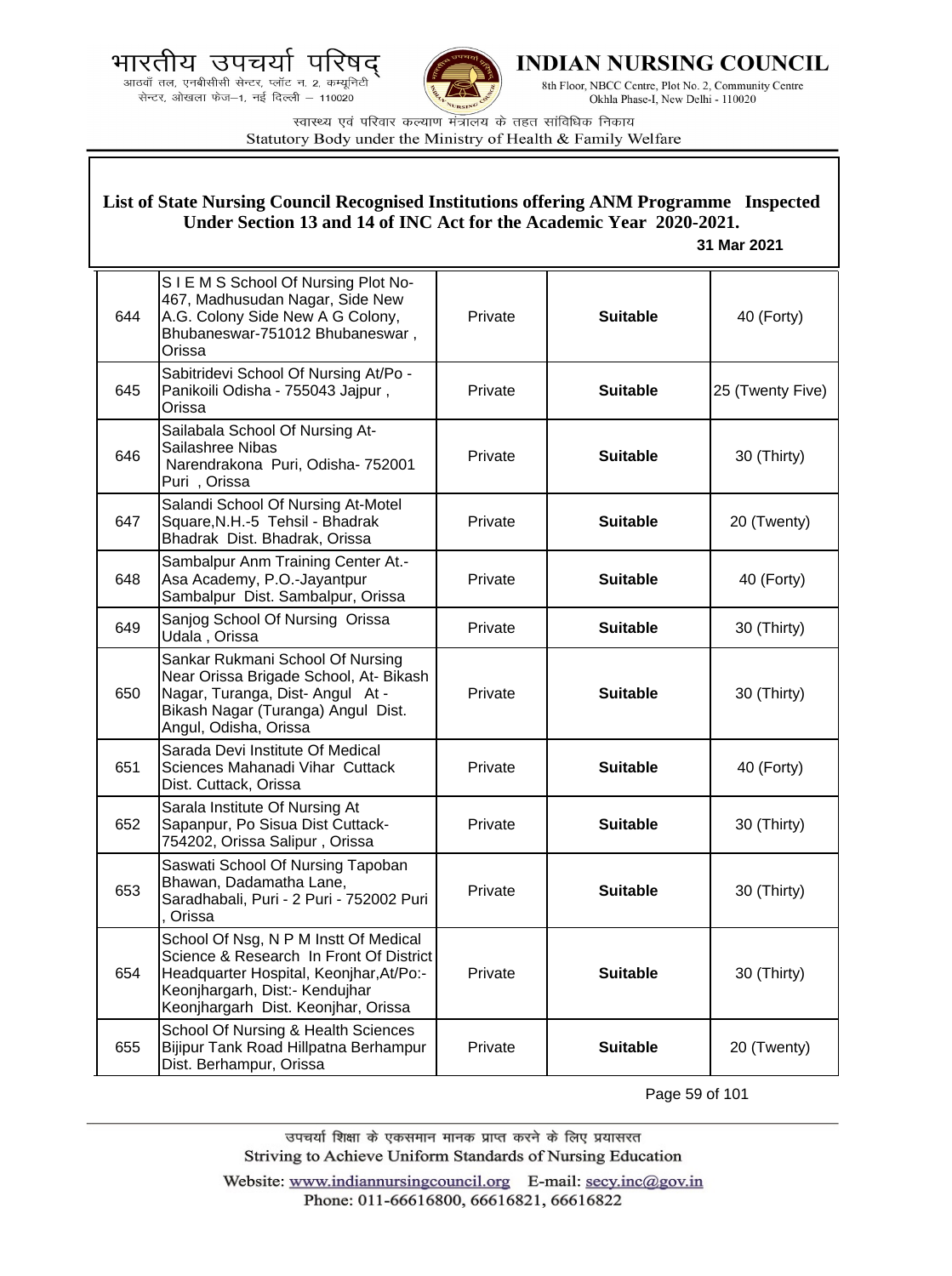



**INDIAN NURSING COUNCIL** 

8th Floor, NBCC Centre, Plot No. 2, Community Centre Okhla Phase-I, New Delhi - 110020

स्वास्थ्य एवं परिवार कल्याण मंत्रालय के तहत सांविधिक निकाय Statutory Body under the Ministry of Health & Family Welfare

# **List of State Nursing Council Recognised Institutions offering ANM Programme Inspected Under Section 13 and 14 of INC Act for the Academic Year 2020-2021.**

#### **31 Mar 2021**

| 656 | School Of Nursing (Anm) Plot No- N-<br>5/157, Irc Village, Nayapalli<br>Bhubaneswar Bhubaneswar Dist.<br>Khurda, Orissa                                  | Private | <b>Suitable</b> | 30 (Thirty)      |
|-----|----------------------------------------------------------------------------------------------------------------------------------------------------------|---------|-----------------|------------------|
| 657 | Seva School Of Nursing At - Indra Hari<br>Nagar, P O - Turanga Angul - 759123,<br>Orissa Angul, Orissa                                                   | Private | <b>Suitable</b> | 30 (Thirty)      |
| 658 | Shaktirupa School Of Nursing At -<br>Ghadimul, Badamundilo Via -<br>Mandasahi, Dist - Jagatsinghpur -<br>754114 Jagatsinghpur, Orissa                    | Private | <b>Suitable</b> | 20 (Twenty)      |
| 659 | Site Anm Training Centre Pallishree<br>Vihar Po-Sadaipali At/Po - Sadaipali<br>Balangir Dist. Balangir, Orissa                                           | Private | <b>Suitable</b> | 40 (Forty)       |
| 660 | Sradha Institution Of Health Science At:<br>Rajendra Nagar, Po:Madhupatna<br>Cuttack Dist. Cuttack, Orissa                                               | Private | <b>Suitable</b> | 30 (Thirty)      |
| 661 | Sradha School Of Nursing At-Shanti<br>Bazar Dist - Jajpur, Odisha - 755008<br>Jajpur, Orissa                                                             | Private | <b>Suitable</b> | 20 (Twenty)      |
| 662 | Sri Ram School Of Nursing At/Po-<br>Sohela, Dist-Bargarh At / Po - Sohela<br>Sohela Dist. Bargarh, Orissa                                                | Private | <b>Suitable</b> | 25 (Twenty Five) |
| 663 | Sri Sri Baroda School Of Nursing<br>Hanspal Canal Road, Po-Naharkanta,<br>Bhubaneswar, Dt-Khorda Naharakanta<br>Bhubaneswar Dist. Bhubaneswar,<br>Orissa | Private | <b>Suitable</b> | 30 (Thirty)      |
| 664 | Sushila Devi School Of Nursing Door<br>No 866/1379, Street: Rajpur Distt-<br>Nuapada, Orissa-766105 Nuapada,<br>Orissa                                   | Private | <b>Suitable</b> | 30 (Thirty)      |
| 665 | Swarnalata School Of Nursing Studies<br>At-Bahadulapatna, Po-Bahugram<br>Po - Bahugram Cuttack Dist. Cuttack,<br>Orissa                                  | Private | <b>Suitable</b> | 30 (Thirty)      |
| 666 | Tarini School Of Nursing At-<br>Rangamatia<br>Po-Balka<br>Via-Baisinga<br>Orissa - 757028 Baisinga, Orissa                                               | Private | <b>Suitable</b> | 30 (Thirty)      |

Page 60 of 101

उपचर्या शिक्षा के एकसमान मानक प्राप्त करने के लिए प्रयासरत Striving to Achieve Uniform Standards of Nursing Education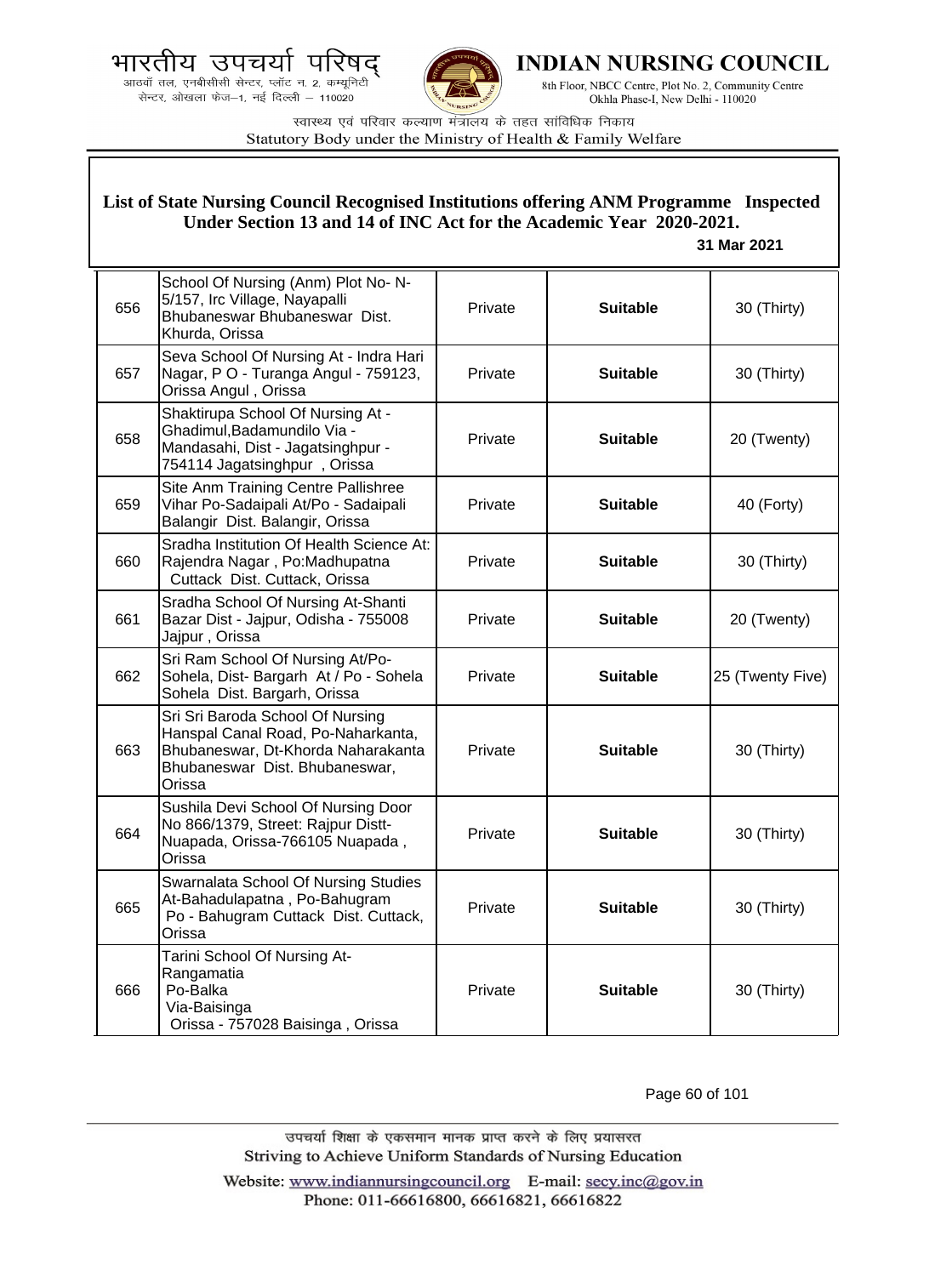भारतीय उपचर U

आठवाँ तल, एनबीसीसी सेन्टर, प्लॉट न. 2, कम्यूनिटी सेन्टर, ओखला फेज-1, नई दिल्ली - 110020



**INDIAN NURSING COUNCIL** 

8th Floor, NBCC Centre, Plot No. 2, Community Centre Okhla Phase-I, New Delhi - 110020

स्वास्थ्य एवं परिवार कल्याण मंत्रालय के तहत सांविधिक निकाय Statutory Body under the Ministry of Health & Family Welfare

## **List of State Nursing Council Recognised Institutions offering ANM Programme Inspected Under Section 13 and 14 of INC Act for the Academic Year 2020-2021.**

## **31 Mar 2021**

| 667 | VIIT School Of Nursing At/Po-<br>Dhanmandal, Chnikhole, Dist-<br>Jajpur, Odisha, Pin-754024 Chandikhol<br>Chandikhole Dist. Jajpur, Orissa    | Private | <b>Suitable</b> | 30 (Thirty) |
|-----|-----------------------------------------------------------------------------------------------------------------------------------------------|---------|-----------------|-------------|
| 668 | Vinayak School Of Nursing 222/1,<br>Sastrinagar, Unit-Iv Bhubaneswar<br>Dist. Bhubaneswar, Orissa                                             | Private | <b>Suitable</b> | 20 (Twenty) |
| 669 | Vision Anm (Female Health Worker) At-<br>Janiguda. (Near District Head Quarter<br>Hospital, Koraput)<br>Koraput Koraput Dist. Koraput, Orissa | Private | <b>Suitable</b> | 30 (Thirty) |
| 670 | Vivekananda Charitable Trust Anm<br>Training Centre Pragati Nagar<br>Junagarh Dist. Kalahandi, Orissa                                         | Private | <b>Suitable</b> | 30 (Thirty) |
| 671 | Xavier School Of Nursing Plot No.-6, At-<br>Barakuda, Mukunda Prasda, Khurda,<br>Orissa Khordha, Orissa                                       | Private | <b>Suitable</b> | 30 (Thirty) |

#### **Pondicherry**

676

Chounth, Patiala Samana Road Patiala

Dist. Patiala, Punjab

| 672    | East Coast Institute Of Medical<br>Sciences No 1, Paris Nagar, Perambai<br>Road, Moolakulam Moolakulam,<br>Puducherry Dist. Pondicherry,<br>Pondicherry | Private    | <b>Suitable</b> | 30 (Thirty) |
|--------|---------------------------------------------------------------------------------------------------------------------------------------------------------|------------|-----------------|-------------|
| 673    | Mother Teresa Institute Of Health<br>Sciences School Of Nursing, Indra<br>Nagar, Gori Medu Puducherry Dist.<br>Puducherry, Pondicherry                  | Government | <b>Suitable</b> | 30 (Thirty) |
| 674    | Sri Venkateshwara Med College Hosp<br>& Res Centre 13-A, Pondy - Villupuram,<br>Main Road Ariyur Dist. Puducherry,<br>Pondicherry                       | Private    | <b>Suitable</b> | 20 (Twenty) |
| 675    | Vinayaka Missions's School Of Nursing<br>Sciences Cuddalore, Pondy Main Road<br>Kirumpakkam Kirumampakkam Dist.<br>Pondicherry, Pondicherry             | Private    | <b>Suitable</b> | 40 (Forty)  |
| Punjab |                                                                                                                                                         |            |                 |             |
|        | Adarsh School Of Nursing Village                                                                                                                        |            |                 |             |

| Page 61 of 101 |  |  |
|----------------|--|--|

Private **Suitable 40 (Forty)** 

उपचर्या शिक्षा के एकसमान मानक प्राप्त करने के लिए प्रयासरत Striving to Achieve Uniform Standards of Nursing Education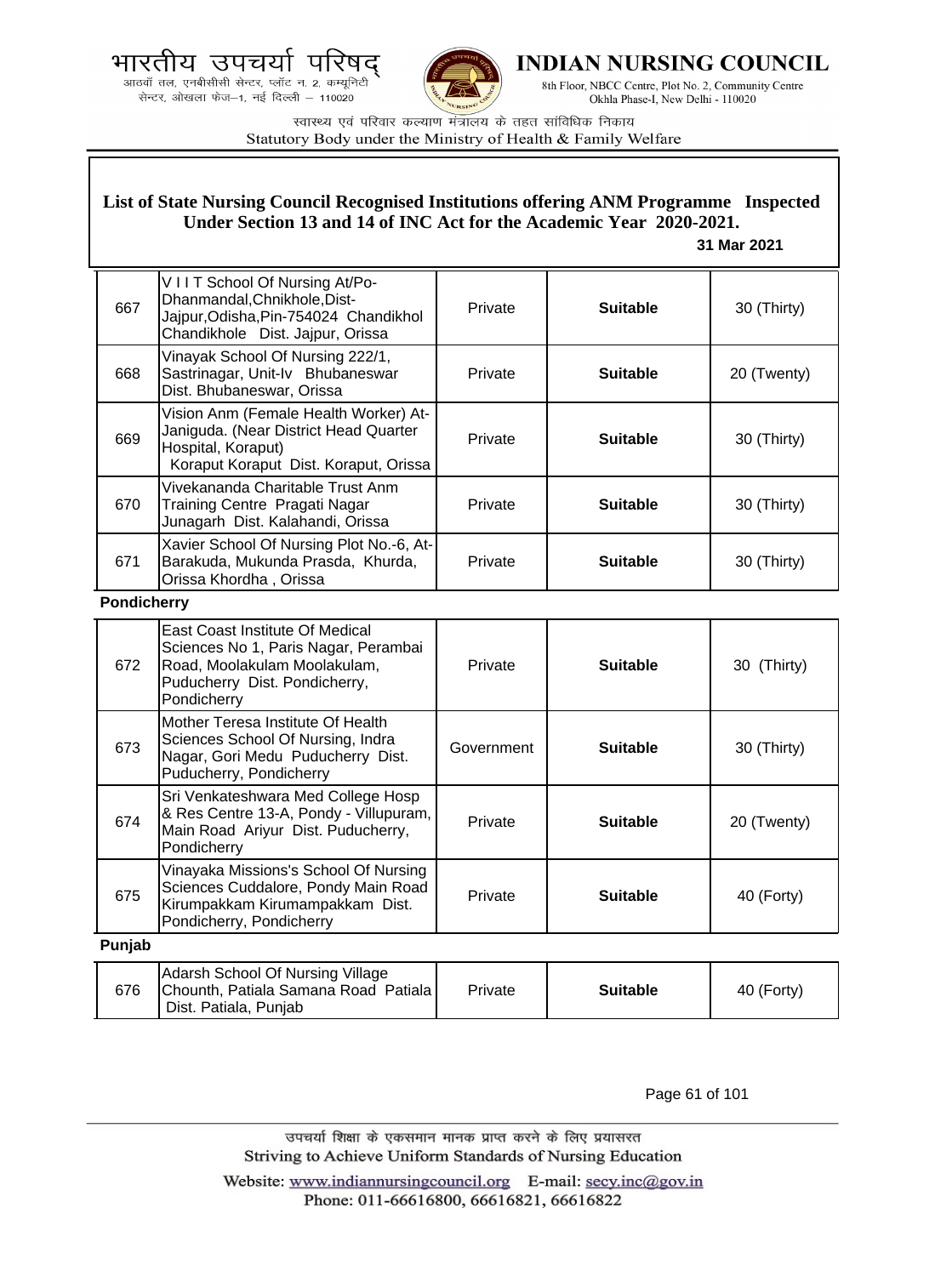



**INDIAN NURSING COUNCIL** 

8th Floor, NBCC Centre, Plot No. 2, Community Centre Okhla Phase-I, New Delhi - 110020

स्वास्थ्य एवं परिवार कल्याण मंत्रालय के तहत सांविधिक निकाय Statutory Body under the Ministry of Health & Family Welfare

## **List of State Nursing Council Recognised Institutions offering ANM Programme Inspected Under Section 13 and 14 of INC Act for the Academic Year 2020-2021.**

## **31 Mar 2021**

| 677 | Aggarwal College Of Nursing Tehsil<br>Road, Guruharsahai Guruharsahai<br>Dist. Ferozepur, Punjab                                      | Private | <b>Suitable</b> | 40 (Forty)  |
|-----|---------------------------------------------------------------------------------------------------------------------------------------|---------|-----------------|-------------|
| 678 | Ajit Nursing Institute On Sunam Lehra<br>Jakha Road, Opp Haryali Kissan Bazar<br>Sunam, Dist Sangrur- 148028, Punjab<br>Sunam, Punjab | Private | <b>Suitable</b> | 40 (Forty)  |
| 679 | Ambika College Of Nursing Badala<br>Road Tehsil - Kharar Kharar Dist.<br>Mohali, Punjab                                               | Private | <b>Suitable</b> | 40 (Forty)  |
| 680 | Amritsar School Of Nursing Village -<br>Kerdin Ke, P.O. - Bhour Chabhal Road<br>Tarn Taran Tarn Taran Dist. Amritsar,<br>Punjab       | Private | <b>Suitable</b> | 30 (Thirty) |
| 681 | Anand School Of Nursing Opposite<br>Thana Sadar Near Rly. Loco Shed<br>Amritsar Dist. Amritsar, Punjab                                | Private | <b>Suitable</b> | 30 (Thirty) |
| 682 | Aryans Institute Of Nursing Vill. Nepra,<br>Near Chandigarh Chandigarh Patiala<br>Highway Rajpura Dist. Patiala, Punjab               | Private | <b>Suitable</b> | 20 (Twenty) |
| 683 | Ashoka Institute Of Nursing Vill -<br>Chuharpur Kalan, Po - Wazidpur<br>Patiala-Sangrur Road Patiala Dist.<br>Patiala, Punjab         | Private | <b>Suitable</b> | 30 (Thirty) |
| 684 | Ayaan Institute Of Nursing V P O -<br>Bhogiwal Teh - Malerkotla Malerkotla<br>Dist. Sangrur, Punjab                                   | Private | <b>Suitable</b> | 20 (Twenty) |
| 685 | Baba Banda Bahadur School Of<br>Nursing Kot Kapura - Vire Wala Road<br>Faridkot, Punjab - 151203 Faridkot,<br>Punjab                  | Private | <b>Suitable</b> | 30 (Thirty) |
| 686 | Baba Farid Medical Institute For<br>Nursing Faridkot Road Kotkapura<br>Dist. Kotkapura, Punjab                                        | Private | <b>Suitable</b> | 50 (Fifty)  |
| 687 | Baba Mehar Singh Memorial Anm<br>School Of Nursing Vpo Purana Shalla<br>Gurdaspur, Punjab- 143530 Gurdaspur<br>, Punjab               | Private | <b>Suitable</b> | 30 (Thirty) |
| 688 | Baba Moni Ji Maharaj School Of<br>Nursing Lehra Mohabbat Bathinda<br>Dist. Bhatinda, Punjab                                           | Private | <b>Suitable</b> | 30 (Thirty) |

Page 62 of 101

उपचर्या शिक्षा के एकसमान मानक प्राप्त करने के लिए प्रयासरत Striving to Achieve Uniform Standards of Nursing Education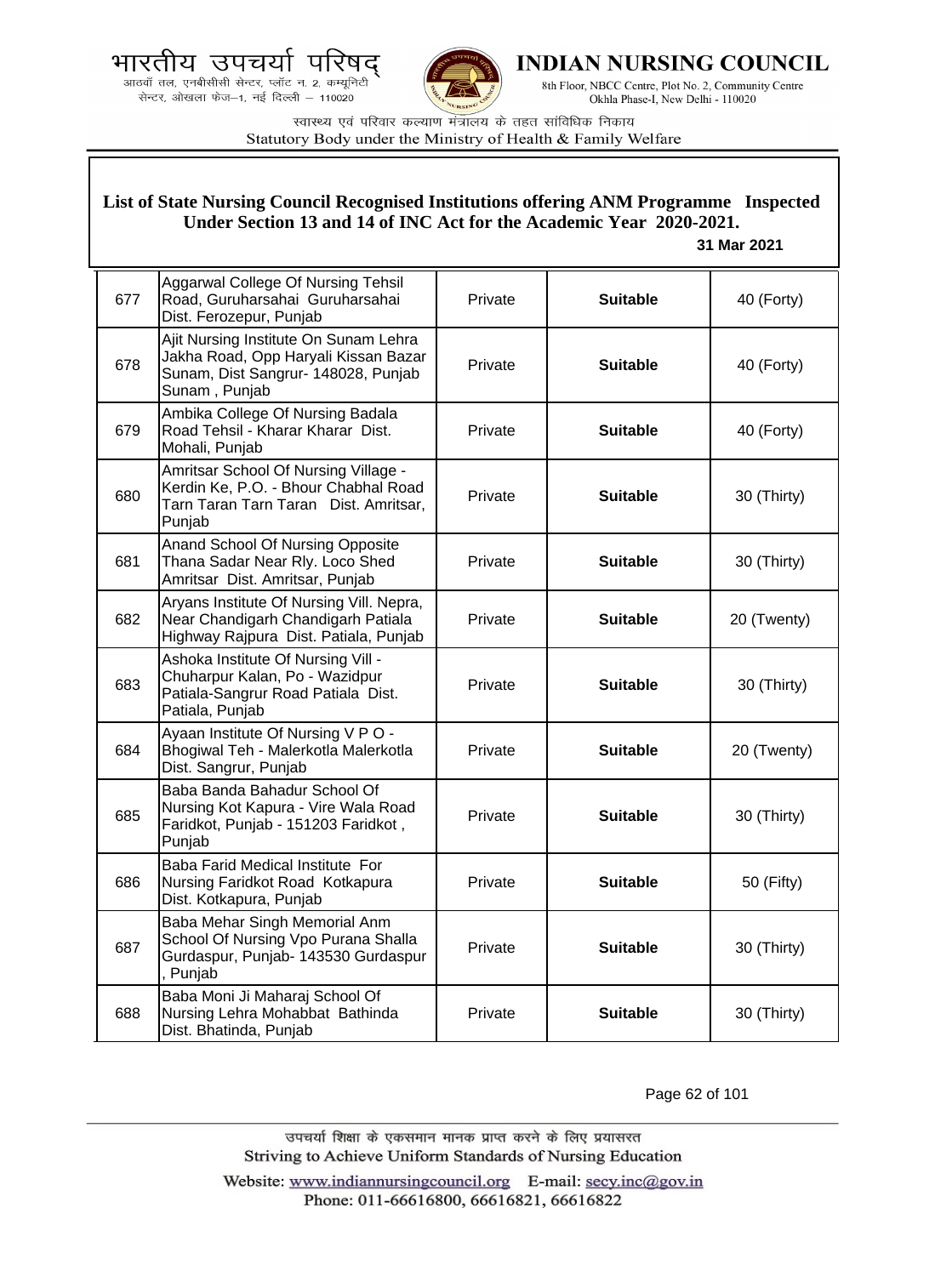



INDIAN NURSING COUNCIL

8th Floor, NBCC Centre, Plot No. 2, Community Centre Okhla Phase-I, New Delhi - 110020

स्वास्थ्य एवं परिवार कल्याण मंत्रालय के तहत सांविधिक निकाय Statutory Body under the Ministry of Health & Family Welfare

#### 689 Baba Sheikh Farid Medical Institute Of Nursing Opp. Geeena Gas Service, Faridkot Road Kotkapura, Distt. Faridkot Punjab-151204 Kotkapura , Punjab Private **Suitable** 30 (Thirty) 690 Baba Sucha Singh Institute Of Nursing Atla Road, Vill & Po Samaon, Tehsil Bhikhi Samaon Dist. Mansa, Punjab Private **Nuitable H** 40 (Forty) 691 Babe Ke Institute Of Nursing V P O -Daudhar Daudhar Dist. Moga, Punjab Private **Suitable** 50 (Fifty) 692 Bankey Bihari Institute Of Nursing Vpo - Alamgarh, Shri Ganga Nagar Road Tehsil - Abohar, Post Box No 19, Abohar Dist. Ferozepur, Punjab Private **Suitable 40 (Forty)** 693 Batala Institute Of Medical Sciences Sarwali,Dera Road, Batala Batala Batala Dist. Gurdaspur, Punjab Private **Suitable** 40 (Forty) 694 Beekay Institute Of Nursing Vill & Po Behrampur Zimidara Behrampur Zimidara Dist. Ropar, Punjab Private **Suitable 30** (Thirty) 695 Bengal Institute Of Health Sciences Vill - Jalaldiwal, Raikot - Barnala Road Tehsil Rai Kot Dist. Ludhiana, Punjab Private **Suitable 30** (Thirty) 696 Bhagwati Institute Of Nursing Sunam Road, Bhikhi Mansa Dist. Mansa, Punjab Private **Suitable** 30 (Thirty) 697 Bhai Ghaniaya Ekta School Of Nursing V P O - Karyal (Dharamkot) Dharamkot Dist. Moga, Punjab Private **Suitable 60 (Sixty)** 698 Bhai Gurdas General Nursing School Village & Post Office - Nandpur Kesho Sirhind Road Patiala Dist. Patiala, Punjab Private **Suitable** 30 (Thirty) 699 Bhai Gurdas Institute Of Nursing Main Patiala Road, Gurdaspura Sangrur Dist. Sangrur, Punjab Private **Suitable 30** (Thirty) 700 Bhai Mati Dass School Of Nursing Goraya, Atta Canal, Behind 220 Power Grid Chota Rurka Goraya Dist. Jalandhar, Punjab Private **Suitable** 35 (Thirty Five) **List of State Nursing Council Recognised Institutions offering ANM Programme Inspected Under Section 13 and 14 of INC Act for the Academic Year 2020-2021. 31 Mar 2021**

Page 63 of 101

उपचर्या शिक्षा के एकसमान मानक प्राप्त करने के लिए प्रयासरत Striving to Achieve Uniform Standards of Nursing Education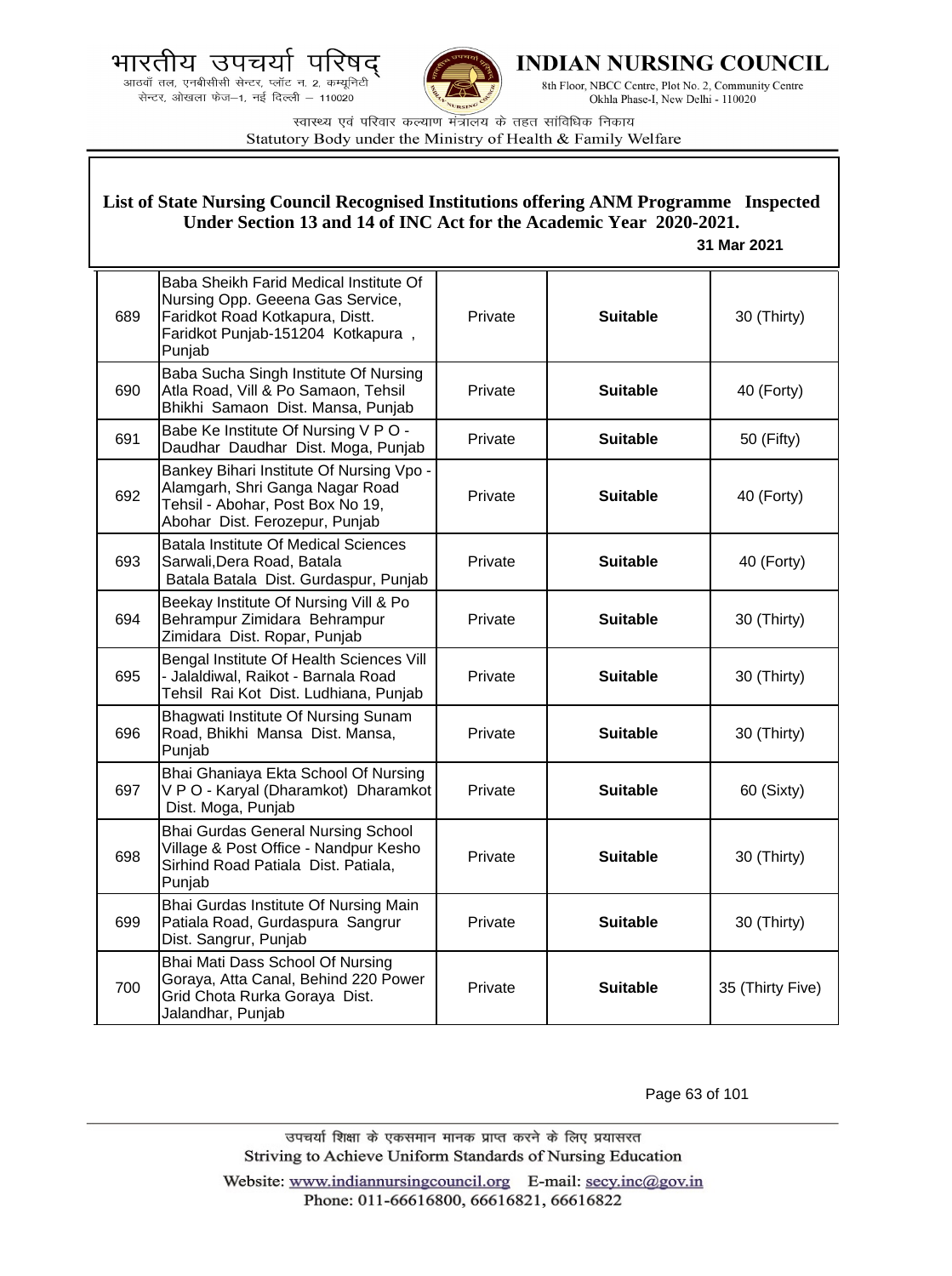



**INDIAN NURSING COUNCIL** 

8th Floor, NBCC Centre, Plot No. 2, Community Centre Okhla Phase-I, New Delhi - 110020

स्वास्थ्य एवं परिवार कल्याण मंत्रालय के तहत सांविधिक निकाय Statutory Body under the Ministry of Health & Family Welfare

## **List of State Nursing Council Recognised Institutions offering ANM Programme Inspected Under Section 13 and 14 of INC Act for the Academic Year 2020-2021.**

#### **31 Mar 2021**

| 701 | <b>Bharat Institute Of Nursing Training-</b><br>Mundh V P O - Mundh - Distt.<br>Jalandhar, Punjab Nakodar, Punjab                                     | Private    | <b>Suitable</b> | 20 (Twenty)      |
|-----|-------------------------------------------------------------------------------------------------------------------------------------------------------|------------|-----------------|------------------|
| 702 | <b>Bibi Rehmete Christian Nursing Institute</b><br>Vill - Kot, Ranjit Sagar Dam Road<br>Shahpur Kandi, Distt - Gurdaspur,<br>Punjab Gurdaspur, Punjab | Private    | <b>Suitable</b> | 25 (Twenty Five) |
| 703 | Canal Hospital Nangal Township Nagal<br>Dist. Ropar, Punjab                                                                                           | Government | <b>Suitable</b> | 20 (Twenty)      |
| 704 | Chief Khalsa Diwan International<br>Nursing College Bharaiwal (Near<br>Railway Crossing) Chabhal Road<br>Amritsar Dist. Amritsar, Punjab              | Private    | <b>Suitable</b> | 30 (Thirty)      |
| 705 | Chintpurni Institute Of Nursing PO<br>Bungal, Dalhousie Road Gurdaspur<br>Pathankot Dist. Pathankot, Punjab                                           | Private    | <b>Suitable</b> | 40 (Forty)       |
| 706 | <b>City Nurisng College Opposite Milk</b><br>Plant G T Road Gurdaspur Dist.<br>Gurdaspur, Punjab                                                      | Private    | <b>Suitable</b> | 30 (Thirty)      |
| 707 | Civil Hospital Bhatinda Bathinda Dist.<br>Bhatinda, Punjab                                                                                            | Government | <b>Suitable</b> | 40 (Forty)       |
| 708 | Civil Hospital Hoshiarpur Punjab<br>Hoshiarpur, Punjab                                                                                                | Government | <b>Suitable</b> | 40 (Forty)       |
| 709 | Civil Hospital Multipurpose Health<br>Worker(F) Training Schooll Sangrur<br>Dist. Sangrur, Punjab                                                     | Government | <b>Suitable</b> | 40 (Forty)       |
| 710 | Civil Hospital, M P H W (F) Traning<br>School Moga Moga Dist. Moga,<br>Punjab                                                                         | Government | <b>Suitable</b> | 20 (Twenty)      |
| 711 | Colonel School Of Nursing, Chural<br>Kalan, Distt. Sangrur-148031 Punjab<br>Chural Kalan, Punjab                                                      | Private    | <b>Suitable</b> | 50 (Fifty)       |
| 712 | Dashmesh Nursing Institute U P O<br>Janowala, Teh Malout Muktsar,<br>Panjab- 152107 Malout, Punjab                                                    | Private    | <b>Suitable</b> | 30 (Thirty)      |
| 713 | Deep Institute Of Nursing & Medical<br>Sciences Bathinda - Rampura Road<br>Lehra Mohhabat Bathinda Dist.<br>Bathinda, Punjab                          | Private    | <b>Suitable</b> | 30 (Thirty)      |

Page 64 of 101

उपचर्या शिक्षा के एकसमान मानक प्राप्त करने के लिए प्रयासरत Striving to Achieve Uniform Standards of Nursing Education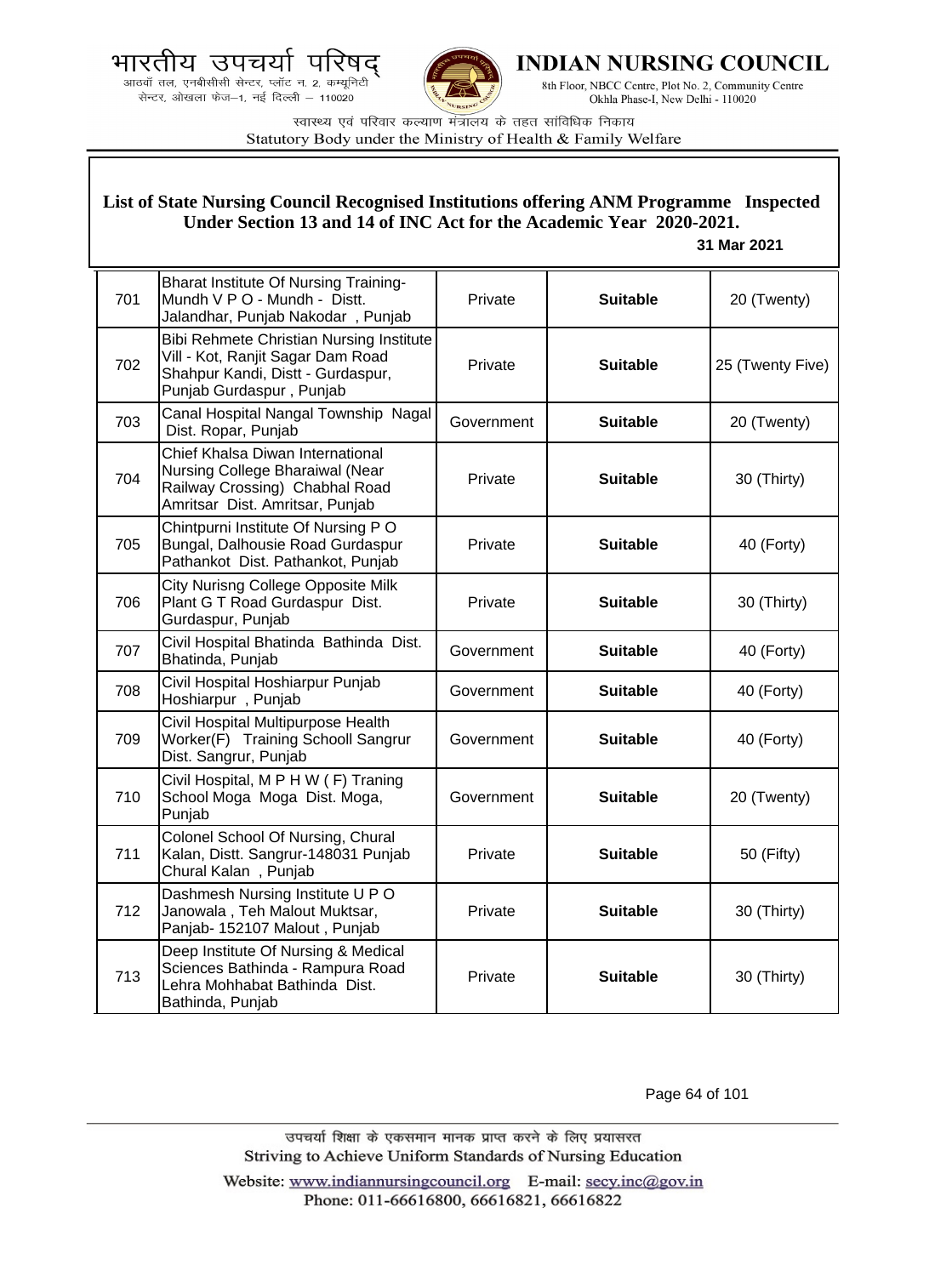.<br>आठवाँ तल, एनबीसीसी सेन्टर, प्लॉट न. 2, कम्यूनिटी<br>सेन्टर, ओखला फेज—1, नई दिल्ली — 110020



**INDIAN NURSING COUNCIL** 

8th Floor, NBCC Centre, Plot No. 2, Community Centre Okhla Phase-I, New Delhi - 110020

स्वास्थ्य एवं परिवार कल्याण मंत्रालय के तहत सांविधिक निकाय Statutory Body under the Ministry of Health & Family Welfare

| List of State Nursing Council Recognised Institutions offering ANM Programme Inspected<br>Under Section 13 and 14 of INC Act for the Academic Year 2020-2021.<br>31 Mar 2021 |                                                                                                                                       |         |                 |             |
|------------------------------------------------------------------------------------------------------------------------------------------------------------------------------|---------------------------------------------------------------------------------------------------------------------------------------|---------|-----------------|-------------|
| 714                                                                                                                                                                          | Desh Bhagat University School Of<br>Nursing, Amloh Road, Vill - Sounti<br>Mandi Gobindgarh Almoh Dist.<br>Fatehgarh Sahib, Punjab     | Private | <b>Suitable</b> | 30 (Thirty) |
| 715                                                                                                                                                                          | Dilbag Memorial School Of Nursing Plot<br>No 482, V & P O Sohian Kalan,<br>Amritsar Punjab - 1436001 Amritsar,<br>Punjab              | Private | <b>Suitable</b> | 30 (Thirty) |
| 716                                                                                                                                                                          | Doaba Institute Of Nursing Village -<br>Pandori Khajoor Hoshiarpur Dist.<br>Hoshiarpur, Punjab                                        | Private | <b>Suitable</b> | 30 (Thirty) |
| 717                                                                                                                                                                          | Dr Dayal Singh Memorial School Of<br>Nursing Nikkuwal Morh, Anandpur<br>Sahib Distt: Ropar - 140116, Punjab<br>Anandpur Sahib, Punjab | Private | <b>Suitable</b> | 40 (Forty)  |
| 718                                                                                                                                                                          | Dr Ravinder Institute Of Nursing Mallah<br>Road, Bajakhana, Bajakhana Dist.<br>Faridkot, Punjab                                       | Private | <b>Suitable</b> | 40 (Forty)  |
| 719                                                                                                                                                                          | Dr Shyam Lal Thapar School Of<br>Nursing Amritsar Barnala By Pass Nh-<br>71 G T Road Moga Dist. Moga, Punjab                          | Private | <b>Suitable</b> | 50 (Fifty)  |
| 720                                                                                                                                                                          | Dr. Balbir Singh Institute Of Nursing<br>Bhagta Moga Road, Bhagta Bhaika<br>Bathinda, Punjab Bhagta Bhai Ka,<br>Punjab                | Private | <b>Suitable</b> | 40 (Forty)  |
| 721                                                                                                                                                                          | Frances Newton Hosptal Post Box - 20<br>Firozpur Cantt Ferozepur Dist.<br>Ferozepur, Punjab                                           | Private | <b>Suitable</b> | 40 (Forty)  |
| 722                                                                                                                                                                          | G R D International Institute Of Nursing<br>Jaja Chowk, G T Road, Urmar Tanda<br>Dasuya Dist. Hoshiarpur, Punjab                      | Private | <b>Suitable</b> | 30 (Thirty) |
| 723                                                                                                                                                                          | Global Institute Of Nursing Vpo -<br>Nangal Khurd, Tehsil - Mansa Mansa,<br>Punjab Mansa, Punjab                                      | Private | <b>Suitable</b> | 30 (Thirty) |
| 724                                                                                                                                                                          | Gursewa School Of Nursing Vpo<br>Panam, Chandigarh Road<br>Garhshankar, Hoshiarpur - 144527<br>Garhshankar, Punjab                    | Private | <b>Suitable</b> | 40 (Forty)  |
| 725                                                                                                                                                                          | Guru Gobind Singh College Of Nursing<br>Sardulgarh Road, Talwandi Sabo<br>Talwandi Sabo Dist. Bathinda, Punjab                        | Private | <b>Suitable</b> | 30 (Thirty) |

Page 65 of 101

उपचर्या शिक्षा के एकसमान मानक प्राप्त करने के लिए प्रयासरत Striving to Achieve Uniform Standards of Nursing Education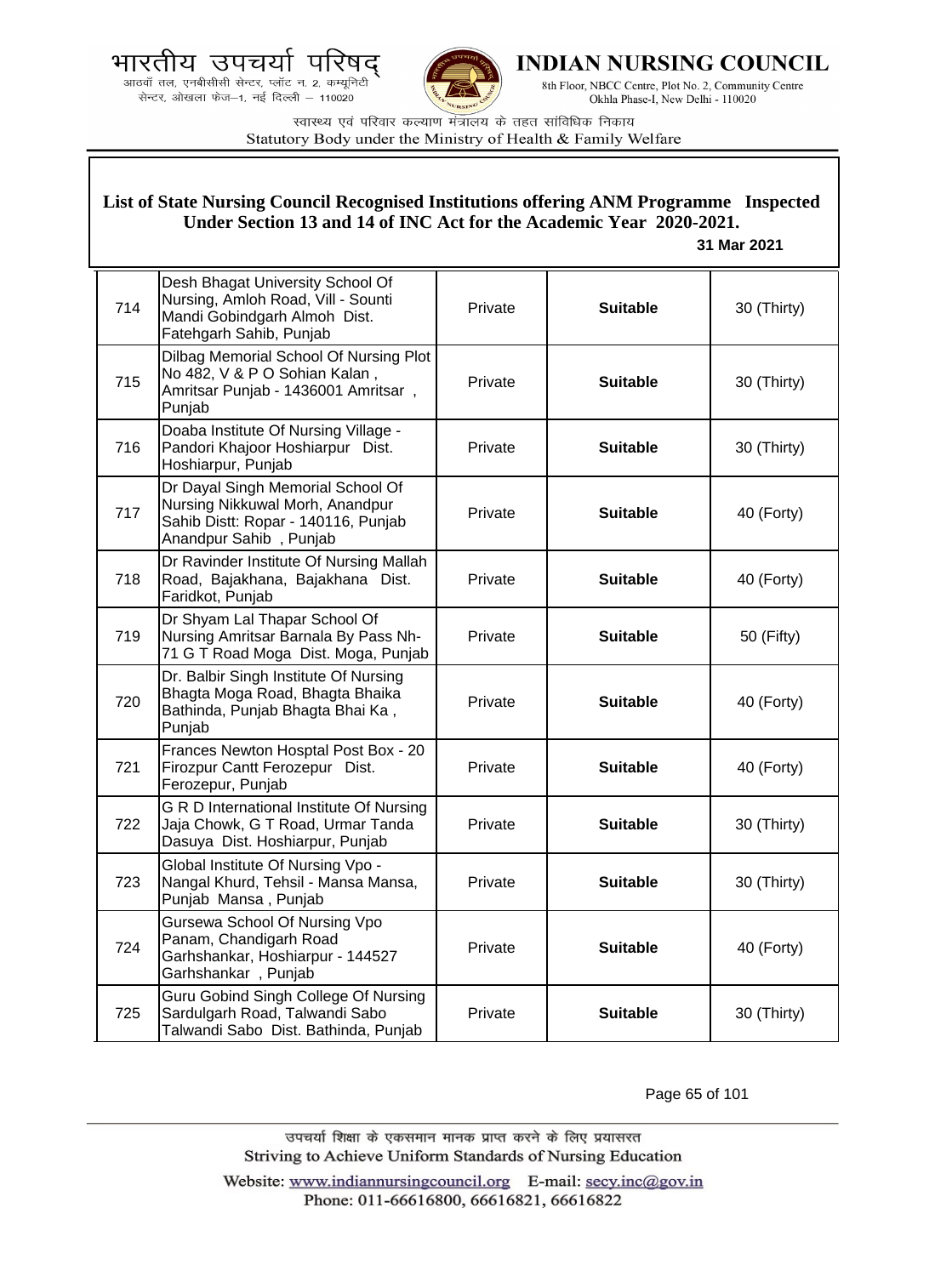.<br>आठवाँ तल, एनबीसीसी सेन्टर, प्लॉट न. 2, कम्यूनिटी<br>सेन्टर, ओखला फेज—1, नई दिल्ली — 110020



**INDIAN NURSING COUNCIL** 

8th Floor, NBCC Centre, Plot No. 2, Community Centre Okhla Phase-I, New Delhi - 110020

स्वास्थ्य एवं परिवार कल्याण मंत्रालय के तहत सांविधिक निकाय Statutory Body under the Ministry of Health & Family Welfare

| List of State Nursing Council Recognised Institutions offering ANM Programme Inspected<br>Under Section 13 and 14 of INC Act for the Academic Year 2020-2021.<br>31 Mar 2021 |                                                                                                                                                                              |         |                 |                |
|------------------------------------------------------------------------------------------------------------------------------------------------------------------------------|------------------------------------------------------------------------------------------------------------------------------------------------------------------------------|---------|-----------------|----------------|
| 726                                                                                                                                                                          | Guru Gobind Singh Instt. Of Nursing<br>Gursewak Nagar Dhanaula Road<br>Bathinda Bya Pass Dhanaula Road<br>Barnala Dist. Barnala, Punjab                                      | Private | <b>Suitable</b> | 40 (Forty)     |
| 727                                                                                                                                                                          | <b>Guru Gobind Singh Nursing Training</b><br>Centre & Free Hospital Village -<br>Rampura, Post Office - Cheeta Kalan G<br>T Road, Daburji Amritsar Dist.<br>Amritsar, Punjab | Private | <b>Suitable</b> | 30 (Thirty)    |
| 728                                                                                                                                                                          | Guru Hargobind College Of Nursing,<br>Opposite Reliance Petrol Pump,<br>Ludhiana Road, Raikot Raikot Dist.<br>Ludhiana, Punjab                                               | Private | <b>Suitable</b> | 45 (Foty Five) |
| 729                                                                                                                                                                          | Guru Nanak Dev Institute Of Nursing<br>Harchowal Road, Qadian Teh - Batala<br>Quadian Dist. Gurdaspur, Punjab                                                                | Private | <b>Suitable</b> | 30 (Thirty)    |
| 730                                                                                                                                                                          | Guru Nanak Nursing Training Instt And<br>Hospital Jalandhar Vihar, Kapurthala<br>Road Waryana Jalandhar Dist.<br>Jalandhar, Punjab                                           | Private | <b>Suitable</b> | 40 (Forty)     |
| 731                                                                                                                                                                          | Guru Teg Bahadur Nursing Institute<br>Balloh Badiala Road, Balloh<br>Balloh Dist. Bathinda, Punjab, Punjab                                                                   | Private | <b>Suitable</b> | 20 (Twenty)    |
| 732                                                                                                                                                                          | Gurukul School Of Nursing Bathinda<br>Road Kothe, Kotkapura Kotkapura<br>Dist. Faridkot, Punjab                                                                              | Private | <b>Suitable</b> | 30 (Thirty)    |
| 733                                                                                                                                                                          | Hakim Kishori Lal School Of Nursing,<br>Guruharsahai, Guddar Dhandi Road<br>Guru Sahai Dist. Ferozepur, Punjab                                                               | Private | <b>Suitable</b> | 50 (Fifty)     |
| 734                                                                                                                                                                          | Himalaya Modern School Of Nursing<br>Jail Road Village- Babowal Gurdaspur,<br>Panjab- 143521 Gurdaspur, Punjab                                                               | Private | <b>Suitable</b> | 30 (Thirty)    |
| 735                                                                                                                                                                          | Holy Nursing School Vpo Singhewala<br>Tehsil-Malout Distt. Sri Muktsar Sahib<br>Punjab 152113<br>Dist Muktsar, Punjab Malout, Punjab                                         | Private | <b>Suitable</b> | 30 (Thirty)    |
| 736                                                                                                                                                                          | Indian Medical Institute Of Nursing<br>Training Vill. Bidhipur, Near Bidhipur<br>Phatak, Jalandhar<br>Jalandhar Dist.<br>Jalandhar, Punjab                                   | Private | <b>Suitable</b> | 30 (Thirty)    |

Page 66 of 101

उपचर्या शिक्षा के एकसमान मानक प्राप्त करने के लिए प्रयासरत Striving to Achieve Uniform Standards of Nursing Education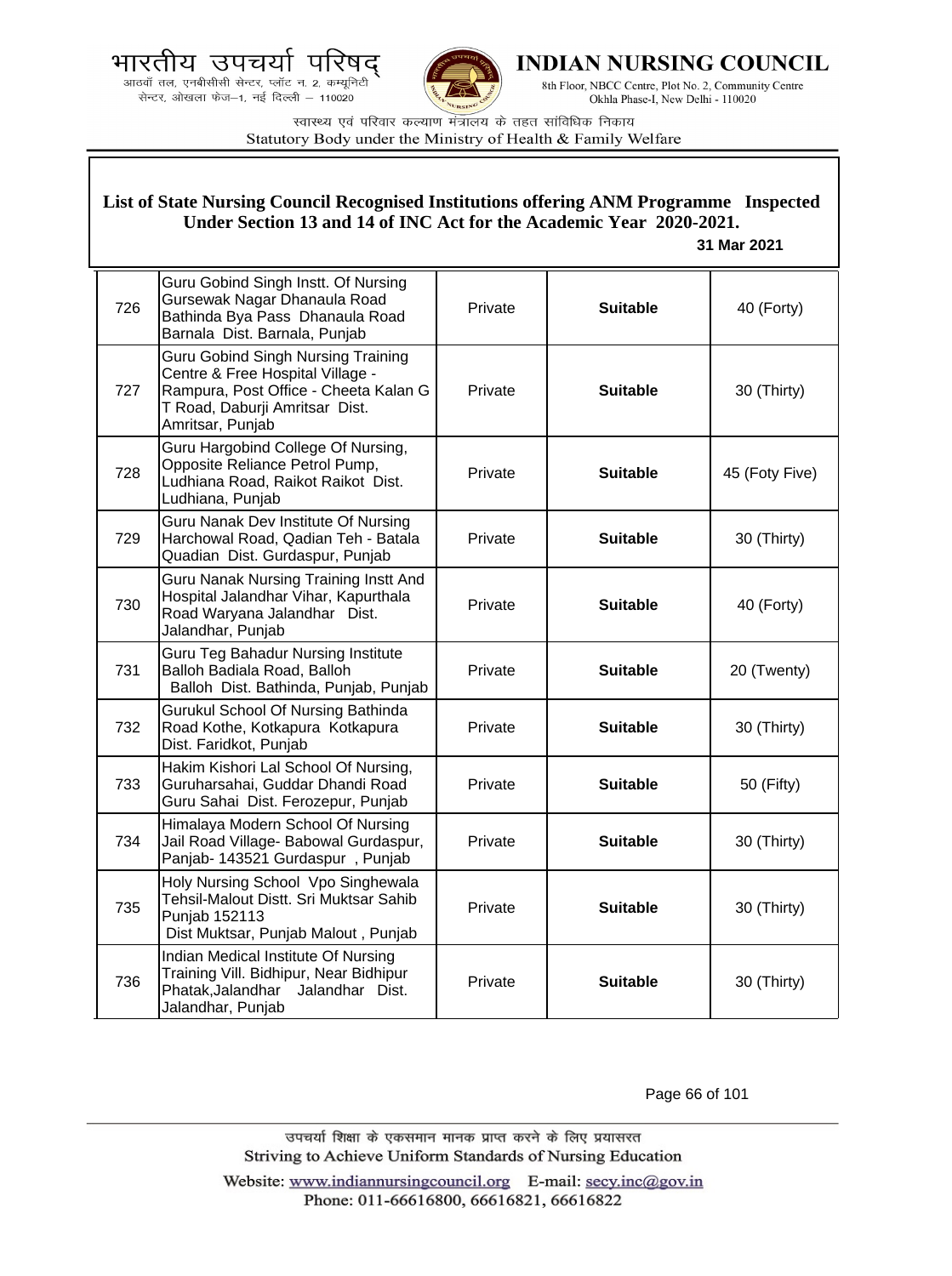



**INDIAN NURSING COUNCIL** 

8th Floor, NBCC Centre, Plot No. 2, Community Centre Okhla Phase-I, New Delhi - 110020

स्वास्थ्य एवं परिवार कल्याण मंत्रालय के तहत सांविधिक निकाय Statutory Body under the Ministry of Health & Family Welfare

|     | List of State Nursing Council Recognised Institutions offering ANM Programme Inspected<br>Under Section 13 and 14 of INC Act for the Academic Year 2020-2021.<br>31 Mar 2021 |         |                 |             |  |
|-----|------------------------------------------------------------------------------------------------------------------------------------------------------------------------------|---------|-----------------|-------------|--|
| 737 | International School Of Nursing Village -<br>Piddi, Opp. Petrol Pump Near Taran<br>Taran Sugar Mills, G T Road Tarn<br>Taran Dist. Taran Taran, Punjab                       | Private | <b>Suitable</b> | 30 (Thirty) |  |
| 738 | J U S S Institute Of Nursing And<br>Medical Sciences V.P.O. Sekhwan,<br>District Gurdaspur Gurdaspur<br>Gurdaspur Dist. Gurdaspur, Punjab                                    | Private | <b>Suitable</b> | 40 (Forty)  |  |
| 739 | Jai Ambey Education Society, School<br>Of Nursing Ward No 10, Talwara Rd,<br>Mukerian Dist Hoshiarpur, Punjab<br>Mukerian, Punjab                                            | Private | <b>Suitable</b> | 30 (Thirty) |  |
| 740 | Jeewan Jot School Of Nursing Sidhwan<br>Bet Road, Near Swaddi Khurd Tehsil -<br>Jagraon Swaddi Khurd Dist. Ludhiana,<br>Punjab                                               | Private | <b>Suitable</b> | 30 (Thirty) |  |
| 741 | Jhulka Institute Of Nursing & Health<br>Sciences Jhulka Nagar, Batala Road<br>Qadian, Gurdaspur, Punjab- 143516<br>Qadian, Punjab                                            | Private | <b>Suitable</b> | 30 (Thirty) |  |
| 742 | K D College Of Nursing Behind Maruti<br>Suzuki Showroom, Chandigarh Road<br>Mahilpur Mahilpur Dist. Hoshiarpur,<br>Punjab                                                    | Private | <b>Suitable</b> | 30 (Thirty) |  |
| 743 | Kallawanti School Of Nursing Bathinda-<br>Bajakhana Road, Village-Goniana<br>Khurd Bathinda, Punjab-151201<br>Bathinda, Punjab                                               | Private | <b>Suitable</b> | 30 (Thirty) |  |
| 744 | Khalsa College Of Nursing Gate No. 5,<br>G.T. Road, Amritsar (Punjab) G T<br>Road Amritsar Dist. Amritsar, Punjab                                                            | Private | <b>Suitable</b> | 30 (Thirty) |  |
| 745 | Khalsa Nursing Training Institute &<br>Hospital Vpo Nangal Kalan Mansa<br>Mansa Dist. Mansa, Punjab                                                                          | Private | <b>Suitable</b> | 30 (Thirty) |  |
| 746 | Khalsa Rural Nursing Training &<br>Hospital Trust (R) V P O Nangal Kalan<br>Mansa Dist. Mansa, Punjab                                                                        | Private | <b>Suitable</b> | 20 (Twenty) |  |
| 747 | Krishna College Of Nursing Village -<br>Ralli, Near Bus Stand Tehsil - Budhlada<br>Budhlada Dist. Mansa, Punjab                                                              | Private | <b>Suitable</b> | 20 (Twenty) |  |

Page 67 of 101

उपचर्या शिक्षा के एकसमान मानक प्राप्त करने के लिए प्रयासरत Striving to Achieve Uniform Standards of Nursing Education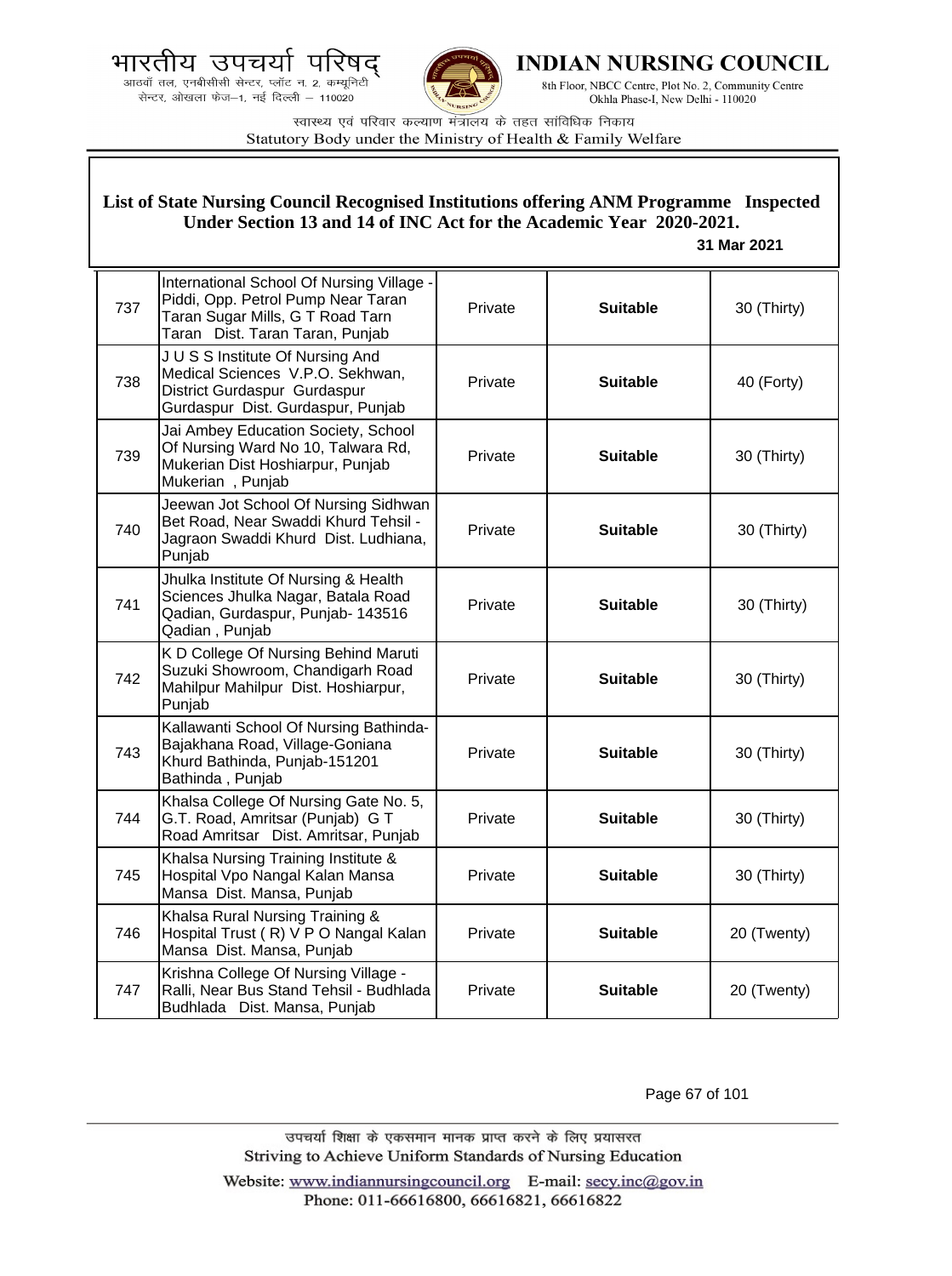.<br>आठवाँ तल, एनबीसीसी सेन्टर, प्लॉट न. 2, कम्यूनिटी<br>सेन्टर, ओखला फेज—1, नई दिल्ली — 110020



**INDIAN NURSING COUNCIL** 

8th Floor, NBCC Centre, Plot No. 2, Community Centre Okhla Phase-I, New Delhi - 110020

स्वास्थ्य एवं परिवार कल्याण मंत्रालय के तहत सांविधिक निकाय Statutory Body under the Ministry of Health & Family Welfare

|     | List of State Nursing Council Recognised Institutions offering ANM Programme Inspected<br>Under Section 13 and 14 of INC Act for the Academic Year 2020-2021.<br>31 Mar 2021                      |         |                 |                  |  |
|-----|---------------------------------------------------------------------------------------------------------------------------------------------------------------------------------------------------|---------|-----------------|------------------|--|
| 748 | Lajjiawati Jain Memorial Nursing<br>Institute State Highway 13<br>Barnala, Raikot Main Highway, Vpo-<br>Jalaldiwal                                                                                | Private | <b>Suitable</b> | 40 (Forty)       |  |
|     | Raikot Raikot Dist. Ludhiana, Punjab                                                                                                                                                              |         |                 |                  |  |
| 749 | Life Guard Nursing Institute Village-<br>Bhindran Kaloudi Road, Sangrur Dist.<br>Sangrur, Punjab                                                                                                  | Private | <b>Suitable</b> | 40 (Forty)       |  |
| 750 | Lord Shiva School Of Nursing Vpo-<br>Hamirgarh Tehsil Moonak Distt Sangrur<br>Distt - Sangrur, Punjab - 148033,<br>Punjab                                                                         | Private | <b>Suitable</b> | 30 (Thirty)      |  |
| 751 | Ludhiana Institute Of Nursing V P O<br>Kube, Teh. Samrala Chandigarh<br>Highway Ludhiana Dist. Ludhiana,<br>Punjab                                                                                | Private | <b>Suitable</b> | 30 (Thirty)      |  |
| 752 | MLM School Of Nursing V P O - Killi<br>Chahal Moga Moga Dist. Moga, Punjab                                                                                                                        | Private | <b>Suitable</b> | 40 (Forty)       |  |
| 753 | Maa Saraswati School Of Nursing Vpo -<br>Kala Tibba, Sitto Road Po - Ramsara<br>Abohar Dist. Abohar, Punjab                                                                                       | Private | <b>Suitable</b> | 30 (Thirty)      |  |
| 754 | <b>Mahant Gurbanta Dass Memorial</b><br>School Of Nursing Anoop Nagar<br>Dabwali Road Near Sirsa Fatak<br>Bathinda Punjab Engineering College,<br>Dabwali Road Bathinda Dist. Bathinda,<br>Punjab | Private | <b>Suitable</b> | 30 (Thirty)      |  |
| 755 | Majha International School Of Nursing<br>Friends Colony H No. 12, Dera Road,<br>Near Sugar Mill, Batala Batala Dist.<br>Gurdaspur, Punjab                                                         | Private | <b>Suitable</b> | 40 (Forty)       |  |
| 756 | Malwa College Of Nursing Raikot -<br>Barnala State Highway V & P.O. -<br>Mehal Kalan Dist. Barnala, Punjab                                                                                        | Private | <b>Suitable</b> | 40 (Forty)       |  |
| 757 | Malwa Institute Of Nursing Malakpur,<br>Mansa Punjab Mansa, Punjab                                                                                                                                | Private | <b>Suitable</b> | 30 (Thirty)      |  |
| 758 | Malwa School Of Nursing Main Road<br>Sardulgarh Sardulgarh Dist. Mansa,<br>Punjab                                                                                                                 | Private | <b>Suitable</b> | 35 (Thirty Five) |  |

Page 68 of 101

उपचर्या शिक्षा के एकसमान मानक प्राप्त करने के लिए प्रयासरत Striving to Achieve Uniform Standards of Nursing Education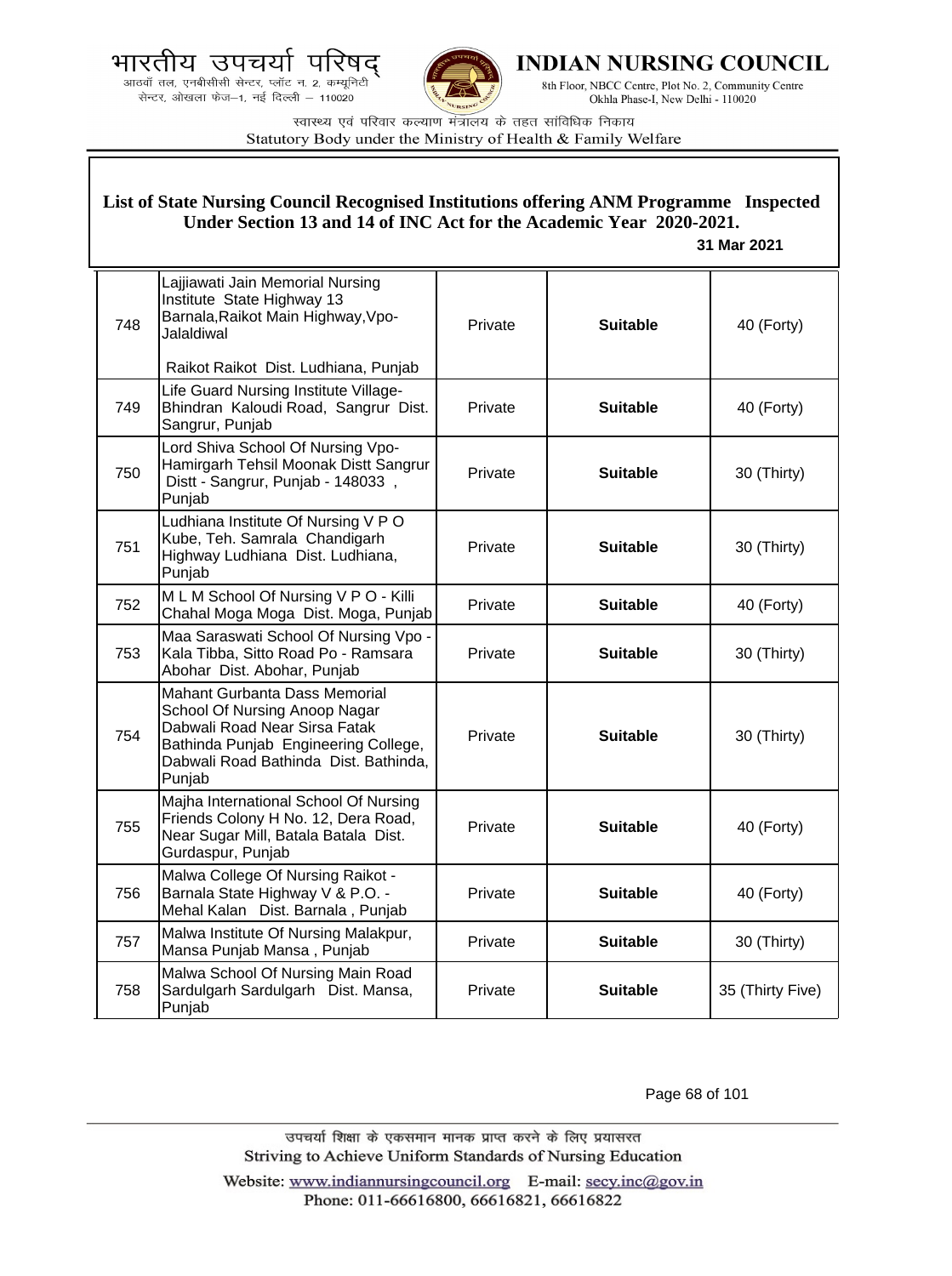.<br>आठवाँ तल, एनबीसीसी सेन्टर, प्लॉट न. 2, कम्यूनिटी<br>सेन्टर, ओखला फेज—1, नई दिल्ली — 110020



**INDIAN NURSING COUNCIL** 

8th Floor, NBCC Centre, Plot No. 2, Community Centre Okhla Phase-I, New Delhi - 110020

स्वास्थ्य एवं परिवार कल्याण मंत्रालय के तहत सांविधिक निकाय Statutory Body under the Ministry of Health & Family Welfare

| List of State Nursing Council Recognised Institutions offering ANM Programme Inspected<br>Under Section 13 and 14 of INC Act for the Academic Year 2020-2021.<br>31 Mar 2021 |                                                                                                                                          |         |                 |             |
|------------------------------------------------------------------------------------------------------------------------------------------------------------------------------|------------------------------------------------------------------------------------------------------------------------------------------|---------|-----------------|-------------|
| 759                                                                                                                                                                          | Mata Gujri School Of Nursing Village<br>Badrukhan, Barnala Road Distt -<br>Sangrur, Punjab - 148001 Sangrur,<br>Punjab                   | Private | <b>Suitable</b> | 30 (Thirty) |
| 760                                                                                                                                                                          | Mata Sahib Kaur College Of Nursing<br>Chandigarh - Kharar Highway Road<br>Near Sales Tax Barrier, Balongi Mohali<br>Dist. Mohali, Punjab | Private | <b>Suitable</b> | 40 (Forty)  |
| 761                                                                                                                                                                          | Mata Sundri Institute Of Nursing V.P.O.<br>- Dhade Tehsil - Rampura Phul<br>Rampura Dist. Bhatinda, Punjab                               | Private | <b>Suitable</b> | 30 (Thirty) |
| 762                                                                                                                                                                          | Meera Medical Institute Of Nursing &<br>Hospital Opp. Military Station, Gate<br>No.2 Fazilka Road Abohar Dist.<br>Abohar, Punjab         | Private | <b>Suitable</b> | 40 (Forty)  |
| 763                                                                                                                                                                          | Mohali Nursing College Vill - Bhagatpur,<br>Near Chumni, Teh - Bassi Pathana<br>Fatehgarh Sahib Bhagatpura, Punjab                       | Private | <b>Suitable</b> | 30 (Thirty) |
| 764                                                                                                                                                                          | Mother Mary's Institute Of Nursing<br>Deowal Road Nasrala Hoshiarpur Dist.<br>Hoshiarpur, Punjab                                         | Private | <b>Suitable</b> | 30 (Thirty) |
| 765                                                                                                                                                                          | National Institute Of Nursing Vill -<br>Khurana, Patiala Road, Sasngrur,<br>Punjab Sangrur Dist. Sangrur, Punjab                         | Private | <b>Suitable</b> | 40 (Forty)  |
| 766                                                                                                                                                                          | New Malwa Institute Of Nursing<br>Kotkapura Faridkot Road Punjab<br>Kotkapura, Punjab                                                    | Private | <b>Suitable</b> | 50 (Fifty)  |
| 767                                                                                                                                                                          | Nightingale Nurisng Institute V P O<br>Narangwal, Kalan Ludhiana, Punjab-<br>141203 Ludhiana, Punjab                                     | Private | <b>Suitable</b> | 30 (Thirty) |
| 768                                                                                                                                                                          | Punjab Institute Of Nursing Bhatinda-<br>Sardulgarh Road, Near Vill Jodirya Vill.<br>Nangla, Distt. Bhatinda Punjab-121001<br>, Punjab   | Private | <b>Suitable</b> | 40 (Forty)  |
| 769                                                                                                                                                                          | Punjab Multipurpose Institute Of<br>Nursing Baja Khana Road, Shaina<br>Barnala, Punjab- 148103 Barnala,<br>Punjab                        | Private | <b>Suitable</b> | 40 (Forty)  |
| 770                                                                                                                                                                          | Punjab Public College Of Nursing Vill<br>Katar Singh Wala, Mansa Road<br>Bathinda, Punjab -151001 Bathinda,<br>Punjab                    | Private | <b>Suitable</b> | 60 (Sixty)  |

Page 69 of 101

उपचर्या शिक्षा के एकसमान मानक प्राप्त करने के लिए प्रयासरत Striving to Achieve Uniform Standards of Nursing Education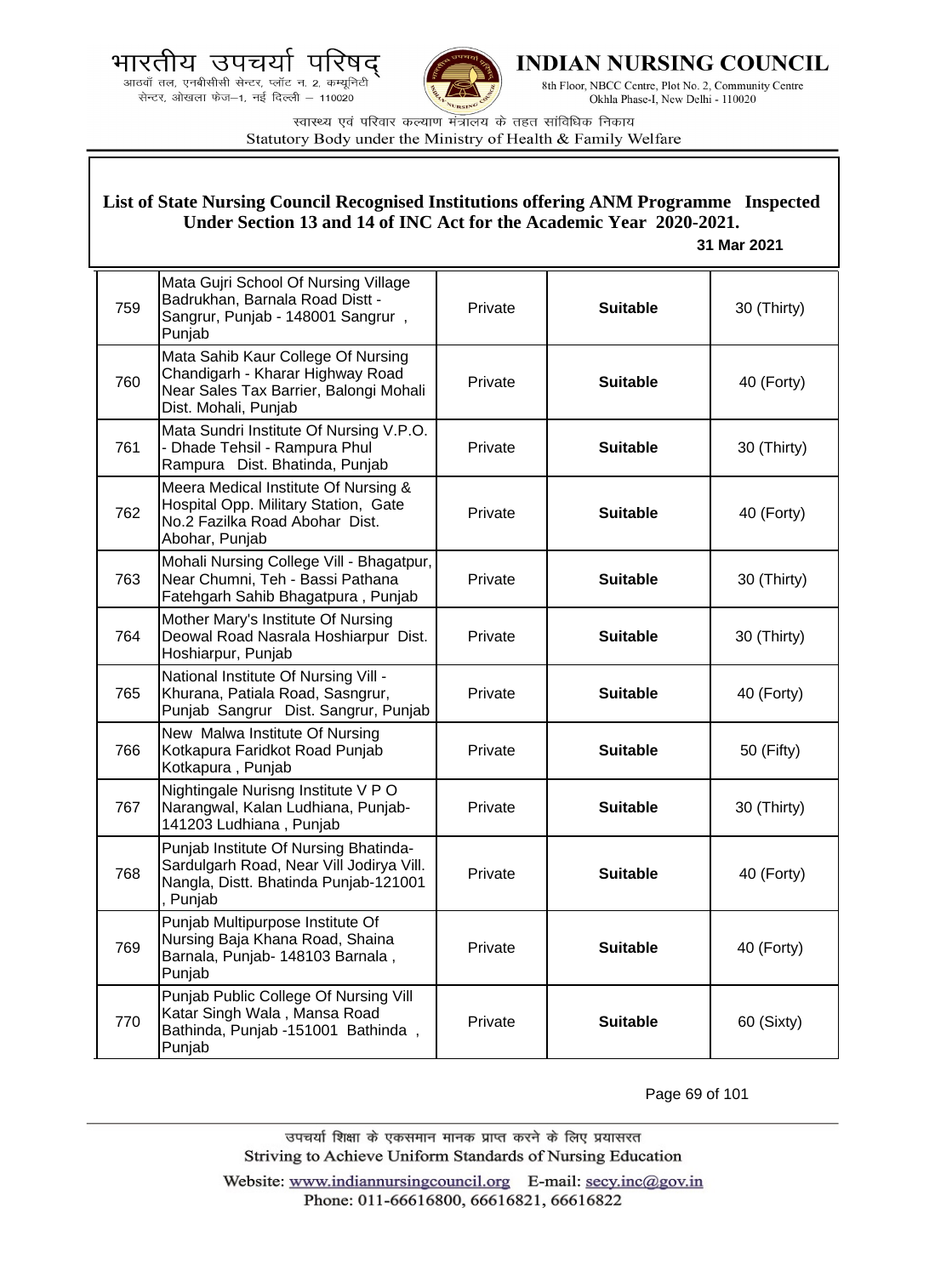



**INDIAN NURSING COUNCIL** 

8th Floor, NBCC Centre, Plot No. 2, Community Centre Okhla Phase-I, New Delhi - 110020

स्वास्थ्य एवं परिवार कल्याण मंत्रालय के तहत सांविधिक निकाय Statutory Body under the Ministry of Health & Family Welfare

## **List of State Nursing Council Recognised Institutions offering ANM Programme Inspected Under Section 13 and 14 of INC Act for the Academic Year 2020-2021.**

## **31 Mar 2021**

| 771 | R P School Of Nursing V P O - Dhaba<br>Kokarixan Teh - Abohar Fazilka Dist.<br>Fazilka, Punjab                                                 | Private | <b>Suitable</b> | 30 (Thirty)      |
|-----|------------------------------------------------------------------------------------------------------------------------------------------------|---------|-----------------|------------------|
| 772 | Ramgarhia Institute Of Health Sciences<br>& Research Rec Complex, Satnampura<br>Phagwara Phagwara Dist. Kapurthala,<br>Punjab                  | Private | <b>Suitable</b> | 30 (Thirty)      |
| 773 | Rattan Professional Eudcation College<br>Mauli Road, Near Arya School, V&P.O.<br>Sohana Teh. Mohali Mohali, Punjab                             | Private | <b>Suitable</b> | 35 (Thirty Five) |
| 774 | Royal Institute Of Nursing Royal<br>Institute Of Nursing, Jaito Sarja Teh -<br>Batala, Distt - Gurdaspur, Punjab -<br>143505 Batala, Punjab    | Private | <b>Suitable</b> | 40 (Forty)       |
| 775 | Royal Institute Of Nursing Vpo Dharar,<br>Near Jandiala Guru Amritar Dist.<br>Amritsar, , Punjab                                               | Private | <b>Suitable</b> | 30 (Thirty)      |
| 776 | S B S Institute Of Nursing Vill Sohian<br>Kalan, Fateh Garh Churian Road Tehsil<br>Majitha, Distt. Amritsar Punjab -143601<br>Amritsar, Punjab | Private | <b>Suitable</b> | 40 (Forty)       |
| 777 | S F C Institute Of Nursing Moga<br>Dharamkot Road Moga Dist. Moga,<br>Punjab                                                                   | Private | <b>Suitable</b> | 40 (Forty)       |
| 778 | S M L Memorial School Of Nursing Opp<br>Wadi Haveri Ferozepur Road Raikot<br>Dist. Bhanohra, Ludhiana, Punjab                                  | Private | <b>Suitable</b> | 40 (Forty)       |
| 779 | S P College Of Nursing V P O Midda,<br>Teh Malout Malout Dist. Muktsar,<br>Punjab                                                              | Private | <b>Suitable</b> | 30 (Thirty)      |
| 780 | S T College Of Nursing & Medical<br>Sciences Vpo Mehlanwali, Adda Dada<br>Mara, Una Road Punjab Hoshiarpur,<br>Punjab                          | Private | <b>Suitable</b> | 40 (Forty)       |
| 781 | S. Sukhjinder Singh Institute Of Nursing<br>V P O Hayat Nagar, Hardochanni Rd<br>Gurdaspur Dist. Gurdaspur, Punjab                             | Private | <b>Suitable</b> | 40 (Forty)       |
| 782 | Sachkhand School Of Nursing<br>Hindumalkot Road Abohar Dist.<br>Abohar, Punjab                                                                 | Private | <b>Suitable</b> | 50 (Fifty)       |

Page 70 of 101

उपचर्या शिक्षा के एकसमान मानक प्राप्त करने के लिए प्रयासरत Striving to Achieve Uniform Standards of Nursing Education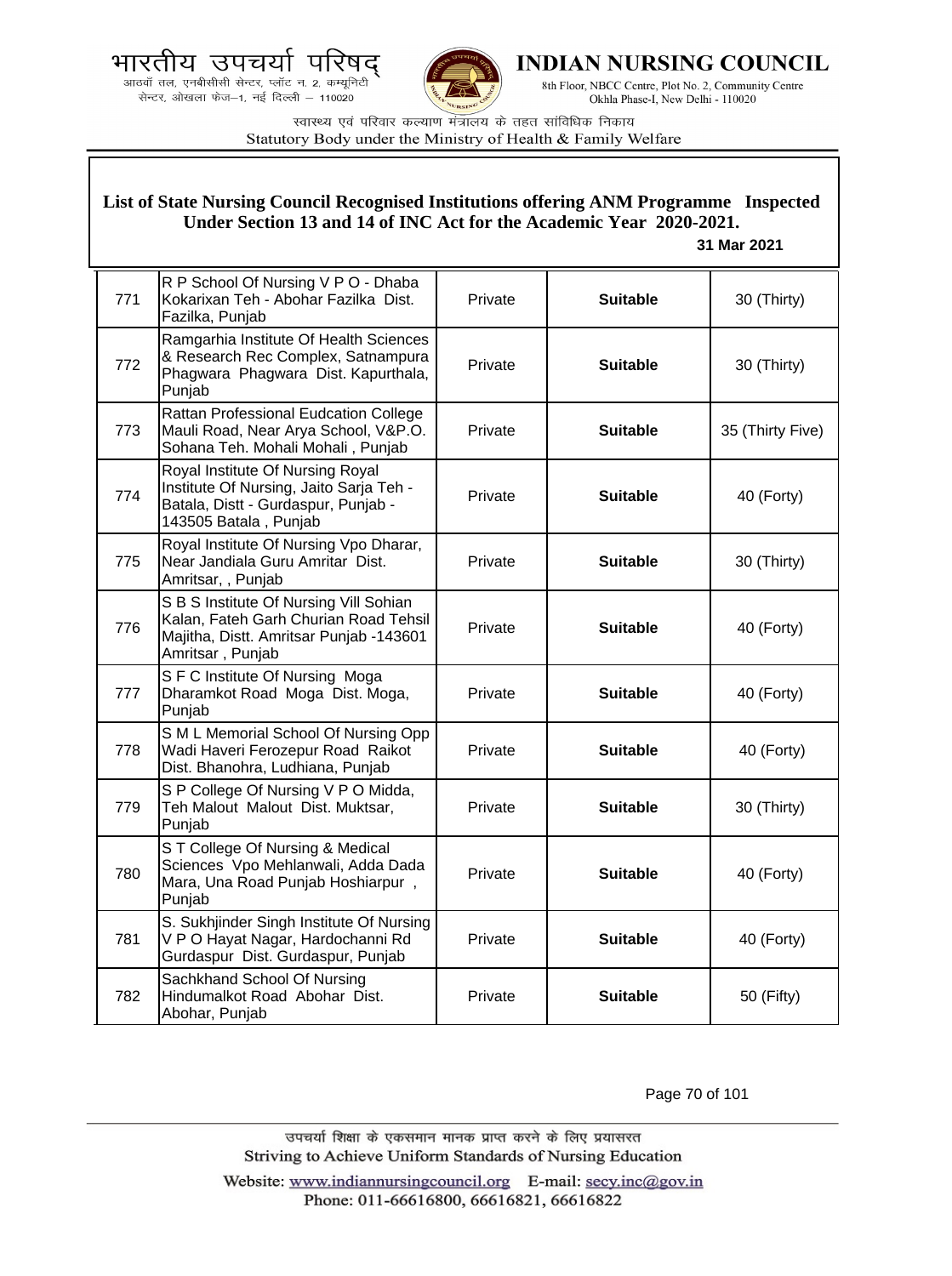आठवाँ तल, एनबीसीसी सेन्टर, प्लॉट न. 2, कम्यूनिटी सेन्टर, ओखला फेज-1, नई दिल्ली - 110020



INDIAN NURSING COUNCIL

8th Floor, NBCC Centre, Plot No. 2, Community Centre Okhla Phase-I, New Delhi - 110020

स्वास्थ्य एवं परिवार कल्याण मंत्रालय के तहत सांविधिक निकाय Statutory Body under the Ministry of Health & Family Welfare

#### List of State Nursing Council Recognised Institutions offering ANM Programme Inspected Under Section 13 and 14 of INC Act for the Academic Year 2020-2021. 31 Mar 2021 Sai College Of Nursing Sardulapur, Chandigarh, Hoshiarpur Road 783 Private **Suitable** 40 (Forty) Hoshiarpur- 146109, Punjab Sardulapur, Punjab Saint Sahara Institute Of Nursing **Education Near Power Grid, Ferozepur** 784 Private **Suitable** 30 (Thirty) Road Dist - Muktsar, Punjab - 152026 Sri Muktsar Sahib, Punjab Saint Sahara School Of Nursing Mansa Road.Kot Shamir.Bathinda Dist 785 30 (Thirty) Private **Suitable** Bathinda- 151001, Punjab Bathinda, Punjab Salutary Nursing Institute V P O Tutwala, Teh Abohar Ferozpur, Punjab Private 40 (Forty) 786 **Suitable** Abohar, Punjab Sant Baba Bhag Singh Institute Of Nursing Vill Khiala, P O Padhiana, Distt 787 Private **Suitable** 30 (Thirty) Jalandhar V P O Manko Jalandhar Dist. Jalandhar, Punjab Sant Inder Dass Nursing Institute Kheri Manian, Dist. Patiala Punjab-147001 788 Private **Suitable** 30 (Thirty) Patiala, Punjab Saraswati Institute Of Nursing Bathinda 789 Road, Maur Mandi Bathinda Dist. Private **Suitable** 30 (Thirty) Bathinda, Punjab Saraswati Professional And Higher Education College Of Nursing Vpo -790 Private **Suitable** 30 (Thirty) Gharuan Tehsil - Kharar S A S Nagar Dist. Mohali, Punjab Sardar Patel Medical Institute Of 791 Nursing Fazilka Road Abohar Dist. Private **Suitable** 50 (Fifty) Abohar, Punjab Shaheed Kartar Singh Sarabha College 792 Of Nursing V P O - Sarabha, Ludhiana, Private **Suitable** 30 (Thirty) Ludhiana Dist. Ludhiana, Punjab Shiv Shakti School Of Nursing Bikhi, 793 Private **Suitable** 20 (Twenty) Punjab Mansa Dist. Mansa, Punjab Shri Guru Arjun Dev College Of Nursing Kalanaur, Dhariwal Dhariwal Dist. Private **Suitable** 30 (Thirty) 794 Gurdaspur, Punjab

Page 71 of 101

उपचर्या शिक्षा के एकसमान मानक प्राप्त करने के लिए प्रयासरत Striving to Achieve Uniform Standards of Nursing Education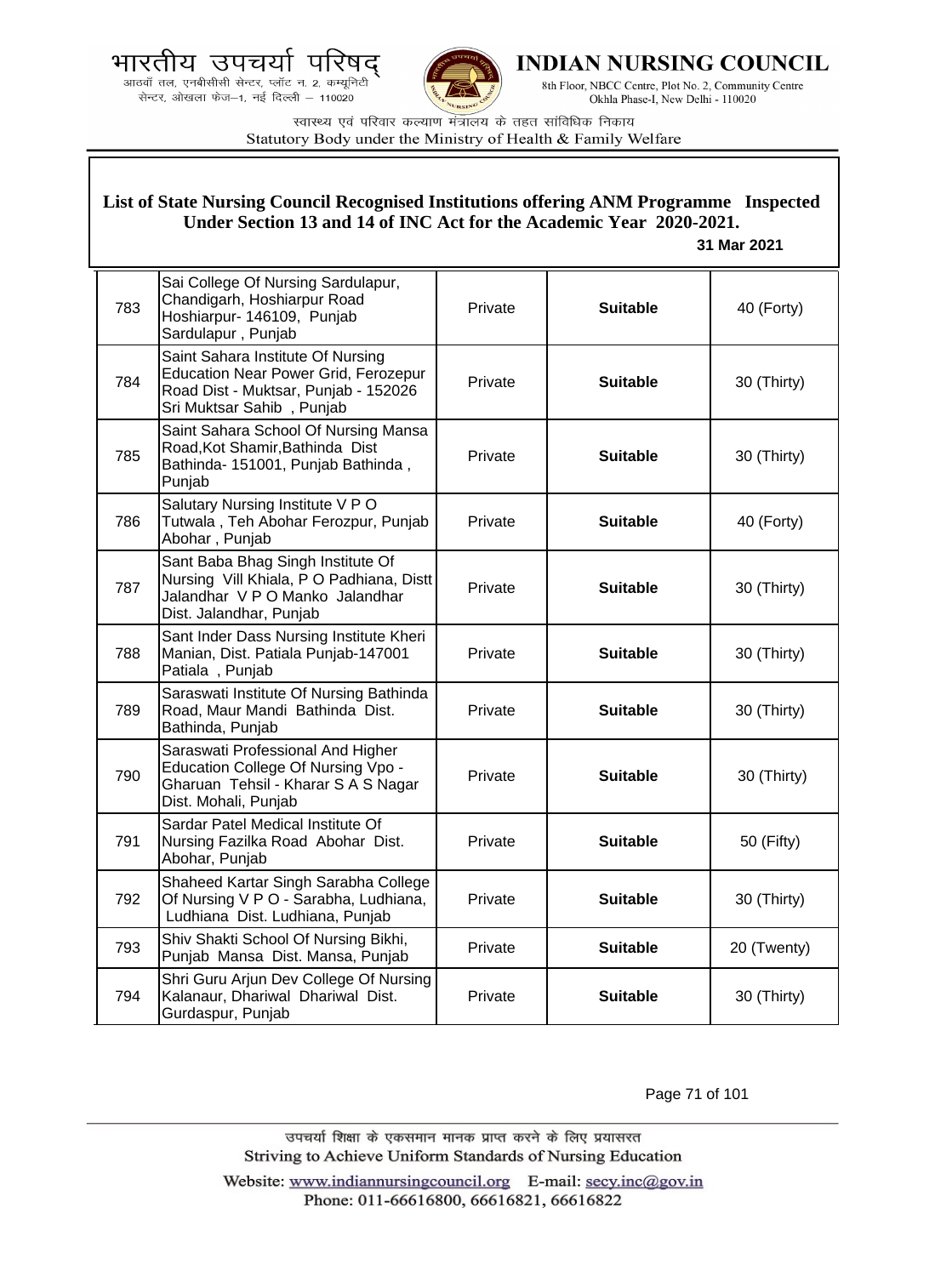



INDIAN NURSING COUNCIL

8th Floor, NBCC Centre, Plot No. 2, Community Centre Okhla Phase-I, New Delhi - 110020

स्वास्थ्य एवं परिवार कल्याण मंत्रालय के तहत सांविधिक निकाय Statutory Body under the Ministry of Health & Family Welfare

#### 795 Shri Guru Ram Dass College Of Nursing Canal Colony Road Punjab Hoshiarpur Dist. Hoshiarpur, Punjab, Punjab Private **Suitable 40 (Forty)** 796 Sigma Health Training Institute S C F No. 71, New Grain Market Gill Road Ludhiana Dist. Ludhiana, Punjab Private **Suitable Figure Suitable Figure SO** (Fifty) 797 Silver Oaks College Of Nursing Vill. Abhipur, Po Khizrabad, Mohali, Punjab-140109 Village Abhipur , Punjab Private **Suitable** 20 (Twenty) 798 Singha Nursing College Village Singh, Near Lambra, Nakodar Road Jalandhar Dist. Jalandhar, Punjab Private **Suitable** 30 (Thirty) 799 Sri Guru Nanak Dev Nursing Institute Jaurian Kalan, Dera Bara Nanak Dera Baba Nanak Dist. Gurdaspur, Punjab Private **Suitable** 30 (Thirty) 800 Sri Guru Ram Dass Nursing Institute Vill - Pandher, Po - Kotla Gujran, Sangatpura Road Amritsar Dist. Amritsar, Punjab Private **Suitable** 30 (Thirty) 801 State Institute Of Nursing & Para Medical Sciences Vpo Badal Muktsar Malout , Punjab Government | **Suitable** | 40 (Forty) 802 Swami Premanand Para Medical And Gnm School Of Nursing Chack Alla, Baksh, G T Road Mukerian Mukerian Dist. Hoshiarpur, Punjab Private **Suitable** 30 (Thirty) 803 Swami Vivekanand School Of Nursing : Vill - Faizgarh, Malerkotla Road Khanna - 141401 Khanna Dist. Ludhiana, Punjab Private **Suitable** 20 (Twenty) 804 Synergy International Institute Of Nursing Village Burj Mehma, Muktsar Burj Mehma Dist. Bathinda, Punjab Private **Suitable** 30 (Thirty) 805 The Royal College Of Nursing The Royal Group Of Colleges,Borawal, Mansa,Punjab Budhlada , Punjab Private **Suitable 60 (Sixty)** 806 United School Of Nursing Vill. Khiala Khurd, Ram Tirth Road Amritsar, Punjab- 143001 Amritsar , Punjab Private **Suitable** 30 (Thirty) **List of State Nursing Council Recognised Institutions offering ANM Programme Inspected Under Section 13 and 14 of INC Act for the Academic Year 2020-2021. 31 Mar 2021**

Page 72 of 101

उपचर्या शिक्षा के एकसमान मानक प्राप्त करने के लिए प्रयासरत Striving to Achieve Uniform Standards of Nursing Education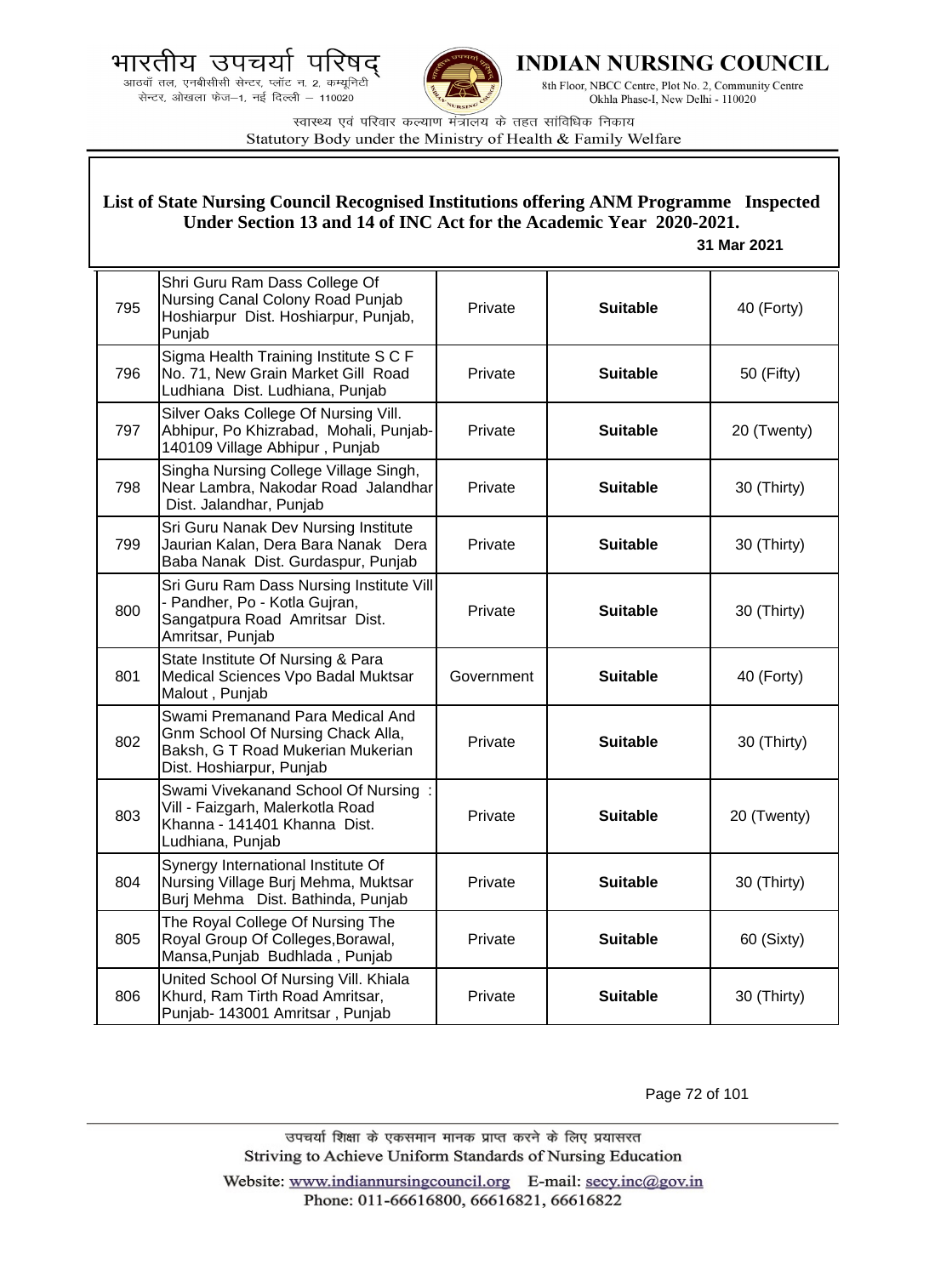



**INDIAN NURSING COUNCIL** 

8th Floor, NBCC Centre, Plot No. 2, Community Centre Okhla Phase-I, New Delhi - 110020

स्वास्थ्य एवं परिवार कल्याण मंत्रालय के तहत सांविधिक निकाय Statutory Body under the Ministry of Health & Family Welfare

### **List of State Nursing Council Recognised Institutions offering ANM Programme Inspected Under Section 13 and 14 of INC Act for the Academic Year 2020-2021.**

### **31 Mar 2021**

| 807    | V M S School Of Nursing Sekhri House,<br>Outside Pahari Gate Batala Batala,<br>Punjab                                  | Private | <b>Suitable</b> | 45 (Forty Five) |
|--------|------------------------------------------------------------------------------------------------------------------------|---------|-----------------|-----------------|
| 808    | Vidya Joyti College Of Nursing Kotra<br>Lehel, Jakhal Road, Lehra Gaga<br>Sangrur- 148031, Panjab Lehragaga,<br>Punjab | Private | <b>Suitable</b> | 30 (Thirty)     |
| 809    | Vidya Sagar School Of Nursing<br>Budhlada Road, Bhikhi Distt. Mansa<br>Punjab-151504 Bhikhi, Punjab                    | Private | <b>Suitable</b> | 30 (Thirty)     |
| 810    | Vidyasagar Institute Of Nursing<br>Sardulgarh Ratia Road, Ahlupur<br>Sardoolgarh Dist. Mansa, Punjab                   | Private | <b>Suitable</b> | 30 (Thirty)     |
| 811    | Zeera School Of Nursing, Awan Road,<br>Zeera Distt. - Firozpur, Punjab Zira,<br>Punjab                                 | Private | <b>Suitable</b> | 40 (Forty)      |
| Sikkim |                                                                                                                        |         |                 |                 |

| Nursing Training Centre Chuwatar,<br>812<br>Sawanay, West Pandam Singtam<br>Dist. Sikkim, Sikkim | Government | <b>Suitable</b> | 20 (Twenty) |
|--------------------------------------------------------------------------------------------------|------------|-----------------|-------------|
|--------------------------------------------------------------------------------------------------|------------|-----------------|-------------|

#### **Tamilnadu**

| 813 | Adhiparasakthi College Of Nursing<br>Melmaruvathur, Cheyyur Taluk Taluk -<br>Cheyyur Melmaruvathur Dist.<br>Kancheepuram, Tamilnadu | Private    | <b>Suitable</b> | 30 (Thirty) |
|-----|-------------------------------------------------------------------------------------------------------------------------------------|------------|-----------------|-------------|
| 814 | Anbu College Of Paramedical Science<br>Panjappur, Trichy Tiruchrappalli,<br>Tamilnadu                                               | Private    | <b>Suitable</b> | 20 (Twenty) |
| 815 | Anm Training School Tirunelveli<br>Medical College Hospital Tirunelveli<br>Dist. Tirunelveli, Tamilnadu                             | Government | <b>Suitable</b> | 60 (Sixty)  |
| 816 | Anm Training School Gphc Campus,<br>Poovanthi, Taluk - Thiruppuvanam<br>Sivaganga Dist. Sivagangai,<br>Tamilnadu                    | Government | <b>Suitable</b> | 60 (Sixty)  |
| 817 | Annai College Of Paramedical Science<br>Anakudi<br>Road, Kovilacheri, Kumbakonam<br>Kovilacheri, Tamilnadu                          | Private    | <b>Suitable</b> | 60 (Sixty)  |

Page 73 of 101

उपचर्या शिक्षा के एकसमान मानक प्राप्त करने के लिए प्रयासरत Striving to Achieve Uniform Standards of Nursing Education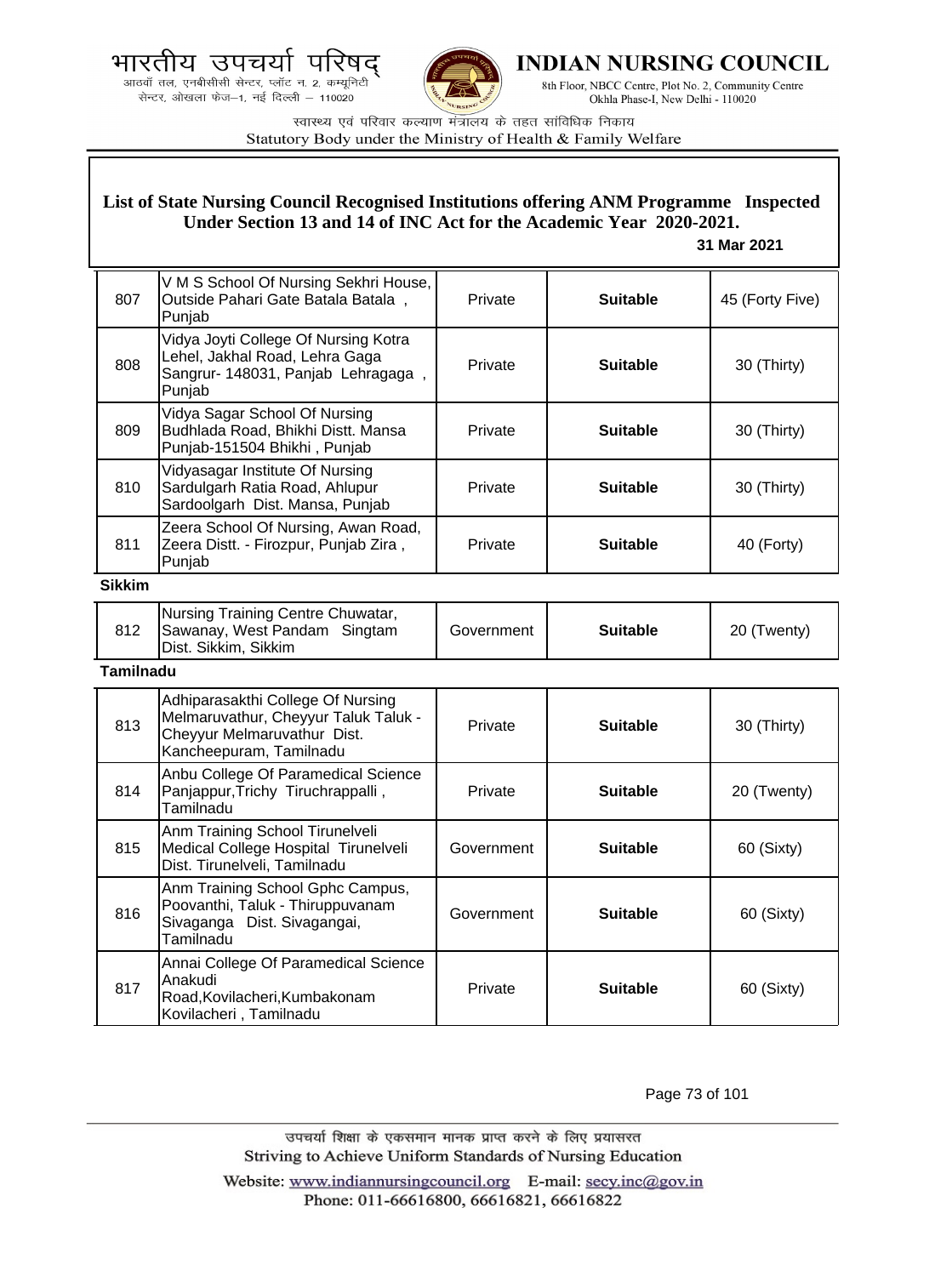भारतीय उपचयो प द्

.<br>आठवाँ तल, एनबीसीसी सेन्टर, प्लॉट न. 2, कम्यूनिटी<br>सेन्टर, ओखला फेज—1, नई दिल्ली — 110020



**INDIAN NURSING COUNCIL** 

8th Floor, NBCC Centre, Plot No. 2, Community Centre Okhla Phase-I, New Delhi - 110020

स्वास्थ्य एवं परिवार कल्याण मंत्रालय के तहत सांविधिक निकाय Statutory Body under the Ministry of Health & Family Welfare

| List of State Nursing Council Recognised Institutions offering ANM Programme Inspected<br>Under Section 13 and 14 of INC Act for the Academic Year 2020-2021.<br>31 Mar 2021 |                                                                                                                                                             |            |                 |             |
|------------------------------------------------------------------------------------------------------------------------------------------------------------------------------|-------------------------------------------------------------------------------------------------------------------------------------------------------------|------------|-----------------|-------------|
| 818                                                                                                                                                                          | Ashwini Adivasi School Of Nursing<br>10/147 G2 G3 Kothervayal Gudalur The<br>Nilgiris Gudalur Dist. The Nilgiris,<br>Tamilnadu                              | Private    | <b>Suitable</b> | 20 (Twenty) |
| 819                                                                                                                                                                          | Christian College Of Nursing Christian<br>Fellowship Community Health Centre,<br>Oddanchathram Ambilikkai Dist.<br>Dindigul, Tamilnadu                      | Private    | <b>Suitable</b> | 30 (Thirty) |
| 820                                                                                                                                                                          | Church Of South India Hospital Health<br>Worker's Training School Csi<br>Compound, Dharapuram, Erode Dt<br>Dharapuram Dist. Tirupur, Tamilnadu              | Private    | <b>Suitable</b> | 20 (Twenty) |
| 821                                                                                                                                                                          | Communicable Diseases Hospital No.<br>187/613, Thiruvotriyur High Road<br>Tondiarpet Chennai Dist. Thiruvallur,<br>Tamilnadu                                | Government | <b>Suitable</b> | 40 (Forty)  |
| 822                                                                                                                                                                          | D N V School Of Nursing No 7,<br>Rajagopal Gounder Street Dharmapuri,<br>Tamilnadu Dharmapuri, Tamilnadu                                                    | Private    | <b>Suitable</b> | 20 (Twenty) |
| 823                                                                                                                                                                          | Dhanalakshmi Srinivasan College Of<br>Nursing 274/C Thuraiyur Main Road<br>Dist Perambalur- 621212, Tamilnadu<br>Perambalur, Tamilnadu                      | Private    | <b>Suitable</b> | 20 (Twenty) |
| 824                                                                                                                                                                          | Dharan School Of Nursing Sf No.3/136<br>Nilavarapatti, Tamilnadu                                                                                            | Private    | <b>Suitable</b> | 60 (Sixty)  |
| 825                                                                                                                                                                          | E S School Of Nursing Chennai Trichy<br>Highway (Nh-45), E.S. Nagar, V.Salai<br>Vikravandi (Via), V. Salai (Post)<br>Villupuram Dist. Villupuram, Tamilnadu | Private    | <b>Suitable</b> | 40 (Forty)  |
| 826                                                                                                                                                                          | Erk Institute Of Paramedical Science-<br>School Of Nursing-Anm<br>Erumiyampatti, Kokkarapatti Post<br>Pappireddipatti, Tamilnadu                            | Private    | <b>Suitable</b> | 60 (Sixty)  |
| 827                                                                                                                                                                          | Kongunadu School Of Nursing 64, 11th<br>Street, Tatabad Coimbatore Dist.<br>Combatore,, Tamilnadu                                                           | Private    | <b>Suitable</b> | 30 (Thirty) |
| 828                                                                                                                                                                          | Mailam Nursing College Mailam Post<br>Office Tindivanam, Tamilnadu                                                                                          | Private    | <b>Suitable</b> | 60 (Sixty)  |
| 829                                                                                                                                                                          | O P R Memorial College Of<br>Paramedical Sciences Neyveli Main<br>Road, Vadalur Cuddalore, Tamil Nadu -<br>607303 Vadlur, Tamilnadu                         | Private    | <b>Suitable</b> | 20 (Twenty) |

Page 74 of 101

उपचर्या शिक्षा के एकसमान मानक प्राप्त करने के लिए प्रयासरत Striving to Achieve Uniform Standards of Nursing Education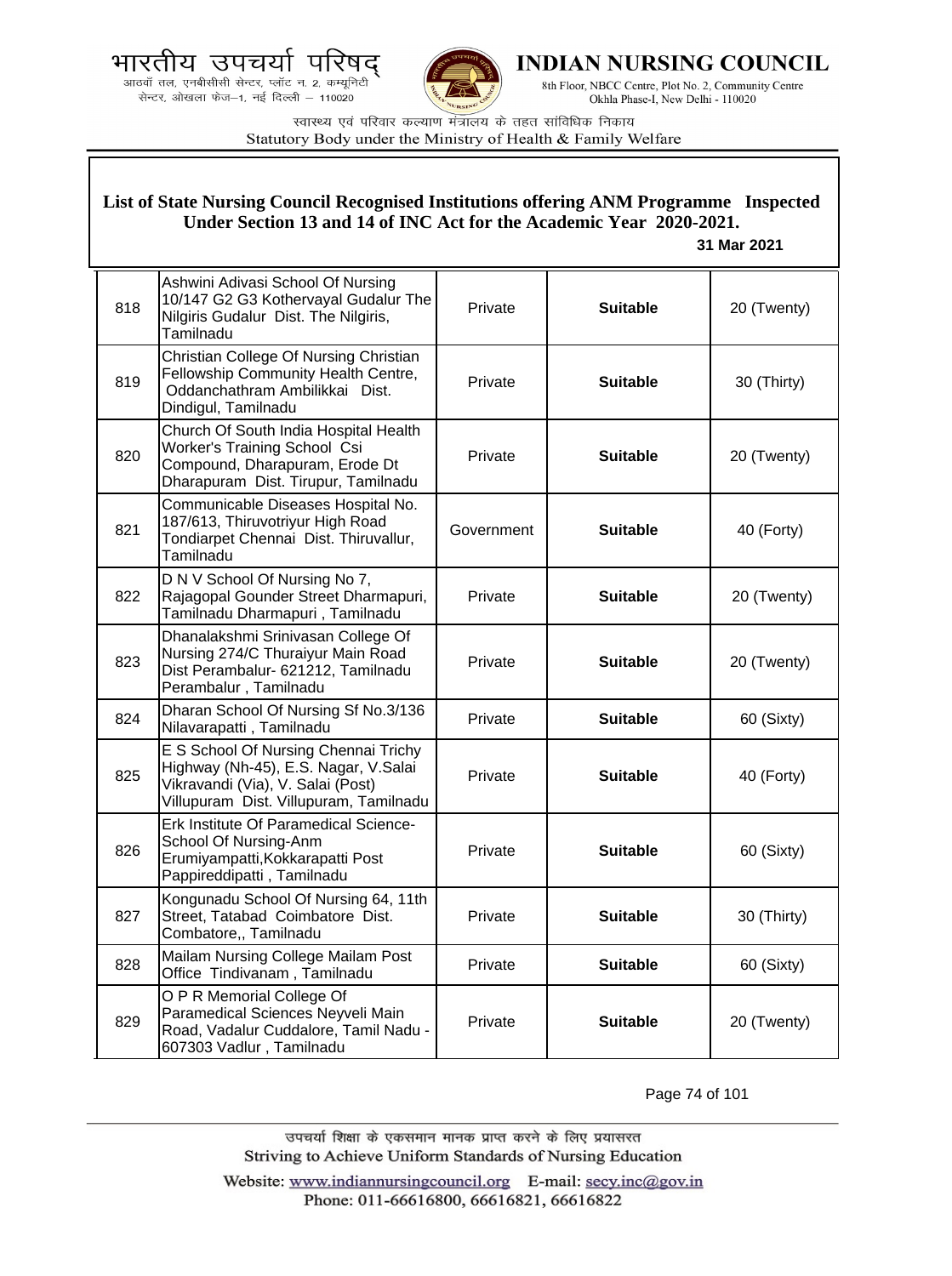



**INDIAN NURSING COUNCIL** 

8th Floor, NBCC Centre, Plot No. 2, Community Centre Okhla Phase-I, New Delhi - 110020

स्वास्थ्य एवं परिवार कल्याण मंत्रालय के तहत सांविधिक निकाय Statutory Body under the Ministry of Health & Family Welfare

### **List of State Nursing Council Recognised Institutions offering ANM Programme Inspected Under Section 13 and 14 of INC Act for the Academic Year 2020-2021.**

#### **31 Mar 2021**

| 830 | Orange Tree School Of Nursing 3/1/7,<br>Mudiarasan Salai, Kavita Nursing Home<br>Karaikudi - , Tamilnadu                                                                                                                                   | Private | <b>Suitable</b> | 20 (Twenty) |
|-----|--------------------------------------------------------------------------------------------------------------------------------------------------------------------------------------------------------------------------------------------|---------|-----------------|-------------|
| 831 | Parimala Pandurangan College Of<br>Paramedical Science No.55, Chithathur<br>Village Walajapet, Tamilnadu                                                                                                                                   | Private | <b>Suitable</b> | 40 (Forty)  |
| 832 | Rose School Of Anm No.222/7 Vallioor<br>Road Ittamozhi Nanguneri<br>Thuvarampadu Dist. Tirunelveli,<br>Tamilnadu                                                                                                                           | Private | <b>Suitable</b> | 30 (Thirty) |
| 833 | Sacred Heart School Of Nursing Sacred<br>Heart School Of Nursing, A.Vellodu,<br>Pudupatti Village, Dindigul-624307<br>Dindigul, Tamilnadu                                                                                                  | Private | <b>Suitable</b> | 30 (Thirty) |
| 834 | School Of Nursing (Anm) Mayor<br>Radhakrishnan Institute Of Paramedical<br>Sciences Ko-Mangalam Village<br>Cuddalore, Tamilnadu                                                                                                            | Private | <b>Suitable</b> | 60(Sixty)   |
| 835 | Servite Mphw Female Training School<br>Holy Family Hansenorium,<br>Fathimanagar Post, E.Pudur Via,<br>Fathima Nagar (PO) Trichy Dist.<br>Tircuchirapalli, Tamilnadu                                                                        | Private | <b>Suitable</b> | 40 (Forty)  |
| 836 | Shree Venkateshwara College Of<br>Paramedical Sciences Erode-Gobi Main<br>Road, Sri Kalaivani Nagar, Othakuthirai,<br>K.Mettupalayam (Po),<br>Gobichettipalayam (Taluk), Erode<br>(District) - 638 455, Tn<br>Gobichettipalayam, Tamilnadu | Private | <b>Suitable</b> | 40 (Forty)  |
| 837 | Sri Rangapoopathi College Of<br>Paramedical Science Alampoondi Post<br>gingee Taluk<br>villupuram District - 604151 Gingee,<br>Tamilnadu                                                                                                   | Private | <b>Suitable</b> | 30 (Thirty) |
| 838 | Tvm Academy Of Health Science Tvm<br>Nagar Podaturpet, Tamilnadu                                                                                                                                                                           | Private | <b>Suitable</b> | 30 (Thirty) |
| 839 | Vivekanandha Anm School<br>Veerachipalayam,<br>Sankari West Post,<br>Sankari Taluk Sankari West Post<br>Sankari Dist. Salem, Tamilnadu                                                                                                     | Private | <b>Suitable</b> | 20 (Twenty) |

Page 75 of 101

उपचर्या शिक्षा के एकसमान मानक प्राप्त करने के लिए प्रयासरत Striving to Achieve Uniform Standards of Nursing Education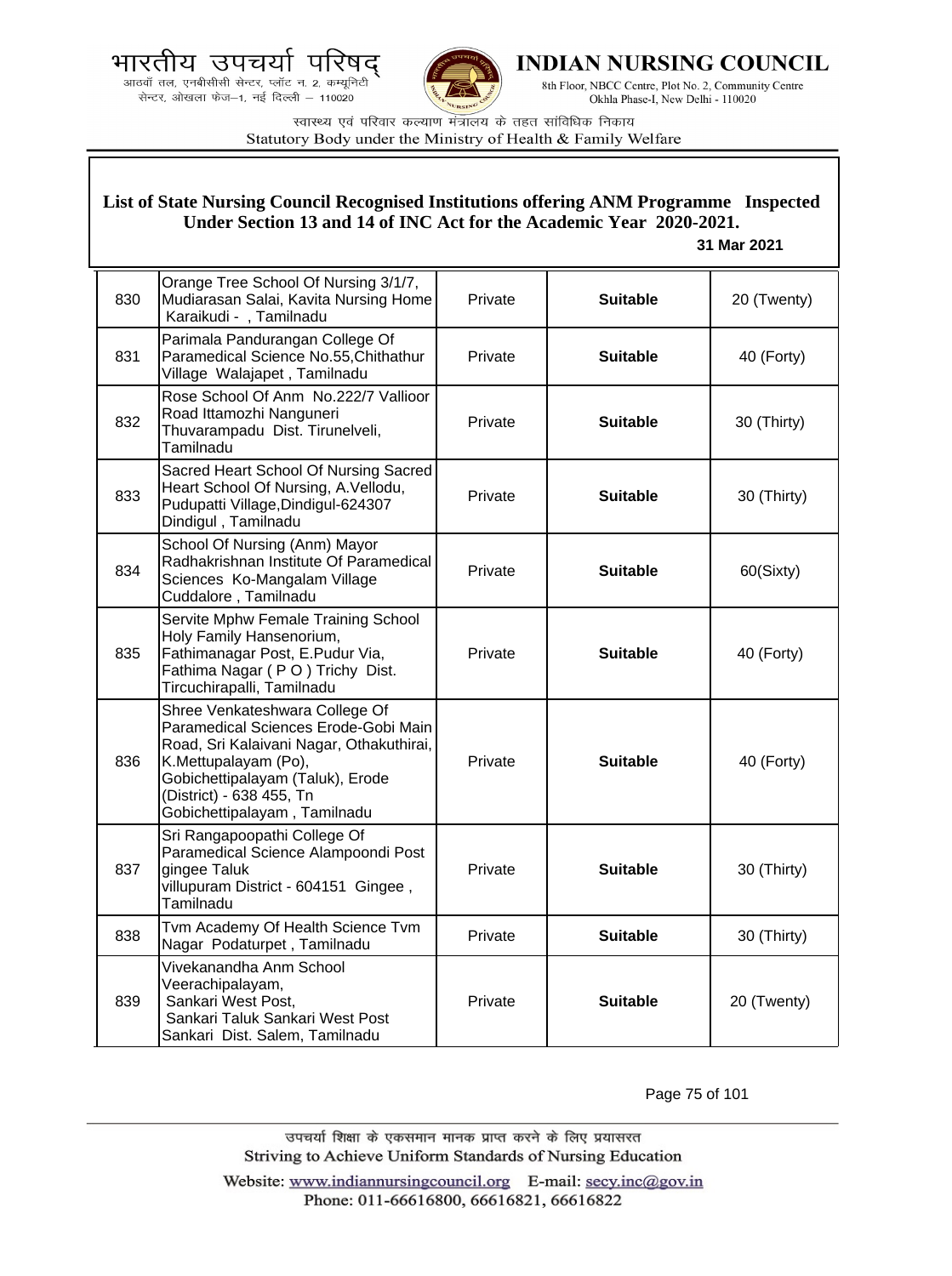.<br>आठवाँ तल, एनबीसीसी सेन्टर, प्लॉट न. 2, कम्यूनिटी सेन्टर, ओखला फेज-1, नई दिल्ली - 110020



**INDIAN NURSING COUNCIL** 

8th Floor, NBCC Centre, Plot No. 2, Community Centre Okhla Phase-I, New Delhi - 110020

स्वास्थ्य एवं परिवार कल्याण मंत्रालय के तहत सांविधिक निकाय Statutory Body under the Ministry of Health & Family Welfare

### **List of State Nursing Council Recognised Institutions offering ANM Programme Inspected Under Section 13 and 14 of INC Act for the Academic Year 2020-2021.**

 **31 Mar 2021**

| 840 | Vivekanandha School Of Anm<br>Elayampalayam Tiruchengode<br>Tiruchengode Dist. Namakkal,<br>Tamilnadu | Private | <b>Suitable</b> | 40 (Forty) |
|-----|-------------------------------------------------------------------------------------------------------|---------|-----------------|------------|
|     |                                                                                                       |         |                 |            |

### **Tripura**

| 841 | Anm (R) Training Institute Cmo (W)<br>Complex, Palace Compound Palace<br>Compound Agartala Dist. Tripura West,<br>Tripura                             | Government | <b>Suitable</b> | 60 (Sixty)       |
|-----|-------------------------------------------------------------------------------------------------------------------------------------------------------|------------|-----------------|------------------|
| 842 | Anm (R)training Institute, Santirbazar<br>Santirbazar, Old Santirbazar Phc<br>Building Santir Bazar, Tripura                                          | Private    | <b>Suitable</b> | 30 (Thirty)      |
| 843 | Anm (Revised) Training Institute<br>Kailashahar Kailashahar Dist.<br>Kailashahar, Tripura                                                             | Government | <b>Suitable</b> | 25 (Twenty Five) |
| 844 | Hft Institute Of Nursing Sciences Hft<br>House, Indranagar, Agartala, Tripura<br>West, Agartala, Tripura                                              | Private    | <b>Suitable</b> | 40 (Forty)       |
| 845 | Icfai Nursing School<br>Kamalghat, Mohanpur, West Tripura<br>Agartala, Tripura                                                                        | Private    | <b>Suitable</b> | 40 (Forty)       |
| 846 | Sarvodaya Institute Of Nursing<br>Oposite: Melaghar Fire<br>Station, P.O: Chandigarh, P.S: Melaghar,<br>Sepahijala Melaghar, Tripura                  | Private    | <b>Suitable</b> | 40 (Forty)       |
| 847 | Tripura Institute Of Paramedical<br><b>Sciences Opposite To Womens</b><br>Polytechnic College, Hapania, Amtali<br>Agartala Dist. Tripura (W), Tripura | Private    | <b>Suitable</b> | 60 (Sixty)       |

### **Uttar Pradesh**

| 848 | A K G Institute Of Nursing Bhawani Pur,<br>Chandrika Devi Road, Bakshi Ka Talab<br>Opp Central Bank Lucknow Dist.<br>Lucknow, Uttar Pradesh | Private | <b>Suitable</b> | 40 (Forty) |
|-----|---------------------------------------------------------------------------------------------------------------------------------------------|---------|-----------------|------------|
| 849 | Aastha Nursing College Singhpur,<br>Kanpur Nagar (U.P.) - 208017 Kanpur<br>Nagar, Uttar Pradesh                                             | Private | <b>Suitable</b> | 40 (Forty) |
| 850 | Abg Institute Of Paramedical Sciences<br>Mehmudpur Barse Aligarh Road Sasni<br>Dist. Sasni, Hathras, Uttar Pradesh                          | Private | <b>Suitable</b> | 40 (Forty) |

Page 76 of 101

उपचर्या शिक्षा के एकसमान मानक प्राप्त करने के लिए प्रयासरत Striving to Achieve Uniform Standards of Nursing Education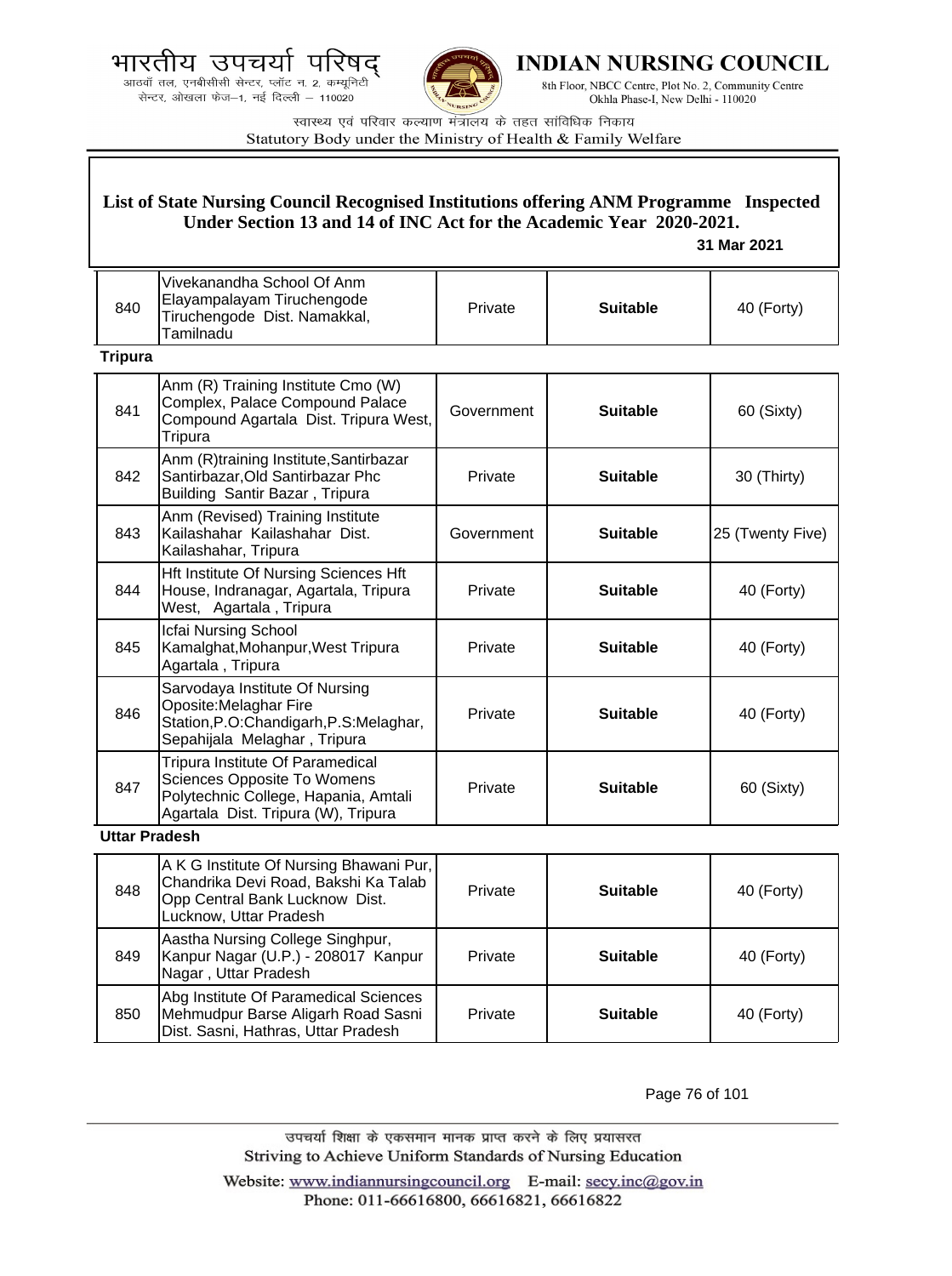भारतीय उपचयो प द्





**INDIAN NURSING COUNCIL** 

8th Floor, NBCC Centre, Plot No. 2, Community Centre Okhla Phase-I, New Delhi - 110020

स्वास्थ्य एवं परिवार कल्याण मंत्रालय के तहत सांविधिक निकाय Statutory Body under the Ministry of Health & Family Welfare

| List of State Nursing Council Recognised Institutions offering ANM Programme Inspected<br>Under Section 13 and 14 of INC Act for the Academic Year 2020-2021.<br>31 Mar 2021 |                                                                                                                                                                           |         |                 |             |
|------------------------------------------------------------------------------------------------------------------------------------------------------------------------------|---------------------------------------------------------------------------------------------------------------------------------------------------------------------------|---------|-----------------|-------------|
| 851                                                                                                                                                                          | Aligarh College Of Nursing & Hospital<br>Opposite F. M. Tower, Anoop Shahar<br>Road Aligarh Aligarh Dist. Aligarh,<br><b>Uttar Pradesh</b>                                | Private | <b>Suitable</b> | 30 (Thirty) |
| 852                                                                                                                                                                          | All India Children Care & Edun Devlp<br>Society Nursing College, Itaura<br>Chandeshwar Azamgarh, Uttar Pradesh<br>- 276128 Azamgarh, Uttar Pradesh                        | Private | <b>Suitable</b> | 60 (Sixty)  |
| 853                                                                                                                                                                          | Ambedkar General Nursing Training<br>Centre Vill- Etawan, Post- Amoi, Reeva<br>Road Rewa Road, Mirzapur, Uttar<br>Pradesh - 231001, Uttar Pradesh                         | Private | <b>Suitable</b> | 60 (Sixty)  |
| 854                                                                                                                                                                          | Amrapali Nursing Institute, Lucknow E-3<br>Nh-1 Amrapali Yojana Hardoi Sitapur<br>Bypass Dubagga Lucknow, Uttar<br>Pradesh                                                | Private | <b>Suitable</b> | 40 (Forty)  |
| 855                                                                                                                                                                          | Anand Nursing College A-11 Damodar<br><b>Colony Garh Road Meerut</b><br>Garh Road Meerut Dist. Meerut, Uttar<br>Pradesh                                                   | Private | <b>Suitable</b> | 30 (Thirty) |
| 856                                                                                                                                                                          | Anantraj Institute Of Nursing &<br>Paramedical Science Infront Of Ktl<br>Maruti Showroom Akbarpur, Uttar<br>Pradesh                                                       | Private | <b>Suitable</b> | 20 (Twenty) |
| 857                                                                                                                                                                          | Ankerite International Institue Of<br>Medical Sciences C R P F Chauraha,<br>Mati Road, Bijnore Lucknow - 226002,<br>Uttar Pradesh Lucknow, Uttar Pradesh                  | Private | <b>Suitable</b> | 40 (Forty)  |
| 858                                                                                                                                                                          | Apex College Of Nursing S. M. Plot No.<br>80, Pargana - Dehat Amanat, Ward -<br>Nagwa Varanasi Dist. Varanasi, Uttar<br>Pradesh                                           | Private | <b>Suitable</b> | 30 (Thirty) |
| 859                                                                                                                                                                          | Ara Shandilya School Of Nursing Vill.<br>Badhupur, Post- Mahadeva Sultanpur,<br>U P-222302 Badhupur, Uttar Pradesh                                                        | Private | <b>Suitable</b> | 40 (Forty)  |
| 860                                                                                                                                                                          | Ashirvad Nursing & Paramedical<br>Institute B-37/170-23, Girinagar<br>Extension, Birdopur, Mahmoorganj,<br>Varanasi Mahmoorganj Varanasi Dist.<br>Varanasi, Uttar Pradesh | Private | <b>Suitable</b> | 50 (Fifty)  |

Page 77 of 101

उपचर्या शिक्षा के एकसमान मानक प्राप्त करने के लिए प्रयासरत Striving to Achieve Uniform Standards of Nursing Education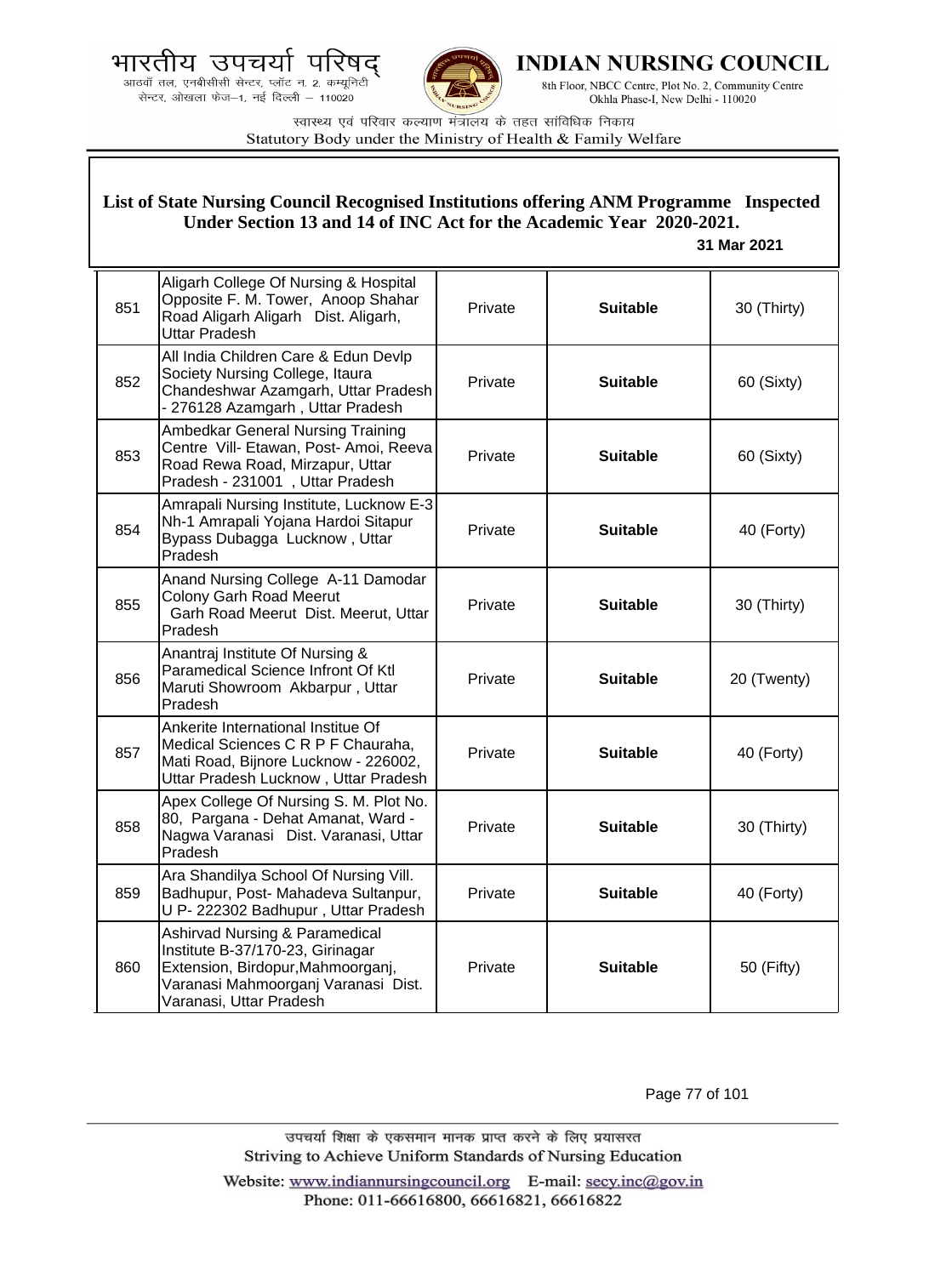भारतीय उपचयो पारष

.<br>आठवाँ तल, एनबीसीसी सेन्टर, प्लॉट न. 2, कम्यूनिटी<br>सेन्टर, ओखला फेज—1, नई दिल्ली — 110020



**INDIAN NURSING COUNCIL** 

8th Floor, NBCC Centre, Plot No. 2, Community Centre Okhla Phase-I, New Delhi - 110020

स्वास्थ्य एवं परिवार कल्याण मंत्रालय के तहत सांविधिक निकाय Statutory Body under the Ministry of Health & Family Welfare

| List of State Nursing Council Recognised Institutions offering ANM Programme Inspected<br>Under Section 13 and 14 of INC Act for the Academic Year 2020-2021.<br>31 Mar 2021 |                                                                                                                                                         |         |                 |             |
|------------------------------------------------------------------------------------------------------------------------------------------------------------------------------|---------------------------------------------------------------------------------------------------------------------------------------------------------|---------|-----------------|-------------|
| 861                                                                                                                                                                          | Asian College Of Nursing Behind<br>Jeevan Jyoti Campus, Near Old<br>Roadways, Dist Bareilly, Uttar Pradesh<br>Bareilly, Uttar Pradesh                   | Private | <b>Suitable</b> | 30 (Thirty) |
| 862                                                                                                                                                                          | Avadh Institutte Of Medical Tech &<br>Hospital Village - Kapasi, Post - Behta<br>Kursi Road Behta Lucknow Dist.<br>Lucknow, Uttar Pradesh               | Private | <b>Suitable</b> | 30 (Thirty) |
| 863                                                                                                                                                                          | Awadh Paramedical College 708,<br>Visheshar Pur, P O Sheetala Chaukia<br>Azamgarh Road Jaunpur Dist.<br>Jaunpur, Uttar Pradesh                          | Private | <b>Suitable</b> | 40 (Forty)  |
| 864                                                                                                                                                                          | Baba Gajadhar Das Nursing College<br>Aatampur Chhapara, Sadat Chhapara<br>Sadat Dist. Ghazipur, Uttar Pradesh                                           | Private | <b>Suitable</b> | 20 (Twenty) |
| 865                                                                                                                                                                          | Baba Ram Sanehi Das School Of<br>Nursing Vill. And Post- Bhujahi Jahana<br>Ganj, Uttar Pradesh                                                          | Private | <b>Suitable</b> | 40 (Forty)  |
| 866                                                                                                                                                                          | Banda Para Medical College & Nursing<br>School Village - Tindwara<br>Dist.<br>Banda, Uttar Pradesh                                                      | Private | <b>Suitable</b> | 30 (Thirty) |
| 867                                                                                                                                                                          | <b>Bhagwant Institute Of Medical Sciences</b><br>Bhagwantpuram, 17th Mile Stone,<br>Bijnor-Delhi Highway Bijnor Dist.<br>Muzaffar Nagar, Uttar Pradesh  | Private | <b>Suitable</b> | 40 (Forty)  |
| 868                                                                                                                                                                          | Bhalchandra Institute Of Paramedical<br>Sciences & Nursing Chandoiya, 11 Km,<br>Dubagga, Hardoi Road P O Kakori<br>Lucknow Dist. Lucknow, Uttar Pradesh | Private | <b>Suitable</b> | 40 (Forty)  |
| 869                                                                                                                                                                          | Bora Institute Of Allied Health Sciences<br>Sewa Hospital & Research Center<br>Sewa Nagar, Sitapur Road Lucknow<br>Dist. Lucknow, Uttar Pradesh         | Private | <b>Suitable</b> | 40 (Forty)  |
| 870                                                                                                                                                                          | Brij Chikitsa Sansthan School Of<br>Nursing Daresi Road, Mathura Mathura,<br>Uttar Pradesh - 281001 Mathura, Uttar<br>Pradesh                           | Private | <b>Suitable</b> | 40 (Forty)  |
| 871                                                                                                                                                                          | Buddha Institute Of Management And<br><b>Technology Upsidc Mg Road</b><br>Ghaziabad Dist. Ghaziabad, Uttar<br>Pradesh                                   | Private | <b>Suitable</b> | 30 (Thirty) |

Page 78 of 101

उपचर्या शिक्षा के एकसमान मानक प्राप्त करने के लिए प्रयासरत Striving to Achieve Uniform Standards of Nursing Education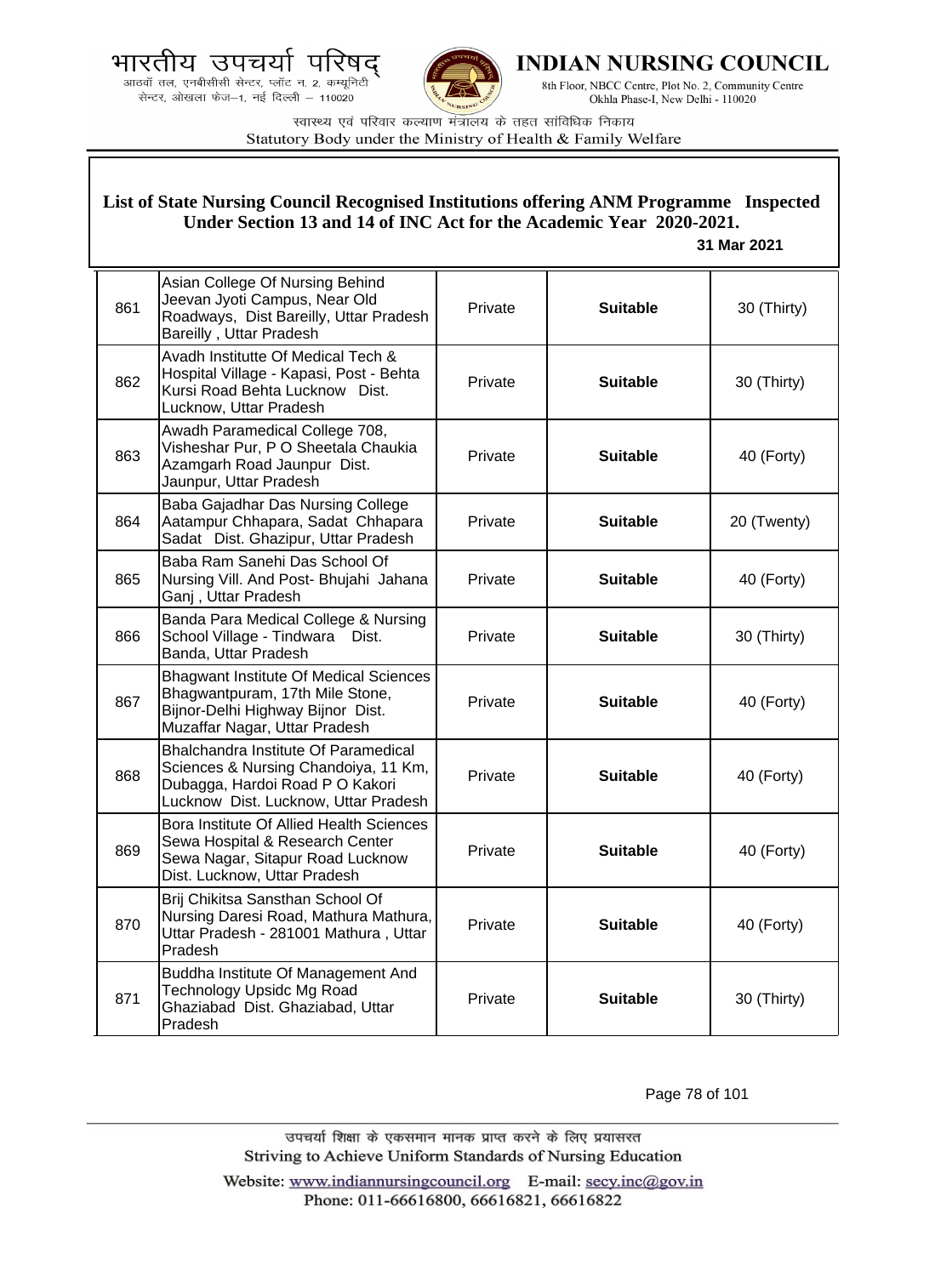भारतीय उपचयो पारष





**INDIAN NURSING COUNCIL** 

8th Floor, NBCC Centre, Plot No. 2, Community Centre Okhla Phase-I, New Delhi - 110020

स्वास्थ्य एवं परिवार कल्याण मंत्रालय के तहत सांविधिक निकाय Statutory Body under the Ministry of Health & Family Welfare

| List of State Nursing Council Recognised Institutions offering ANM Programme Inspected<br>Under Section 13 and 14 of INC Act for the Academic Year 2020-2021.<br>31 Mar 2021 |                                                                                                                                                                                  |         |                 |             |
|------------------------------------------------------------------------------------------------------------------------------------------------------------------------------|----------------------------------------------------------------------------------------------------------------------------------------------------------------------------------|---------|-----------------|-------------|
| 872                                                                                                                                                                          | C M S N Nursing And Paramedical<br>College 11-Km, N H -28, Kasia Road,<br>Kushmi Road, Rudrapur Gorakhpur<br>Dist. Gorakhpur, Uttar Pradesh                                      | Private | <b>Suitable</b> | 30 (Thirty) |
| 873                                                                                                                                                                          | Career College Of Nursing Sitapur -<br>Hardoi Bypass Road, Near I I M Ghaila<br>Dist. Lucknow, Uttar Pradesh                                                                     | Private | <b>Suitable</b> | 50 (Fifty)  |
| 874                                                                                                                                                                          | Ch Harmohan Singh Paramedical<br>Sciences & Nursing Instt. Meharban<br>Singh Ka Purawa Distt. Kanpur, Uttar<br>Pradesh Kanpur Nagar, Uttar Pradesh                               | Private | <b>Suitable</b> | 40 (Forty)  |
| 875                                                                                                                                                                          | Ch Kehar Singh Institute Of<br>Paramedical Sciences & Hospital<br>Kotana Road, Baraut, Distt - Baghpat<br>Uttar Pradesh - 250611 Baraut, Uttar<br>Pradesh                        | Private | <b>Suitable</b> | 20 (Twenty) |
| 876                                                                                                                                                                          | Chandni Charitable Hospital Society<br>School Of Nursing 347 Vikas Nagar,<br>Lakhanpur, Kanpur Uttar Pradesh -<br>208002 Kanpur, Uttar Pradesh                                   | Private | <b>Suitable</b> | 40 (Forty)  |
| 877                                                                                                                                                                          | Charak Institute Of Paramedicals &<br>Nursing Opposite Dubagga Sabji<br>Mandi, Dubagga Hardoi Road Lucknow<br>Dist. Lucknow, Uttar Pradesh                                       | Private | <b>Suitable</b> | 40 (Forty)  |
| 878                                                                                                                                                                          | Chiranjeev Nursing Institute 8/10/201,<br>Chiranjeev Hospital Campus, Naka<br>Muzaffara, Faizabad, Ayodhya, U.P.<br>Hanuman Garhi Naka Faizabad Dist.<br>Faizabad, Uttar Pradesh | Private | <b>Suitable</b> | 40 (Forty)  |
| 879                                                                                                                                                                          | Cs College Of Nursing And<br>Paramedical Near P.A.C Compound<br>Marehra Road Etah Etah, Uttar<br>Pradesh                                                                         | Private | <b>Suitable</b> | 40 (Forty)  |
| 880                                                                                                                                                                          | D.J. College Of Paramedical Sciences<br>Niwari Road, Modi Nagar Modinagar<br>Dist. Ghaziabad, Uttar Pradesh                                                                      | Private | <b>Suitable</b> | 20 (Twenty) |
| 881                                                                                                                                                                          | Deoband Unani Medical College<br>Hospital And Research Centre Naya<br>Bans, Near Talheri Chungi Deoband<br>Deoband Dist. Saharanpur, Uttar<br>Pradesh                            | Private | <b>Suitable</b> | 20 (Twenty) |

Page 79 of 101

उपचर्या शिक्षा के एकसमान मानक प्राप्त करने के लिए प्रयासरत Striving to Achieve Uniform Standards of Nursing Education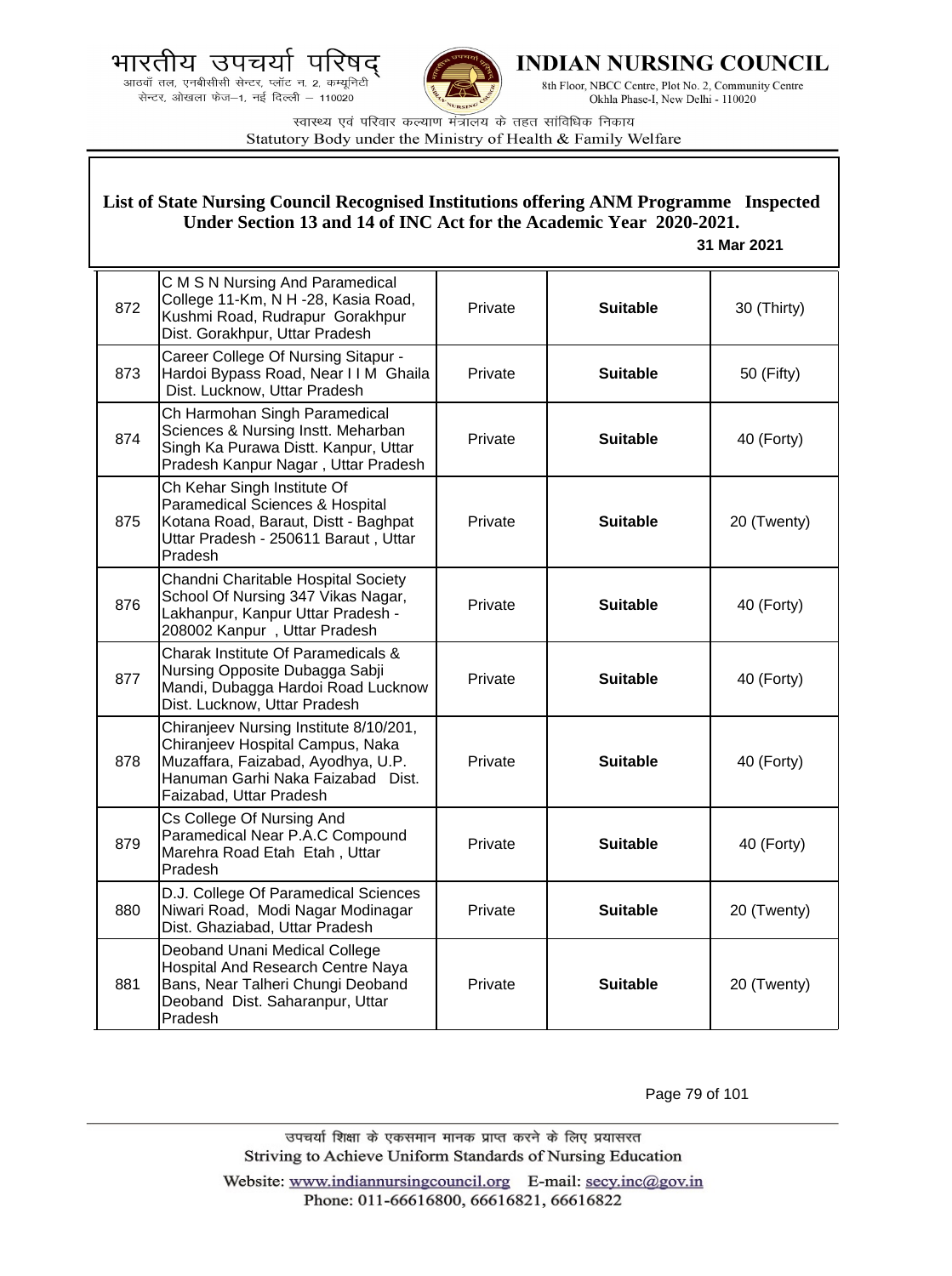



**INDIAN NURSING COUNCIL** 

8th Floor, NBCC Centre, Plot No. 2, Community Centre Okhla Phase-I, New Delhi - 110020

स्वास्थ्य एवं परिवार कल्याण मंत्रालय के तहत सांविधिक निकाय Statutory Body under the Ministry of Health & Family Welfare

### **List of State Nursing Council Recognised Institutions offering ANM Programme Inspected Under Section 13 and 14 of INC Act for the Academic Year 2020-2021.**

#### **31 Mar 2021**

| 882 | Dhanpati Devi Maurya Nursing School<br>G T Road, Kasia, Kakodha<br>Dist.<br>Kaushmbi, Uttar Pradesh                                                                                 | Private | <b>Suitable</b> | 60 (Sixty)  |
|-----|-------------------------------------------------------------------------------------------------------------------------------------------------------------------------------------|---------|-----------------|-------------|
| 883 | Dr Achal Singh Yadav Institute Of<br>Nursing And Paramedical Science 365,<br>Adharkheda Kursi Road Po - Gudamba,<br>Bkt Dist. Lucknow, Uttar Pradesh                                | Private | <b>Suitable</b> | 30 (Thirty) |
| 884 | Dr Ashish Para Medical College Uma<br>Nagar, Deoria<br>Teh - Deoria Deoria Sadar Dist.<br>Deoria, Uttar Pradesh                                                                     | Private | <b>Suitable</b> | 40 (Forty)  |
| 885 | Dr O P Chaudhary School Of Nursing<br>Chaudhary Vihar, Rai-Bareily Road<br>Lucknow Dist. Lucknow, Uttar Pradesh                                                                     | Private | <b>Suitable</b> | 50 (Fifty)  |
| 886 | Dr Vijay College Of Nursing And<br>Medical<br>Bhandahakala, Kaithi, Varanasi-221116<br>Taluk- Sadar Varanasi Dist. Varanasi,<br>Uttar Pradesh                                       | Private | <b>Suitable</b> | 30 (Thirty) |
| 887 | Dr. Pratap Singh Malik College Of<br>Nursing & Hospital Nainital Highway<br>Road, (Front Of Mankara Police Chowk)<br>Po - Narkhera, Uttar Pradesh<br>Dist.<br>Rampur, Uttar Pradesh | Private | <b>Suitable</b> | 30 (Thirty) |
| 888 | Dr. Sunita Nursing And Paramedical<br>College J.S Nagar Nawabganj<br>Farrukhabad Uttar Pradesh<br>Farrukhabad, Uttar Pradesh                                                        | Private | <b>Suitable</b> | 40 (Forty)  |
| 889 | Dr. Tandon Nursing College Nh - 11,<br>Fatehpur Sikri Road Fatehpur Sikari<br>Road Kiraoli Dist. Agra, Uttar Pradesh                                                                | Private | <b>Suitable</b> | 30 (Thirty) |
| 890 | Dr.Anar Singh Nursing And<br>Paramedical College Village-Barna<br>Bujurg Post-Jaitpur Dist-Farrukhabad<br>(Up) Farrukhabad, Uttar Pradesh                                           | Private | <b>Suitable</b> | 40 (Forty)  |
| 891 | Era School Of Nursing Sarfrazganj,<br>Hardoi Road Lucknow Dist. Lucknow,<br>Uttar Pradesh                                                                                           | Private | <b>Suitable</b> | 50 (Fifty)  |
| 892 | Excel School Of Nursing 22, Singrausi<br>Unnao Dist. Unnao, Uttar Pradesh                                                                                                           | Private | <b>Suitable</b> | 20 (Twenty) |
| 893 | F H College Of Nursing Near Railway<br>Over Bridge, Nh - 2 Tundla Firozabad<br>Dist. Firozabad, Uttar Pradesh                                                                       | Private | <b>Suitable</b> | 30 (Thirty) |

Page 80 of 101

उपचर्या शिक्षा के एकसमान मानक प्राप्त करने के लिए प्रयासरत Striving to Achieve Uniform Standards of Nursing Education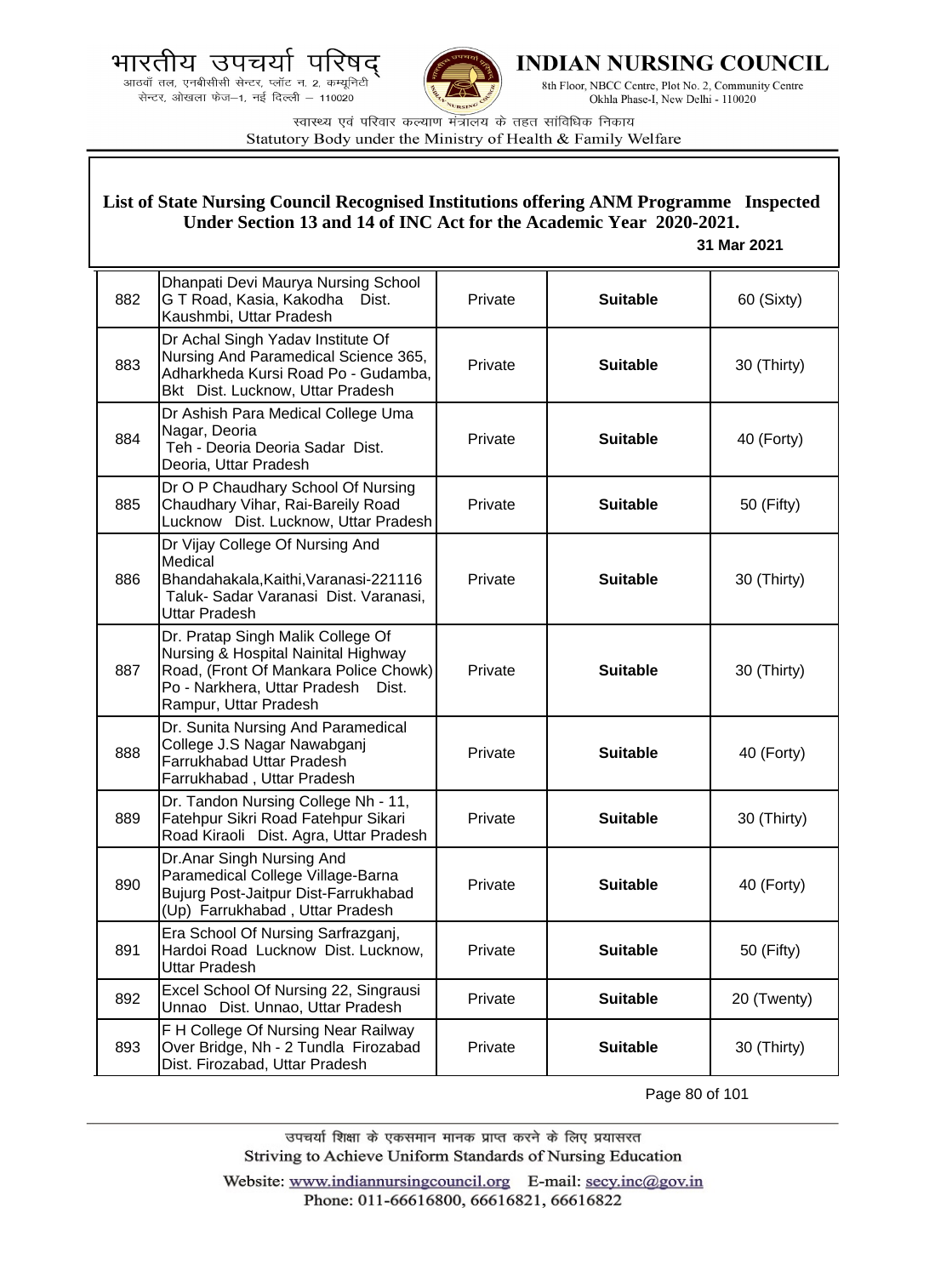.<br>आठवाँ तल, एनबीसीसी सेन्टर, प्लॉट न. 2, कम्यूनिटी सेन्टर, ओखला फेज-1, नई दिल्ली - 110020



INDIAN NURSING COUNCIL

8th Floor, NBCC Centre, Plot No. 2, Community Centre Okhla Phase-I, New Delhi - 110020

स्वास्थ्य एवं परिवार कल्याण मंत्रालय के तहत सांविधिक निकाय Statutory Body under the Ministry of Health & Family Welfare

#### List of State Nursing Council Recognised Institutions offering ANM Programme Inspected Under Section 13 and 14 of INC Act for the Academic Year 2020-2021. 31 Mar 2021 F I College Of Nursing 37, Cantt Road, Burlington Crossing, Husainganj 894 Private **Suitable** 30 (Thirty) Lucknow Lucknow Dist. Lucknow, Uttar Pradesh F S College Of Nursing Near Balaji Mandir, Shikohabad Shikohabad 895 Private **Suitable** 40 (Forty) Firozabad Dist. Firozabad, Uttar Pradesh Faculty Of Nursing And Paramedical Studies 19th Mile Stone, Nh-27, Village - Panwar Gohania Rewa Road 896 Private **Suitable** 30 (Thirty) Prayagraj Dist. Allahabad, Uttar Pradesh Firozabad School Of Nursing Rashedpur, Kanetha Line Paar 897 Private **Suitable** 20 (Twenty) Firozabad Dist. Firozabad, Uttar Pradesh G C R G College Of Nursing Village -Parvatpur, Post - Indaurabagh 898 Private **Suitable** 40 (Forty) Chandrika Devi Road, Bakshi Ka Talab Lucknow Dist, Lucknow, Uttar Pradesh G G School Of Nursing & Paramedical 899 106/2, Sanjay Place Runkata Agra Private **Suitable** 30 (Thirty) Dist. Agra, Uttar Pradesh G S R M Memorial School Of Nursing D-6. Indurstrial Estate. Saroiini Nagar. 900 Private **Suitable** 40 (Forty) Lucknow-Kanpur Highway Lucknow Dist. Lucknow, Uttar Pradesh Ganga Sheel School Of Nursing 901 Manpuria Janaki Prasad Bisalpur Road Private **Suitable** 40 (Forty) Bareilly Dist. Bareilly, Uttar Pradesh Glocal College Of Nursing And Research Centre Delhi Yamnoutri Marg 902 Mirzapur Pole Private **Suitable** 30 (Thirty) State Highway No. 57, Mirzapur Pole Dist. Saharanpur, Uttar Pradesh Guru Shri Gorakshnath School Of Nursing Gorakhanath Mandir Parisar,  $903$ Private **Suitable** 60 (Sixty) Gorakhnath Gorakhpur Dist. Gorakhpur, Uttar Pradesh

Page 81 of 101

उपचर्या शिक्षा के एकसमान मानक प्राप्त करने के लिए प्रयासरत Striving to Achieve Uniform Standards of Nursing Education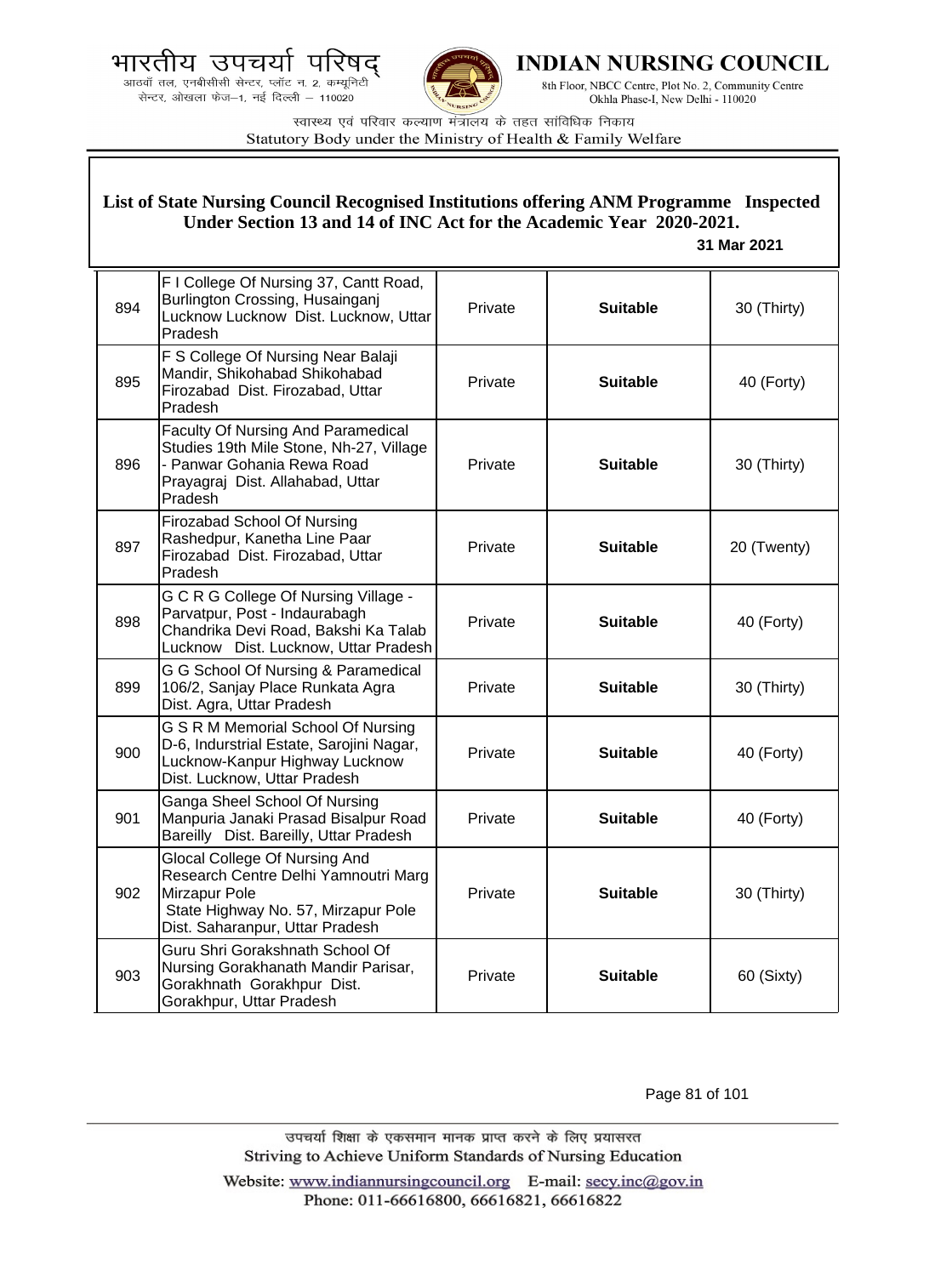आठवाँ तल, एनबीसीसी सेन्टर, प्लॉट न. 2, कम्यूनिटी सेन्टर, ओखला फेज-1, नई दिल्ली - 110020

Meerut, Uttar Pradesh



INDIAN NURSING COUNCIL

8th Floor, NBCC Centre, Plot No. 2, Community Centre Okhla Phase-I, New Delhi - 110020

स्वास्थ्य एवं परिवार कल्याण मंत्रालय के तहत सांविधिक निकाय Statutory Body under the Ministry of Health & Family Welfare

List of State Nursing Council Recognised Institutions offering ANM Programme Inspected

#### Under Section 13 and 14 of INC Act for the Academic Year 2020-2021. 31 Mar 2021 **Gurukul School Of Nursing Vill -**Mustafabad, Near Ice Factory, Rampur 904 Private **Suitable** 20 (Twenty) Road Moradabad Dist. Moradabad, **Uttar Pradesh** H L M Nursing College 11th Km Stone, N.H. - 58 Meerut Delhi Road Duhai 905 Private **Suitable** 20 (Twenty) Dist. Ghaziabad. Uttar Pradesh Hari Bandhu Nursing And Paramedical Institute Madhunagar Colony. 906 Private **Suitable** 20 (Twenty) Ruppanpur, Natui, Sarnath Dist. Varanasi, Uttar Pradesh Harshit School Of Nursing Virat Nagar, 907 VIP Road Lucknow, UP, Uttar Private **Suitable** 30 (Thirty) Pradesh Hayat Institute Of Nursing Hayat 908 Complex, Hardoi Road, Sikrori, Kakori Private **Suitable** 30 (Thirty) Lucknow Dist. Lucknow, Uttar Pradesh Heritage School Of Nursing And Paramedical Institute Mohansarai Ram 909 Private **Suitable** 40 (Forty) Nagar By Pass Road Varanasi Dist. Varanasi, Uttar Pradesh Hillary Clinton Nursing School Rampur **Education Complex Rampur Maniharan** 910 Private **Suitable** 50 (Fifty) Rampur Maniharan Dist. Saharanpur, **Uttar Pradesh** Hind School Of Nursing Hind Institute Of Medical Sciences Railway Crossing, 911 Private **Suitable** 40 (Forty) Safedabad Barabanki Dist. Barabanki, **Uttar Pradesh** Hind School Of Nursing Hind Institute Of Medical Sciences, Hind Charitable Trust Mau Ataria Sitapur Mau Ataria, 912 Private **Suitable** 40 (Forty) Taluk - Sidhuli Sitapur Dist. Sitapur, **Uttar Pradesh** I E T School Of Nursing 631, Civil 913 Lines, Husenabad Jaunpur - 222002, Private **Suitable** 40 (Forty) Uttar Pradesh Baksha, Uttar Pradesh IIM T College Of Medical Sciences, School Of Nursing 'O' Pocket, Ganga 914 Private **Suitable** 50 (Fifty) Nagar Meerut, Uttar Pradesh - 250001

Page 82 of 101

उपचर्या शिक्षा के एकसमान मानक प्राप्त करने के लिए प्रयासरत Striving to Achieve Uniform Standards of Nursing Education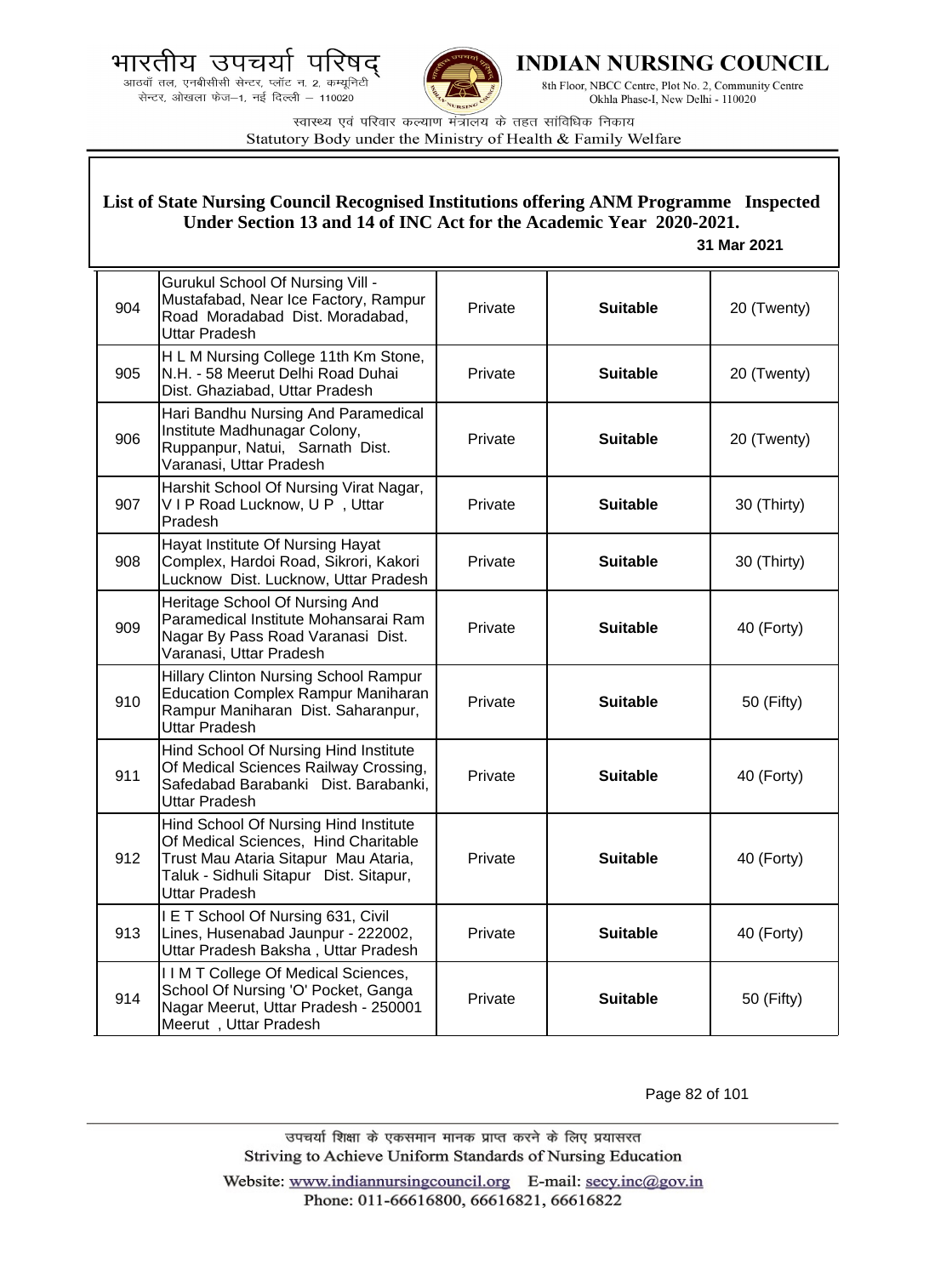भारतीय उपचयो पारष

.<br>आठवाँ तल, एनबीसीसी सेन्टर, प्लॉट न. 2, कम्यूनिटी<br>सेन्टर, ओखला फेज—1, नई दिल्ली — 110020



**INDIAN NURSING COUNCIL** 

8th Floor, NBCC Centre, Plot No. 2, Community Centre Okhla Phase-I, New Delhi - 110020

स्वास्थ्य एवं परिवार कल्याण मंत्रालय के तहत सांविधिक निकाय Statutory Body under the Ministry of Health & Family Welfare

|     | List of State Nursing Council Recognised Institutions offering ANM Programme Inspected<br>Under Section 13 and 14 of INC Act for the Academic Year 2020-2021.<br>31 Mar 2021 |         |                 |             |  |
|-----|------------------------------------------------------------------------------------------------------------------------------------------------------------------------------|---------|-----------------|-------------|--|
| 915 | <b>IIM T School Of Nursing Ganesh</b><br>Nagar, Lawyer's Colony, Bye Pass<br>Road Agra- 282005, Uttar Pradesh<br>Agra, Uttar Pradesh                                         | Private | <b>Suitable</b> | 60 (Sixty)  |  |
| 916 | Indian Institue Of Health And<br>Technology G.T. Road, Village Nihal<br>Kheri, Deoband, Distt. Saharanpur<br>Village - Nihalkheri Deoband Dist.<br>Saharanpur, Uttar Pradesh | Private | <b>Suitable</b> | 20 (Twenty) |  |
| 917 | Indian Institute Of Nursing Sherpur<br>Khanazadpur, District: Saharanpur U.P.<br>Via - Chutmalpur 247662 Dist.<br>Saharanpur, Uttar Pradesh                                  | Private | <b>Suitable</b> | 40 (Forty)  |  |
| 918 | Indian Institute Off Medical Sciences<br>Village - Rauzagaon, Post - Rauzagaon<br>Tehsil - Rudauli Rauzagaon Dist.<br>Faizabad, Uttar Pradesh                                | Private | <b>Suitable</b> | 30 (Thirty) |  |
| 919 | Indira Gandhi School Of Nursing Sanjay<br>Gandhi Hospital Campus, Sultanpur,<br>Munshi Ganj Munshi Ganj Amethi Dist.<br>Amethi, Uttar Pradesh                                | Private | <b>Suitable</b> | 40 (Forty)  |  |
| 920 | Indra Nursing College G G I C Road,<br>Tharwaran Ganj Dist. Lakhimpur<br>Kheri, Uttar Pradesh                                                                                | Private | <b>Suitable</b> | 30 (Thirty) |  |
| 921 | Institute Of International Excellence 281<br>-300 Khilwai/ Dotai, Ghar- Meerut Road<br>Garhmukteshwar Garhmukteshwar<br>Dist. Hapur, Uttar Pradesh                           | Private | <b>Suitable</b> | 30 (Thirty) |  |
| 922 | Institute Of Paramedical Sciences 00<br>Sitapur Dist. Sitapur, Uttar Pradesh                                                                                                 | Private | <b>Suitable</b> | 60 (Sixty)  |  |
| 923 | J K School Of Nursing Farrukhabad<br>Road, Etawah Dist. Etawah, Uttar<br>Pradesh, Uttar Pradesh                                                                              | Private | <b>Suitable</b> | 30 (Thirty) |  |
| 924 | Jeevan Jyoti Institute Of Nursing &<br>Paramedical Sciences 10th Km - Mile<br>Stone Khair Road Lodha Aligarh<br>Khair Road Aligarh Dist. Aligarh, Uttar<br>Pradesh           | Private | <b>Suitable</b> | 30 (Thirty) |  |
| 925 | Jeevandeep School Of Nursing<br>Baralapur Chandmari Lamhi Varanasi<br>Dist. Varanasi, Uttar Pradesh                                                                          | Private | <b>Suitable</b> | 30 (Thirty) |  |

Page 83 of 101

उपचर्या शिक्षा के एकसमान मानक प्राप्त करने के लिए प्रयासरत Striving to Achieve Uniform Standards of Nursing Education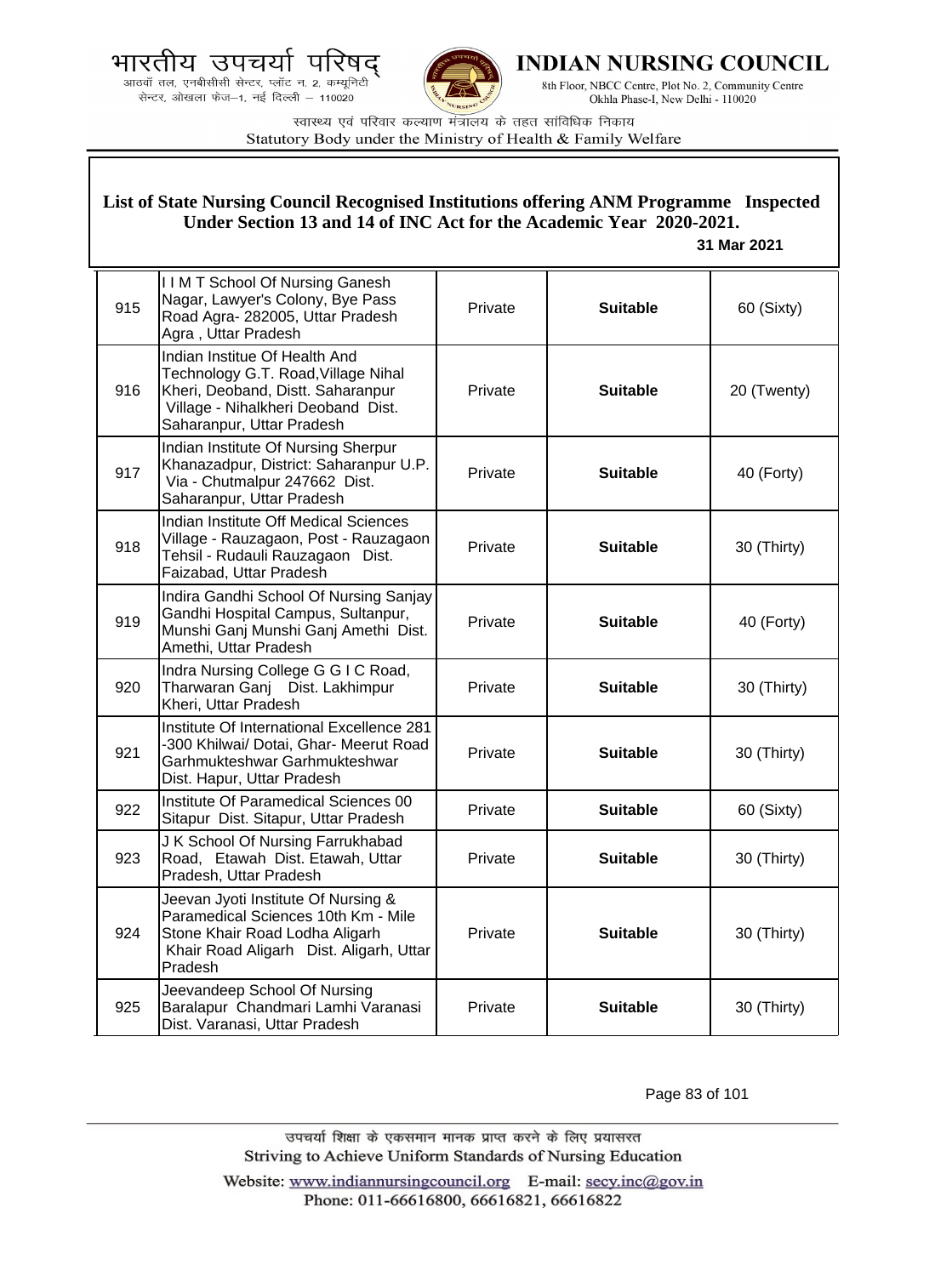



**INDIAN NURSING COUNCIL** 

8th Floor, NBCC Centre, Plot No. 2, Community Centre Okhla Phase-I, New Delhi - 110020

स्वास्थ्य एवं परिवार कल्याण मंत्रालय के तहत सांविधिक निकाय Statutory Body under the Ministry of Health & Family Welfare

### **List of State Nursing Council Recognised Institutions offering ANM Programme Inspected Under Section 13 and 14 of INC Act for the Academic Year 2020-2021.**

#### **31 Mar 2021**

| 926 | Jhanvi School Of Nursing Sharwan<br>Nagar Bijnour Bijnour Dist. Lucknow,<br><b>Uttar Pradesh</b>                                                             | Private | <b>Suitable</b> | 30 (Thirty) |
|-----|--------------------------------------------------------------------------------------------------------------------------------------------------------------|---------|-----------------|-------------|
| 927 | Jhunjhunwala Institute Of Medical<br>Sciences Dwarika Puri Hansa Pur<br>Faizabad Dist. Faizabad, Uttar Pradesh                                               | Private | <b>Suitable</b> | 30 (Thirty) |
| 928 | Jyoti College Of Management Science<br>& Technology Mudia Ahmad Nagar,<br>Near Mayur Van Chetna Kendra<br>Bereilly, Uttar Pradesh Bareilly, Uttar<br>Pradesh | Private | <b>Suitable</b> | 60 (Sixty)  |
| 929 | Jyoti Hospital Nursing College Mauja,<br>Dabhao, Dandi Bazar, Rewa Road,<br>Pargana Areil Tehsil Karchana Dist.<br>Allahabad, Uttar Pradesh                  | Private | <b>Suitable</b> | 50 (Fifty)  |
| 930 | K K Institute Of Nursing 87/88,<br>Nabiullah Road, River Bank Colony<br>Near Suraj Kund Park, Lucknow, Up<br>Lucknow, Uttar Pradesh                          | Private | <b>Suitable</b> | 40 (Forty)  |
| 931 | K L Shastri Smarak Nursing School<br>334, I I M Road, Mutakkipur Lucknow<br>Dist. Lucknow, Uttar Pradesh                                                     | Private | <b>Suitable</b> | 60 (Sixty)  |
| 932 | K M C School Of Nursing 187, Baghpat<br>Road Meerut Dist. Meerut, Uttar<br>Pradesh                                                                           | Private | <b>Suitable</b> | 50 (Fifty)  |
| 933 | K R S Institute Of Paramedical<br>Sciences And Nursing Ballipur,<br>Nawabganj Nawabganj Dist. Gonda,<br><b>Uttar Pradesh</b>                                 | Private | <b>Suitable</b> | 30 (Thirty) |
| 934 | Kailash Institute Of Nursing & Para<br>Medical Sciences 46-A/1, Knowledge<br>Park-3 Dist Gautam Budh Nagar-<br>201308, Up Greater Noida, Uttar<br>Pradesh    | Private | <b>Suitable</b> | 40 (Forty)  |
| 935 | Kalawati Nursing And Paramedical<br>Institute Near Petrol Pump, Village<br>Gorha Kasganj Pin-207123<br>Village - Goraha Dist. Kasganj, Uttar<br>Pradesh      | Private | <b>Suitable</b> | 50 (Fifty)  |
| 936 | Kalka Institute For Research &<br>Advanced Studies Partapur By Pass<br>Road Meerut Meerut Dist. Meerut,<br>Uttar Pradesh                                     | Private | <b>Suitable</b> | 40 (Forty)  |

Page 84 of 101

उपचर्या शिक्षा के एकसमान मानक प्राप्त करने के लिए प्रयासरत Striving to Achieve Uniform Standards of Nursing Education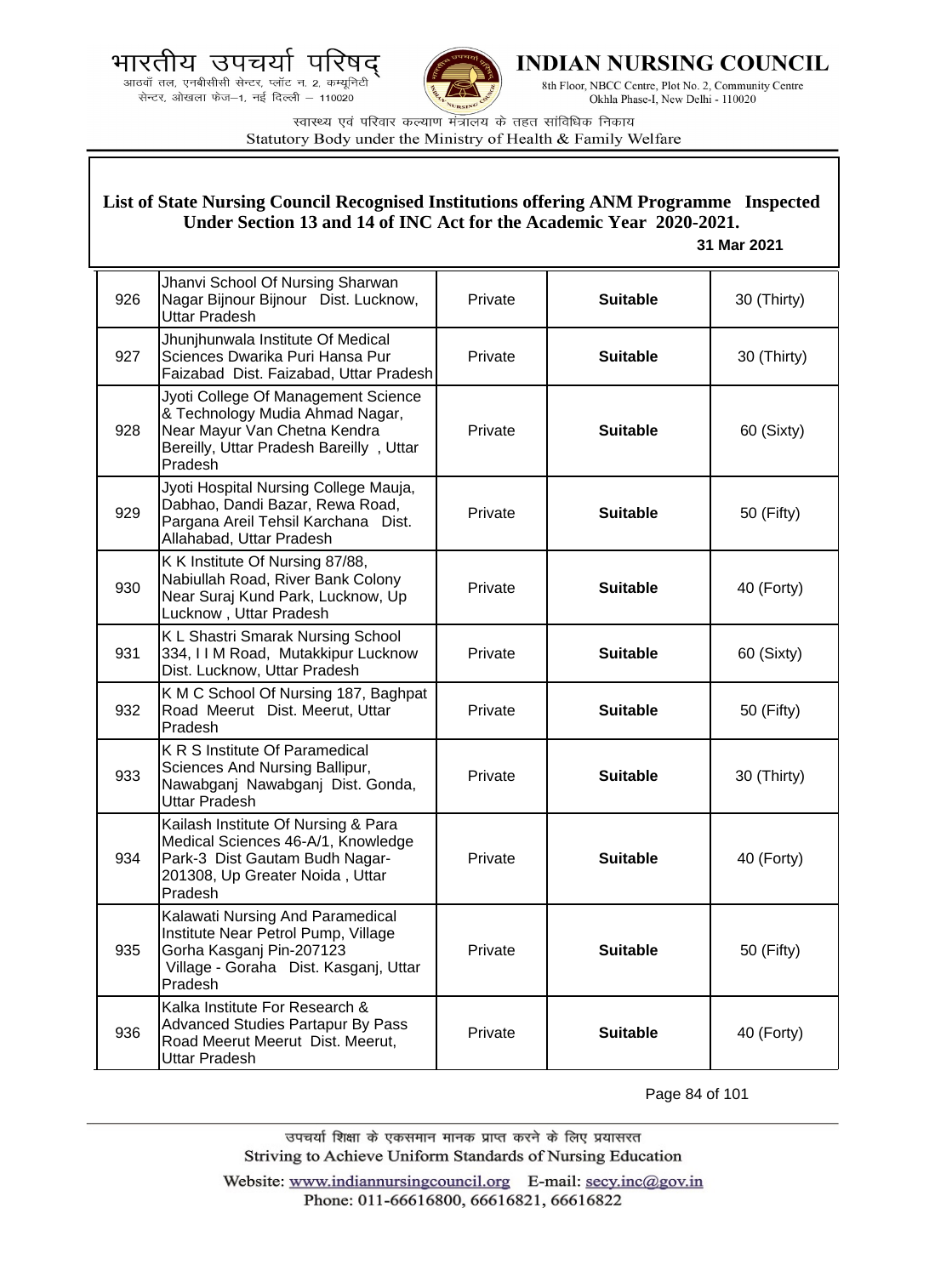.<br>आठवाँ तल, एनबीसीसी सेन्टर, प्लॉट न. 2, कम्यूनिटी सेन्टर, ओखला फेज-1, नई दिल्ली - 110020



**INDIAN NURSING COUNCIL** 

8th Floor, NBCC Centre, Plot No. 2, Community Centre Okhla Phase-I, New Delhi - 110020

स्वास्थ्य एवं परिवार कल्याण मंत्रालय के तहत सांविधिक निकाय Statutory Body under the Ministry of Health & Family Welfare

# **List of State Nursing Council Recognised Institutions offering ANM Programme Inspected Under Section 13 and 14 of INC Act for the Academic Year 2020-2021.**

 **31 Mar 2021**

| 937 | Kamla Modern Nursing Institute 582<br>Kochabhawar, Kanpur Road Kanpur<br>Road Jhansi Dist. Jhansi, Uttar<br>Pradesh                                                        | Private | <b>Suitable</b> | 30 (Thirty) |
|-----|----------------------------------------------------------------------------------------------------------------------------------------------------------------------------|---------|-----------------|-------------|
| 938 | Kamla Nehru Institute Of Management<br>& Technology Post - K.N.I. Sultanpur<br>Dist. Sultanpur, Uttar Pradesh                                                              | Private | <b>Suitable</b> | 30 (Thirty) |
| 939 | Kamla Nehru Memorial Hospital,<br>Hashimpur Road, Allahabad Dist.<br>Allahabad, Uttar Pradesh                                                                              | Private | <b>Suitable</b> | 20 (Twenty) |
| 940 | Kamla Nursing And Paramedical<br>College 111 C, Jaycees Road,<br>Wazidpur Tiraha Jounpur, Uttar<br>Pradesh                                                                 | Private | <b>Suitable</b> | 30 (Thirty) |
| 941 | Karma Nursing & Paramedical College<br>Sarangapur Dandupur Rewa Road<br>Allahabad Dist. Allahabad, Uttar<br>Pradesh                                                        | Private | <b>Suitable</b> | 30 (Thirty) |
| 942 | Keshlata School Of Nursing Keshlata<br>Hospital, Delapeer Stadium Road<br>Bareilly Dist. Bareilly, Uttar Pradesh                                                           | Private | <b>Suitable</b> | 20 (Twenty) |
| 943 | Kirti Institute Of Nursing & Paramedical<br>Sciences Pipari Road,<br>Robertsganj,<br>Sonbhadra.<br>Robertsganj Robertsganj Dist.<br>Sonebhadra, Uttar Pradesh              | Private | <b>Suitable</b> | 30 (Thirty) |
| 944 | Kripalu Institute Of Biomedical Sciences<br>Lucknow Allahabad Highway Uttar<br>Pradesh Munshiganj, Uttar Pradesh                                                           | Private | <b>Suitable</b> | 50 (Fifty)  |
| 945 | Krishna Institute Of Nursing Science &<br>Research Gram-Amiliha, Post - Tatiya<br>Ganj, Chaubeypur Block-Chaubeypur,<br>Teh.-Bilhaur Kanpur Dist. Kanpur, Uttar<br>Pradesh | Private | <b>Suitable</b> | 40 (Forty)  |
| 946 | Krishna School Of Nursing Husenabad,<br>Krishna Colony Near Jaycees Chauraha<br>Jaunpur Dist. Jaunpur, Uttar Pradesh                                                       | Private | <b>Suitable</b> | 30 (Thirty) |
| 947 | Kunwar Haribansh Singh Institute Of<br>Nursing & Paramedicals Jagarnathpatti,<br>Jagdishpur (Railway Crossing) Jaunpur,<br>Uttar Pradesh -222001 Jaunpur, Uttar<br>Pradesh | Private | <b>Suitable</b> | 50 (Fifty)  |

Page 85 of 101

उपचर्या शिक्षा के एकसमान मानक प्राप्त करने के लिए प्रयासरत Striving to Achieve Uniform Standards of Nursing Education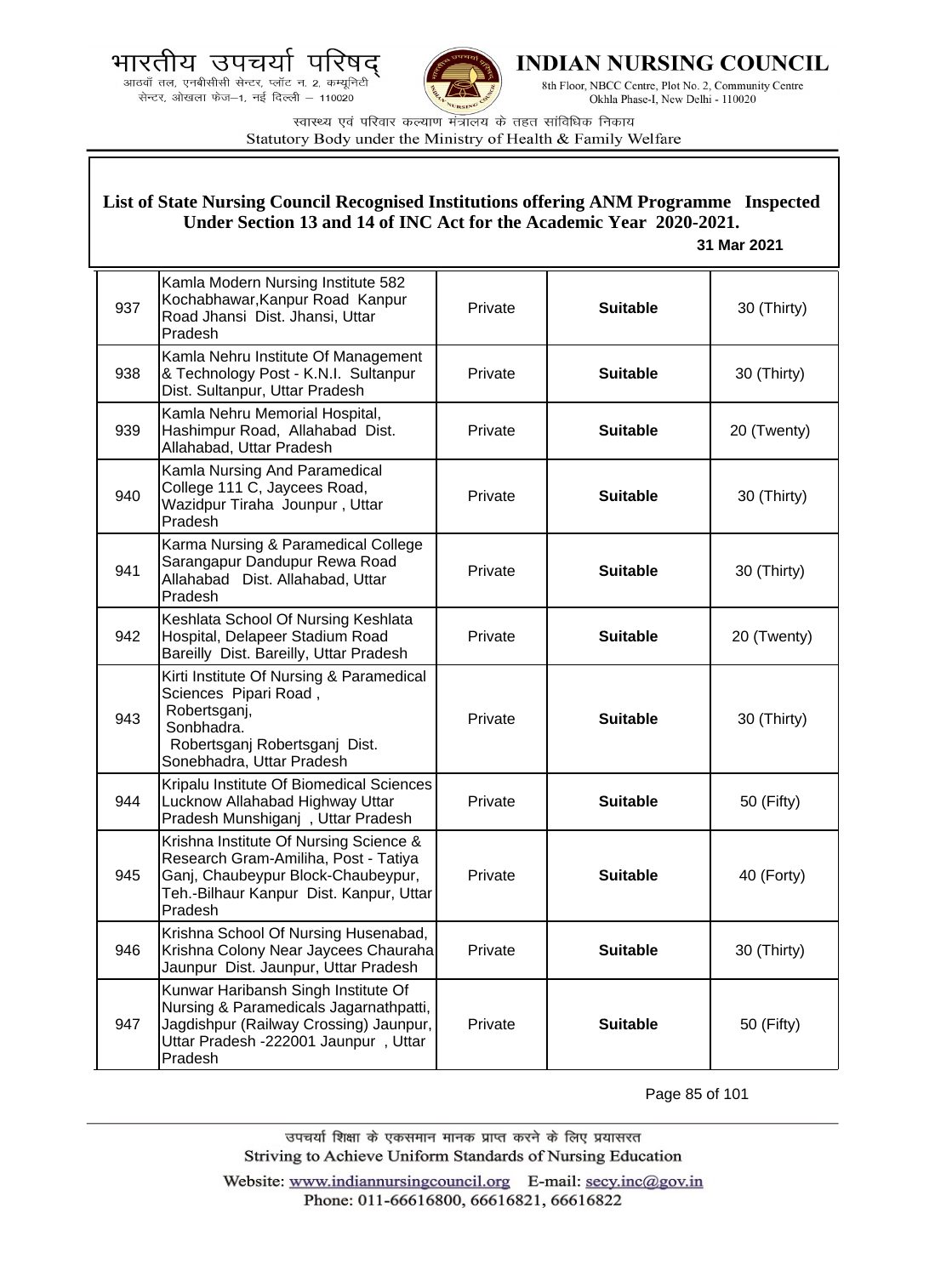



**INDIAN NURSING COUNCIL** 

8th Floor, NBCC Centre, Plot No. 2, Community Centre Okhla Phase-I, New Delhi - 110020

स्वास्थ्य एवं परिवार कल्याण मंत्रालय के तहत सांविधिक निकाय Statutory Body under the Ministry of Health & Family Welfare

### **List of State Nursing Council Recognised Institutions offering ANM Programme Inspected Under Section 13 and 14 of INC Act for the Academic Year 2020-2021.**

#### **31 Mar 2021**

| 948 | Laxmi Nursing Training Institute<br>Saraikazi Harhua Varanasi Pindra<br>Varanasi Dist. Varanasi, Uttar Pradesh                                                            | Private | <b>Suitable</b> | 30 (Thirty) |
|-----|---------------------------------------------------------------------------------------------------------------------------------------------------------------------------|---------|-----------------|-------------|
| 949 | Lucknow Institute Of Nursing And<br>Paramedical Sciences 560/60 A<br>Krishna Nagar, Kanpur Road Lucknow<br>Dist. Lucknow, Uttar Pradesh                                   | Private | <b>Suitable</b> | 30 (Thirty) |
| 950 | Lucknow School Of Nursing Bajehra,<br>Unnao Unnao Unnao Dist. Unnao,<br><b>Uttar Pradesh</b>                                                                              | Private | <b>Suitable</b> | 20 (Twenty) |
| 951 | M S Institute Of Nursing 421,<br>Bakhamau, Near Integral University,<br>Kurshi Road Uttar Pradesh<br>Dist.<br>Lucknow, Uttar Pradesh                                      | Private | <b>Suitable</b> | 40 (Forty)  |
| 952 | Maa Chandrika Devi Institute Of<br>Paramedical Sciences Sitapur Road,<br>Near Bakshi Ka Talab Bus Stop Bakshi<br>Ka Talab Bakshi Ka Talab Dist.<br>Lucknow, Uttar Pradesh | Private | <b>Suitable</b> | 40 (Forty)  |
| 953 | Maa Gayatri Institute Of Nursing Village<br>Mahulikhori Post Shitalganj Tehsil<br>Mankapur Distt Gonda Chandani<br>Chowk Maskanwa Dist. Gonda, Uttar<br>Pradesh           | Private | <b>Suitable</b> | 20 (Twenty) |
| 954 | Maa Kaushilya School Of Nursing P. O.<br>Heerapatti Palhani Azamgarh Dist.<br>Azamgarh, Uttar Pradesh                                                                     | Private | <b>Suitable</b> | 40 (Forty)  |
| 955 | Maa Ramrati Memorial Nursing College<br>Maswani G. T. Road Fatehpur Dist.<br>Fatehpur, Uttar Pradesh                                                                      | Private | <b>Suitable</b> | 40 (Forty)  |
| 956 | Maa Sharda College Of Nursing Village<br>Panwari, Post - Panwar Jasra, Near<br>Gauhaniya Tiraha Karchana Dist.<br>Allahabad, Uttar Pradesh                                | Private | <b>Suitable</b> | 20 (Twenty) |
| 957 | Maharshi Moolchand Yadav Nursing &<br>Paramedical College Nadauli Kerakat<br>Jaunpur Uttarpradesh 222142 Kerakat<br>Dist. Jaunpur, Uttar Pradesh                          | Private | <b>Suitable</b> | 20 (Twenty) |
| 958 | Mahaveer Nursing & Paramedical<br>College Village - Pohalli Sardhana<br>Road Dist. Meerut, Uttar Pradesh                                                                  | Private | <b>Suitable</b> | 30 (Thirty) |

Page 86 of 101

उपचर्या शिक्षा के एकसमान मानक प्राप्त करने के लिए प्रयासरत Striving to Achieve Uniform Standards of Nursing Education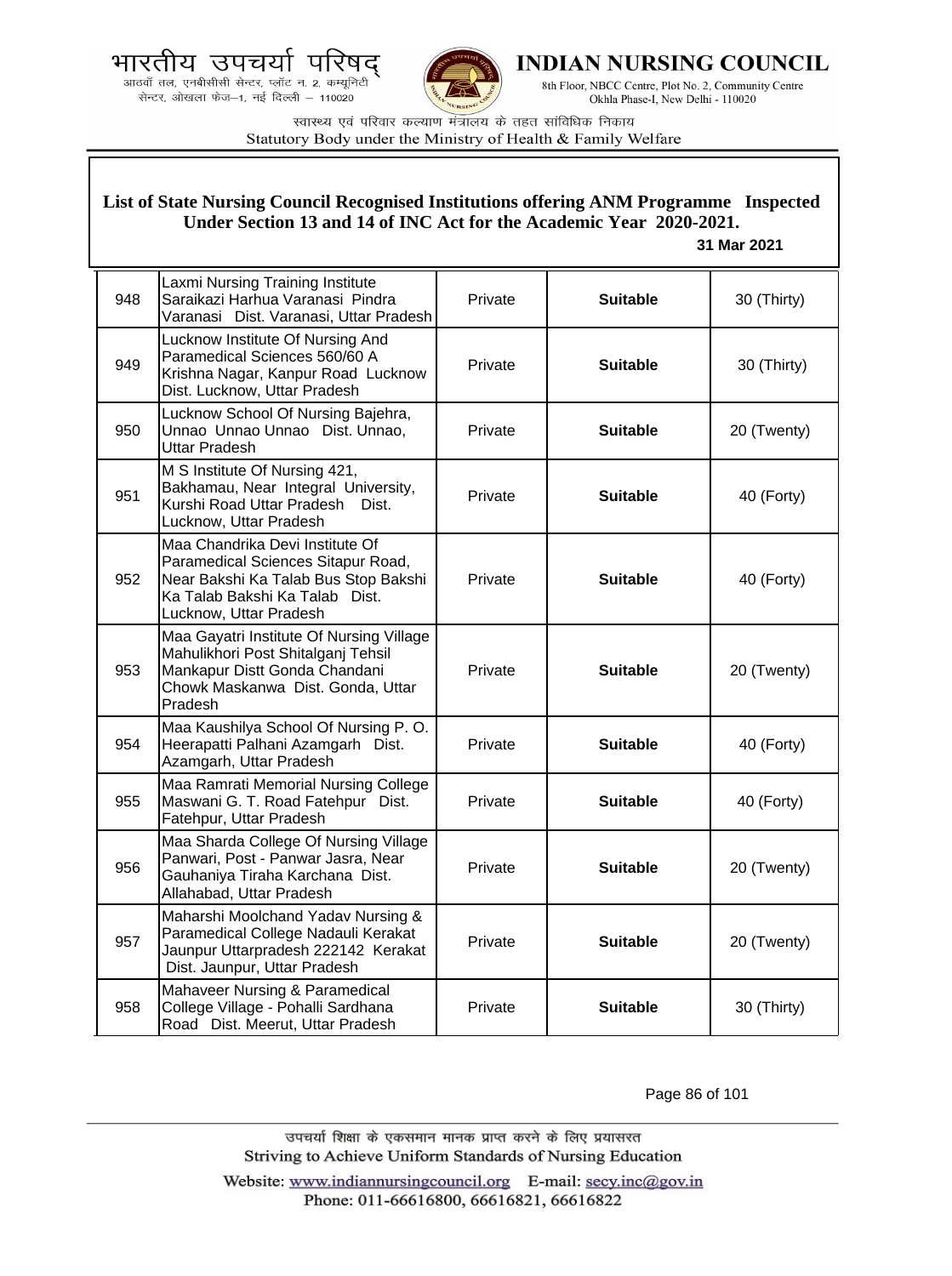



**INDIAN NURSING COUNCIL** 

8th Floor, NBCC Centre, Plot No. 2, Community Centre Okhla Phase-I, New Delhi - 110020

स्वास्थ्य एवं परिवार कल्याण मंत्रालय के तहत सांविधिक निकाय Statutory Body under the Ministry of Health & Family Welfare

### **List of State Nursing Council Recognised Institutions offering ANM Programme Inspected Under Section 13 and 14 of INC Act for the Academic Year 2020-2021.**

#### **31 Mar 2021**

| 959 | Mahendra Gayatri School Of Nursing<br>Village Chitauli, Post - Fatehganj Tehsil<br>- Meerganj Dist. Bareilly, Uttar<br>Pradesh                                            | Private | <b>Suitable</b> | 30 (Thirty) |
|-----|---------------------------------------------------------------------------------------------------------------------------------------------------------------------------|---------|-----------------|-------------|
| 960 | Maheshwari Nursing & Paramedical<br>Hathras, Adda, Agra Aligarh, U P-<br>202001 Aligarh, Uttar Pradesh                                                                    | Private | <b>Suitable</b> | 50 (Fifty)  |
| 961 | Major S D Singh Nursing School Bewar<br>Road, Fatehgarh Farrukhabad, Uttar<br>Pradesh Fatehgrah, Uttar Pradesh                                                            | Private | <b>Suitable</b> | 30 (Thirty) |
| 962 | Mangal Maya Institute Of Nursing And<br>Paramedical Sciences 9 Km Milestone,<br>Near Khairar Jn Railway Station<br>Mahoba Road Banda Dist. Banda,<br><b>Uttar Pradesh</b> | Private | <b>Suitable</b> | 20 (Twenty) |
| 963 | Mata Gayatri Devi Nursing School<br>Village - Ganj Dara Nagar Post - Ganj<br>Dara Nagar Bijnor Dist. Bijnore, Uttar<br>Pradesh                                            | Private | <b>Suitable</b> | 30 (Thirty) |
| 964 | Mayo College Of Nursing Mayo Institute<br>Of Medical Sciences, Faizabad Road<br>Gadia, Dist. Barabanki, Uttar Pradesh                                                     | Private | <b>Suitable</b> | 50 (Fifty)  |
| 965 | Mayo School Of Nursing Gomti Nagar<br>Lucknow, Uttar Pradesh Gomti Nagar,<br><b>Uttar Pradesh</b>                                                                         | Private | <b>Suitable</b> | 50 (Fifty)  |
| 966 | Meerut Nursing College (Mulayam<br>Singh Yadav Medical College &<br>Hospital Campus), 21-Km, Nh-235,<br>21 Km, Nh - 235, Meerut-Hapur Road<br>Dist. Meerut, Uttar Pradesh | Private | <b>Suitable</b> | 40 (Forty)  |
| 967 | Meridian Nursing & Paramedical<br>College Ghazipur Road Ledhupur<br>Varanasi Dist. Varanasi, Uttar Pradesh                                                                | Private | <b>Suitable</b> | 40 (Forty)  |
| 968 | Metro College Of Nursing Plot No. 41,<br>Knowledge Park - Iii Greater Noida<br>Greater Noida Dist. Gautam Budh<br>Nagar, Uttar Pradesh                                    | Private | <b>Suitable</b> | 30 (Thirty) |
| 969 | <b>Mission Nursing School</b><br>Amauli, Bhagatua, Varanasi Amouli<br>Varanasi Dist. Varanasi, Uttar Pradesh                                                              | Private | <b>Suitable</b> | 40 (Forty)  |

Page 87 of 101

उपचर्या शिक्षा के एकसमान मानक प्राप्त करने के लिए प्रयासरत Striving to Achieve Uniform Standards of Nursing Education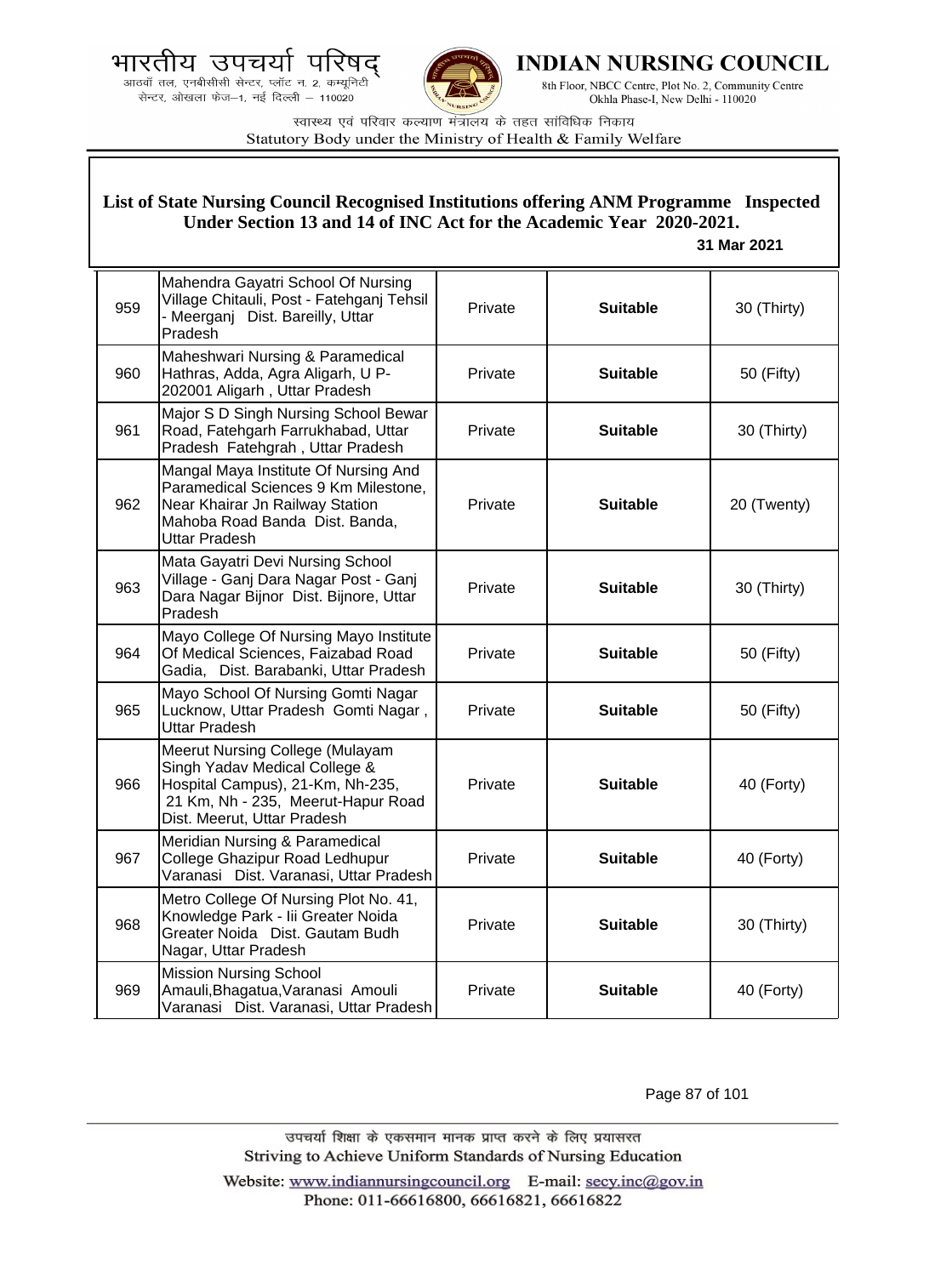



INDIAN NURSING COUNCIL

8th Floor, NBCC Centre, Plot No. 2, Community Centre Okhla Phase-I, New Delhi - 110020

स्वास्थ्य एवं परिवार कल्याण मंत्रालय के तहत सांविधिक निकाय Statutory Body under the Ministry of Health & Family Welfare

#### 970 Mission School Of A N M Christian Hospital Seva Sansthan Harbanspur, Azamgarh-276001 Azamgarh , Uttar Pradesh Private **Suitable 60 (Sixty)** 971 Mother Teresa School Of Nursing Opp. Vikas Bhawan Delhi Road Saharanpur Dist. Saharanpur, Uttar Pradesh Private **Suitable 40 (Forty)** 972 Naraina Nursing College Gangaganj, Panki, Kanpur Nagar Kanpur, Uttar Pradesh - 208020 Kanpur Nagar , Uttar Pradesh Private **Suitable** 30 (Thirty) 973 Neelaveni Krishna School Of Nursing Magarmau Road, Post Daniyapur Rampur-Bareilly Highway (8 Km Milestone) Rampur Dist. Rampur, Uttar Pradesh Private **Suitable Filty** 50 (Fifty) 974 Nirmala Institute Of Nursing And Paramedical Sciences Pokhri Pihant Road Dist. Hardoi, Uttar Pradesh Private **Suitable** 40 (Forty) 975 Nishat Hospitals & Institute Of Paramedical Sciences Plot No. 407, Sandauli Umarpur, Near Mohammadpur Police Chowki, Lucknow Faizabad Road, Hn-28 Lucknow, Uttar Pradesh-226001 , Uttar Pradesh Private **Suitable 30** (Thirty) 976 Nova Institute Of Nursing & Paramedical Science Nova Hospital (Ford Hospital), Plot - 2,Vikas Khand-1, Patrakarpuram Vikas Khand-2, Lucknow, Uttar Pradesh-226010 Gomti Nagar , Uttar Pradesh Private **Calcularie Suitable F** 40 (Forty) 977 Onebeatcollegeofmedical Sciences Sant Garh Farm,Bheera Kheri,Lakhimpur Up 262901 Bheera,Kheri , Uttar Pradesh Private **Suitable** 40 (Forty) 978 P P S College Of Nursing Village-Sursanda Post- Rasauli Barabanki Dist. Barabanki, Uttar Pradesh Private **Suitable** | 30 (Thirty) 979 P.D.Nursing And Paramedical College Sakbai, Mohamdabad, Farrukhabad Farrukhabad , Uttar Pradesh Private **Suitable 40 (Forty) List of State Nursing Council Recognised Institutions offering ANM Programme Inspected Under Section 13 and 14 of INC Act for the Academic Year 2020-2021. 31 Mar 2021**

Page 88 of 101

उपचर्या शिक्षा के एकसमान मानक प्राप्त करने के लिए प्रयासरत Striving to Achieve Uniform Standards of Nursing Education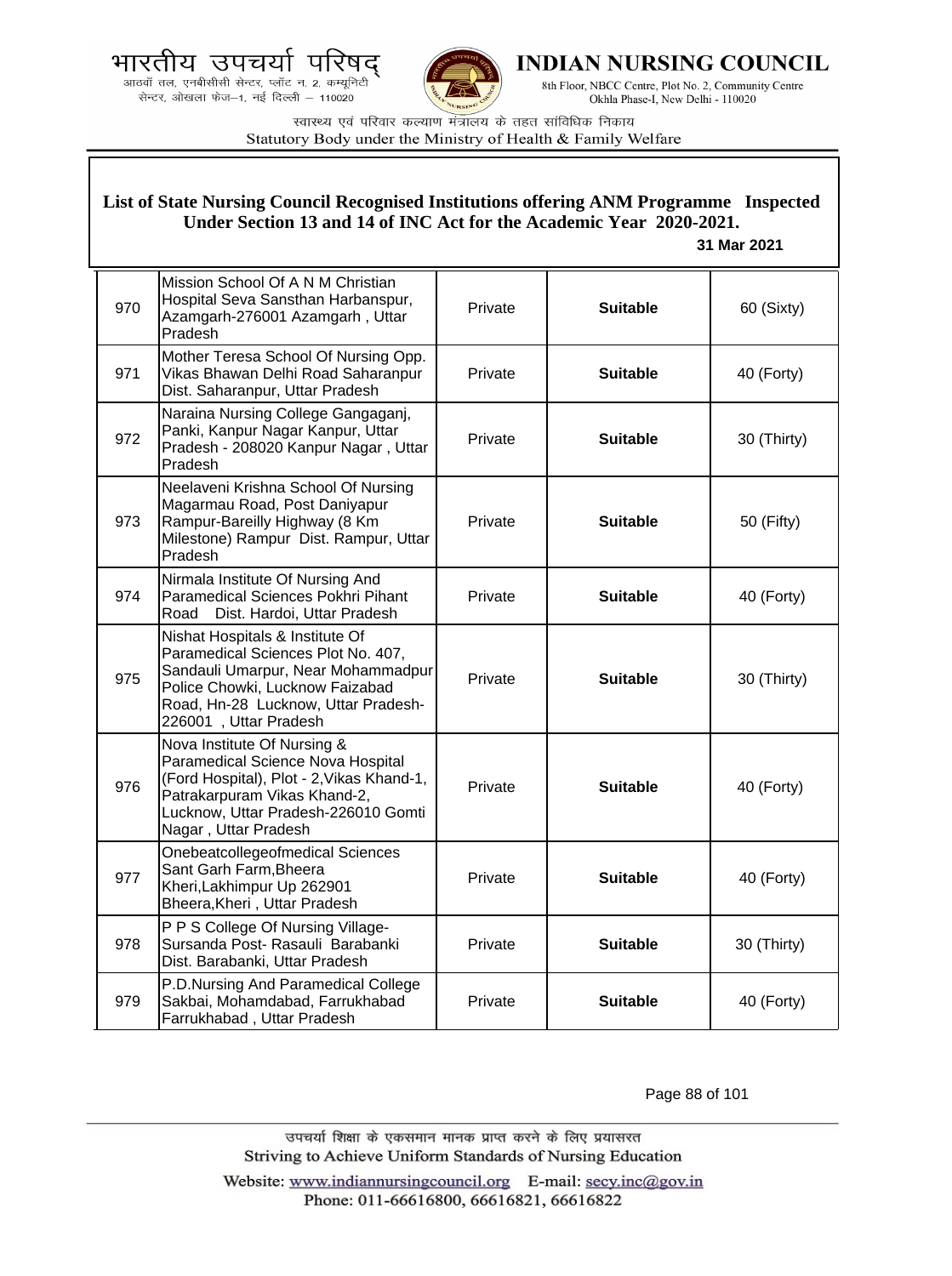भारतीय उपचयो प द्





**INDIAN NURSING COUNCIL** 

8th Floor, NBCC Centre, Plot No. 2, Community Centre Okhla Phase-I, New Delhi - 110020

स्वास्थ्य एवं परिवार कल्याण मंत्रालय के तहत सांविधिक निकाय Statutory Body under the Ministry of Health & Family Welfare

|     | List of State Nursing Council Recognised Institutions offering ANM Programme Inspected<br>Under Section 13 and 14 of INC Act for the Academic Year 2020-2021.<br>31 Mar 2021                                      |         |                 |             |
|-----|-------------------------------------------------------------------------------------------------------------------------------------------------------------------------------------------------------------------|---------|-----------------|-------------|
| 980 | Panna Dhai Maa Subharti Nursing<br>College Swami Vivekanand Subharti<br>University, Subhartipuram, Nh - 58<br>Delhi-Haridar Meerut Bypass Road<br>Meerut Dist. Meerut, Uttar Pradesh                              | Private | <b>Suitable</b> | 40 (Forty)  |
| 981 | Popular Nursing School N-10/60-A-2,<br>Near Kakarmatta Over Bridge,<br>Kakarmatta, Varanasi D L W Road<br>Varanasi Dist. Varanasi, Uttar Pradesh                                                                  | Private | <b>Suitable</b> | 30 (Thirty) |
| 982 | Popular Nursing School Natwan, Jangi<br>Road, Mirzapur, Uttar Pradesh Pin<br>231001 Jangi Road Dist. Mirzapur,<br>Uttar Pradesh                                                                                   | Private | <b>Suitable</b> | 40 (Forty)  |
| 983 | Prakash Institute Of Physiotherapy,<br><b>Rehabilitation &amp; Allied Paramedical</b><br>Sciences, Plot No 9 A, Pocket-<br>2, Omega-I, Builders Area, Greater<br>Nodia, Dist. Gautam Budh Nagar, Uttar<br>Pradesh | Private | <b>Suitable</b> | 50 (Fifty)  |
| 984 | Prakash Nursing School Sahadatpura,<br>N H - 29, Maunath Bhanjan Mau, Uttar<br>Pradesh - 275101 Mau, Uttar Pradesh                                                                                                | Private | <b>Suitable</b> | 30 (Thirty) |
| 985 | Prem Raghu Hospital And Paramedical<br>Institute Near M G Poly Technic Agra<br>Road Hathras, Mahamaya Nagar, U P-<br>204101 Hathras, Uttar Pradesh                                                                | Private | <b>Suitable</b> | 20 (Twenty) |
| 986 | Priyanka College Of Medical Science<br>And Research Center Vill. Mohda,<br>Moradabad Road, Dhampur Dist.<br>Bijnor, Uttar Pradesh                                                                                 | Private | <b>Suitable</b> | 20 (Twenty) |
| 987 | R A S School Of Nursing 7th K M Mile<br>Stone, Kulhanamau Lucknow Road<br>Jaunpur Dist. Jaunpur, Uttar Pradesh                                                                                                    | Private | <b>Suitable</b> | 40 (Forty)  |
| 988 | R K Institute Of Nursing And<br>Paramedical Kashipur, Surais Sathiaon<br>Azamgarh Sathiaon, Tehsil - Sadar<br>Azamgarh Dist. Azamgarh, Uttar<br>Pradesh                                                           | Private | <b>Suitable</b> | 30 (Thirty) |

Page 89 of 101

उपचर्या शिक्षा के एकसमान मानक प्राप्त करने के लिए प्रयासरत Striving to Achieve Uniform Standards of Nursing Education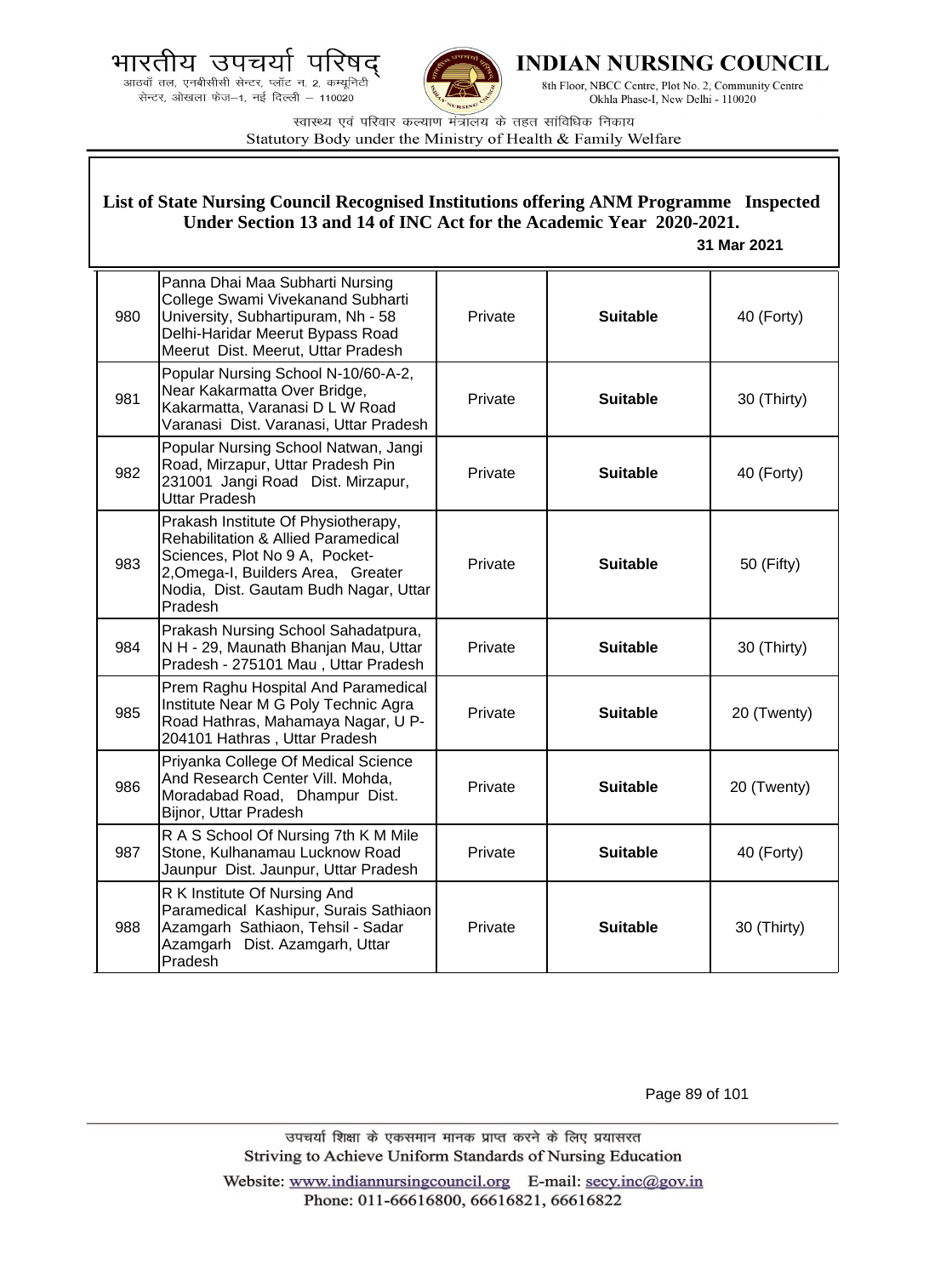.<br>आठवाँ तल, एनबीसीसी सेन्टर, प्लॉट न. 2, कम्यूनिटी सेन्टर, ओखला फेज-1, नई दिल्ली - 110020



**INDIAN NURSING COUNCIL** 

8th Floor, NBCC Centre, Plot No. 2, Community Centre Okhla Phase-I, New Delhi - 110020

स्वास्थ्य एवं परिवार कल्याण मंत्रालय के तहत सांविधिक निकाय Statutory Body under the Ministry of Health & Family Welfare

# **List of State Nursing Council Recognised Institutions offering ANM Programme Inspected Under Section 13 and 14 of INC Act for the Academic Year 2020-2021.**

 **31 Mar 2021**

| 989 | Radha Govind Institute Of Nursing<br>Sciences Anuyogipuram Near Medical<br>College Garh Road Meerut<br>Garh Road Meerut Dist. Meerut, Uttar<br>Pradesh                       | Private | <b>Suitable</b> | 40 (Forty)  |
|-----|------------------------------------------------------------------------------------------------------------------------------------------------------------------------------|---------|-----------------|-------------|
| 990 | Raghuveer Institute Of Nursing &<br>Paramedical Sciences Mahesh Nagar,<br>Lalganj Lalganj Dist. Raibareilly, Uttar<br><b>Pradesh</b>                                         | Private | <b>Suitable</b> | 30 (Thirty) |
| 991 | Raghvendra Hospital & Nursing<br>Training Institute Opp. Medical College<br>Gate No. 2, Kanpur Road Mayur Bihar<br>Kargua Gird Hcl, Jhansi Dist. Jhansi,<br>Uttar Pradesh    | Private | <b>Suitable</b> | 40 (Forty)  |
| 992 | Rai K B Singh Nursing And<br>Paramedical College 632, Civil Line<br>Kutchehary Road Jaunpur Dist.<br>Jaunpur, Uttar Pradesh                                                  | Private | <b>Suitable</b> | 20 (Twenty) |
| 993 | Rajendra College Of Nursing Village-<br>Devri Rukhara, Post- Arjunpur, Bakshi<br>Ka Talab, Sitapur Road Lucknow<br>Tehsil - Bakhshi Ka Talab Dist.<br>Lucknow, Uttar Pradesh | Private | <b>Suitable</b> | 20 (Twenty) |
| 994 | Rajshree Nursing Institute 21 Km, Nh-<br>24, Near Toll Plaza, Rampur Road,<br>Meerganj Meerganj Vill. Satuia Khas<br>Meerganj Dist. Bareilly, Uttar Pradesh                  | Private | <b>Suitable</b> | 40 (Forty)  |
| 995 | Ram Adhar Nursing College Badagaon,<br>Ibrahimpur Tanda, Po - Kedar Nagar<br>Tanda, Ambedkar Nagar, Uttar Pradesh<br>- 224190 Tanda, Uttar Pradesh                           | Private | <b>Suitable</b> | 40 (Forty)  |
| 996 | Rama College Of Nursing Rama City,<br>Near Mandhana Railway Station<br>Mandhana Kanpur Nagar Dist.<br>Kanpur, Uttar Pradesh                                                  | Private | <b>Suitable</b> | 40 (Forty)  |
| 997 | Rama Nursing College Rama Delhi<br>Nh-24, 38 K M Mile Stone<br>38 Km Milestone Pilkhuwa Dist.<br>Hapur, Uttar Pradesh                                                        | Private | <b>Suitable</b> | 40 (Forty)  |

Page 90 of 101

उपचर्या शिक्षा के एकसमान मानक प्राप्त करने के लिए प्रयासरत Striving to Achieve Uniform Standards of Nursing Education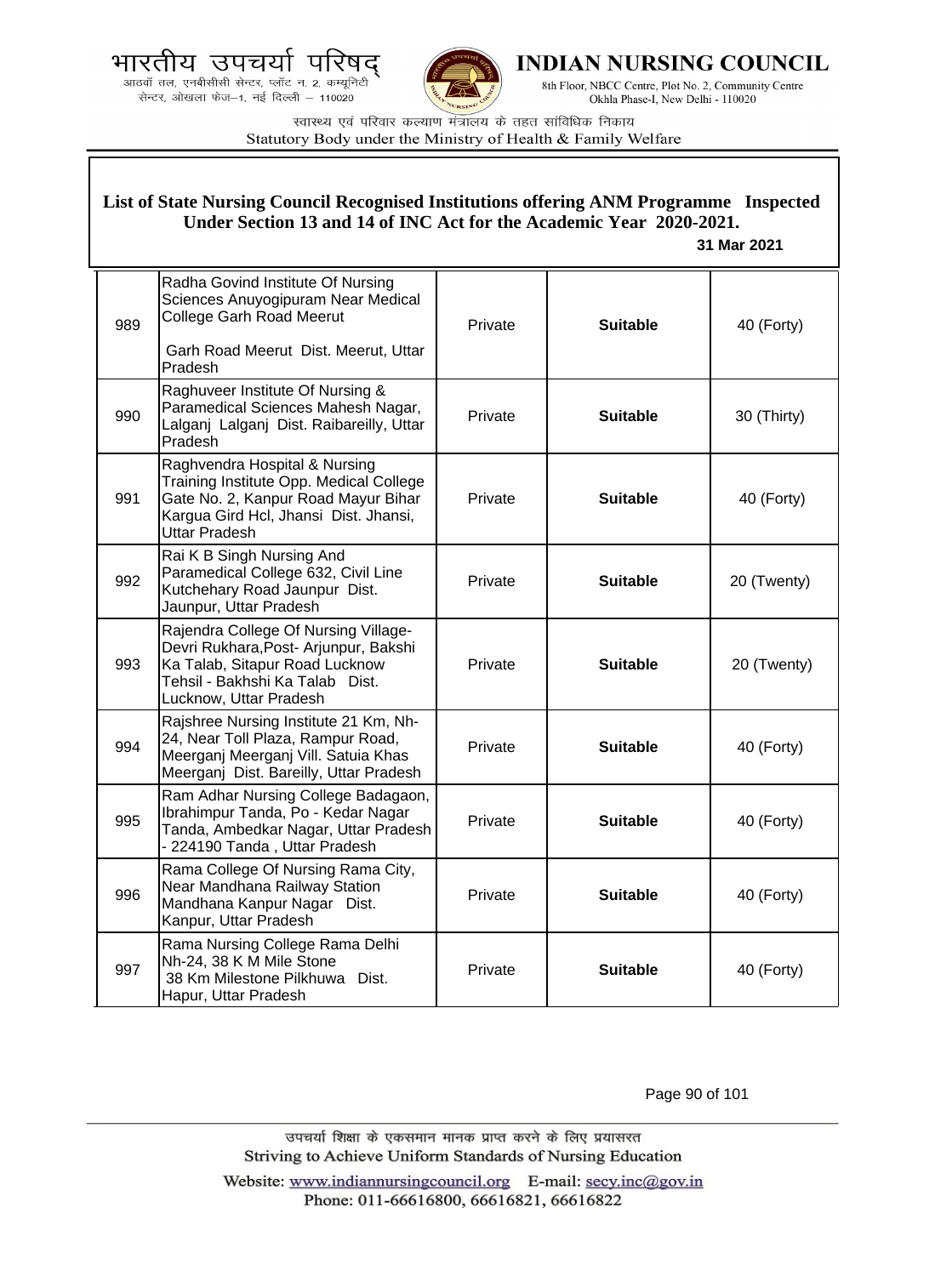भारतीय उपचयो प





**INDIAN NURSING COUNCIL** 

8th Floor, NBCC Centre, Plot No. 2, Community Centre Okhla Phase-I, New Delhi - 110020

स्वास्थ्य एवं परिवार कल्याण मंत्रालय के तहत सांविधिक निकाय Statutory Body under the Ministry of Health & Family Welfare

|      | List of State Nursing Council Recognised Institutions offering ANM Programme Inspected<br>Under Section 13 and 14 of INC Act for the Academic Year 2020-2021.<br>31 Mar 2021 |         |                 |             |  |
|------|------------------------------------------------------------------------------------------------------------------------------------------------------------------------------|---------|-----------------|-------------|--|
| 998  | Ramnihora Institute Of Nursing And<br>Paramedicals 10-3 B, Bypass Road,<br>Phaphamau Allahabad Dist.<br>Allahabad, Uttar Pradesh                                             | Private | <b>Suitable</b> | 50 (Fifty)  |  |
| 999  | Ravi School Of Nursing Eh - 2, Block -<br>D, Near Epip Center Shastripuram<br>Sikandra Agra Shastri Puram Agra<br>Dist. Agra, Uttar Pradesh                                  | Private | <b>Suitable</b> | 40 (Forty)  |  |
| 1000 | Ravindra Singh Smarak Paramedical<br>Sc & Nsg Instt Wazirganj Gonda, Uttar<br>Pradesh - 271310 Wazirganj Dist.<br>Gonda, Uttar Pradesh                                       | Private | <b>Suitable</b> | 30 (Thirty) |  |
| 1001 | Regency Institute Of Nursing 1/Ps,<br>Ambekdar Puram-3, Kalyanpur Kanpur<br>, Uttar Pradesh                                                                                  | Private | <b>Suitable</b> | 40 (Forty)  |  |
| 1002 | Rohilkhand School Of Nursing<br>Rohilkhand Medical College Campus<br>Building Pilibhit Bye-Pass Road,<br>Bareilly Dist. Bareilly, Uttar Pradesh                              | Private | <b>Suitable</b> | 50 (Fifty)  |  |
| 1003 | Ruma Institute Of Medical Sciences<br>Gobri Jagesharganj Pratapgarh Up<br>Tehsil Sadar Pratapgarh Dist.<br>Pratapgarh, Uttar Pradesh                                         | Private | <b>Suitable</b> | 20 (Twenty) |  |
| 1004 | S A S School Of Nursing D61/38-E-11,<br>Siddhgiribagh (Sigra) Varanasi, Uttar<br>Pradesh- 221001 Varanasi, Uttar<br>Pradesh                                                  | Private | <b>Suitable</b> | 30 (Thirty) |  |
| 1005 | S P M Nursing College C-46-50,<br>Kalyanpur Kanpur, U P Kanpur, Uttar<br>Pradesh                                                                                             | Private | <b>Suitable</b> | 50 (Fifty)  |  |
| 1006 | S R C Nursing & Paramedical Institute<br>Village - Rasoolpur, Post- Magorra<br>Post - Magorra Mathura Dist. Mathura,<br><b>Uttar Pradesh</b>                                 | Private | Suitable        | 40 (Forty)  |  |
| 1007 | S S G Health Worker (Female) Training<br>Centre Sec. 3b/Ps-1, Avas Vikas<br>Colony, Bodla Road, Sikandra, Agra<br>Distt. Agra, Uttar Pradesh-282003<br>Agra, Uttar Pradesh   | Private | <b>Suitable</b> | 30 (Thirty) |  |
| 1008 | S S Institute Of Nursing Munna Purwa,<br>Lucknow Road Hardoi Hardoi Dist.<br>Hardoi, Uttar Pradesh                                                                           | Private | <b>Suitable</b> | 40 (Forty)  |  |

Page 91 of 101

उपचर्या शिक्षा के एकसमान मानक प्राप्त करने के लिए प्रयासरत Striving to Achieve Uniform Standards of Nursing Education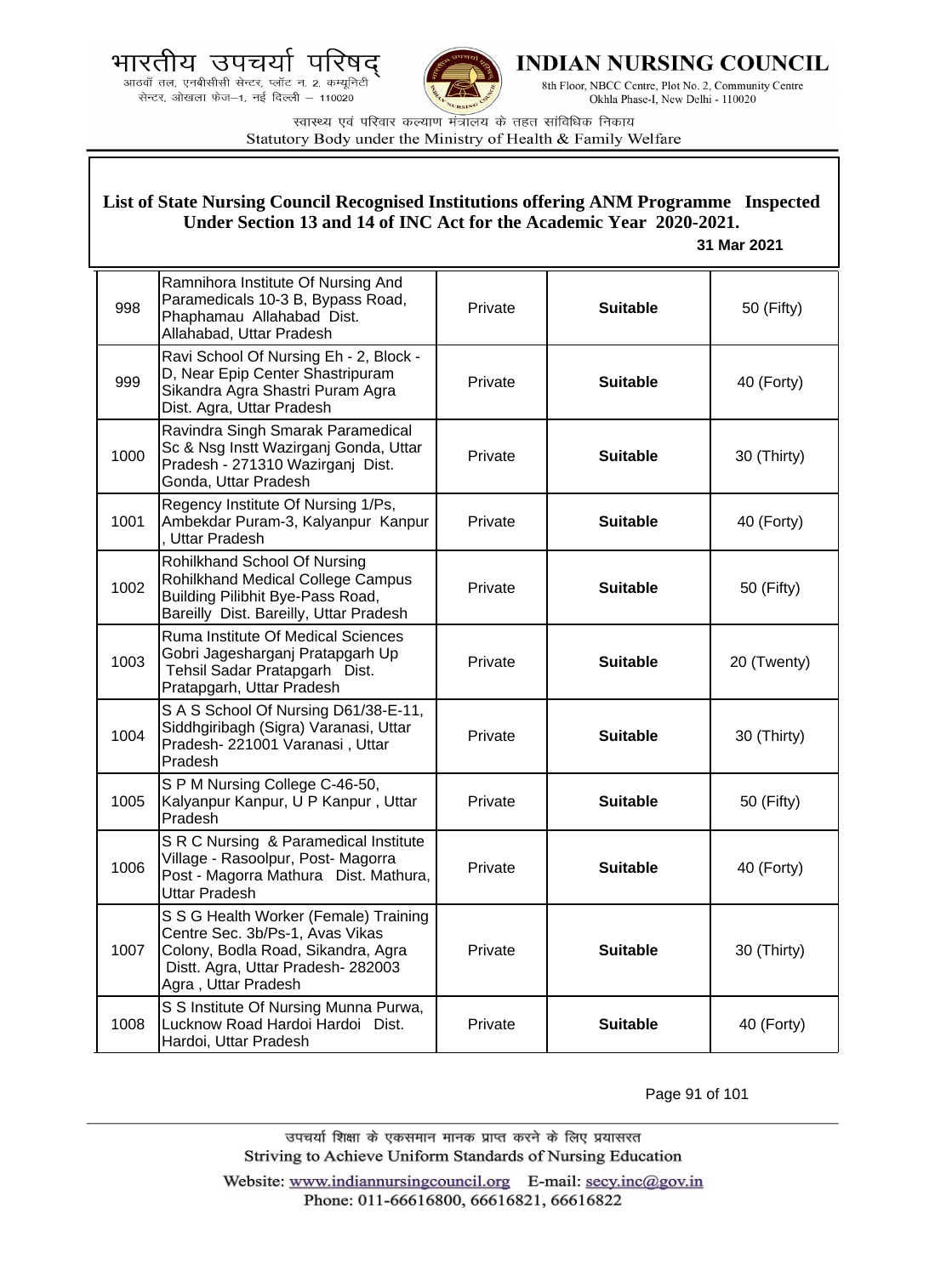



**INDIAN NURSING COUNCIL** 

8th Floor, NBCC Centre, Plot No. 2, Community Centre Okhla Phase-I, New Delhi - 110020

स्वास्थ्य एवं परिवार कल्याण मंत्रालय के तहत सांविधिक निकाय Statutory Body under the Ministry of Health & Family Welfare

### **List of State Nursing Council Recognised Institutions offering ANM Programme Inspected Under Section 13 and 14 of INC Act for the Academic Year 2020-2021.**

#### **31 Mar 2021**

| 1009 | S S School Of Nursing Gandhi Stadium<br>Road, Ekta Nagar Pilibhit- 262001,<br>Uttar Pradesh Pilibhit, Uttar Pradesh                                        | Private | <b>Suitable</b> | 30 (Thirty) |
|------|------------------------------------------------------------------------------------------------------------------------------------------------------------|---------|-----------------|-------------|
| 1010 | STNT Nursing Institute Village & Po -<br>Bhathahi Khurd Fazil Nagar Kushinagar<br>Dist. Kushinagar, Uttar Pradesh                                          | Private | <b>Suitable</b> | 40 (Forty)  |
| 1011 | Saaii College Of Medical Science &<br>Technology Vill - Bhinduri, Post -<br>Chaubep, Nh-91, 26 Km Milestone<br>Kanpur Dist. Kanpur Nagar, Uttar<br>Pradesh | Private | <b>Suitable</b> | 30 (Thirty) |
| 1012 | Sai Hospital & School Of Nursing<br>Shajour Robertsganj Sonebhadra<br>Robertsganj Sonebhadra Dist.<br>Sonebhadra, Uttar Pradesh                            | Private | <b>Suitable</b> | 20 (Twenty) |
| 1013 | Sainik School Of Nursing Vill & Post-<br>Tajopur, Distt-Mau Post - Tajopur Dist.<br>Mau, Uttar Pradesh                                                     | Private | <b>Suitable</b> | 40 (Forty)  |
| 1014 | Samarpan Institute Of Nursing &<br>Paramedical Sciences 1056, Jainabad<br>Goyala Chinhat Dewa Road Bakshi<br>Talab Lucknow Dist. Lucknow, Uttar<br>Pradesh | Private | <b>Suitable</b> | 40 (Forty)  |
| 1015 | Sanjay Gandhi School Of Nursing<br>Nabadia Sultanpur Post Udaikaranpur<br>Puranpur Pilibhit 262122 Puranpur,<br>Uttar Pradesh                              | Private | <b>Suitable</b> | 40 (Forty)  |
| 1016 | Sanjeevani Nursing College Sagara, Po<br>Sunderpur Pahadpur Road Pratapgara<br>Dist. Pratapgarh, Uttar Pradesh                                             | Private | <b>Suitable</b> | 20 (Twenty) |
| 1017 | Santushti Institute Of Nursing &<br>Paramedical Sciences N-8/180/K-1-G,<br>Newada, Sunderpur Varanasi, U P-<br>221005 Varanasi, Uttar Pradesh              | Private | <b>Suitable</b> | 40 (Forty)  |
| 1018 | Saraswathi College Of Nursing Nh-24,<br>Anwarpur (Delhi Lucknow Road)<br>Pilkhuwa Hapur Dist. Hapur, Uttar<br>Pradesh                                      | Private | <b>Suitable</b> | 30 (Thirty) |
| 1019 | Saraswati Vidya Mandir Science &<br>Tech. Nursing Degree College Lalgang<br>Ajhara, Pratapgarh Uttar Pradesh-<br>230132 Lalganj, Uttar Pradesh             | Private | <b>Suitable</b> | 40 (Forty)  |

Page 92 of 101

उपचर्या शिक्षा के एकसमान मानक प्राप्त करने के लिए प्रयासरत Striving to Achieve Uniform Standards of Nursing Education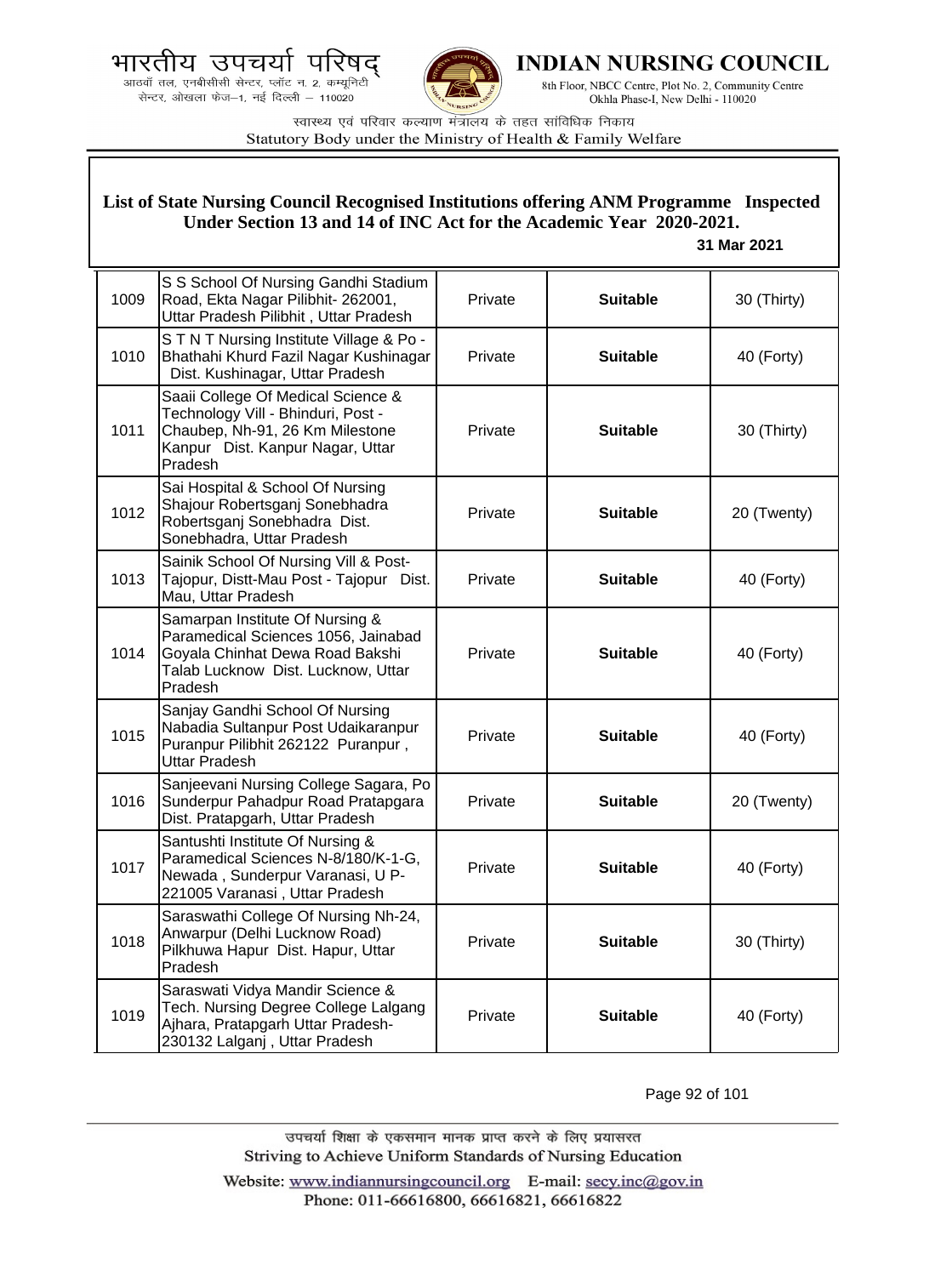भारतीय उपचर्या ਧ





INDIAN NURSING COUNCIL

8th Floor, NBCC Centre, Plot No. 2, Community Centre Okhla Phase-I, New Delhi - 110020

स्वास्थ्य एवं परिवार कल्याण मंत्रालय के तहत सांविधिक निकाय Statutory Body under the Ministry of Health & Family Welfare

#### 1020 Sardar Patel School Of Nursing Chaudhary Vihar, Rai Bareilly Road Lucknow Dist. Lucknow, Uttar Pradesh Private **Suitable 30 (Thirty)** 1021 Satish Chandra Pandey Memorial College Of Nursing & Paramedical Sciences Lucknow Road, Near - Dukhharannath Temple Haripur Gonda Dist. Gonda, Uttar Pradesh Private **Suitable 50** (Fifty) 1022 Savitri Hospital & Paramedical Institute Vijaychowk Gorakhpur, Up-273001 Gorakhpur, Uttar Pradesh Private **Suitable 40 (Forty)** 1023 School Of Nursing Memorial Hospital Barhpur Fatehgarh Fatehgarh Dist. Farrukhabad, Uttar Pradesh Private **Suitable 30 (Thirty)** 1024 School Of Nursing, Christian Hospital Nadri Gateiram Nagar Kasganj Dist. Kasganj, Uttar Pradesh Private **Suitable 40 (Forty)** 1025 School Of Nursing, Institute Of Paramedical 56, Matiyari, Chinhat Dewa Road Uttar Pradesh Lucknow Dist. Lucknow , Uttar Pradesh Private **Suitable 40 (Forty)** 1026 School Of Nursing, Noida International University Plot No-01, Sector-17a, Yamuna Expressway Gautam Budh Nagar Greater Noida Dist. Greater Noida, Uttar Pradesh Private **Calculary Suitable C** 20 (Twenty) 1027 School Of Nursing, Sri. Sahdev Paudhariya Ambedkar Sewa Sansthan Manda Rasra Ballia Ballia, Uttar Pradesh- 221712 Rasra , Uttar Pradesh Private **Suitable 40 (Forty)** 1028 Shail Institute Of Nursing Swatika City, Ahamamau, Sultanpur Road Lucknow, Uttar Pradesh Lucknow , Uttar Pradesh Private **Nuitable H** 40 (Forty) 1029 Shakeel College Of Nursing Village Barauli Malik, Harakh,Barabanki Hydergarh Road, Tehsil - Nawabganj Dist. Barabanki, Uttar Pradesh Private **Suitable 40 (Forty)** 1030 Shamm-E-Hussaini Institute Of Nursing College & Hospital Rauza Shah Barkhurdar, Village Banjaripur Near Veer Abdul Hameed Bridge Ghazipur Dist. Ghazipur, Uttar Pradesh Private **Suitable 40 (Forty) List of State Nursing Council Recognised Institutions offering ANM Programme Inspected Under Section 13 and 14 of INC Act for the Academic Year 2020-2021. 31 Mar 2021**

Page 93 of 101

उपचर्या शिक्षा के एकसमान मानक प्राप्त करने के लिए प्रयासरत Striving to Achieve Uniform Standards of Nursing Education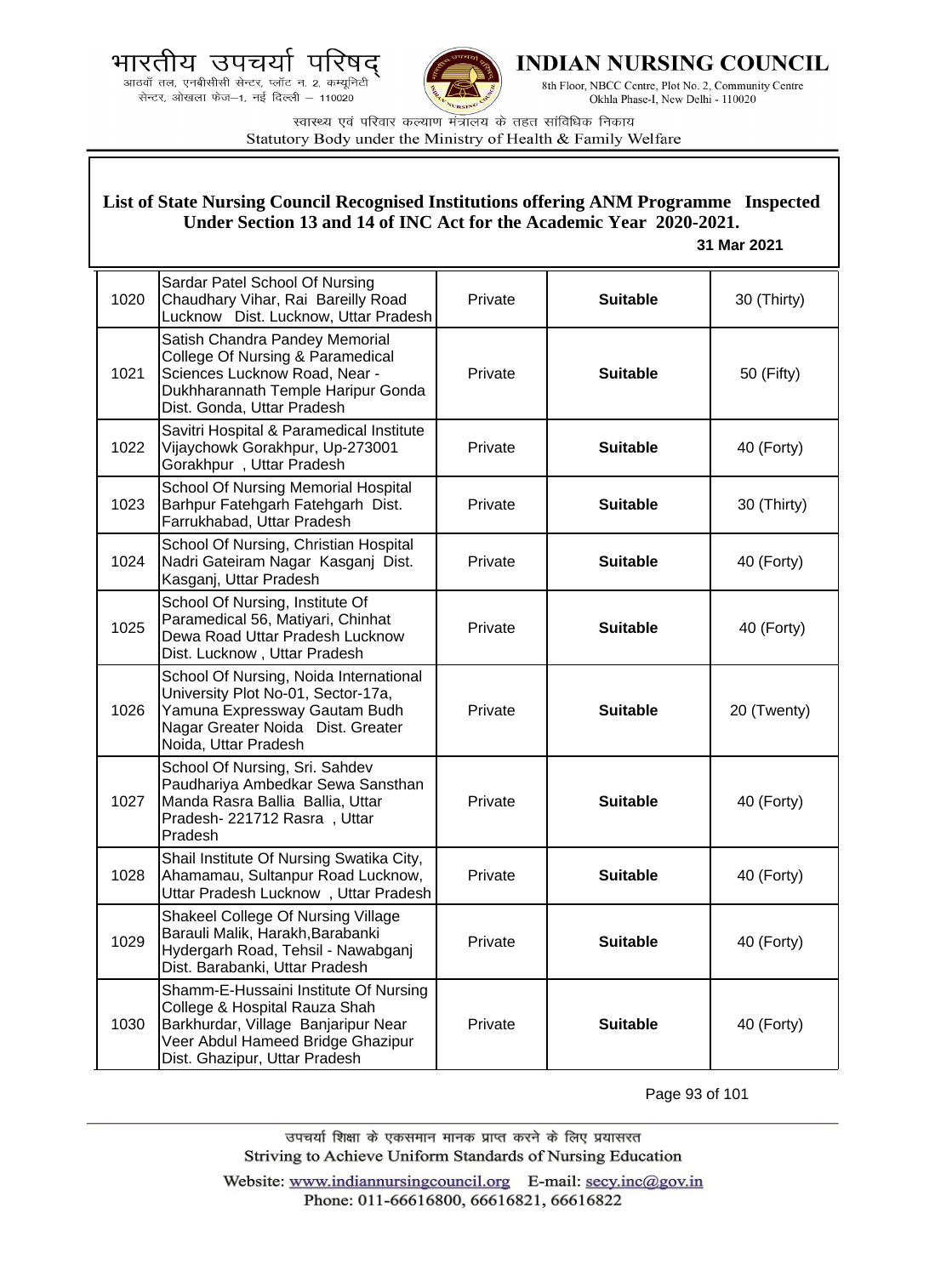भारतीय उपचयो प द्

.<br>आठवाँ तल, एनबीसीसी सेन्टर, प्लॉट न. 2, कम्यूनिटी<br>सेन्टर, ओखला फेज—1, नई दिल्ली — 110020



**INDIAN NURSING COUNCIL** 

8th Floor, NBCC Centre, Plot No. 2, Community Centre Okhla Phase-I, New Delhi - 110020

स्वास्थ्य एवं परिवार कल्याण मंत्रालय के तहत सांविधिक निकाय Statutory Body under the Ministry of Health & Family Welfare

| List of State Nursing Council Recognised Institutions offering ANM Programme Inspected<br>Under Section 13 and 14 of INC Act for the Academic Year 2020-2021.<br>31 Mar 2021 |                                                                                                                                                                         |         |                 |             |
|------------------------------------------------------------------------------------------------------------------------------------------------------------------------------|-------------------------------------------------------------------------------------------------------------------------------------------------------------------------|---------|-----------------|-------------|
| 1031                                                                                                                                                                         | <b>Shankar Nursing And Paramedical</b><br>College Nh - 28, Kasia Road Near<br>Durga Public School Kusumhi Dist.<br>Gorakhpur, Uttar Pradesh                             | Private | <b>Suitable</b> | 40 (Forty)  |
| 1032                                                                                                                                                                         | Shanti Institute Of Nursing And<br>Paramedical College Vill & Po -<br>Majhauli Ballia Dist. Ballia, Uttar<br>Pradesh                                                    | Private | <b>Suitable</b> | 30 (Thiryt) |
| 1033                                                                                                                                                                         | Shanti Mangalick School Of Nursing &<br>Paramedicals Shanti Mangalick<br>Hospiital Campus Fatehabad Road,<br>Agra, Uttar Pradesh - 282001 Agra,<br><b>Uttar Pradesh</b> | Private | <b>Suitable</b> | 30 (Thirty) |
| 1034                                                                                                                                                                         | Shanti Singh Memorial Institute &<br>Research Centre Nawanagar<br>Dist.<br>Ballia, Uttar Pradesh                                                                        | Private | <b>Suitable</b> | 40 (Forty)  |
| 1035                                                                                                                                                                         | Shekhar School Of Nursing Shekhar<br>Hospital Pvt Ltd Church Road Indira<br>Nagar<br>Indira Nagar, Lucknow-16 Lucknow,<br><b>Uttar Pradesh</b>                          | Private | <b>Suitable</b> | 40 (Forty)  |
| 1036                                                                                                                                                                         | Shiv Shakti Paramedical And Nursing<br>College Aligarh Anoopshahar Road,<br>Tejpur Jawan, Aligarh Tejpur Jawan<br>202126 Dist. Aligarh, Uttar Pradesh                   | Private | <b>Suitable</b> | 30 (Thirty) |
| 1037                                                                                                                                                                         | Shiv Surgical Nursing School Akatha<br>Tiraha, Ghazipur Road, Paharia<br>Varanasi Dist. Varanasi, Uttar Pradesh                                                         | Private | <b>Suitable</b> | 30 (Thirty) |
| 1038                                                                                                                                                                         | Shree Ram Nursing College Meerut By-<br>Pass Road, Partapur Meerut, Uttar<br>Pradesh                                                                                    | Private | <b>Suitable</b> | 20 (Twenty) |
| 1039                                                                                                                                                                         | Shree Satya College Of Medical<br>Sciences Lodhipur Rajpoot, Po -<br>Pakbara Delhi Road Dist. Moradabad,<br><b>Uttar Pradesh</b>                                        | Private | <b>Suitable</b> | 30 (Thirty) |
| 1040                                                                                                                                                                         | Shri Baba Sadhav Ram Paramedical &<br>Nursing College Koinaha Barsara<br>Khalsa Azamgarh Azamgarh, Uttar<br>Pradesh-276141 Azamgarh, Uttar<br>Pradesh                   | Private | <b>Suitable</b> | 30 (Thirty) |

Page 94 of 101

उपचर्या शिक्षा के एकसमान मानक प्राप्त करने के लिए प्रयासरत Striving to Achieve Uniform Standards of Nursing Education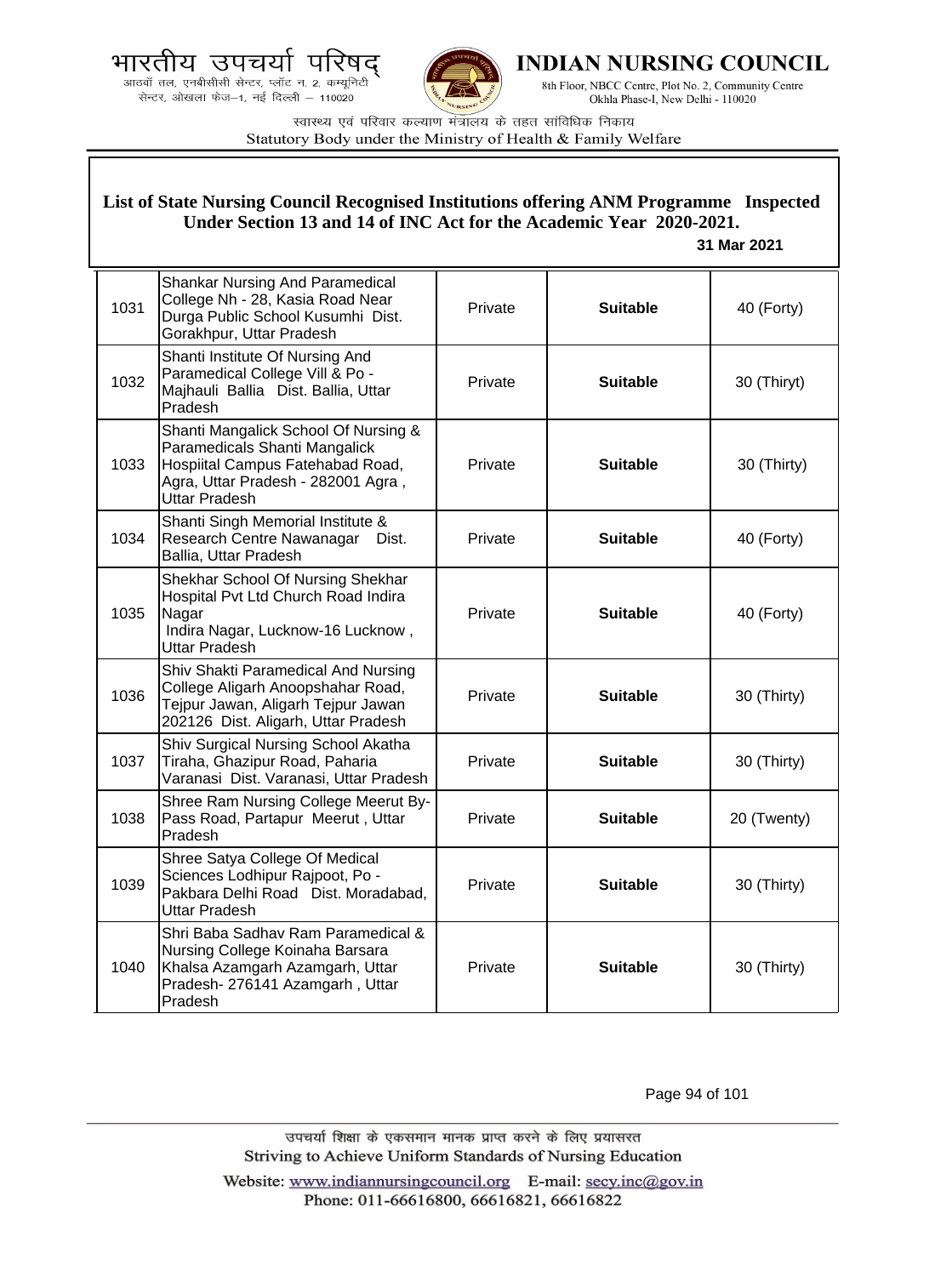भारतीय उपचयो प





**INDIAN NURSING COUNCIL** 

8th Floor, NBCC Centre, Plot No. 2, Community Centre Okhla Phase-I, New Delhi - 110020

स्वास्थ्य एवं परिवार कल्याण मंत्रालय के तहत सांविधिक निकाय Statutory Body under the Ministry of Health & Family Welfare

|      | List of State Nursing Council Recognised Institutions offering ANM Programme Inspected<br>Under Section 13 and 14 of INC Act for the Academic Year 2020-2021.<br>31 Mar 2021                  |         |                 |             |  |
|------|-----------------------------------------------------------------------------------------------------------------------------------------------------------------------------------------------|---------|-----------------|-------------|--|
| 1041 | Shri Babu Singh Daddu Ji Nursing And<br>Paramedical College Krishna Nagar,<br>Bhojpur, Kanpur Road, Fatehgarh Post<br>- Bhujpur, Tehsil - Sadar Fatehgarh<br>Dist. Farrukhabad, Uttar Pradesh | Private | <b>Suitable</b> | 40 (Forty)  |  |
| 1042 | Shri Babu Singh Jay Singh Nursing And<br>Paramedical College Bhaupur Bewar<br>Road Fatehgarh Farrukhabad<br>Farrukhabad, Uttar Pradesh                                                        | Private | <b>Suitable</b> | 40 (Forty)  |  |
| 1043 | Shri Ram Bilas Institute Of Nursing &<br>Medical Sciences Sonkhar Bansi<br>Siddharthnagar 272153 Bansi Bansi<br>Dist. Siddharth Nagar, Uttar Pradesh                                          | Private | <b>Suitable</b> | 40 (Forty   |  |
| 1044 | Shri Ram Murti Smarak College Of<br>Nursing & Paramedical Sciences 35<br>Km. Lucknow- Kanpur Highway, Village<br>Kushari, Post- Asha Khera Unnao,<br><b>Uttar Pradesh</b>                     | Private | <b>Suitable</b> | 20 (Twenty) |  |
| 1045 | Shri Ram School Of Nursing Jalesar<br>Road, Near Railway<br>Station, Sahpau, Sadabad, Hathras<br>Sadabad, Uttar Pradesh                                                                       | Private | <b>Suitable</b> | 40 (Forty)  |  |
| 1046 | Shri Siddhi Vinayak School Of Nursing<br>10 Km Stone, Nainital Road Near<br>Dohna Railway Station Dist. Bareilly,<br><b>Uttar Pradesh</b>                                                     | Private | <b>Suitable</b> | 40 (Forty)  |  |
| 1047 | Shri Venkateshwara School Of Nursing<br>N H-24, Rajabpur, Gajraula J P Nagar<br>Amroha, Uttar Pradesh                                                                                         | Private | <b>Suitable</b> | 40 (Forty)  |  |
| 1048 | Smt Vidyawati School Of Nursing Gora<br>Machhiya, Post Bara Gaon, Kanpur<br>Road, Distt - Jhansi, Uttar Pradesh -<br>284121 Jhansi, Uttar Pradesh                                             | Private | <b>Suitable</b> | 50 (Fifty)  |  |
| 1049 | Sri Krishna School Of Nursing Sewa<br>Nagar Po Kamalabad Badhauli Sitapur<br>Road Lucknow, Up - 227208<br>Kamalabad Badhauli, Uttar Pradesh                                                   | Private | <b>Suitable</b> | 40 (Forty)  |  |
| 1050 | Sri Sai College Of Nursing Opp Phal<br>Mandi, Sarsol, G T Road Aligarh, U P -<br>202001 Aligarh, Uttar Pradesh                                                                                | Private | <b>Suitable</b> | 40 (Forty)  |  |
| 1051 | St Catherine Hospital School Of<br>Nursing 63/8, M G Road Kanpur Dist.<br>Kanpur, Uttar Pradesh                                                                                               | Private | <b>Suitable</b> | 40 (Forty)  |  |

Page 95 of 101

उपचर्या शिक्षा के एकसमान मानक प्राप्त करने के लिए प्रयासरत Striving to Achieve Uniform Standards of Nursing Education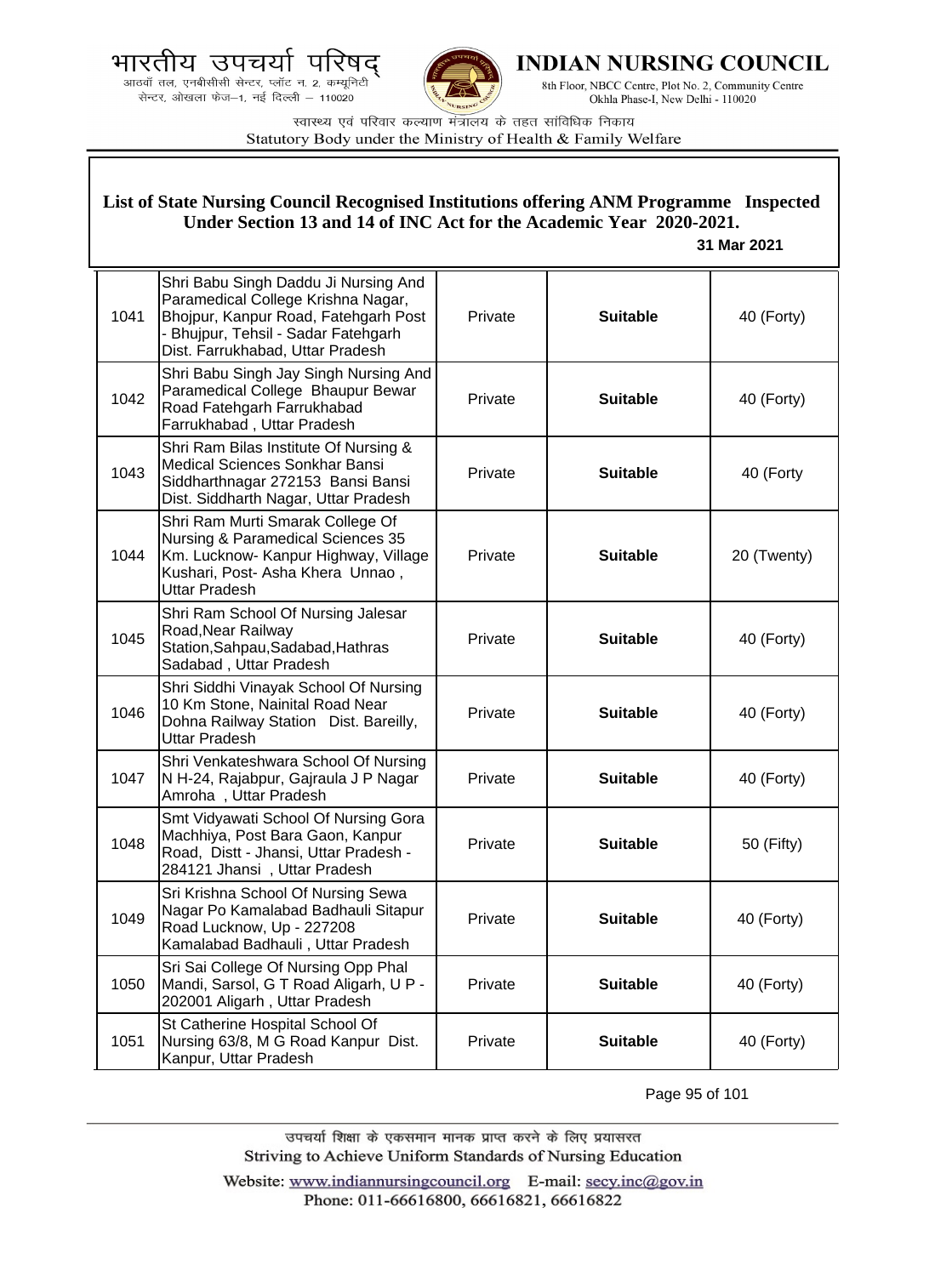भारतीय उपचयो पारष द्

.<br>आठवाँ तल, एनबीसीसी सेन्टर, प्लॉट न. 2, कम्यूनिटी<br>सेन्टर, ओखला फेज—1, नई दिल्ली — 110020



**INDIAN NURSING COUNCIL** 

8th Floor, NBCC Centre, Plot No. 2, Community Centre Okhla Phase-I, New Delhi - 110020

स्वास्थ्य एवं परिवार कल्याण मंत्रालय के तहत सांविधिक निकाय Statutory Body under the Ministry of Health & Family Welfare

|      | List of State Nursing Council Recognised Institutions offering ANM Programme Inspected<br>Under Section 13 and 14 of INC Act for the Academic Year 2020-2021.<br>31 Mar 2021 |         |                 |             |  |
|------|------------------------------------------------------------------------------------------------------------------------------------------------------------------------------|---------|-----------------|-------------|--|
| 1052 | St Mary's School Of Nursing &<br>Paramedical Institute Gaurabagh,<br>Gudamba P O Kursi Road Lucknow<br>Dist. Lucknow, Uttar Pradesh                                          | Private | <b>Suitable</b> | 40 (Forty)  |  |
| 1053 | St Mother Teresa School Of Nursing<br>220 K, Meera Patti, Dhoomanganj<br>Dhoomanganj Allahabad Dist.<br>Allahabad, Uttar Pradesh                                             | Private | <b>Suitable</b> | 40 (Forty)  |  |
| 1054 | Sugreev Singh Memorial Institute Of<br>Nursing And Hospital Nagala Devi, G.<br>T. Road, Near Naviganj Bewar<br>Bhongaun Bewar Dist. Mainpuri, Uttar<br>Pradesh               | Private | <b>Suitable</b> | 40 (Forty)  |  |
| 1055 | Sukhdei Smarak Institute Of Nursing &<br>Paramedical Science P.O. Ratupura<br>Tehsil - Thakkurddara Thakkurdwara<br>Dist. Moradabad, Uttar Pradesh                           | Private | <b>Suitable</b> | 40 (Forty)  |  |
| 1056 | Sultanpur Institute Of Nursing And<br>Paramedical Sciences Tantiya Nagar<br>Jaisinghpur Sifullaganj Sultanpur Dist.<br>Sultanpur, Uttar Pradesh                              | Private | <b>Suitable</b> | 40 (Forty)  |  |
| 1057 | Sumitra Institute Of Nursing And<br>Paramedical Sciences Plot No. 55 C,<br>Knowledge Park-V Greater Noida<br>Greater Noida Dist. G B Nagar, Uttar<br>Pradesh                 | Private | <b>Suitable</b> | 40 (Forty)  |  |
| 1058 | Suruchi Institute Of Nursing Maura, lim-<br>Sitapur By Pass Road Lucknow Dist.<br>Lucknow, Uttar Pradesh                                                                     | Private | <b>Suitable</b> | 40 (Forty)  |  |
| 1059 | Sushrut Institute Of Plastic Surgery Pvt<br>Ltd. 29, Shahmeena Road, From<br><b>Buddha Park To Medical College</b><br>Lucknow Dist. Lucknow, Uttar Pradesh                   | Private | <b>Suitable</b> | 30 (Thirty) |  |
| 1060 | Swami Param Institute Of Nursing And<br>Paramedical Amara Akhari Chauraha<br>Chunar Road Bypass Nh-2 Varanasi<br>Varanasi, Uttar Pradesh                                     | Private | <b>Suitable</b> | 40 (Forty)  |  |
| 1061 | Syadwad Institute Of Higher Education<br>& Research River Park, Baghpat Uttar<br>Pradesh-250609 Baghpat, Uttar<br>Pradesh                                                    | Private | <b>Suitable</b> | 40 (Forty)  |  |

Page 96 of 101

उपचर्या शिक्षा के एकसमान मानक प्राप्त करने के लिए प्रयासरत Striving to Achieve Uniform Standards of Nursing Education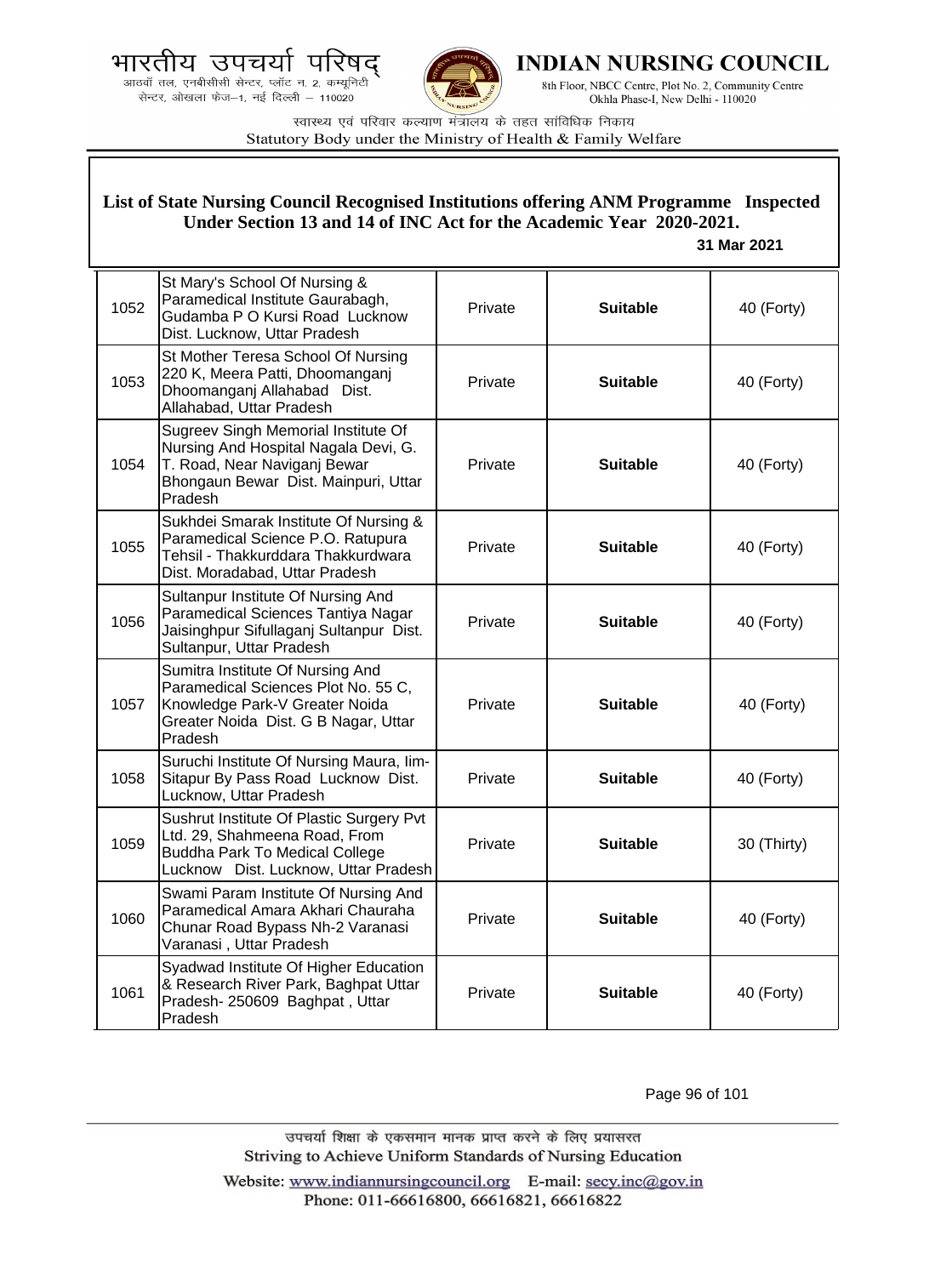



**INDIAN NURSING COUNCIL** 

8th Floor, NBCC Centre, Plot No. 2, Community Centre Okhla Phase-I, New Delhi - 110020

स्वास्थ्य एवं परिवार कल्याण मंत्रालय के तहत सांविधिक निकाय Statutory Body under the Ministry of Health & Family Welfare

### **List of State Nursing Council Recognised Institutions offering ANM Programme Inspected Under Section 13 and 14 of INC Act for the Academic Year 2020-2021.**

#### **31 Mar 2021**

| 1062 | T S Misra College Of Nursing Near<br>Amausi Railway Station Amausi<br>Lucknow Dist. Lucknow, Uttar Pradesh                                                                                                                 | Private    | <b>Suitable</b> | 40 (Forty)  |
|------|----------------------------------------------------------------------------------------------------------------------------------------------------------------------------------------------------------------------------|------------|-----------------|-------------|
| 1063 | Tamanna Institute Of Allied Health<br>Sciences 27-B, Hashimpur Road<br>Allahabad Dist. Allahabad, Uttar<br>Pradesh                                                                                                         | Private    | <b>Suitable</b> | 40 (Forty)  |
| 1064 | Teerthankar Parshvnath School Of<br>Nursing Plot No. 3581 & 3583, Village -<br>Chungi More, Kailsa Road Kailsa Road<br>Dist. Amroha, Uttar Pradesh                                                                         | Private    | <b>Suitable</b> | 50 (Fifty)  |
| 1065 | Teerthanker Mahaveer College Of<br>Nursing Po Pakbara, Delhi Road Distt.<br>Moradabed, Uttar Pradesh Moradabad,<br><b>Uttar Pradesh</b>                                                                                    | Private    | <b>Suitable</b> | 60 (Sixty)  |
| 1066 | <b>Umalok Health Worker Training Centre</b><br>157, Patti Kherkhi, Meghrajpur<br>Bhatipura, Garh Road Meerut Dist.<br>Meerut, Uttar Pradesh                                                                                | Private    | <b>Suitable</b> | 40 (Forty)  |
| 1067 | Upkar School Of Nursing Nh - 24, Near<br>Kucheser Chopla Near Kucheser<br>Chopla Hapur Dist. Hapur, Uttar<br>Pradesh                                                                                                       | Private    | <b>Suitable</b> | 20 (Twenty) |
| 1068 | Uttar Pradesh Rural Instituteof Medical<br>Science & Research Po - Saifai, Tahsil -<br>Dist. Etawah, Uttar Pradesh<br>Saifai                                                                                               | Government | <b>Suitable</b> | 50 (Fifty)  |
| 1069 | V L M College Of Nursing & Allied<br>Health Sciences 9/13, P C Banerjee<br>Road, Allenganj Allahabad, Uttar<br>Pradesh Allahabad, Uttar Pradesh                                                                            | Private    | <b>Suitable</b> | 40 (Forty)  |
| 1070 | Varanasi College Of Nursing Vill- Sarai<br>Takki, Po Ramai Patti Varanasi, U P-<br>221202 Varanasi, Uttar Pradesh                                                                                                          | Private    | <b>Suitable</b> | 40 (Forty)  |
| 1071 | Varun Arjun School Of Nursing<br>Rohilkhand Hospital Village Banthra<br>Dist. Shahjahanpur, Uttar Pradesh                                                                                                                  | Private    | <b>Suitable</b> | 40 (Forty)  |
| 1072 | Vatsalya Institute Of Nursing &<br>Paramedical Sciences House No. 5/24<br>(Vatsalya Hospital Camps), Civil Station<br>At Lal Bahadur Shastri Marg (Elgin<br>Road) Prayagraj<br>Allahabad Dist. Allahabad, Uttar<br>Pradesh | Private    | <b>Suitable</b> | 30 (Thirty) |

Page 97 of 101

उपचर्या शिक्षा के एकसमान मानक प्राप्त करने के लिए प्रयासरत Striving to Achieve Uniform Standards of Nursing Education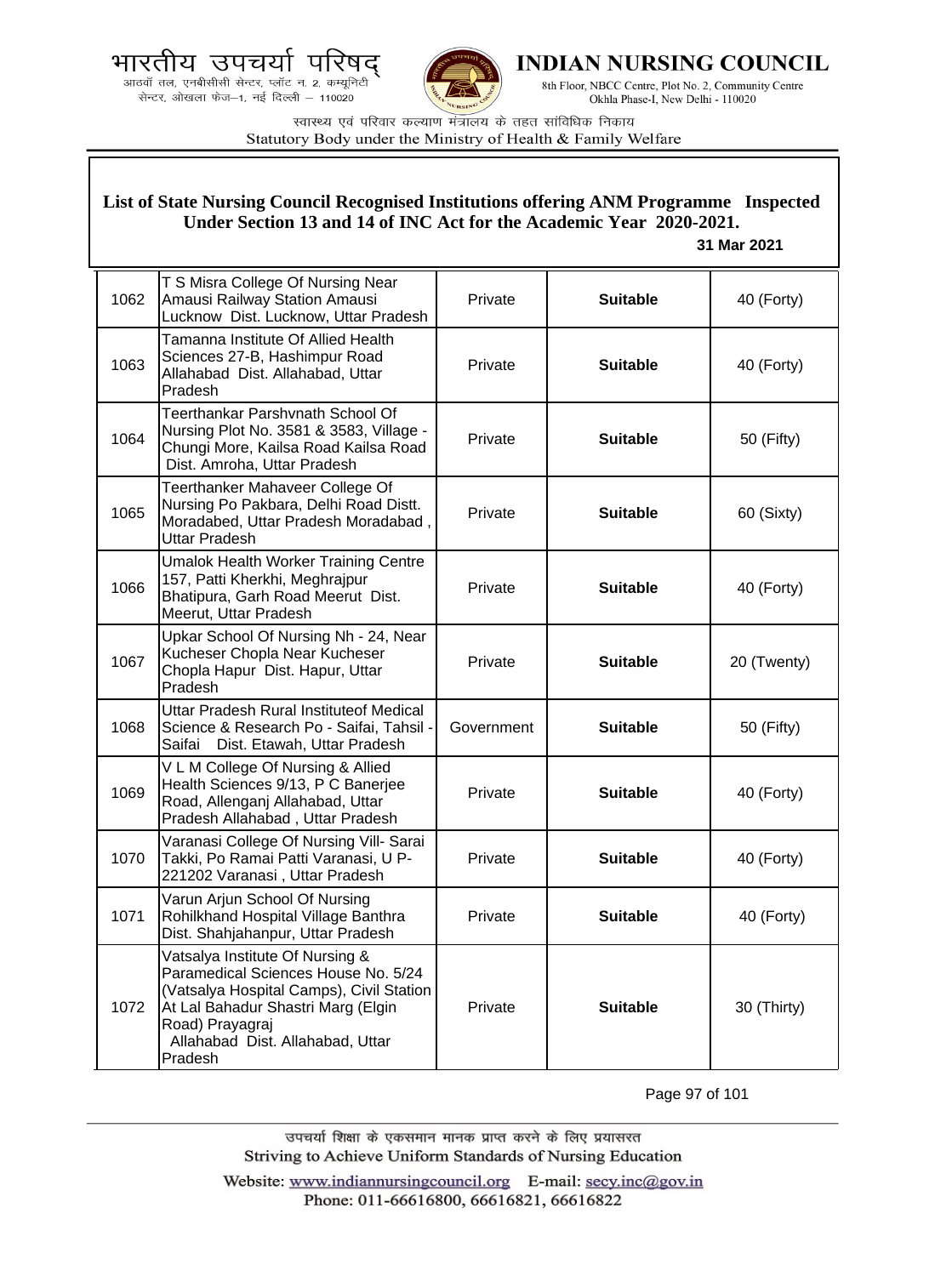.<br>आठवाँ तल, एनबीसीसी सेन्टर, प्लॉट न. 2, कम्यूनिटी सेन्टर, ओखला फेज-1, नई दिल्ली - 110020



**INDIAN NURSING COUNCIL** 

8th Floor, NBCC Centre, Plot No. 2, Community Centre Okhla Phase-I, New Delhi - 110020

स्वास्थ्य एवं परिवार कल्याण मंत्रालय के तहत सांविधिक निकाय Statutory Body under the Ministry of Health & Family Welfare

### **List of State Nursing Council Recognised Institutions offering ANM Programme Inspected Under Section 13 and 14 of INC Act for the Academic Year 2020-2021.**

#### **31 Mar 2021**

| 1073 | Vedanta School Of Nursing<br>Bellariyaganj Road Lachhirampur Dist.<br>Azamgarh, Uttar Pradesh                                                                | Private | <b>Suitable</b> | 40 (Forty)  |
|------|--------------------------------------------------------------------------------------------------------------------------------------------------------------|---------|-----------------|-------------|
| 1074 | Vidya College Of Nursing Village-<br>Uchasiya, Near Fateh Ganj East Tehsil-<br>Faridpur Fatehganj East Dist. Bareilly,<br><b>Uttar Pradesh</b>               | Private | <b>Suitable</b> | 30 (Thirty) |
| 1075 | Vikat Institute School Of Nursing Village<br>- Sikrori, Post - Kakori Hardoi Road<br>Lucknow Dist. Lucknow, Uttar Pradesh                                    | Private | <b>Suitable</b> | 20 (Twenty) |
| 1076 | Vimla Nursing College Vimla Campus,<br>Vill & Post - Hardauli Ramaipur<br>Jahanabad Road Kanpur Dist. Kanpur<br>Nagar, Uttar Pradesh                         | Private | <b>Suitable</b> | 40 (Forty)  |
| 1077 | Vivek College Of Health & Medical<br>Sciences Moradabad Road, Post Agri<br>Bijnor Dist. Bijnor, Uttar Pradesh                                                | Private | <b>Suitable</b> | 40 (Forty)  |
| 1078 | Vivekanand School Of Nursing<br>Vivekanand Hospital & Research<br>Centre Kanth Road Moradabad City<br>Dist. Moradabad, Uttar Pradesh                         | Private | <b>Suitable</b> | 30 (Thirty) |
| 1079 | Worldgreen Nursing College Ahirauli<br>Saidpur Ghazipur Ghazipur, Uttar<br>Pradesh                                                                           | Private | <b>Suitable</b> | 40 (Forty)  |
| 1080 | Yashraj Institute Of Professional<br>Studies Post Tatiyagang Chobeypur<br>Kanpur Dist. Kanpur, Uttar Pradesh                                                 | Private | <b>Suitable</b> | 30 (Thirty) |
| 1081 | Yatharth Nursing College &<br>Paramedical Institute G T Road Jhansi,<br>Near Chaupal Sagar Tehsil - Sakaldiha<br>Chandauli Dist. Chandauli, Uttar<br>Pradesh | Private | <b>Suitable</b> | 40 (Forty)  |

#### **Uttarakhand**

| 1082 | Aarogyam Nursing College Nh-73, Po<br>Bhagwanpur Po. Bhagwanpur, Teh.<br>Roorkee Roorkee Dist. Haridwar,<br>Uttarakhand                                                             | Private | <b>Suitable</b> | 20 (Twenty) |
|------|-------------------------------------------------------------------------------------------------------------------------------------------------------------------------------------|---------|-----------------|-------------|
| 1083 | Arihant College Of Nursing Opp. Hotel<br>Sarover Partico, Near Crystal World,<br>Post-Daulatpur Vill- Badhedi-<br>Shantarshah, P.O- Daultpur Roorkee<br>Dist. Haridwar, Uttarakhand | Private | <b>Suitable</b> | 30 (Thirty) |

Page 98 of 101

उपचर्या शिक्षा के एकसमान मानक प्राप्त करने के लिए प्रयासरत Striving to Achieve Uniform Standards of Nursing Education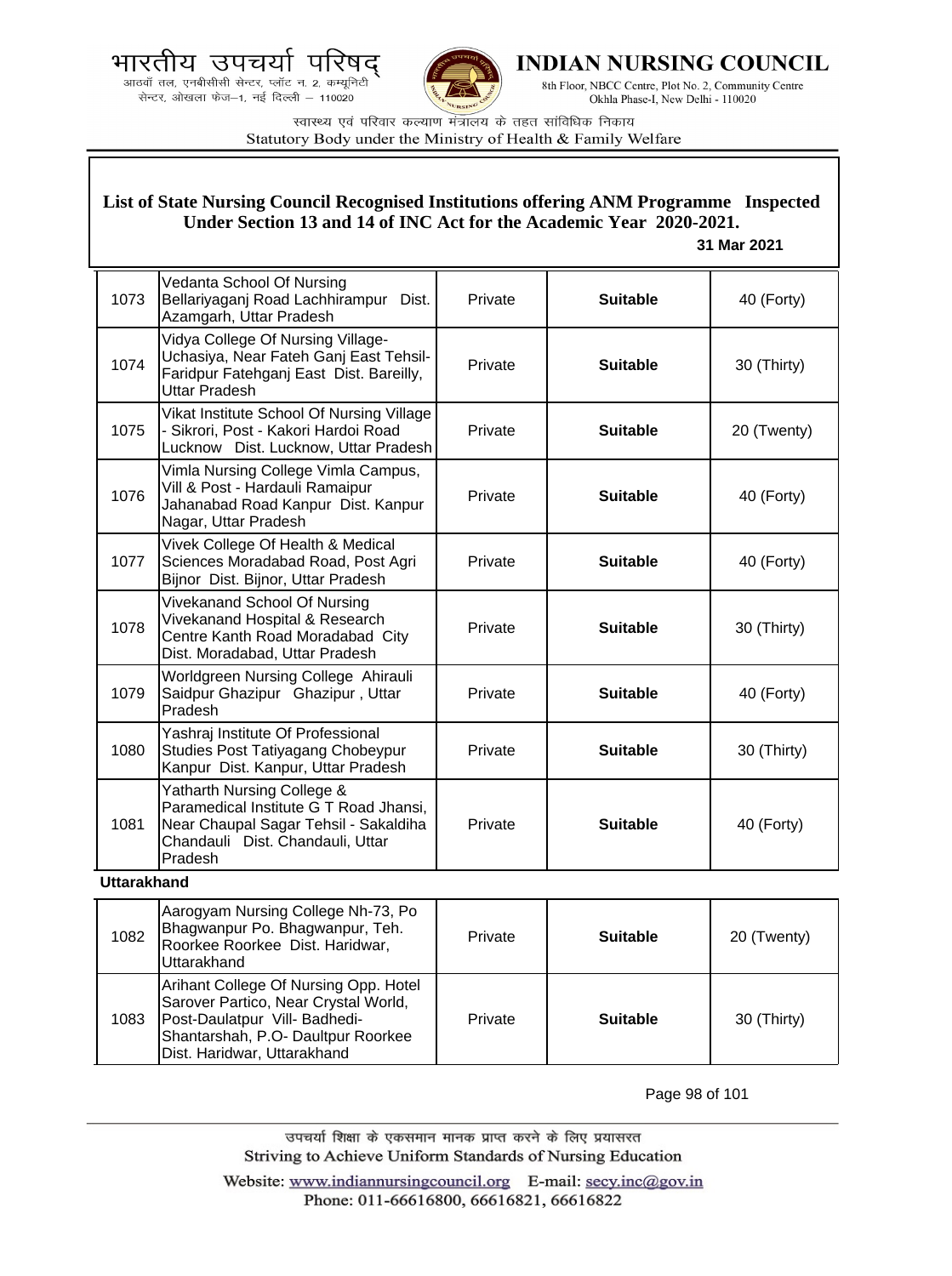.<br>आठवाँ तल, एनबीसीसी सेन्टर, प्लॉट न. 2, कम्यूनिटी सेन्टर, ओखला फेज-1, नई दिल्ली - 110020



**INDIAN NURSING COUNCIL** 

8th Floor, NBCC Centre, Plot No. 2, Community Centre Okhla Phase-I, New Delhi - 110020

स्वास्थ्य एवं परिवार कल्याण मंत्रालय के तहत सांविधिक निकाय Statutory Body under the Ministry of Health & Family Welfare

## **List of State Nursing Council Recognised Institutions offering ANM Programme Inspected Under Section 13 and 14 of INC Act for the Academic Year 2020-2021.**

 **31 Mar 2021**

| 1084 | Chinmaya Advance Research<br><b>Education Care Rohalki Kishanpur</b><br>Road Bahadrabad Haridwar Dist.<br>Haridwar, Uttarakhand                    | Private    | <b>Suitable</b> | 30 (Thirty)      |
|------|----------------------------------------------------------------------------------------------------------------------------------------------------|------------|-----------------|------------------|
| 1085 | Combined (P G) Institute Of Medical<br>Sciences & Research Kuanwala,<br>Harrawala, Haridwar Road, Dehradun<br>Dehradun Dist. Dehradun, Uttarakhand | Private    | <b>Suitable</b> | 30 (Thirty)      |
| 1086 | Droan College Of Nursing Po - Khanpur<br>Purab, Dineshpur Road Rudrapur<br>Rudrapur Dist. Udham Singh Nagar,<br>Uttarakhand                        | Private    | <b>Suitable</b> | 20 (Twenty)      |
| 1087 | Government School Of Nursing Health<br><b>Worker Female Training Centre</b><br>Gadarpur Gadarpur Dist. Udham Singh<br>Nagar, Uttarakhand           | Government | <b>Suitable</b> | 20 (Twenty)      |
| 1088 | Government School Of Nursing<br>Ranipokhri, Ranipokhri Dehradun<br>Dist. Dehradun, Uttarakhand                                                     | Government | <b>Suitable</b> | 20 (Twenty)      |
| 1089 | Naincy College Of Nursing Post Office-<br>Jeolikote, Nainital<br>Nainital Naintal Dist. Nainital,<br><b>Uttarakhand</b>                            | Private    | <b>Suitable</b> | 40 (Forty)       |
| 1090 | Pal Collegeof Nursing & Medical<br>Sciences Anandi Tower, Nainital Rd,<br>Dist Nainital- 263139, Uttrakhand<br>Katgodam, Uttarakhand               | Private    | <b>Suitable</b> | 40 (Forty)       |
| 1091 | Quadra School Of Nursing Next To<br>Montfort School, Nh-58, Belda<br>Po Belda, Rourkee, Roorkee Dist.<br>Haridwar, Uttarakhand                     | Private    | <b>Suitable</b> | 25 (Twenty Five) |
| 1092 | Sai School Of Nursing 26a, Rajpur<br>Road, Nr Meedo Grand Hotel Distt-<br>Dehradun, Uttarakhand- 248001<br>Dehradun, Uttarakhand                   | Private    | <b>Suitable</b> | 40 (Forty)       |
| 1093 | Saini Nursing School Sherpur,<br>Bhagwanpur Roorkee Bhagwanpur<br>Dist. Haridwar, Uttarakhand                                                      | Private    | <b>Suitable</b> | 30 (Thirty)      |
| 1094 | Shri Guru Ram Rai Institute Of Medical<br>& Health Sciences Patel Nagar Patel<br>Nagar Dehradun Dist. Dehradun,<br>Uttarakhand                     | Private    | <b>Suitable</b> | 40 (Forty)       |

Page 99 of 101

उपचर्या शिक्षा के एकसमान मानक प्राप्त करने के लिए प्रयासरत Striving to Achieve Uniform Standards of Nursing Education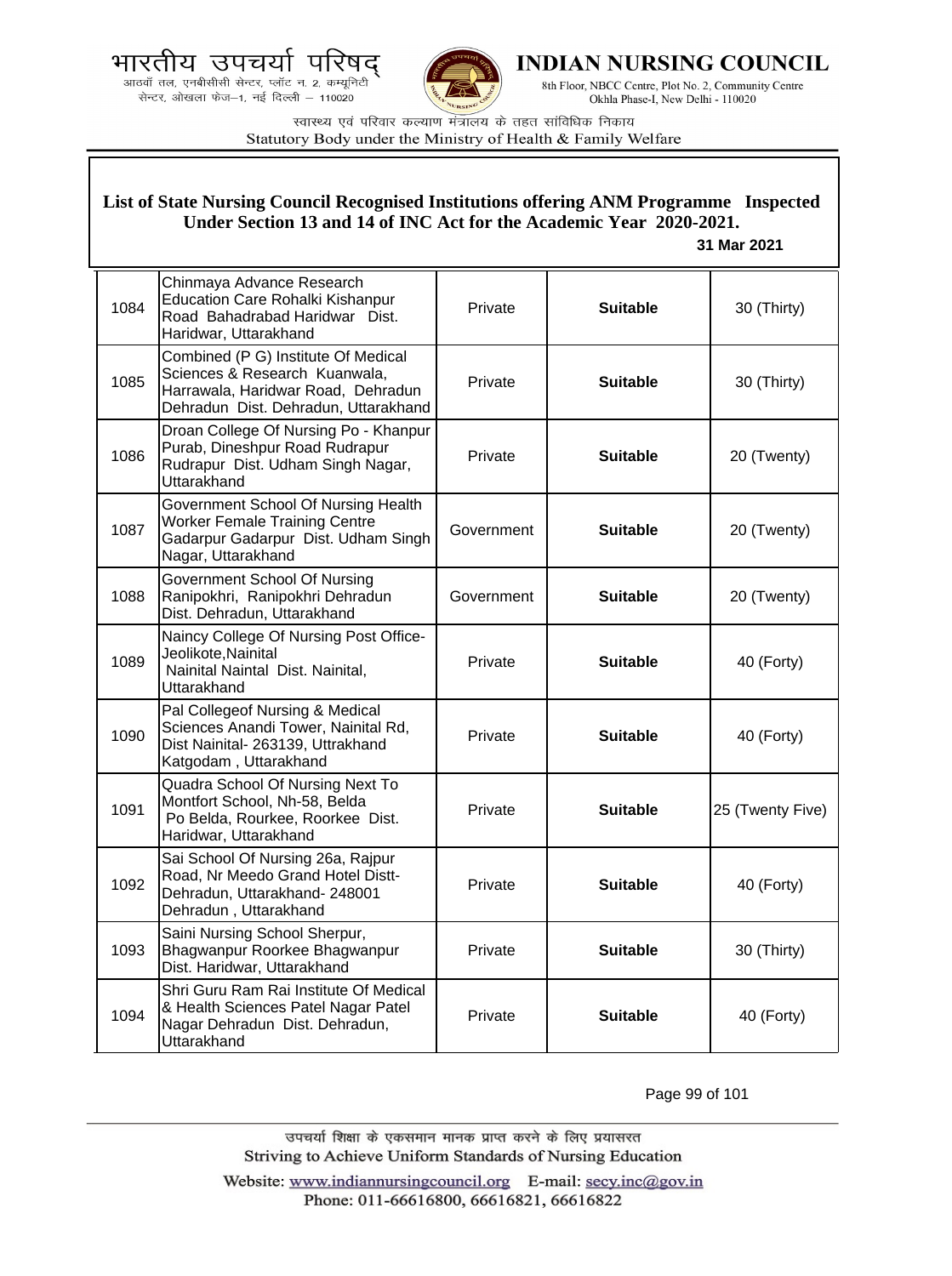



**INDIAN NURSING COUNCIL** 

8th Floor, NBCC Centre, Plot No. 2, Community Centre Okhla Phase-I, New Delhi - 110020

स्वास्थ्य एवं परिवार कल्याण मंत्रालय के तहत सांविधिक निकाय Statutory Body under the Ministry of Health & Family Welfare

### **List of State Nursing Council Recognised Institutions offering ANM Programme Inspected Under Section 13 and 14 of INC Act for the Academic Year 2020-2021.**

 **31 Mar 2021**

| 1095 | Sri Swami Bhumanand School Of<br>Nursing & Midwifery Ranipur Jhal,<br>Jwalapur Haridwar Dist. Haridwar,<br>Uttarakhand | Private    | <b>Suitable</b> | 30 (Thirty) |
|------|------------------------------------------------------------------------------------------------------------------------|------------|-----------------|-------------|
| 1096 | State School Of Nursing 107, Chander<br>Nagar Dehradun Dehradun Dist.<br>Dehradun, Uttarakhand                         | Government | <b>Suitable</b> | 50 (Fifty)  |
| 1097 | Swastik School Of Nursing Lohia Head<br>Road, Khatima Khatima Dist. Udham<br>Singh Nagar, Uttarakhand                  | Private    | <b>Suitable</b> | 30 (Thirty) |

**West Bengal**

| 1098 | A N M (R) Training School Bolpur S D<br>Hospital Bolpur, Birbhum-731204,<br>West Bengal                                                                              | Private    | <b>Suitable</b> | 60 (Sixty)  |
|------|----------------------------------------------------------------------------------------------------------------------------------------------------------------------|------------|-----------------|-------------|
| 1099 | A N M (R) Training School Vidyasagar,<br>S G Hospital Behala, Kolkata-700034,<br>West Bengal Behala, West Bengal                                                     | Government | <b>Suitable</b> | 60 (Sixty)  |
| 1100 | Anm Training School Anmr Kakdwip<br>Sub-Divisional Hospital PO & PS -<br>Kakdwi Kakdwip Dist. 24 Pgs (South),<br>West Bengal                                         | Government | <b>Suitable</b> | 60 (Sixty)  |
| 1101 | Dr H C Mukerjee Memorial Health<br>School P.O.- Singur Hoogly Singur,<br>West Bengal                                                                                 | Government | <b>Suitable</b> | 30 (Thirty) |
| 1102 | Nursing Training School Chittaranjan<br>Seva Sadan & Sishu Sadan Hospital,<br>37, S.P. Mukherjee Road 37 S P<br>Mukherjee Road Kolkata Dist. Kolkata,<br>West Bengal | Government | <b>Suitable</b> | 50 (Fifty)  |
| 1103 | <b>Nursing Training School District</b><br>Hospital Barasat, P O Barasat, Dist-24<br>P G S(North) Barasat, West Bengal                                               | Government | <b>Suitable</b> | 50 (Fifty)  |
| 1104 | Nursing Training School College Of<br>Medicine & J N M Hospital Kalyani<br>Kalyani Dist. Nadia, West Bengal                                                          | Government | <b>Suitable</b> | 40 (Forty)  |
| 1105 | Nursing Training School S D Hospital,<br>Old L M Hospital N S Road Distt<br>Burdwan, West Bengal Asansol, West<br>Bengal                                             | Government | <b>Suitable</b> | 60 (Sixty)  |

Page 100 of 101

उपचर्या शिक्षा के एकसमान मानक प्राप्त करने के लिए प्रयासरत Striving to Achieve Uniform Standards of Nursing Education